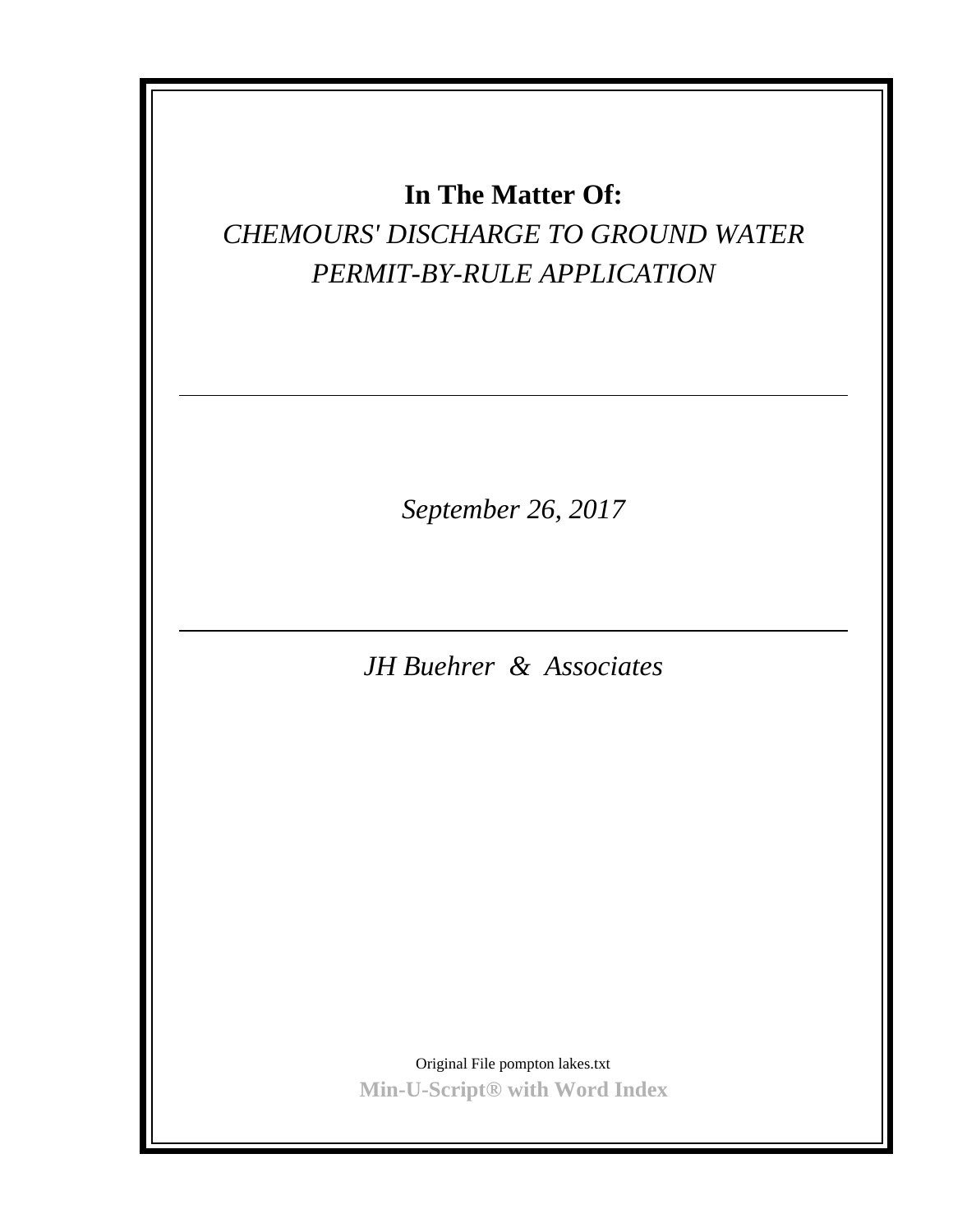**1** STATE OF NEW JERSEY  **2 DEPARTMENT OF ENVIRONMENTAL PROTECTION 3** PUBLIC HEARING  **4 5 --------------------------: IN THE MATTER OF: : 6 : CHEMOURS' DISCHARGE TO : 7 GROUND WATER : PERMIT-BY-RULE APPLICATION: 8 FOR THE FORMER DUPONT : POMPTON LAKES WORKS SITE : 9 --------------------------: 10 11 DATE: September 26, 2017 12 TIME: 7:00 p.m. to 9:00 p.m. 13 14 Carnevale Center at Saint Mary's 10 Lenox Avenue 15 Pompton Lakes, NJ 07442 16 17 18 19 20 21 22 23 J.H. BUEHRER & ASSOCIATES BY: TRACEY L. PINSKY, CCR,RPR 24 CERTIFIED COURT REPORTER License NO.: XI002197 25**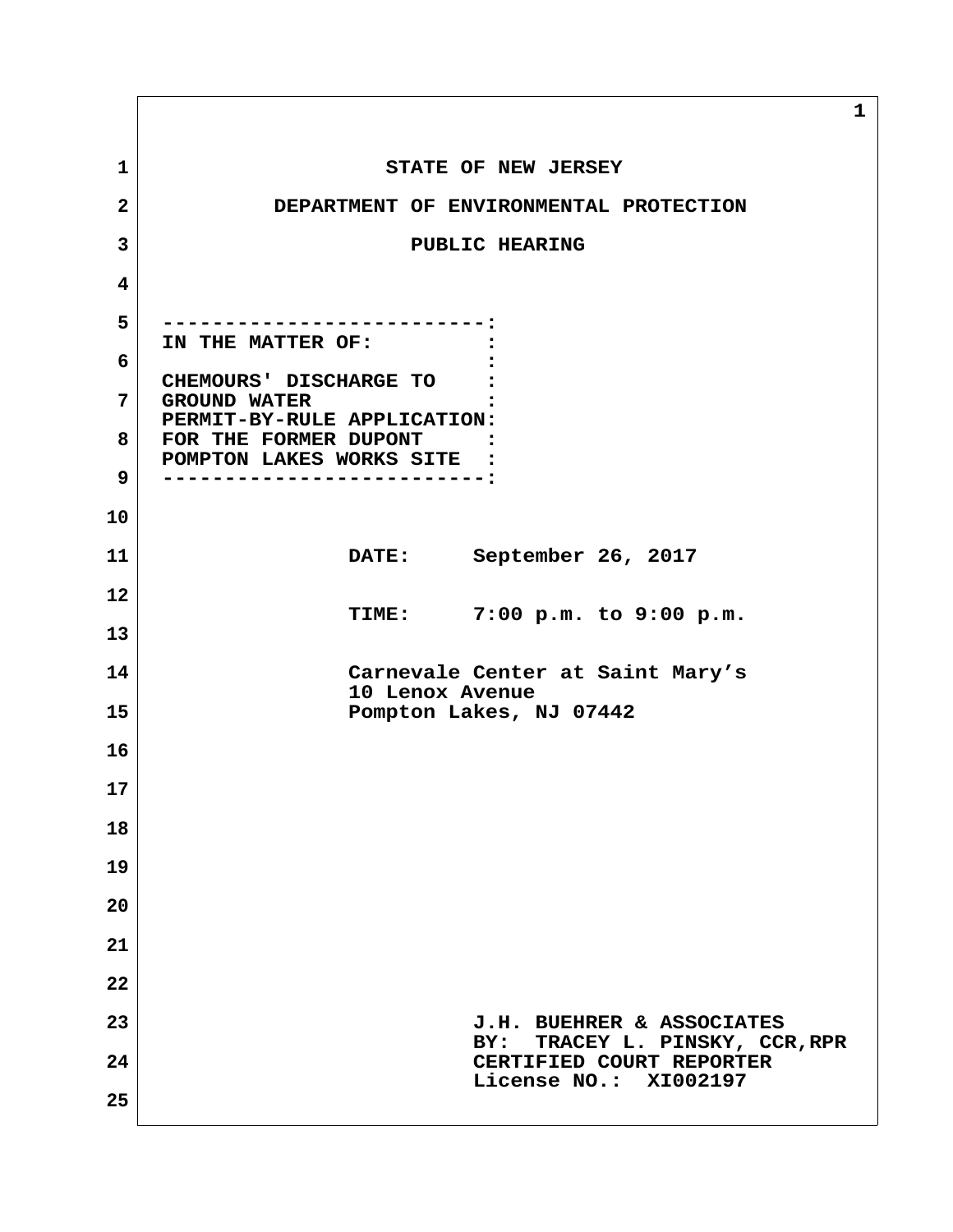**1** INDEX **2** SPEAKERS PAGE  **3 DAVID EPPS 7** 4 GREG COCKEFAIR 16,58 **5** FRANK JACONETTA 17,76  **6 BRUCE FOOTE 19 7 VOJO COGURA 22 8 DANA PATTERSON 26 9** CHERYL RUBINO 29,69 **10 JEFFERSON LASALA 32,72 11 RUTH PAEZ 36 12 STEWART RESMER 38 13 DOUG O'MALLEY 39 14 LISA RIGGIOLA 44 15 RICH OREFICE 46 16 DOROTHY MANCINI 47 17 HELEN MARTENS 48 18 REVEREND ALLEN 50 19 JOSEPH INTINTOLA 53,62 20** MIKE KEOUGH 56 **21 KAREN DEAN 57 22 MAYOR SERRA 59 23 KATHY FINLEY 68 24 25**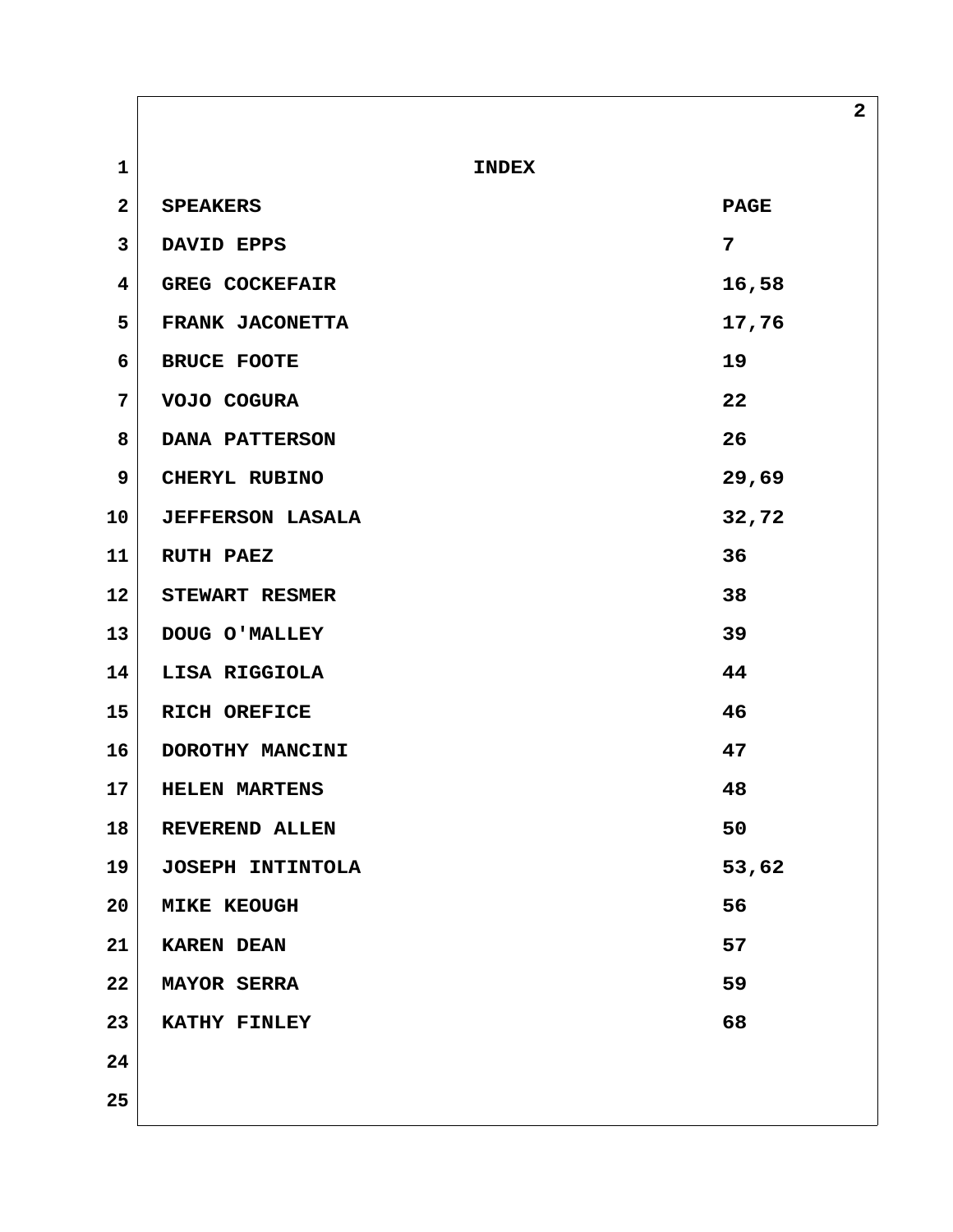**1 MR. HOWITZ: I'm going to open the hearing 2 now. Let the record show that the time is 7 o'clock 3 and the public hearing is now open. 4 This hearing is regarding Chemours' 5 Discharge to Groundwater Permit-by-Rule Application for 6 the former DuPont Pompton Lakes Works Site which has 7 been submitted to NJDEP as part of Chemours' proposed 8 Hydraulic Surcharging Pilot Study to address 9 contaminated groundwater. 10 This hearing was advertised in the Record 11 newspaper on August 27th and in the Suburban Trends 12 newspaper on September 13th. 13 My name is Wayne Howitz. I am the 14 Assistant Director of the Remediation Oversight Element 15 in the New Jersey Department of Environmental 16 Protection Site Remediation & Waste Management Program. 17 With us tonight from DEP are Anthony 18 Cinque, Dave VanEck, Heather Swartz and Nicole 19 Kozlowski. Anthony is the DEP case manager for the 20 former DuPont Pompton Lakes Works Site. Dave is the 21 geologist. And Heather and Nicole are both from the 22 Office of Community Relations. Heather is the DEP 23 Community Relations contact for this site. 24 Also, here tonight to give a short 25 presentation on the Permit-by-Rule Application is Dave**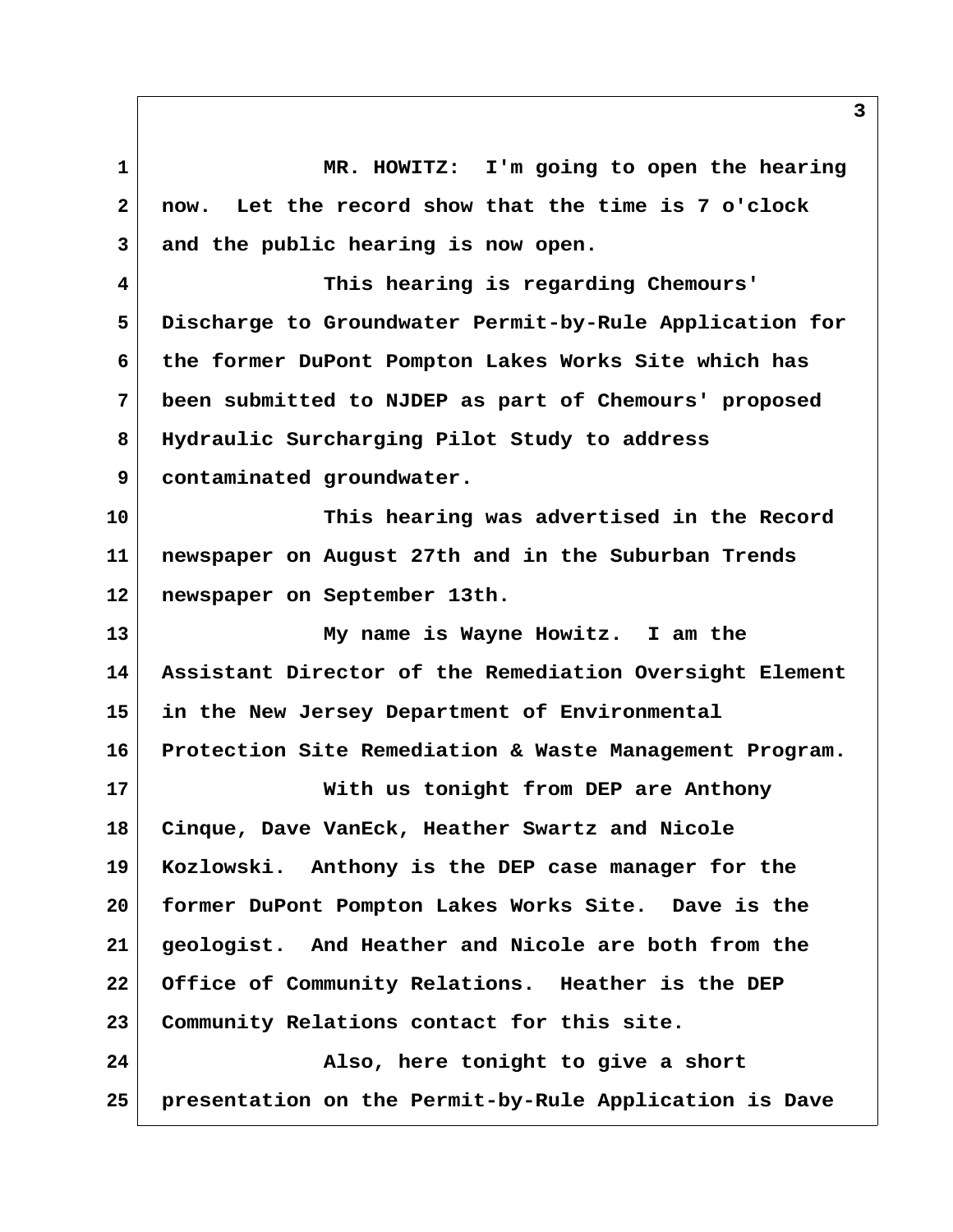**1 Epps. He is Chemours' Project Director for the former 2 DuPont Pompton Lakes Works Site.**

 **3 This public hearing is part of the public 4 participation process for a NJPDES Permit-by-Rule 5 application which is established according to the rules 6 in the New Jersey Administrative Code at 7:14A-15. The 7 purpose of the hearing is to provide the public with an 8 opportunity to be heard on the proposed permit action.**

 **9 The Department will be accepting verbal 10 and written statements tonight. Please note that 11 verbal and written statements have equal weight; so if 12 someone is not comfortable speaking, and just has a 13 written statement prepared, they can either submit them 14 back at the registration table or to us up here, and 15 they will receive equal weight as verbal testimony.**

**16 The purpose of tonight's hearing is to 17 receive your comments and concerns on the Chemours' 18 Discharge to Groundwater Permit-by-Rule Application. I 19 would like to emphasize that we will be focusing on 20 Chemours' Discharge to Groundwater Permit-by-Rule 21 Application tonight, not the Hydraulic Surcharging 22 Pilot Study.**

**23 Information on the Hydraulic Surcharging 24 Pilot Study is available and the Implementation Work 25 Plan which is available on the DEP's web page for the**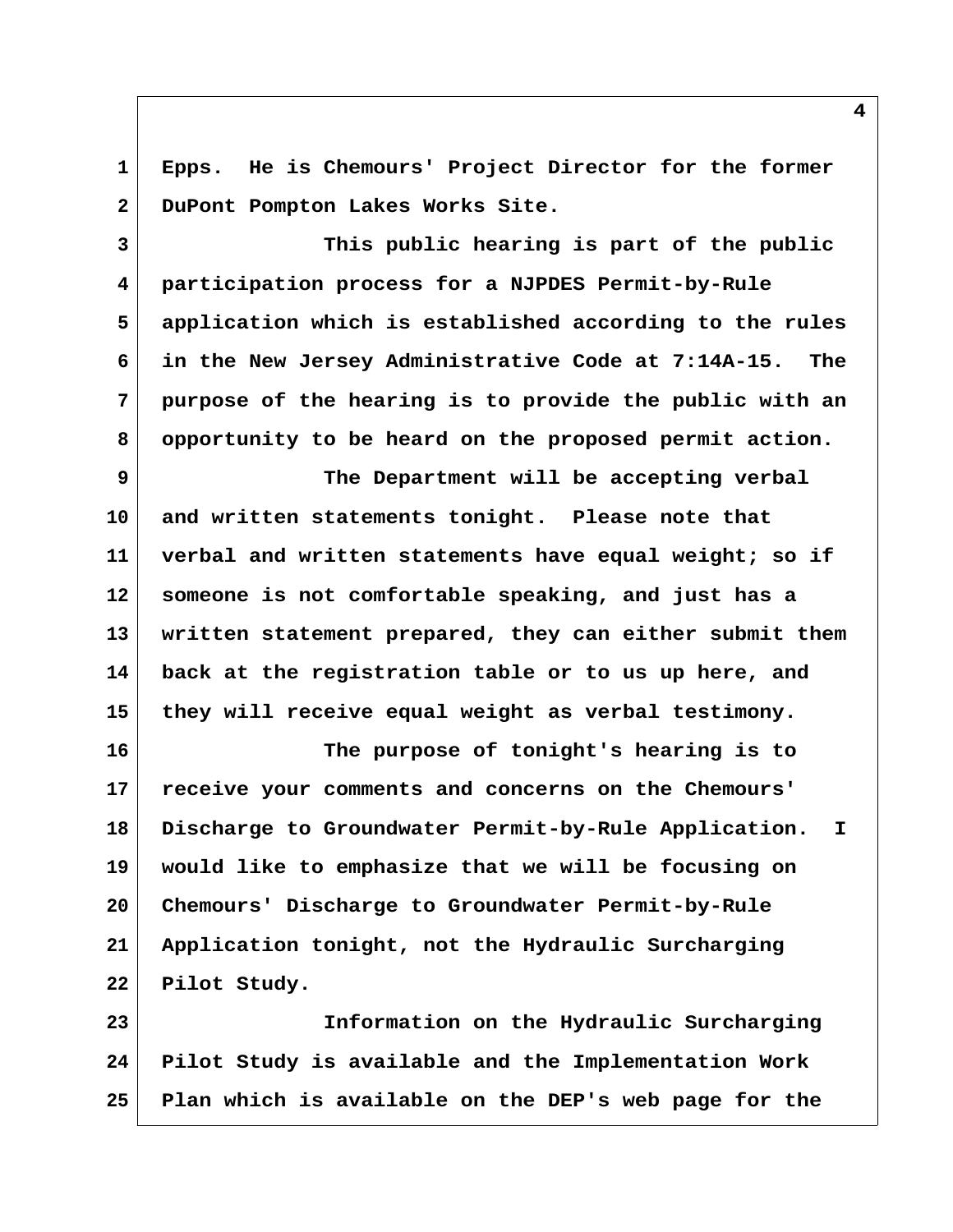**1 former DuPont Pompton Lakes Works Site. The web 2 address is provided in the handouts you received when 3 you signed in.**

 **4 We generally will not be responding to 5 comments this evening. The Department will respond to 6 all significant and relevant comments, both verbal and 7 written, in a "response to comments" document that will 8 be issued along with the final decision that the 9 Department renders on this permit application. The 10 permittee and each person who has submitted comments 11 will receive an electronic copy of the final decision 12 document with a response to comments section.**

**13 The final decision document will be placed 14 on the DEP's and EPA's web pages for the former DuPont 15 Pompton Lakes Works Site and at the local public 16 library. Again, the web addresses are provided in the 17 fact sheets that were given to you when you signed in. 18 Please be sure to leave your email address with the 19 registration desk if you want to receive an electronic 20 copy of the final decision document. Anyone who cannot 21 provide an email address, but does provide us with a 22 mailing address, will receive notice from the 23 Department of the final action.**

**24 Please note, that the public comment 25 period began on March 26, 2017 and will end on October**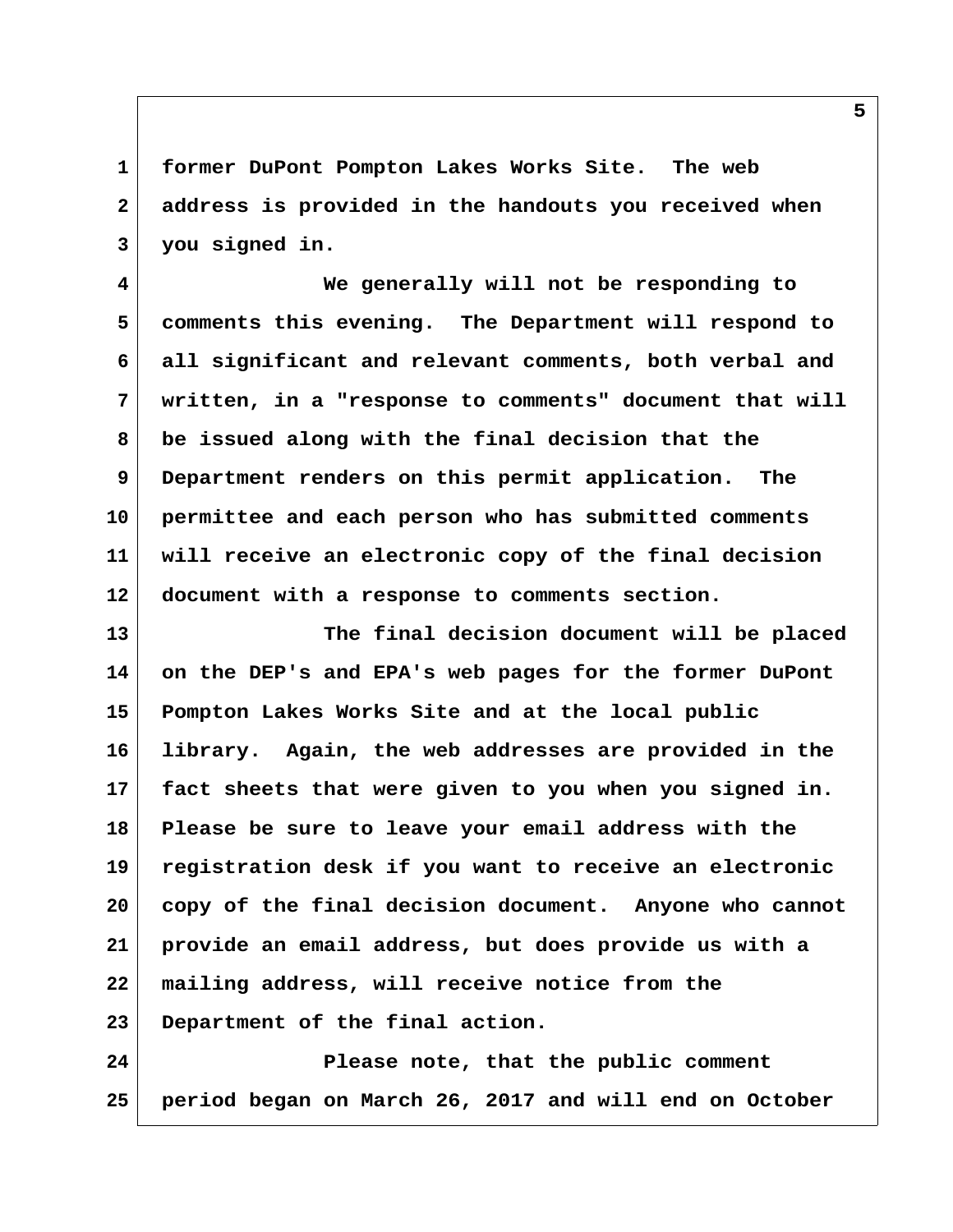**1 26, 2017. The Department will accept comments received 2 up to the close of business that day. Mailed comments 3 must be post-marked by October 26th.**

 **4 At the table in the rear are the public 5 hearing rules of procedure. There is a sign-up sheet 6 at the registration desk, We are asking everybody to 7 sign in. Again, if you don't wish to testify, but have 8 written comments, you can submit them at the 9 registration desk, there is a specific box designated 10 for that purpose. Any person wishing to speak, must 11 fill out a registration card. Heather and Nicole will 12 be circulating around the hall with speaker cards, so 13 if you haven't filled one out and you wish to speak, 14 you can get a speaker card from them or from a stack of 15 speaker cards on the registration table.**

**16 When I call you up, please speak clearly 17 and spell your name for the record. We have a Court 18 Reporter here who will be making a record of tonight's 19 testimony. If speakers are speaking on behalf of a 20 particular organization, we also ask that you identify 21 that organization. If you have a copy of your 22 testimony, please provide a copy to our Court Reporter. 23 We want to hear from everybody and we want 24 to give everybody the opportunity to speak. In view of 25 the time limitations, I am asking each speaker to**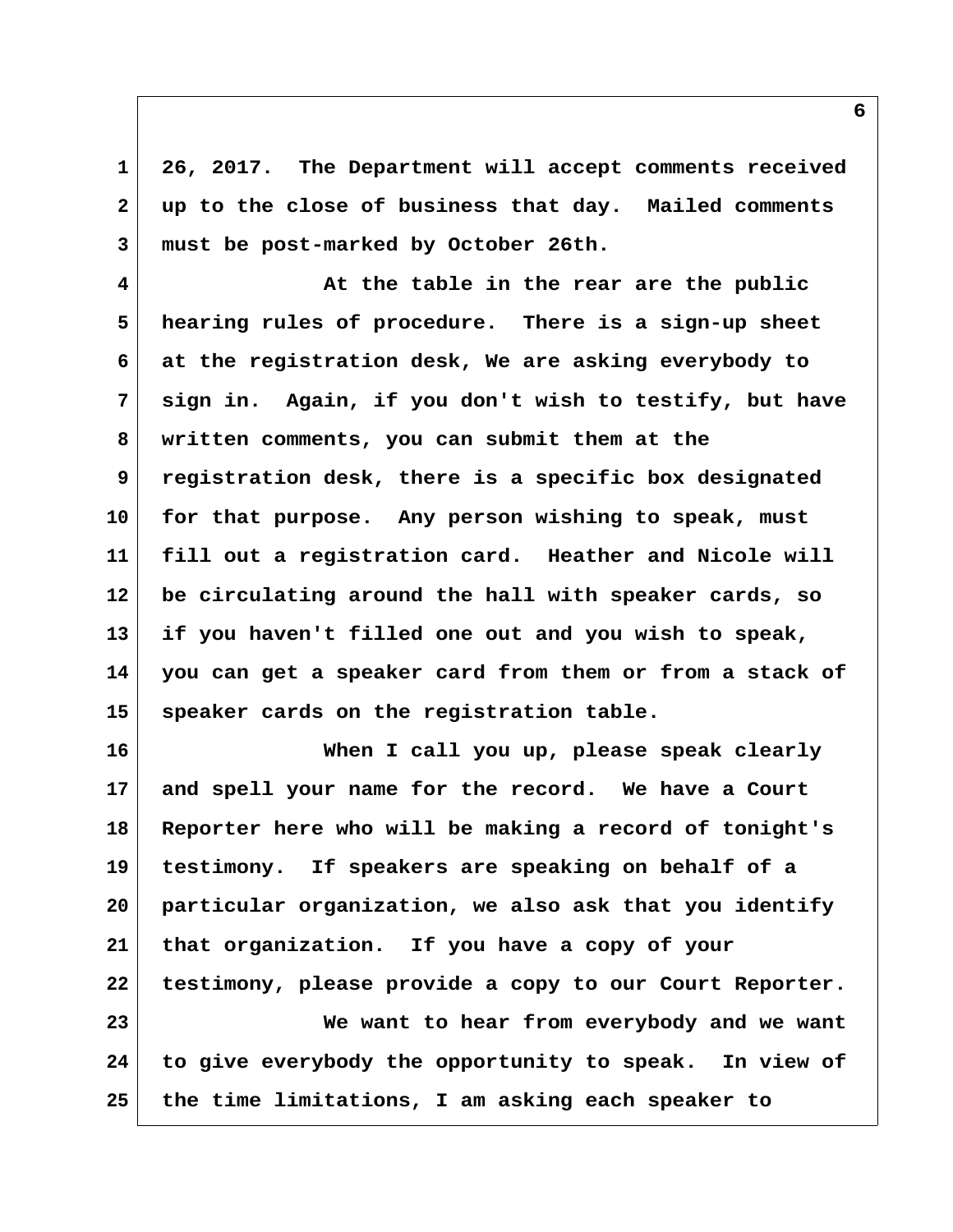**1 please limit their testimony to five minutes. I will 2 be using a timer to set five minutes per commentator. 3 I will notify you when your five minutes begins, when 4 you have one minute remaining, and upon reaching five 5 minutes. Individual speakers may only testify once 6 until we hear from every person who is here and wishes 7 to give testimony.**

 **8 If time permits, and there is an 9 opportunity at the end of the hearing, and a person 10 wants to testify for a second time, if we can 11 accommodate you, we will. We ask that you go back and 12 sign a second registration card so we have those people 13 identified. We are asking that all speakers and 14 members of the audience respect the right of each 15 person here to be heard.**

**16 This hearing will end at 9:00 p.m., or at 17 the close of testimony, whichever occurs first. I will 18 now turn the presentation over to Dave Epps, who will 19 now give information about the Discharge to Groundwater 20 Permit-by-Rule application. After the presentation, I 21 will open the hearing for testimony.**

**22 Dave?**

**23 MR. EPPS: Good evening. My name is David 24 Epps, I am a Registered Professional Scientist. I am 25 with the Chemours Company, I am the Project Director**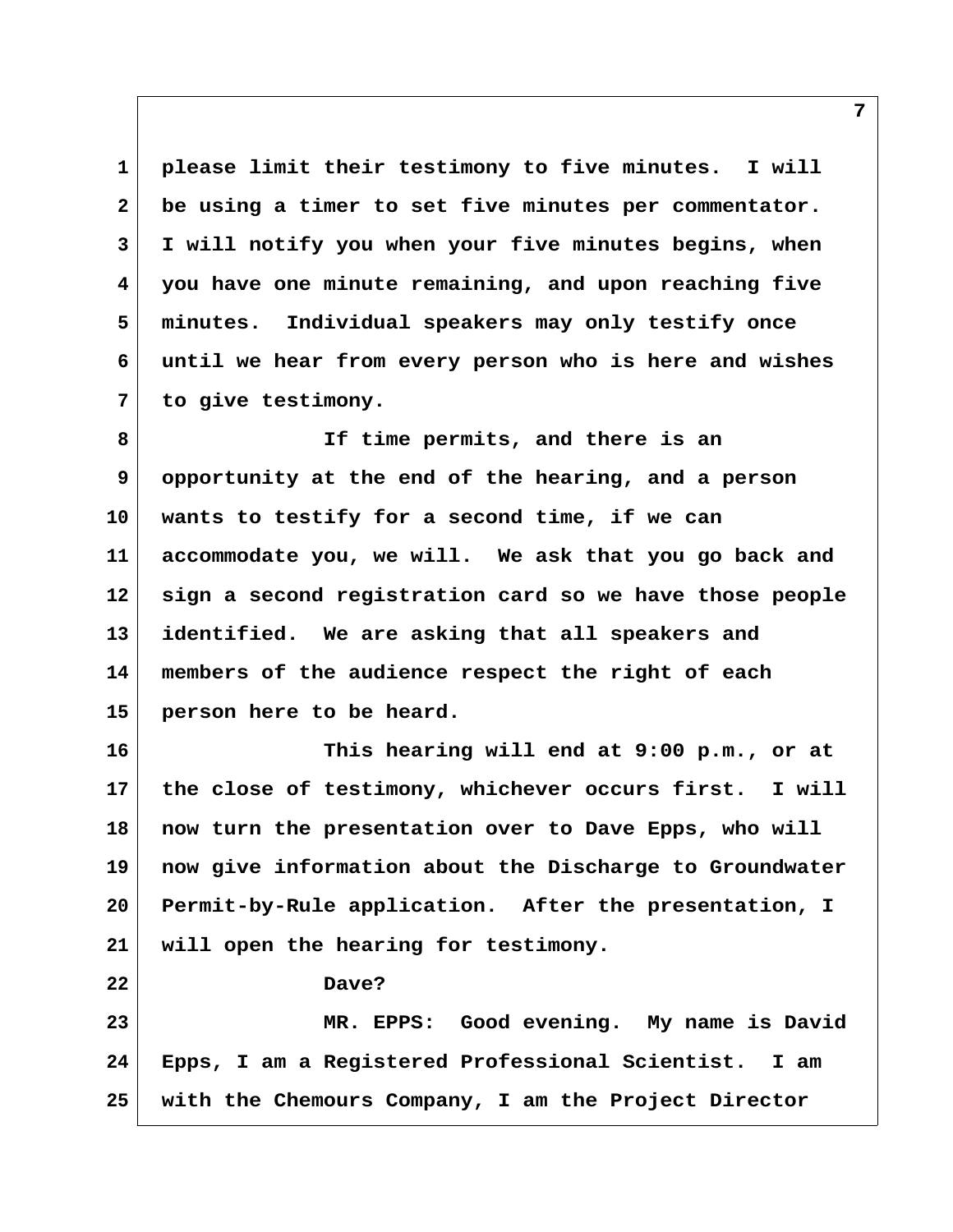**1 here for the Pompton Lakes site.**

 **2 So why is the Permit-by-Rule needed? It's 3 required for any discharge to groundwater by the 4 Administrative Code. So anybody who has a discharge to 5 groundwater, like ours, we have to get a permit for it. 6 When you change the location of where that water is 7 being discharged, it requires a change in the permit, 8 you need a Permit-by-Rule to do it; and if that 9 discharge is greater than 180 days, you need a 10 Permit-by-Rule to do that. All of those things are 11 part of what our permit application is for. 12 We have an existing discharge system at 13 the site, and it's under the NJPDES program. It's for 14 treating groundwater from the pump and treatment system 15 that's on site that acts as a containment system. It's 16 permitted, like I said, under the NJPDES program. That 17 water, then, is treated, it goes to twelve individual 18 infiltration beds, or galleries, that are, 19 approximately, zero to ten feet below the ground 20 surface, it's a gravity discharge system, it's not 21 under pressure. 22 That discharge system, from an engineering 23 standpoint, if any of you are engineers, it is 14 24 square feet of open area, of the piping, it's been 25 operating since, approximately, 1998. And where they**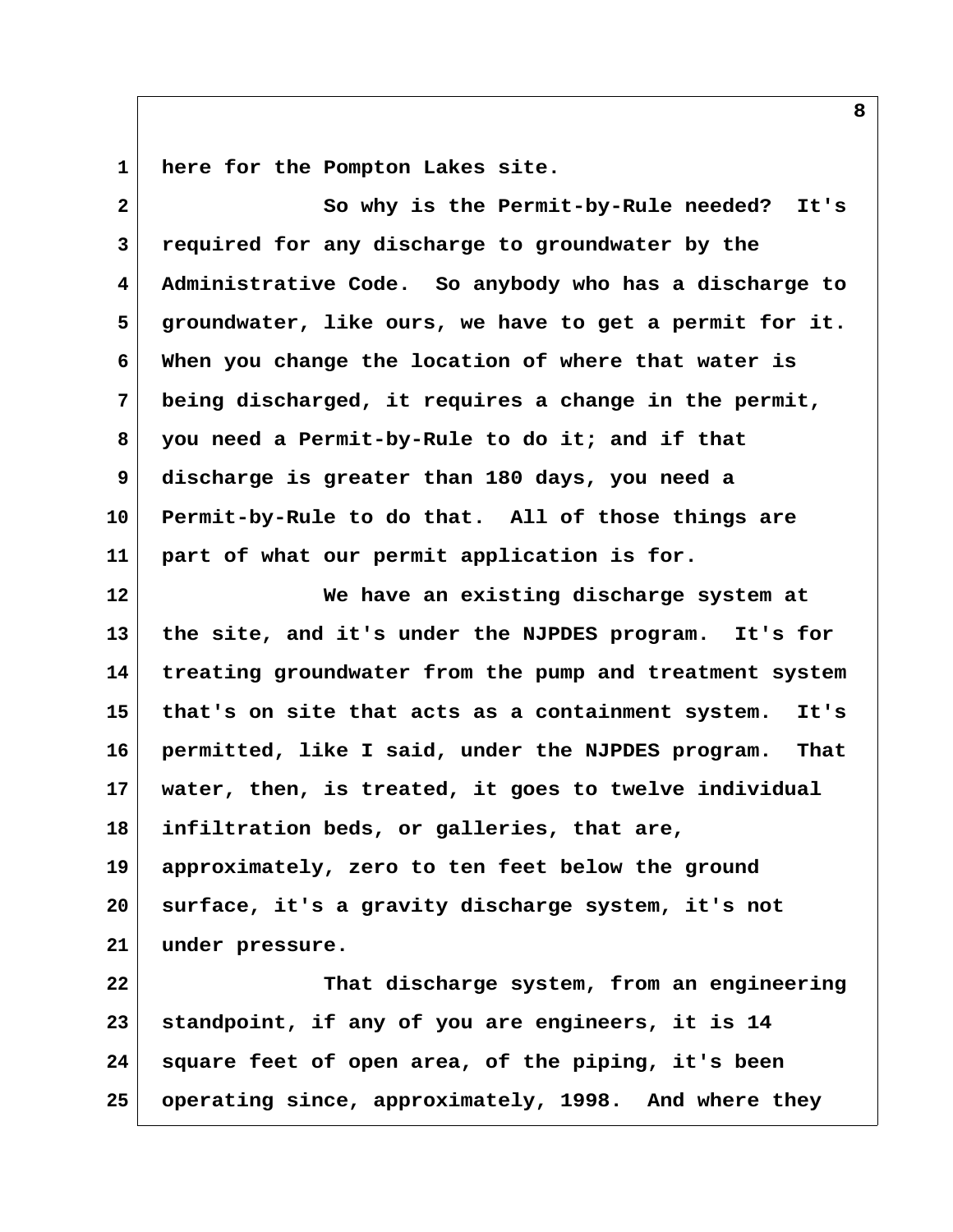**1 discharge to is beds along Barbara Drive. And at the 2 end of Barbara Drive, along the railroad tracks, there 3 is a series of beds out in what was called the soccer 4 field. The discharge operations do have an effect on 5 the local water table. Groundwaters at elevations are 6 measured directly adjacent to the galleries, or the 7 open -- or the pits that the water goes into, and that 8 during times of increased precipitation, like we have 9 seen here over time, the water table elevation does 10 rise. We measure that rise over time and we keep track 11 of it. We measure those things on a monthly basis and 12 we report that information back to the DEP.**

**13 So this is a figure that shows where the 14 infiltration galleries are. So we have a series of 15 discharge basins, those are the ones that are out on 16 the soccer field, those are the ones along Barbara 17 Drive. We do -- those are the wells that we monitor on 18 a regular basis for the water table elevations, and 19 it's important to us to monitor those so we know how 20 groundwater moves.**

**21 As I said, we do monitor these wells even 22 during times of high rain events where you would expect 23 to have a lot of groundwater infiltration, and you can 24 see the yellow line here, this is during a time where 25 we had a lot of rain in 2011. You can see from the**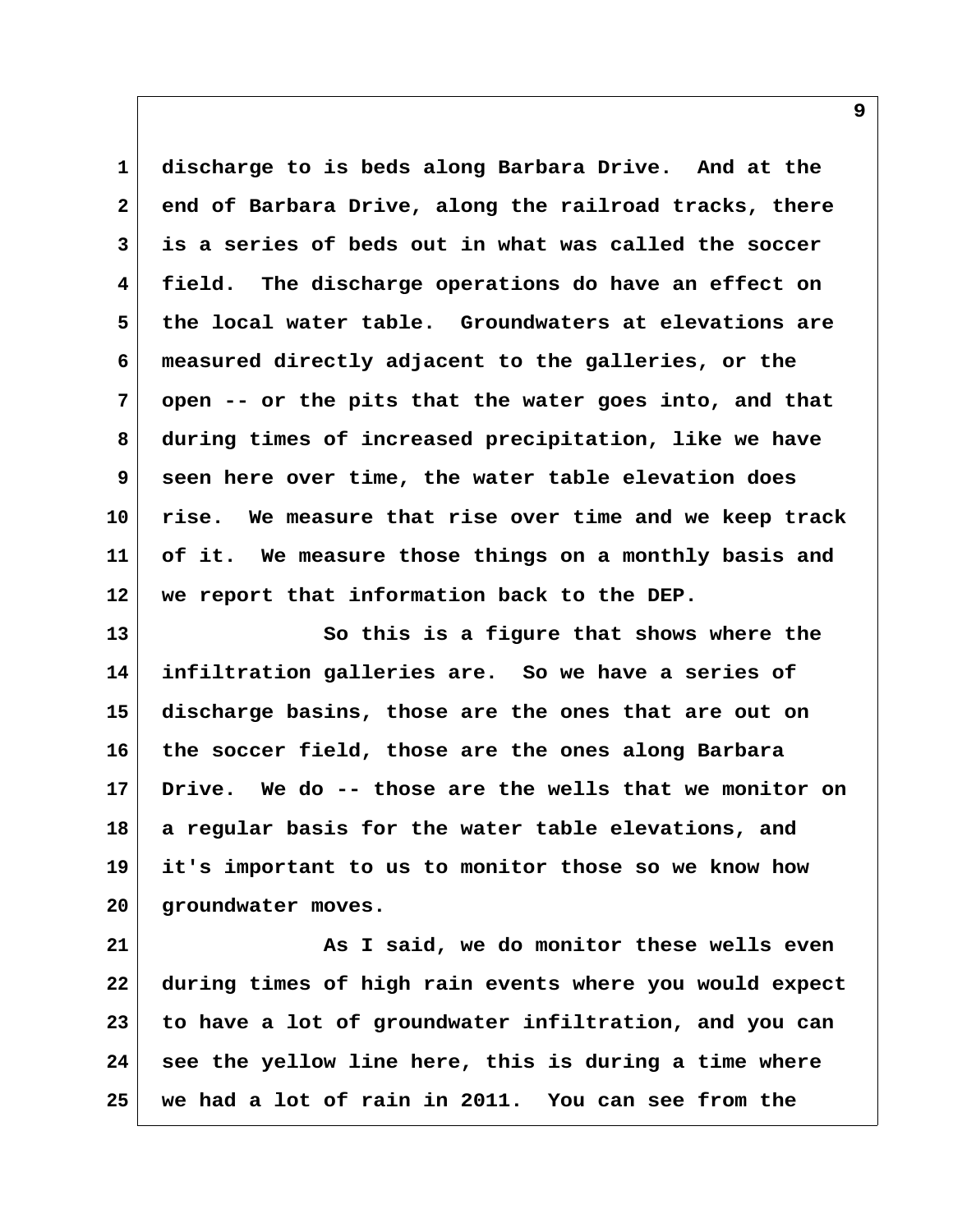**1 yellow line that we had a very sharp increase in rain. 2 And then these are the wells that are out there that we 3 monitor on a regular basis, and you can see that when 4 the rain starts, as it increases in intensity, the 5 water table does rise, and as it falls down, the water 6 table comes down with it.**

 **7 Even during the time when we were told 8 that in 2011 we had some of the most intense rain here, 9 that elevation of the water table never got to where it 10 would impact the residences along Barbara Drive or on 11 the other side of the railroad tracks, I believe that 12 is Durham Street.**

**13 So our Permit-by-Rule application for 14 this, what we are applying for now, is to treat 15 groundwater from a site pumping system into, 16 essentially, a horizontal well. Most wells that people 17 think about are vertical. This well is going to be 18 turned on its side. It is, approximately, 1,400 feet 19 long. It will be installed from anywhere from 20 to 25 20 feet below ground surface. So that water that is going 21 into the subsurface is down in and put in at that depth 22 versus the depths of where we operate at now, anywhere 23 between 10 and 15 feet below ground surface.**

**24 Its discharge is into the same geologic 25 formation that we discharge to now. The effective**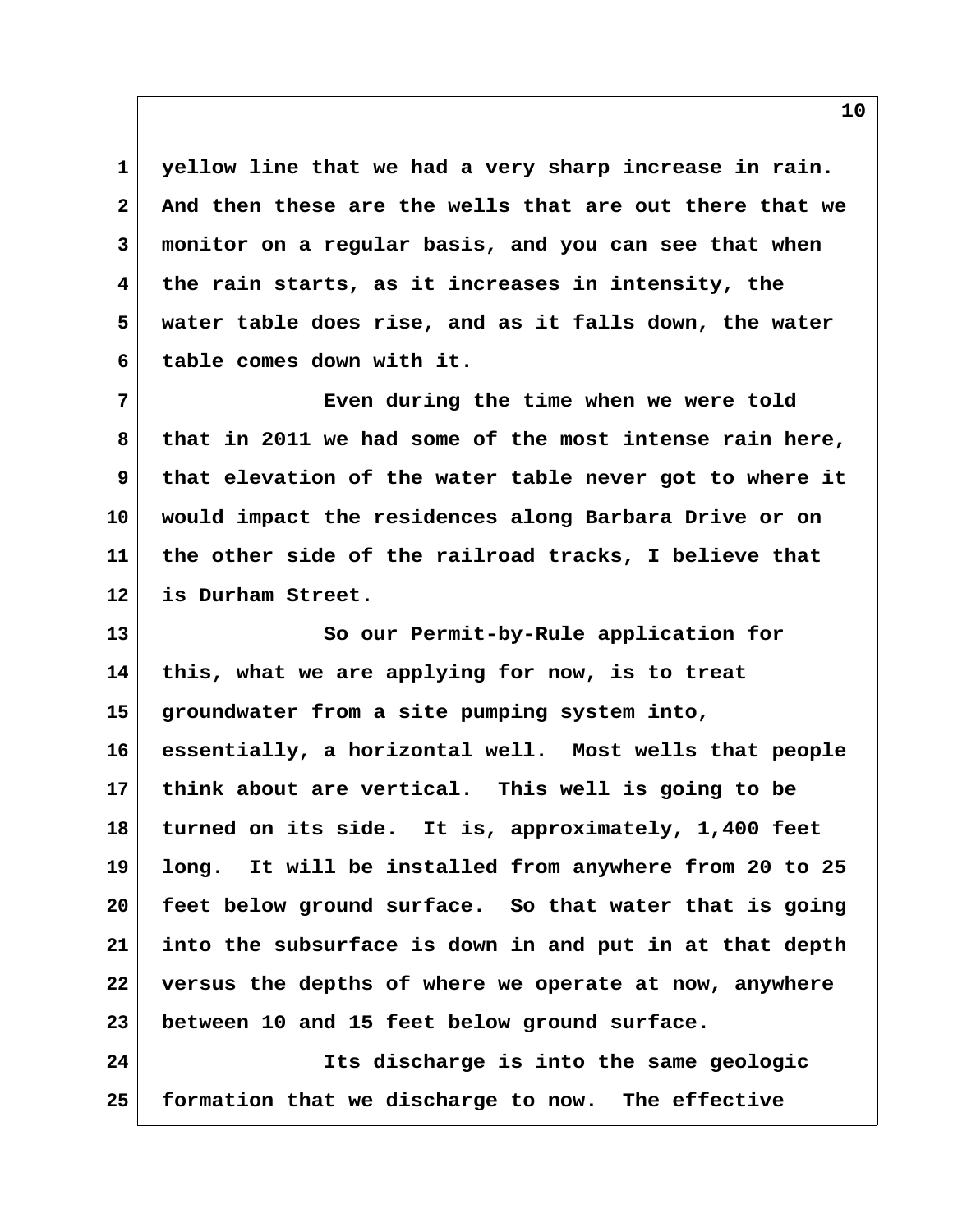**1 discharge area, which is the area that the water comes 2 through again, which is, approximately, the same as 3 what we have currently. The water table elevations 4 will be monitored during the operation of this pilot 5 study. We do it for the same reason we do it for the 6 old system, or the existing system, so that we can see 7 what response the water table has, to not only the 8 water that's coming out of the well, but also in 9 response to rainfall. We are going to pilot this 10 system for a period of, approximately, a year.**

**11 One of the things that we have heard is 12 that as the water table elevation rises, that there is 13 a big concern about that, and rightfully so, but what 14 we have in the system designed into it are some 15 fail-safes that allow us to divert the water from the 16 horizontal well back to the infiltration galleries, if 17 that rise in the water table gets to a level that we 18 would deem unacceptable.**

**19 So this is a picture, and it's in your 20 handouts, probably, better, the horizontal well will 21 run along the railroad track. There are a number of 22 points where the water table will be monitored 23 directly, adjacent to the well, on both sides of the 24 well, so that we can understand what is happening as 25 that water goes in.**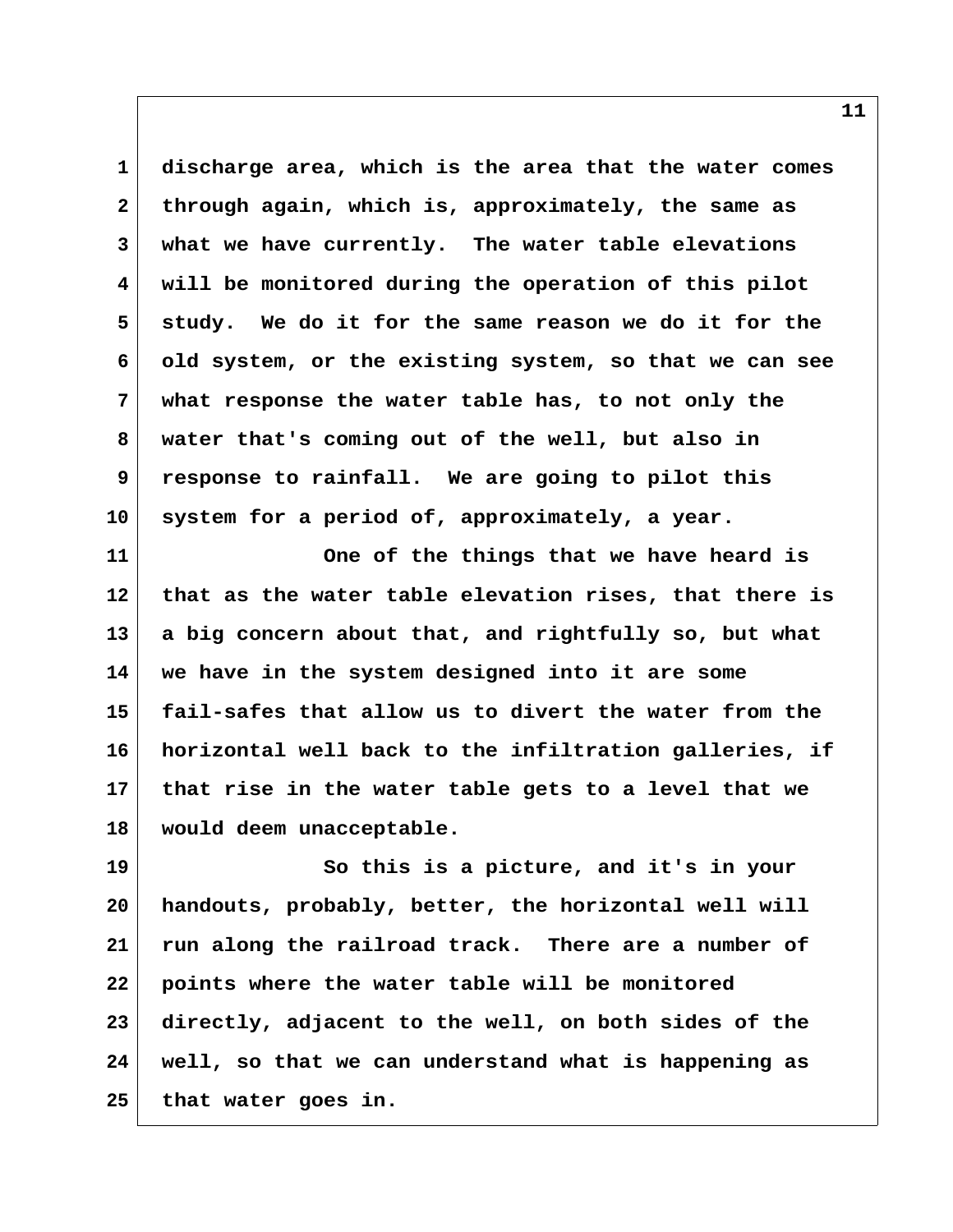**1 Prior to submitting this Permit-by-Rule 2 Application, we looked at the operation of our system 3 that's been operating for -- since 1998, and we have a 4 lot of real-world information to use as we look at the 5 response to the aquifer or the soil beneath your feet, 6 what it will do when that water comes in. We know that 7 from a standpoint of the science end of things, that we 8 look at three distinct things. We look at 9 permeability, which is the ability of material to allow 10 fluid to pass through it. We look at gradient, we look 11 at -- that's the slope of the water table. And we look 12 at hydraulic conductivity, which is, again, a measure 13 of a material's ability to transmit fluid. All those 14 are important things. And as you think about it like 15 pouring a bucket of water on the sand at the beach and 16 you see that water, sometimes it goes down very 17 quickly, and sometimes it doesn't, and that's a 18 measure, essentially, of those three properties of the 19 sand, or any material that you look at, for the 20 properties of how water moves through a material. 21 We have established and measured these 22 things through a number of, what we call, pumping 23 tests. We put a well into the ground, we pump it, and**

**25 aquifer, and you can measure what those properties are**

**24 we look at the response to the water table in the**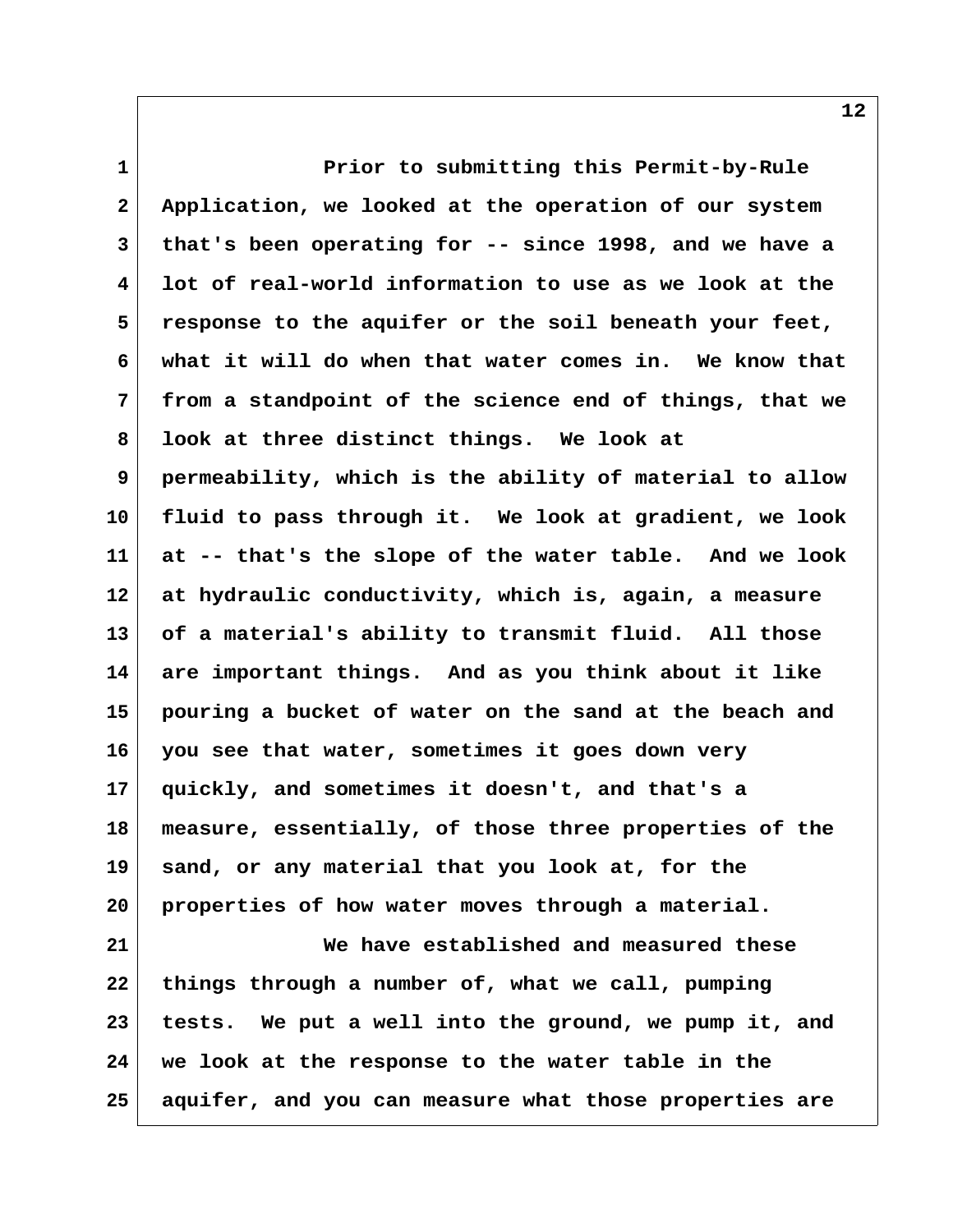**1 by doing pumping tests that way. We've used the data 2 from over twenty years of operation on our current 3 system, which is discharging the same water at the same 4 rate into the same geologic formation, so we have 5 actual measurements of what happens.**

 **6 We also have the monitoring wells we 7 talked about earlier that are around our existing 8 system, and we can go back in time and we can look at 9 when rainfall happens, what happens to the water table, 10 and we can do that since the system was put in.**

**11 We know that basement slabs are, 12 typically, nine to ten and-a-half feet above the water 13 table, and that based on the computer modeling and the 14 real-world applications that we measure on a monthly 15 basis over the last twenty years, that the model that 16 has been developed for the existing system, and as we 17 use it as a predictive tool for this system, we know 18 that where that horizontal well lies in the ground, 19 directly above that well we see about a two foot rise 20 in the water table, And as you move away from the 21 center line of that well, the water table rises about a 22 foot and-a-half.**

**23 And at the pumping rates that we operate 24 at now and that we propose to operate at, that's what 25 we have seen out in the real-world, and that's what our**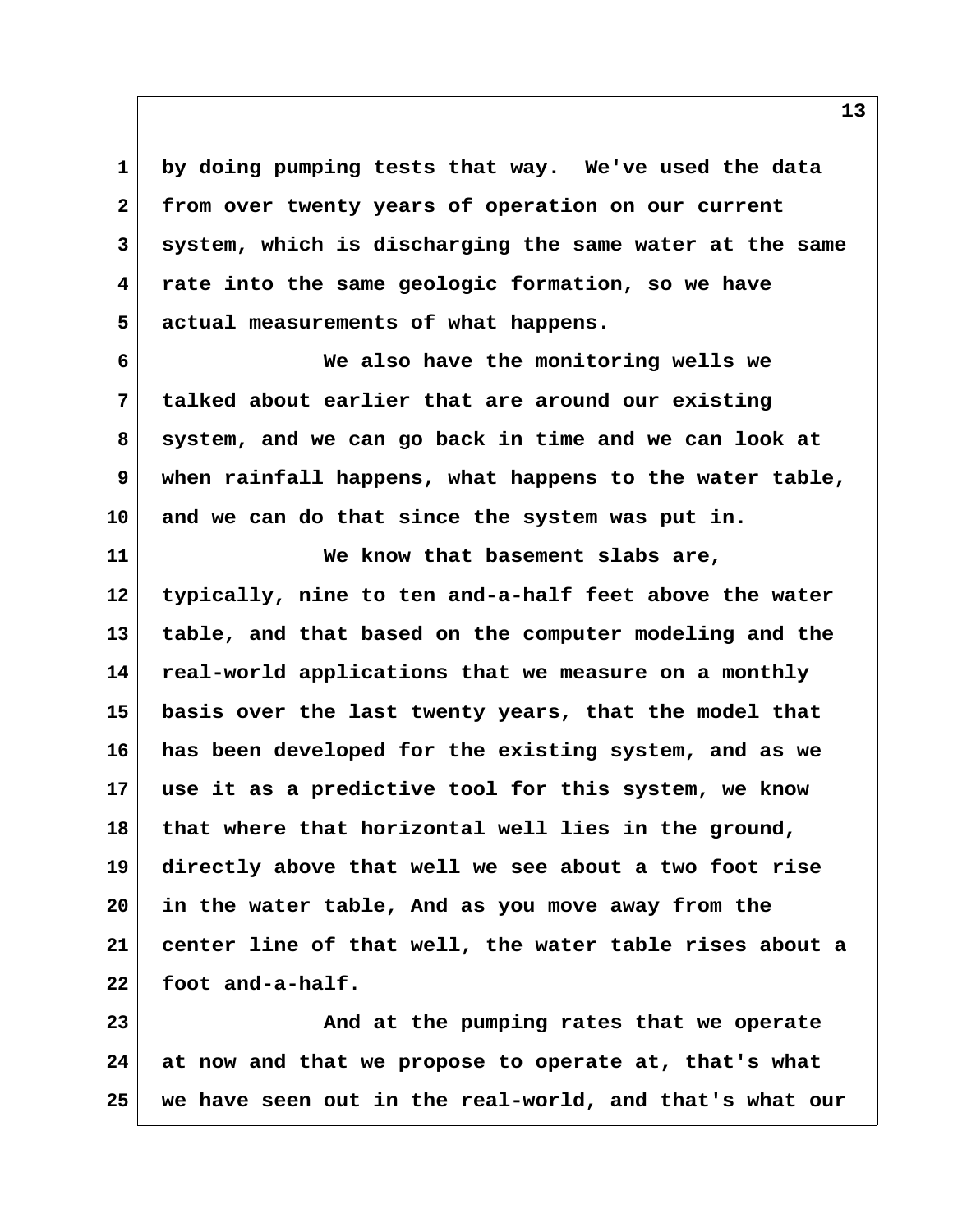**1 predictive model tells us from all the model runs we 2 have done, and we have varied characteristics of the 3 aquifer in those model runs to see whether or not we 4 are off by a factor of ten what will happen. We look 5 at if the gradient increases, what will happen, and 6 this is what we see.**

 **7 What I want to leave you with, this is a 8 lot of technical stuff that's in your handouts, but 9 what I want to leave you with is a, essentially, a 10 comparison of our operating requirements now and the 11 operating requirements under this Permit-by-Rule. If 12 you look at it, it is almost identical. We monitor 13 flow into the galleries now. We will monitor flow to 14 the horizontal well. We inspect our system components, 15 we do it daily, I think our permit doesn't require us 16 to do it on a daily basis, but we do. We measure 17 groundwater elevations on a regular basis, and that's 18 what we will do here as well. We would have to meet 19 the New Jersey DEP discharge requirements for that 20 water which is a drinking water requirement. We have 21 met that since the operation of the system. We provide 22 quarterly reports to the DEP on the operation of our 23 system and of all the data that we collect. We have to 24 maintain the system components, and not as much as a 25 requirement of the permit but more as a requirement of**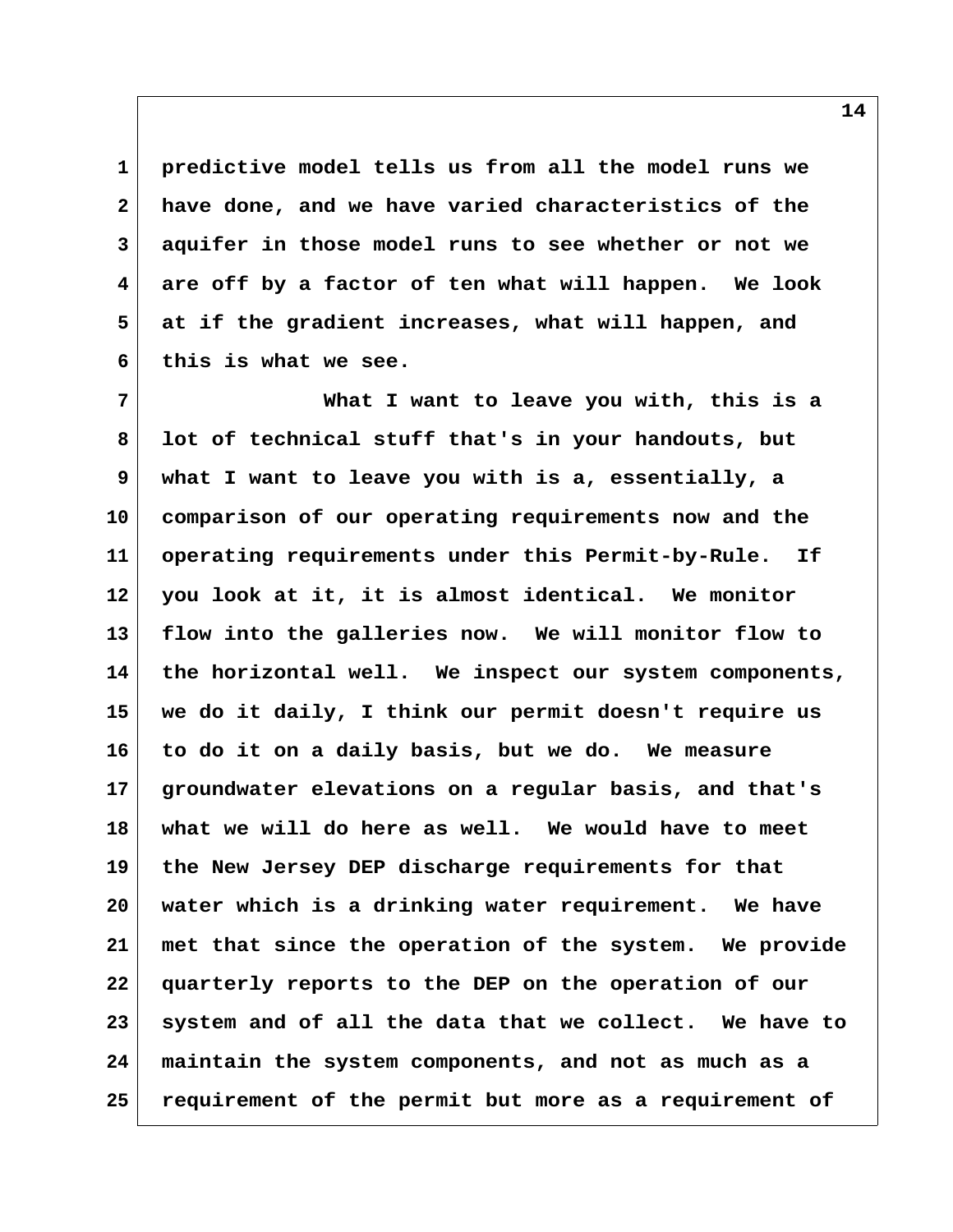**1 the system. If the system isn't maintained right, it 2 doesn't operate right. If it doesn't operate right, 3 then we have to go and figure out why. So by 4 maintaining the system components, clearing the wells, 5 cleaning the lines, cleaning the beds, we maintain the 6 optimum performance of that system so that it reacts as 7 our groundwater model would predict it to.**

 **8 The last thing we have is the requirement 9 to operate in accordance with the permit. There are a 10 number of requirements, a lot of them are on this 11 slide, there are others. Those requirements are 12 transferred directly to this permit application as 13 well.**

14 And With that, I am finished. **15 MR. HOWITZ: Thank you, Dave.**

**16 Now we will be hearing questions and 17 comments. Audience members who have already filled out 18 speaker cards will be given the first opportunity to 19 speak. When I call your name, please step up to the 20 microphone and give your name. It would help the 21 transcriber if you could spell your name; and if you 22 are representing any organization, please, let us know. 23 Please try to limit your questions and comments to 24 under five minutes. I am using a timer, I will notify 25 you when you have one minute remaining and upon**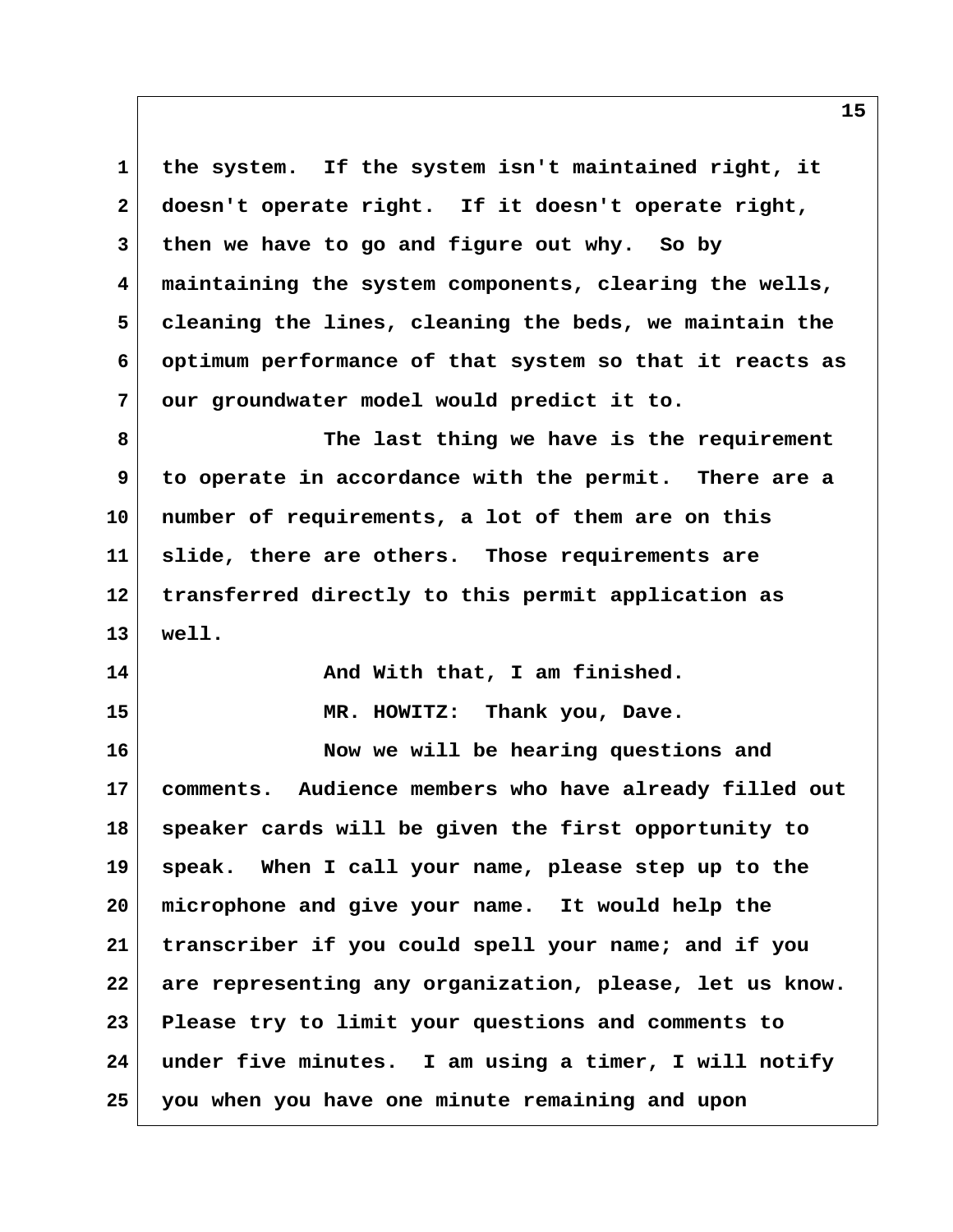**1 reaching five minutes. If time allows, you will be 2 given the opportunity to make additional comments, but 3 only after everyone who wants to testify has had an 4 opportunity to speak.**

 **5 Heather and Nicole will be circulating 6 with blank speaker cards; so if you decide you want to 7 speak, please fill out a speaker card, and you will be 8 placed on the list.**

 **9 Again, the first speaker, or the first 10 commenter, is Greg Cockefair. Can you spell your name? 11 MR. COCKEFAIR: My name is Gregory Wayne 12 Cockefair, C-o-c-k-e-f-a-i-r. I live in town, and I am**

**13 quite concerned about this town. I am also part 14 Native-American. My family hails from this area for 15 thousands of years. You have a universal problem, not 16 only you, but there are many other communities that 17 have chemical problems, they really do need to be 18 solved by this generation of people. And I speak for 19 the millennials who are here to do this change, and it 20 is my prayer that in some way we will be able to make 21 Mother Earth, my life, because I'm also ashamed, my 22 life, pure again, so that the waters may flow and the 23 air may just be breathable and just drinkable. And the 24 mayor, who I know very well, I just pray that this be 25 done right, but, also, I pray that this be done,**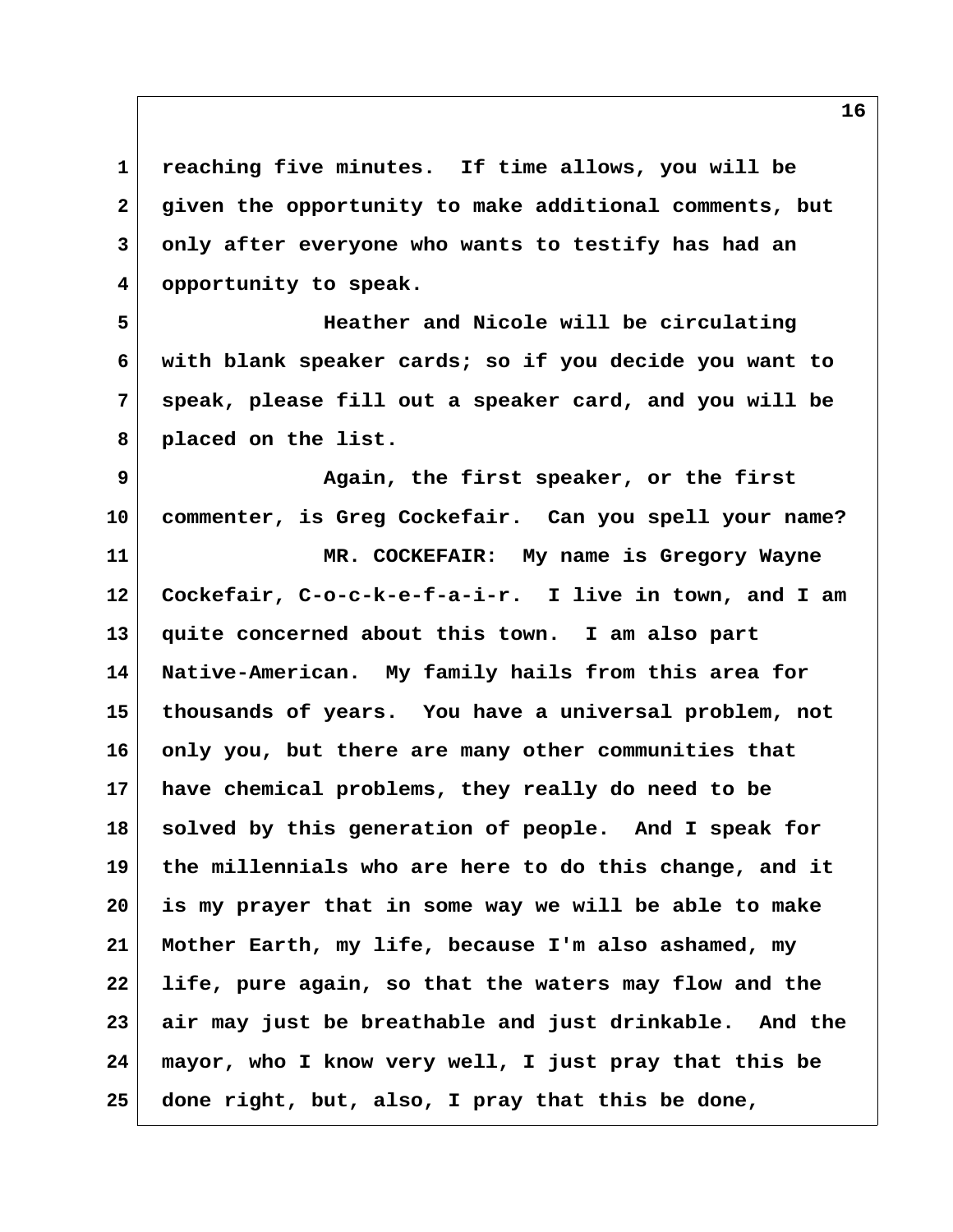**1 period. 2 And we really do have to exchange one life 3 to another, life of pollution to a life of purity, and 4 that can only be done with we the people of the United 5 States of America, all of us. That's all I have to 6 say. Thank you. 7 MR. HOWITZ: The next speaker will be Ken 8 Doka. 9 MR. DOKA: That's all right. The next 10 person can go ahead. 11 MR. HOWITZ: You pass? 12 MR. DOKA: Yep. 13 MR. HOWITZ: Ms. M-u-c-d-e-r? Let's start 14 over with M-u-l-d-e-r, are you here? 15 Frank Jaconetta? 16 MR. JACONETTA: My name is Frank, 17 F-r-a-n-k, Jaconetta, J-a-c-o-n-e-t-t-a, Councilman 18 here in Pompton Lakes, lifelong resident. Thank you, 19 it's good to finally see you here. The first thing, 20 the slide presentations, does anyone have copies? Can 21 I look online? It is lengthy, and I'd like to have it, 22 if you can provide that, I would appreciate it. 23 The main question I just want to ask, I 24 had several residents contact me, right, that can't be 25 here tonight, they got other things going on with their**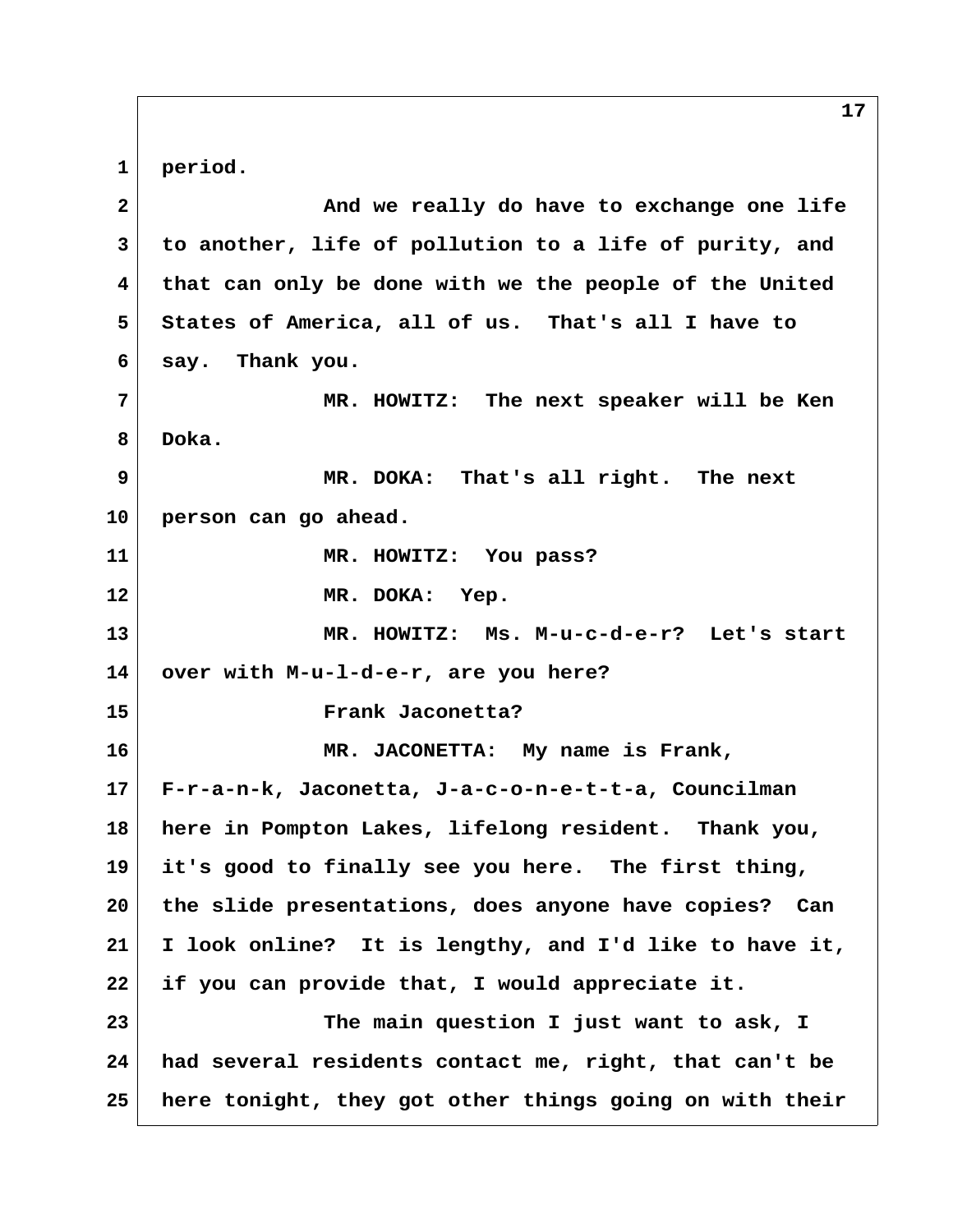**1 children and everything else. And it also concerns me 2 too, as well as it does them, as representative of the 3 town, that before any work begins that you give 4 approvals to DuPont, I want assurances, I don't care 5 what Dave Epps or anyone else says, I want assurances 6 by DEP to force DuPont before any work begins that if 7 anything happens to anybody's house, any flooding, 8 anything happens, that they are going to take care of 9 it. I don't want to learn afterwards when something 10 already happened that they have to come to me or the 11 Mayor and say, listen, my house is flooded, what do I 12 have to do next? They have to contact you, they go 13 around and around, have to take pictures and put in, 14 you know, different things with the insurance 15 companies, have to provide your insurance company, your 16 insurance company, this is all nonsense.**

**17 If you are going to put that in the 18 ground, before you do, I want assurances for the 19 residents. I am their representative. I'm asking for 20 it. I'm demanding that before any work begins, I want 21 assurances for all the residents, my friends and 22 neighbors, my family, that before any work begins that 23 you will cover anything that happens to any of our 24 houses. Anything. That's all I have. Thank you. 25 MR. HOWITZ: Thank you.**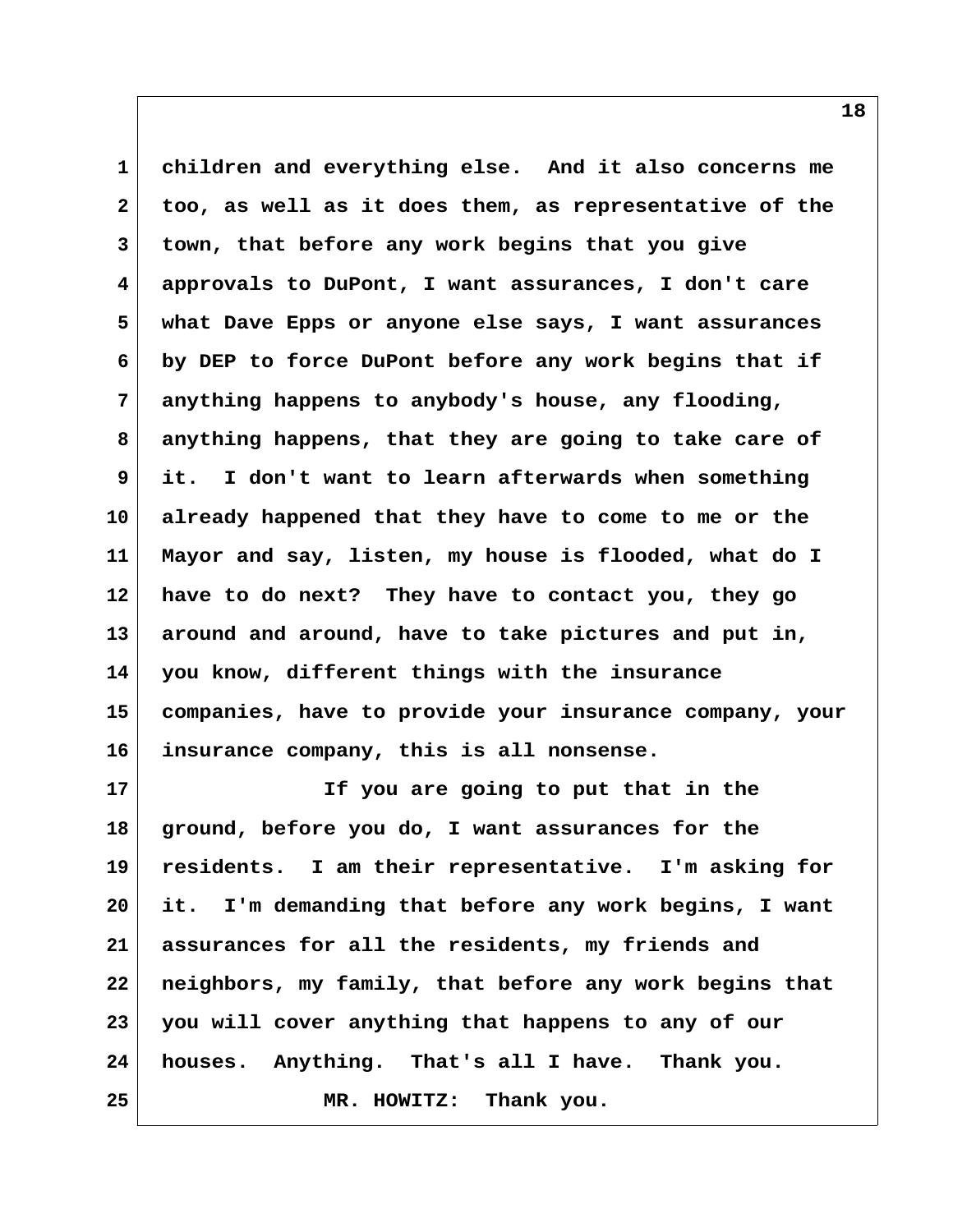**1 Our next speaker is Bruce Foote. Can you 2 spell your name? 3 MR. FOOTE: My name is Bruce Foote, 4 F-o-o-t-e, I'm a resident of Pompton Lakes. I'm not in 5 the plume area but I'm concerned. 6 A couple of key questions that I developed 7 from the readings online. There were -- liquid 8 conductivity of soil can be quite variable, 9 nonhomogeneous and only sporadically sampled and 10 tested. You might want to have more sites tested, 11 because I understand soil is sometimes in some areas 12 clay has been pretty processed and so forth. I 13 understand that there are only four Piezometers -- is 14 that how you say it -- the monitoring stations on the 15 north side of the right of way, there are only four, 16 and those are only going to be measured twice per week 17 during the startup and during the flow rate ramp-up. 18 I think maybe -- you folks know what the 19 response time of the aquifer is, however, the 20 consequence of missing and having water rise in the 21 basements or getting along and reduce the VOC 22 capability is of serious concern, so maybe we want to 23 measure more often in the beginning and at more 24 locations. A thought I had, maybe automated basement 25 monitoring in each residential building similar to**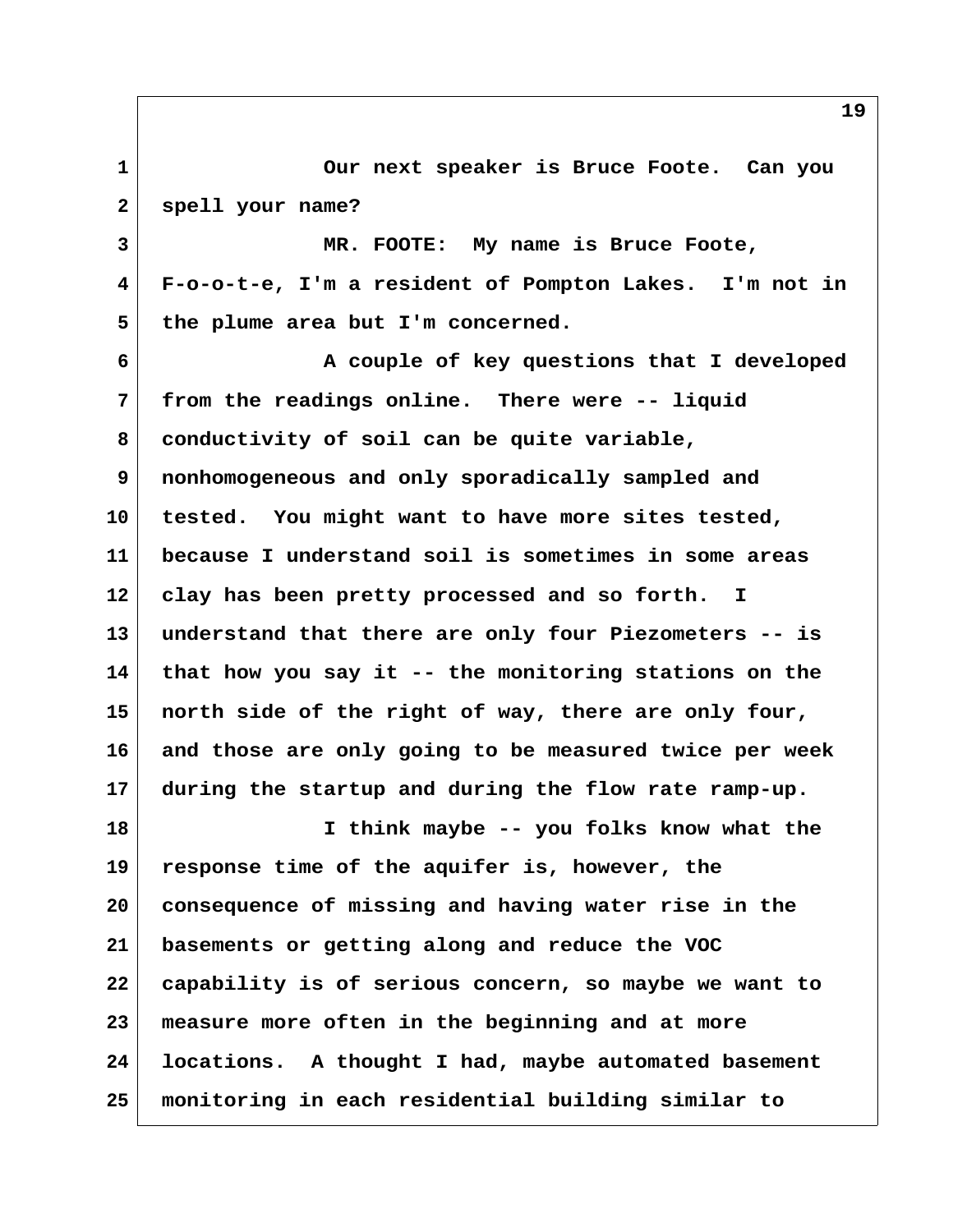**1 those in the inhouse water usage metering used by the 2 MUA, where an authorized vehicle can drive past and 3 read them. The local Optimum WiFi, it's throughout 4 that whole area so you have a basement monitor that 5 sits on the floor ready to detect water coming in, just 6 as an assurance of that, it can't be that expensive in 7 quantities, and it is hooked up to the local WiFi. 8 Heavy rain has an impact on the aquifer elevations and 9 also the VOC efficiency based on elevations, that water 10 coming up, I am told, challenges the VOC readings.**

**11 Second point, I recommend not destroying 12 the leaching fields until long after approving the 13 hydraulic surcharge operations, through start-up, flow 14 ramp-up until limited by either permit or flow rate. I 15 am suggesting that as a fall-back position in case the 16 well misbehaves, you should be able to divert back to 17 the leaching field and keep that flow going so it stays 18 clean, and you have that reverse flow back towards 19 DuPont continuing to operate as opposed to losing any 20 going forward. Past requirements to purge the leaching 21 fields of buildup of magnesium crystals from the 22 pumping stations may also develop clogs or clots or 23 residual solids building up in the surcharge well. 24 This filtration of the flow is expected to**

**25 prevent solids or sedimentation buildup, or will there**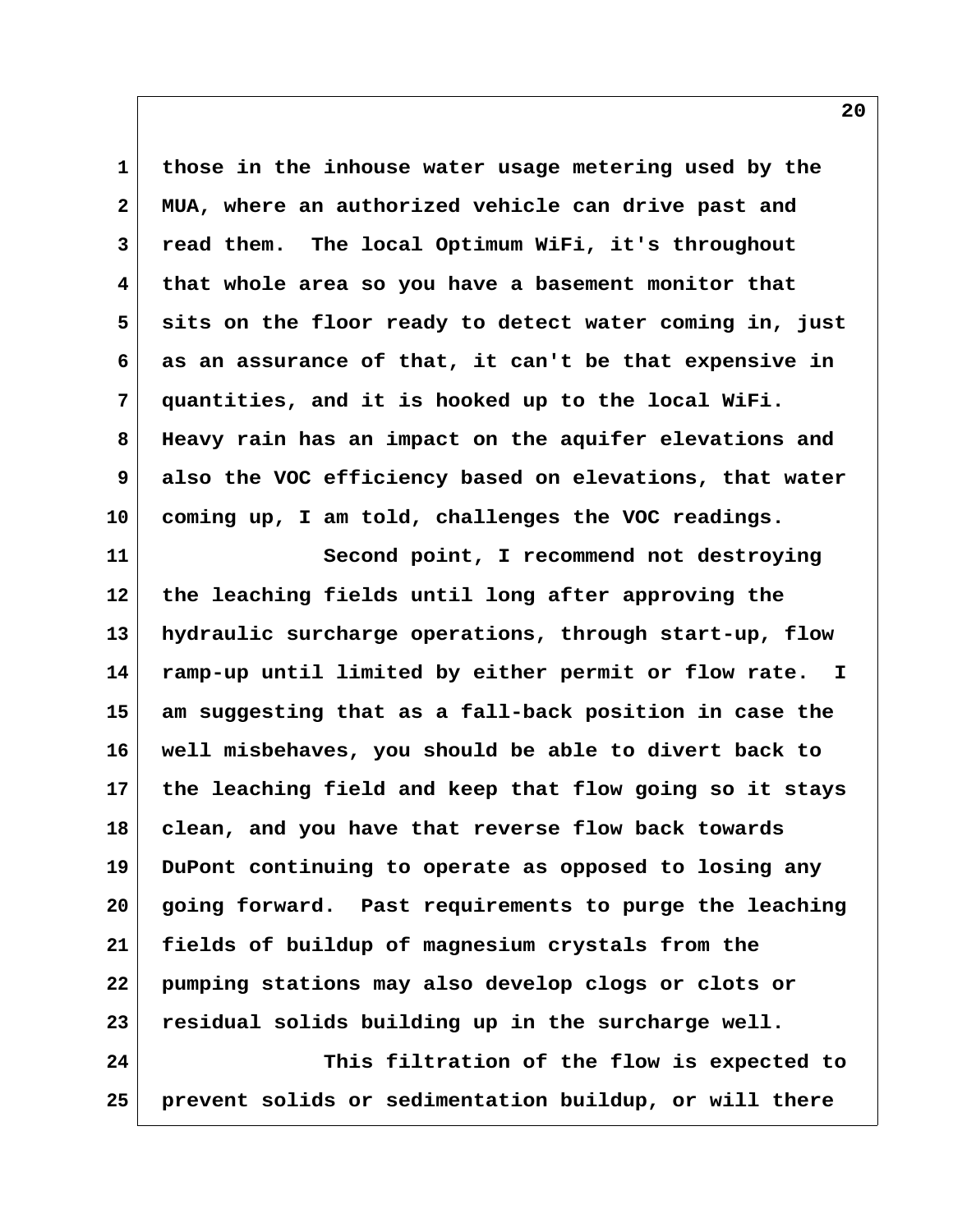**1 be a necessity for a disassembly or maintenance 2 accommodations to be built into the well in 3 anticipation of the well failing and having to be 4 cleaned out before it can restart and then divert that 5 flow back to the leaching fields meanwhile and then 6 re-bring it in. I didn't see anything in the data 7 about anticipating being able to pull that high 8 pressure line out of the system, coil it up, clean it, 9 purge it out, and slide it back in. Is there an 10 anticipated method to clean the 2-inch by .012 inch 11 slots along the well in the event of unexpected 12 surcharge. It's like putting a plug -- pig in there, 13 and running it down and causing flow through those 14 slots to clean it out so that it's ready to reset the 15 vibration line.**

**16 Those are a couple of the questions I had 17 about monitoring often enough to give these people the 18 assurances that you're are not going to challenge their 19 basements so they can sleep at night as opposed to 20 running down every 10 minutes and checking their 21 basements to see if there is water coming in. Because 22 if that water starts coming in, guarantee it pollutes 23 their entire basement and all their belongings and 24 everything else, so that's it.**

**25 How much time did I take?**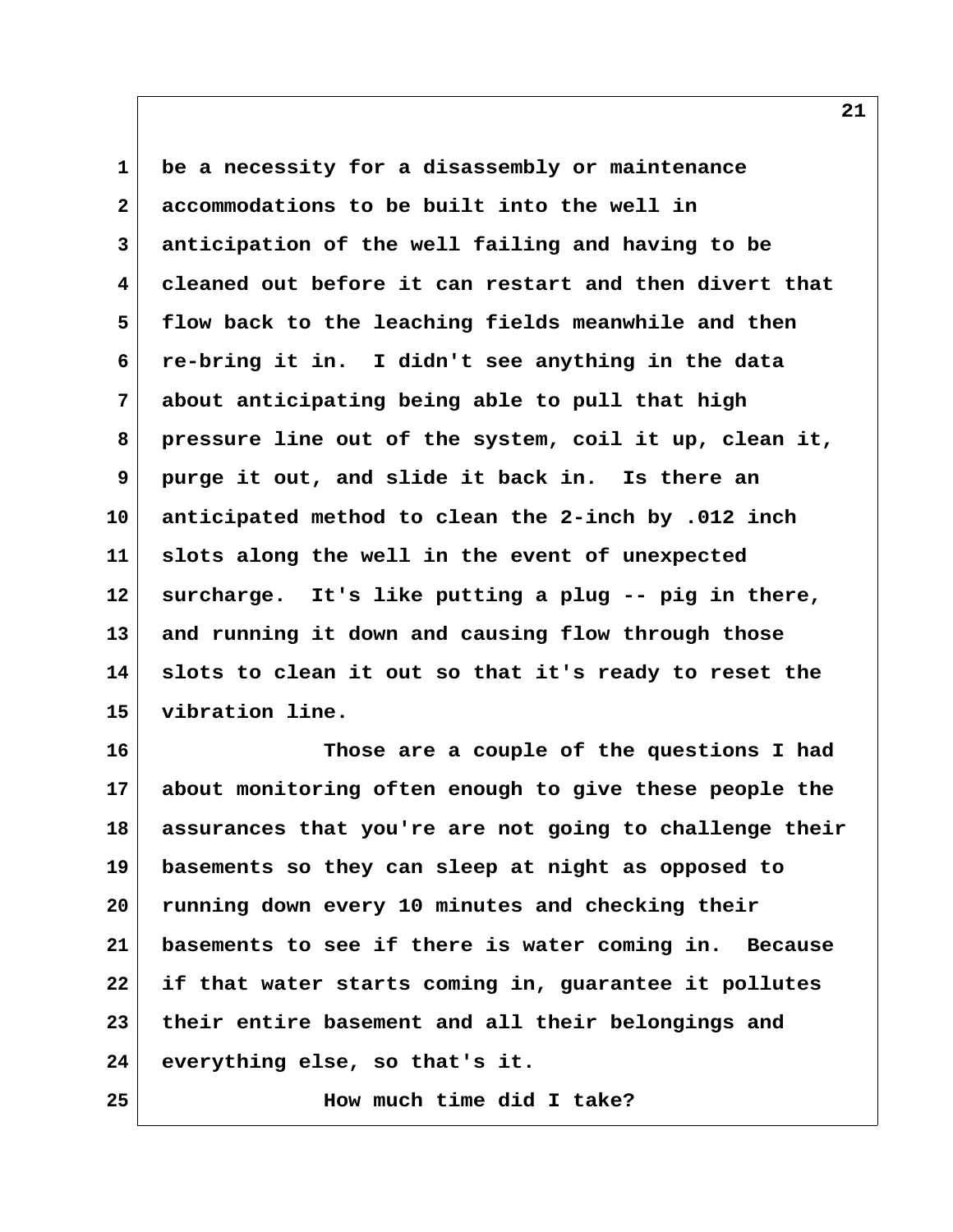**1 MR. HOWITZ: By this clock, you have** 2 thirty-two seconds left. Thank you.  **3 Out next commenter is Vojo Cogura. Can 4 you spell your name. 5 MR. COGURA: My name is Vojo Cogura, I 6 live on 76 Barbara Drive, V-o-j-o, C-o-g-u-r-a, 76 7 Barbara Drive, Pompton Lakes. 8 I've been a resident of Pompton Lakes 9 since 1993. I live across the street. They started 10 with the first phase of the pump and dump system, or 11 what the hell they had going on. They put over four 12 billion gallons of water underneath our homes for the 13 last twenty years. I don't know if you people 14 understand how much water is in the ground, it's 200 15 million gallons a year times twenty, that's four 16 billion gallons of water. Okay. There are six wells 17 that they pump out, because Dave Epps, I was with him 18 at an arbitration hearing and he didn't as a 19 professional know how much water comes under my house, 20 okay, that was on August 1st. He's a geologist. And 21 my calculations that went under my house, okay, in ten 22 years. First thing is '97 to 2007, was 300 million 23 gallons of water (inaudible), that's in ten years. 24 Now, ten years later, my wife developed cancer and she 25 died one year later, okay.**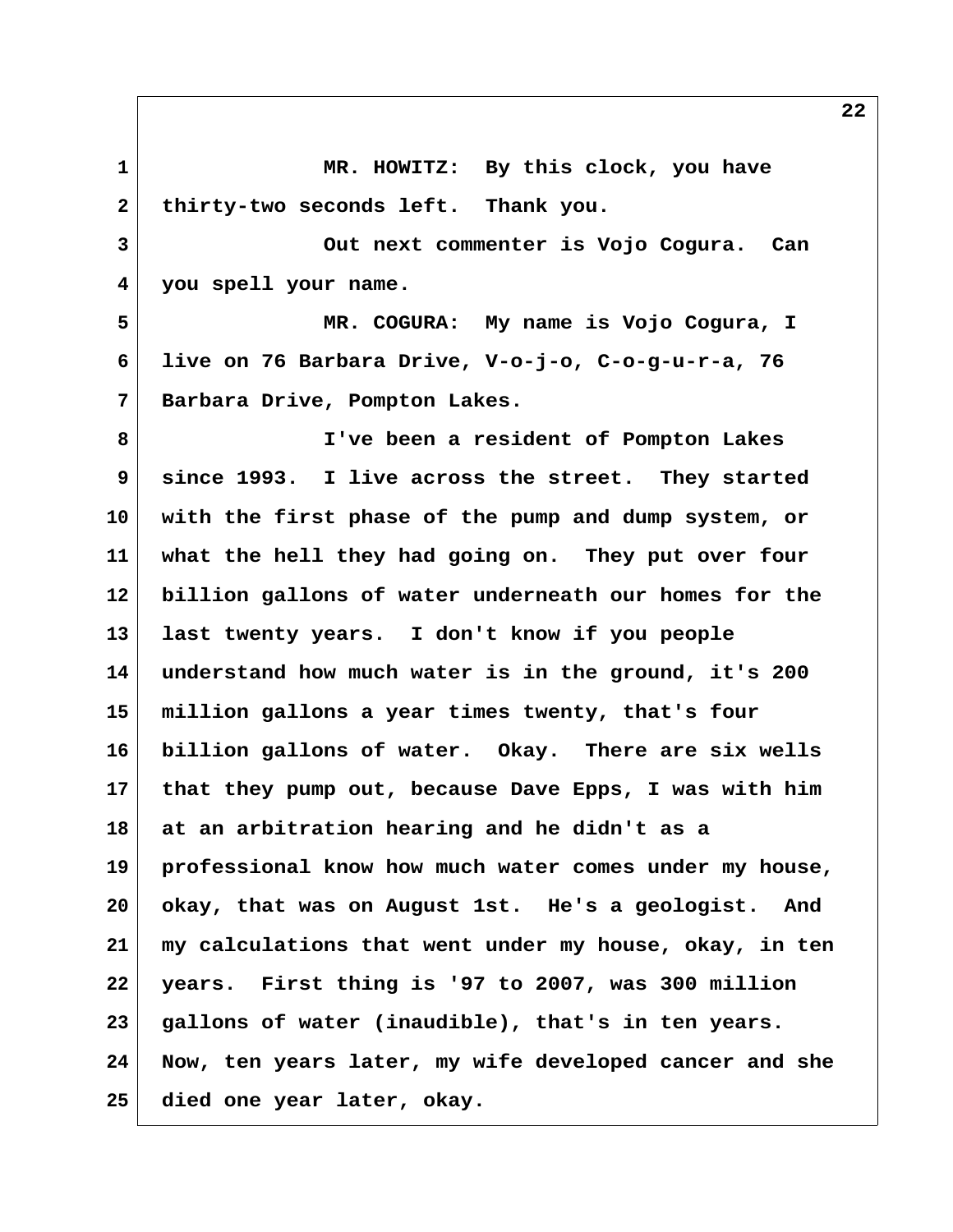**1 Now, another ten years -- not ten, that 2 was 2010, I'm sorry, now we are going another seven 3 years. This is twenty years of pumping and dumping 4 underneath those homes. Okay. What are they going to 5 do next? They are pumping behind my house, before it 6 was in front of my house in the field, and now it's 7 behind my house, and now that field have people there. 8 God bless the people that are going to be living there 9 that have water coming into their house, I feel sorry 10 for you, because you continue to let these people dump 11 on us like they have been doing, and allowing the State 12 and the Government to let them do it, they should be 13 arrested for murder. Because there are a lot of people 14 sick around my neighborhood. My next door neighbor is 15 sick. She is suing them. The guy behind us on the 16 tracks, right over 300 feet away from me, his wife just 17 passed away, she was fifty-four years old, same stuff 18 my wife die from. You know, two, three doors over, Mr. 19 Brown, he was about seventy-four years old, brain 20 cancer, two times operation. The guy down the street 21 at the end of my block on Barbara Drive, fifty-four 22 years old, liver cancer. Okay. This is the stuff that 23 is directly affected by DuPont and what they did to us, 24 all right, there's a lot of people sick over here, a 25 lot of people.**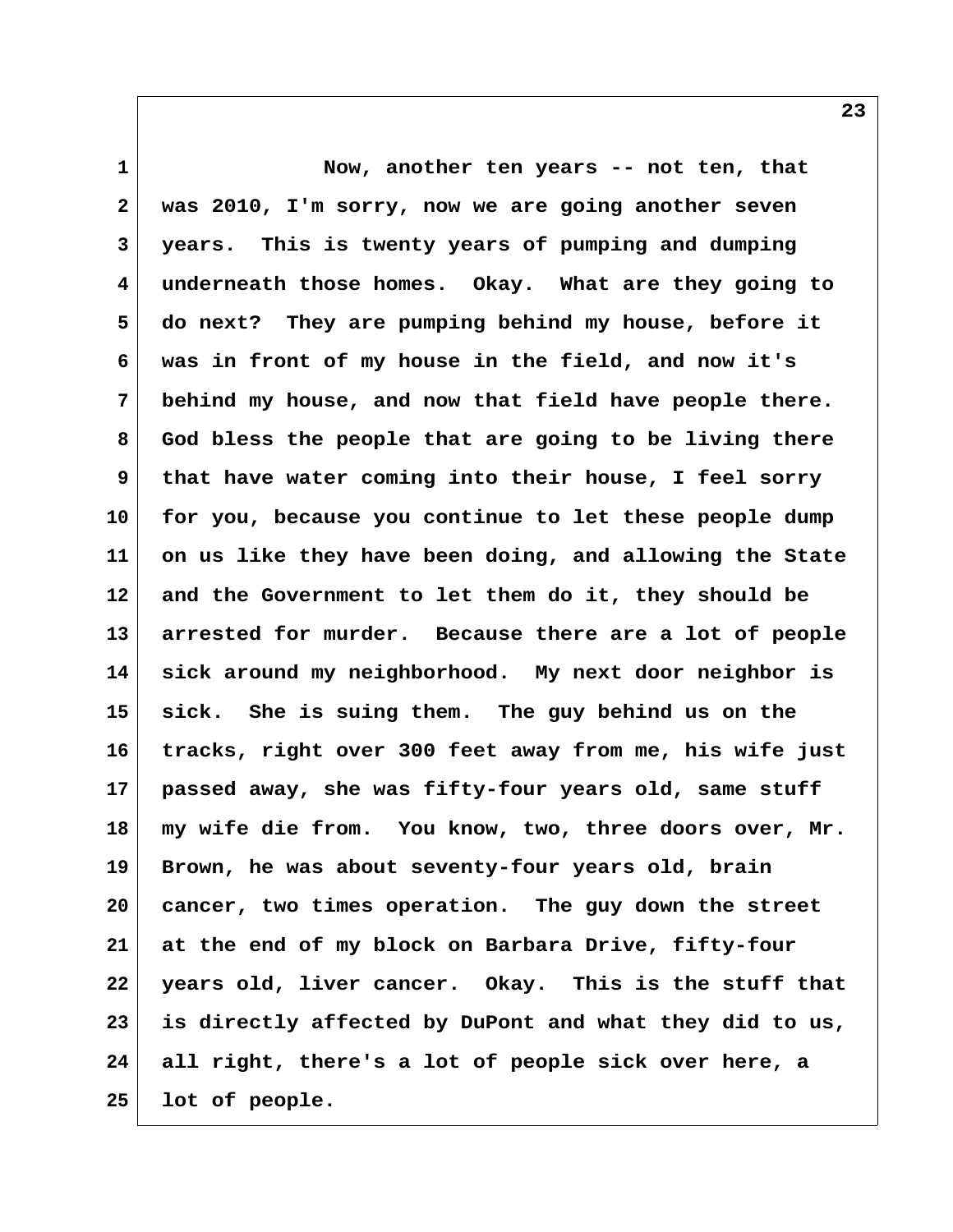**1 Let me explain to you, in one year, okay, 2 in one year, thirty million gallons of water they put 3 underneath my house, okay, it filled up my swimming 4 pool, which is a built-in pool, sixteen feet wide by 5 thirty feet. Okay. Three times in one day, that's how 6 much water comes into my house, okay, three times a day 7 I have to pump my pool out, twenty-four thousand 8 gallons, seventy-five thousand gallons of water coming 9 underneath my home a day. Am I supposed to feel safe 10 about this, it's contaminated water, it's not drinkable 11 water. I wish that son of a bitch would have drank the 12 water, he's telling everybody here drink the water. 13 The last time at the meeting I gave him water to drink, 14 he wouldn't drink it. The people who were here were 15 too scared to drink it.**

**16 I don't mind jumping over a fence. I 17 don't mind getting arrested. I will jump over there 18 any day for anybody here, okay, to test the water, 19 because that's what they're doing, they're pumping 20 dirty contaminated water, treating it and pumping it 21 underneath our homes. How would you feel about wearing 22 a pair of pants that were dipped in oil and they were 23 washed, would they smell the same? No. They think 24 nothing about contaminating the whole neighborhood. 25 Pompton Lakes is a beautiful town, beautiful people**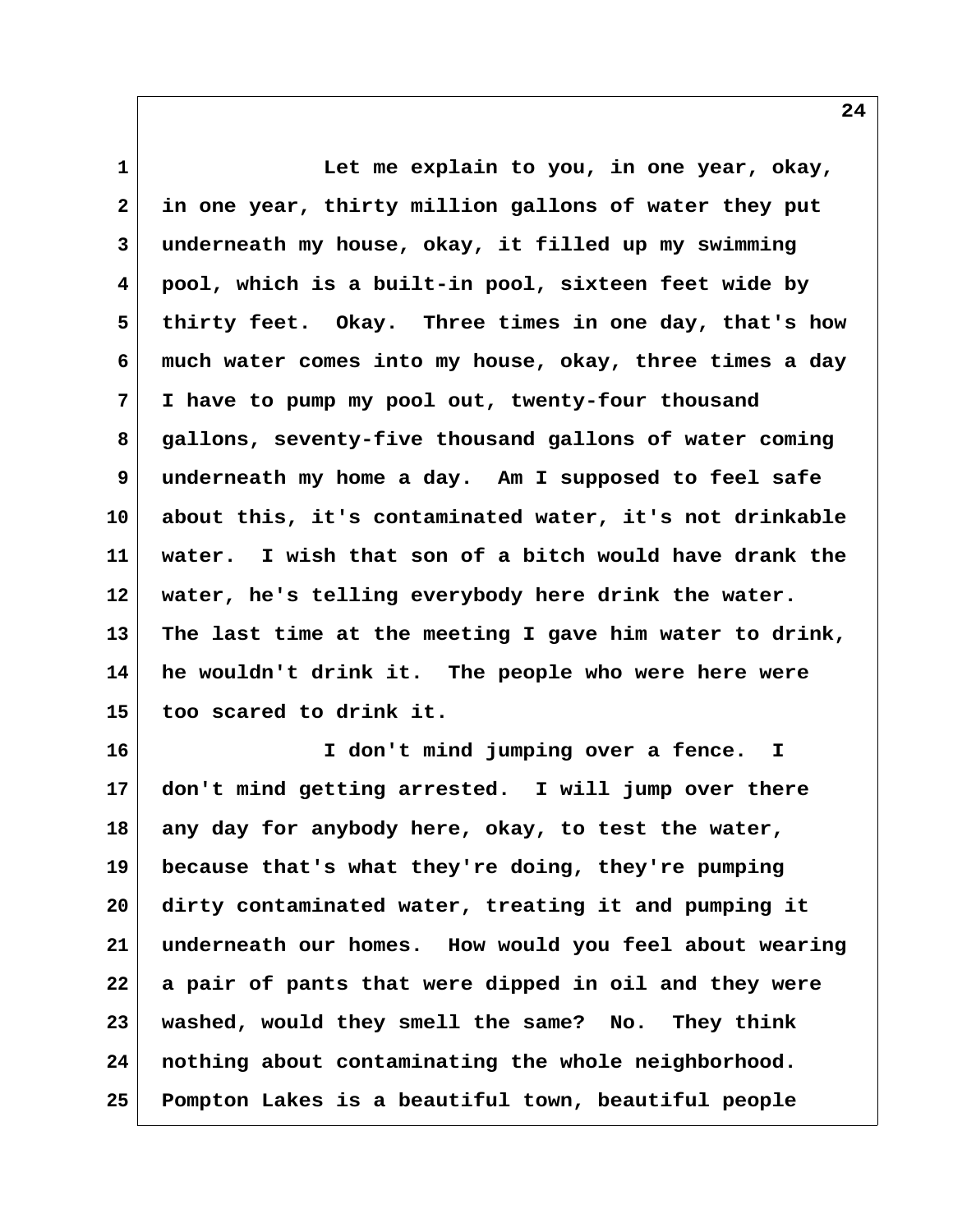**1 here, it's a working class community, working class 2 community, we are getting dumped on by them, and they 3 don't -- we weren't even notified the first time 4 around. Whatever they were doing and reporting on the 5 soccer field, looked like a spaghetti bowl what they 6 did over there on the soccer field, I used to play on 7 the soccer field, my kids played on that soccer field. 8 It was a spaghetti bowl what they did. I asked the guy 9 where is the drinking water, you know what, that's your 10 drinking water. I'll make a special Kool Aid and I 11 will send it down to Maryland to where they are at 12 DuPont, where they issue all that funding. Why don't 13 they take their water and stick it over by them. Why 14 do they give it to us? We got it underneath our homes, 15 now all of a sudden you want to tell us ten years 16 later -- after you've contaminated us for ten years, 17 then all of a sudden we have a problem with our 18 aquifer. After ten years of dumping nobody says a 19 thing, but '97 to 2007, nobody said a word, nobody knew 20 nothing about it. How come ten years later they tell 21 us we have a problem? Because they've been dumping the 22 whole time and they knew about it, and they did nothing 23 but contaminated our water wells and our homes, that's 24 all on them, they did it.**

**25 Let's be careful, be careful of what you**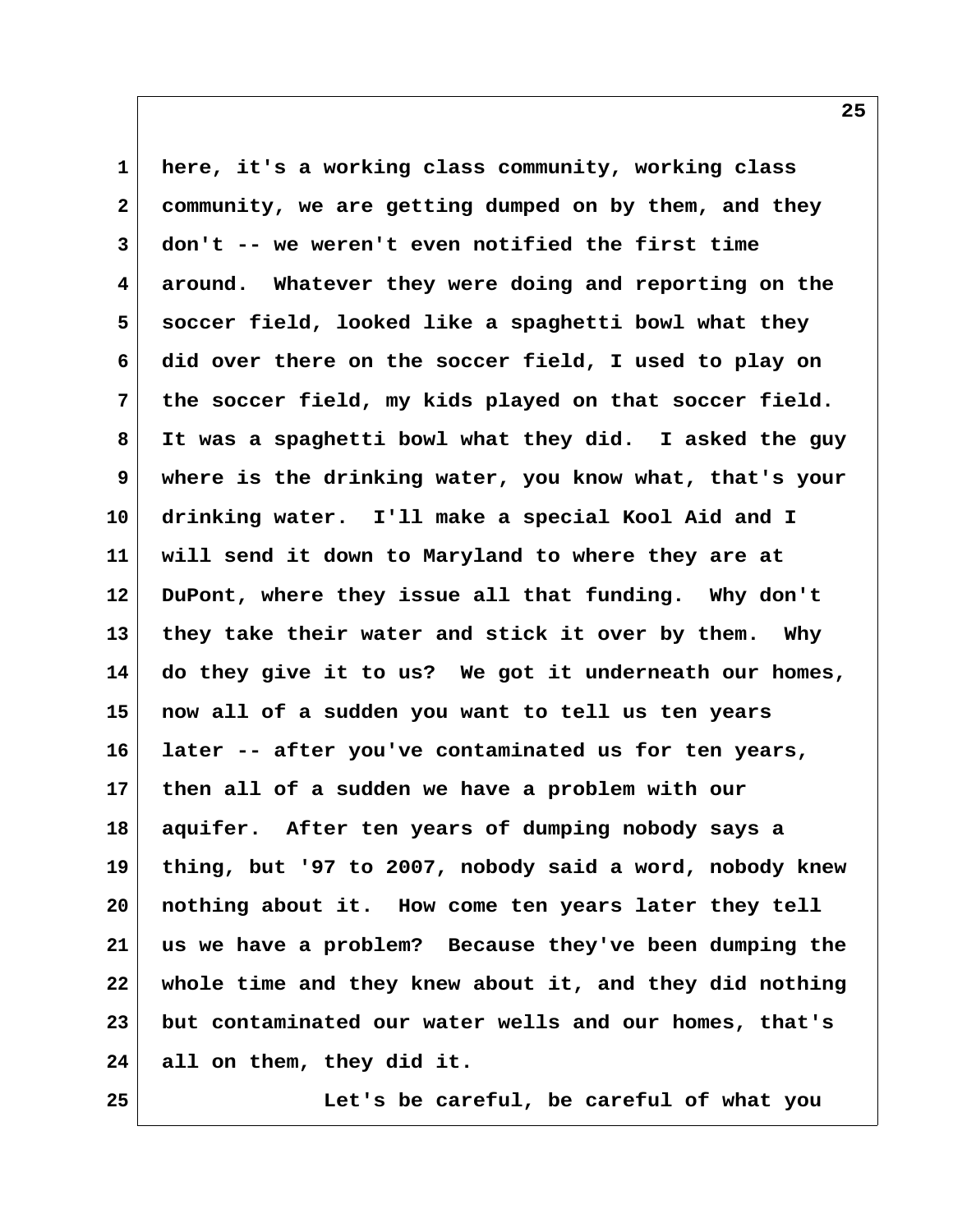**1 are buying into, be careful of what you sign on for, 2 because this is going to be a problem. 3 MR. HOWITZ: Thank you very much. 4 Donna Patterson -- Dana Patterson, I'm 5 sorry. Again, my apologies. 6 MS. PATTERSON: Hi, my name is Dana 7 Patterson, D-a-n-a, P-a-t-t-e-r-s-o-n, and I'm a member 8 of the Pompton Lakes Community Advisory Group. 9 I want to thank you for accepting my 10 public comment today. Just a point of question before 11 I start providing my comments, the public notice claim 12 for the comment period started on March 26, 2017 and 13 that's what DEP currently has on their website, and I 14 believe that is an error, and I just wanted to make 15 sure that that is corrected because that is very 16 misleading. 17** So, in addition to some of the concerns by **18 the residents and Councilman has already raised 19 regarding flooding insurance and risks, I would like to 20 identify two technical concerns. The proposed pilot 21 study claims that water will be discharged at a rate of 22 120 to 140 gallons per minute, surcharging would 23 increase the groundwater flow at the higher 24 permeability interval of the local shallow aquifer. 25 From DuPont's proposed plan we can deduce that they are**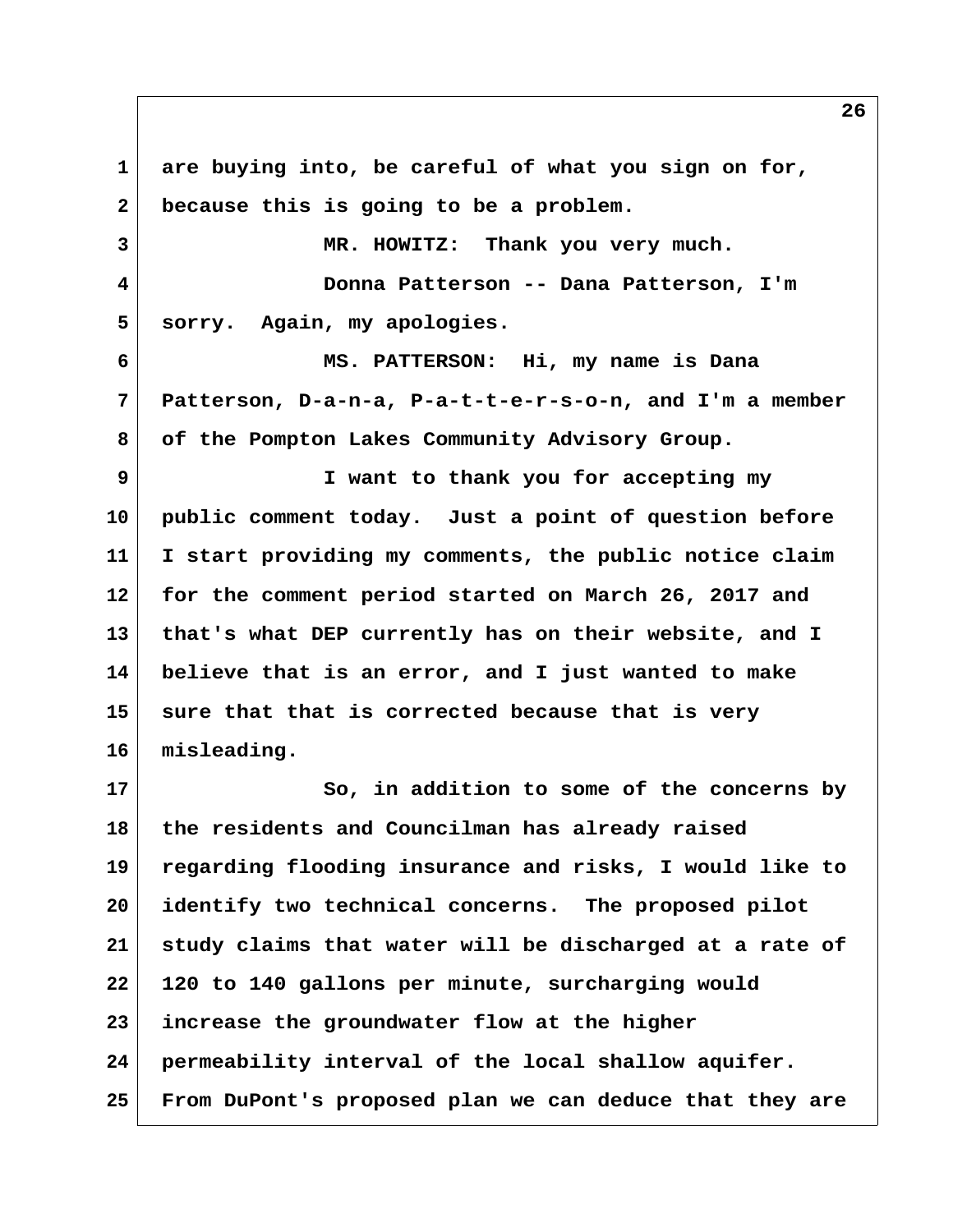**1 trying -- they are relying on simulations to conclude 2 that their activities will not flood the basements. 3 Their model includes many assumptions and 4 raw data that is not disclosed to the public in the 5 pilot study plan so we have no idea if they are 6 assuming that infiltration will occur homogenously 7 along the pipe or some areas will experience a much 8 higher flow. This information is absolutely critical. 9 We are requesting that the supplemental information be 10 made available to the public before the close of the 11 comment period. The pilot effort should not be able to 12 significantly modify water levels, yet, added water 13 pressure and rise of the water table could affect homes 14 and infrastructure. We are calling for water level 15 sensors to be deployed in monitoring wells to 16 continuously monitor water levels in order to confirm 17 that water levels will not be impacted by this effort. 18 Additionally, to establish a baseline 19 comparison while the pilot effort is underway and to 20 confirm that the mitigation objectives are being met, 21 we are calling for an evaluation of the mitigation 22 system performance before the pilot effort begins. The 23 water levels in and adjacent to the buildings should 24 measured and documented at an appropriate space and 25 frequency. The current proposal includes a relatively**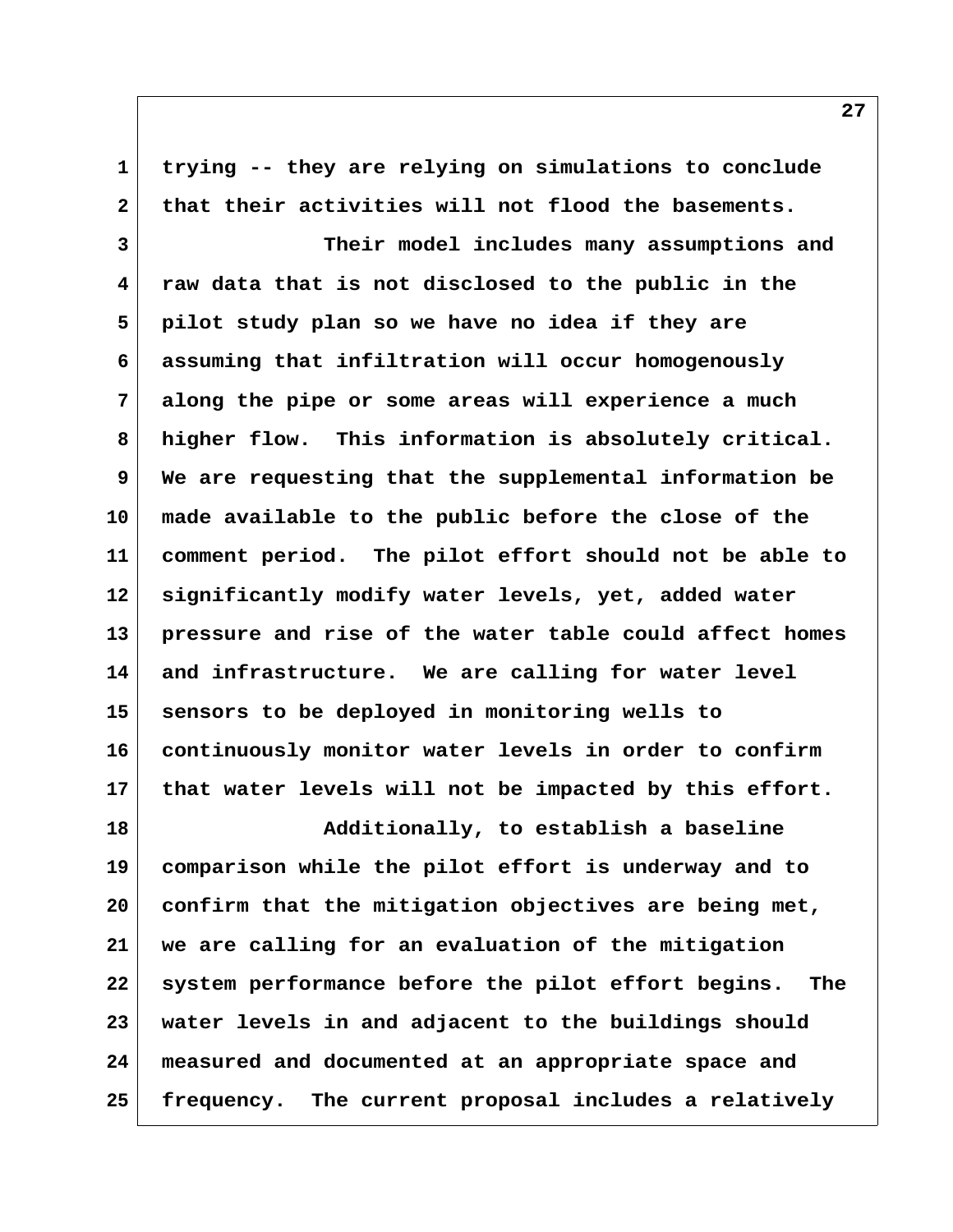**1 low frequency monitoring schedule of about two times 2 per week and then monthly; however, we are recommending 3 that this be an automated high frequency alert -- with 4 an alert level be established so that actions can be 5 taken with sufficient time levels to prevent any 6 adverse effects or impacts.**

 **7 Another point that I am raising is, 8 regarding Pompton Lakes sitting on the top of the 9 Ramapo fault line which forms the boundary between the 10 Highlands and the Piedmont Provinces. There was a 2015 11 Passaic County Disaster Mitigation Act and 2000 Hazard 12 Mitigation Plan Update for Passaic County -- that's the 13 name of the report -- that came out that said that the 14 Ramapo fault is the most seismically active fault in 15 the region. It continues to say that the probability 16 of damaging earthquakes affecting the Passaic County 17 area is low; however, there is a definite threat of 18 major earthquakes that could cause wide-spread damage 19 and casualties in the County and throughout New Jersey. 20 Furthermore, the report discusses a link between 21 increased earthquake activity and climate change saying 22 that secondary impacts of earthquakes could be 23 magnified by future climate change. Soils saturated by 24 repetitive storms could experience liquefaction during 25 seismic activity because of the increased saturation.**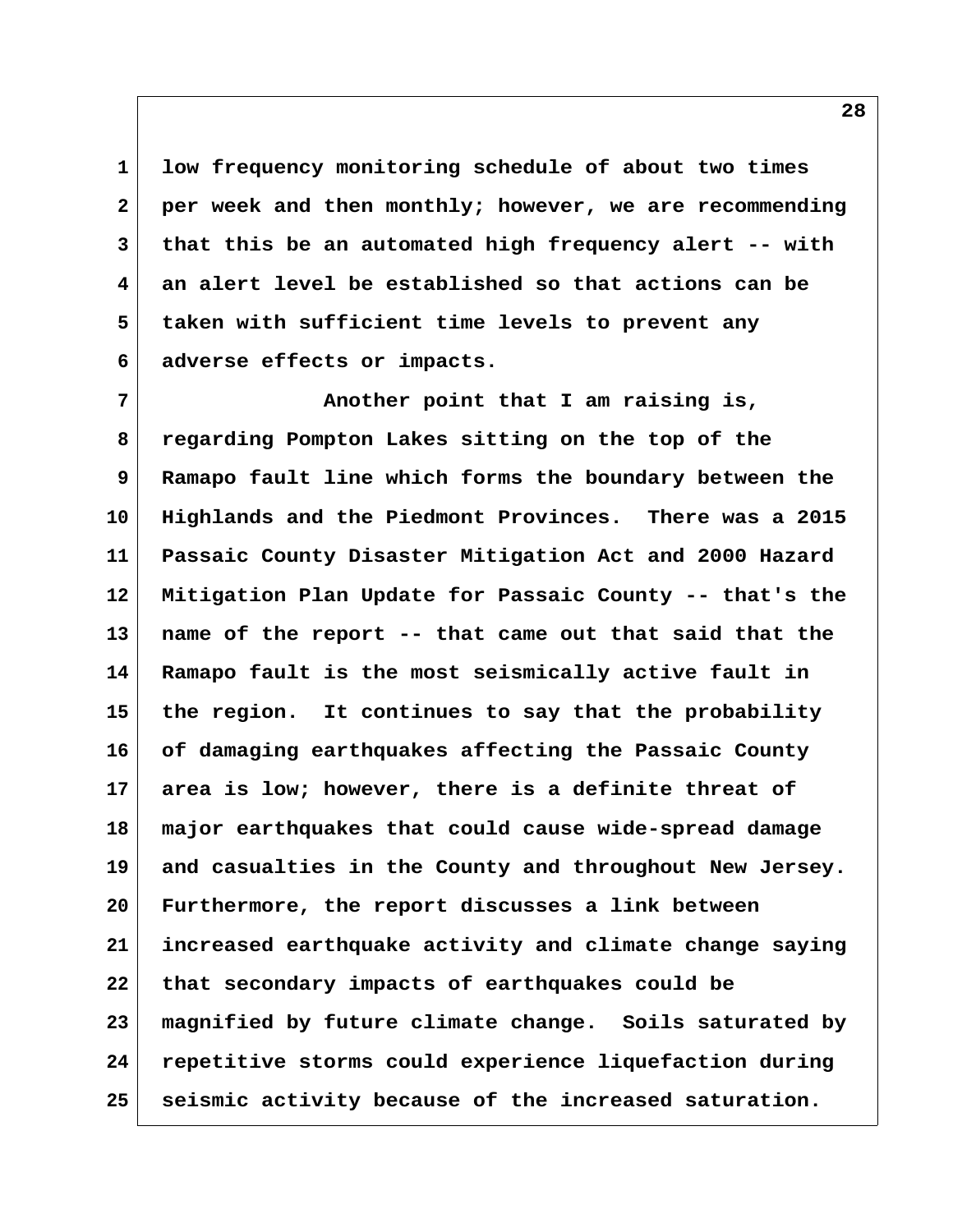**1 So I am asking you to please include this 2 information, how would a natural disaster such as an 3 earthquake like this affect the horizontal well? What 4 would be the impact on water and gas lines since we are 5 on the Ramapo fault. Will this increase flooding? 6 Will this cause a pipeline rupture? What will happen? 7 We need to know the risks of that. 8 Another question I have is the proposal 9 includes infiltration near the railroad tracks -- 10 MR. HOWITZ: One minute. 11 MS. PATERSON: -- yet, due to the extreme 12 compaction in these areas for maintaining structural 13 integrity, which is common in railroad track areas, the 14 hydraulic conditions tend to be less than ideal, and so 15 we need to understand how this area near the railroad 16 tracks, where it might be an area where you don't 17 commonly monitor, how does this compaction impact the 18 hydraulic flow and it has been recommended that areas 19 near railroad tracks are generally avoided because 20 models cannot always predict what happens in these 21 areas in these unknown soil structures. 22 Thank you for taking my comments. 23 MR. HOWITZ: Thank you very much. 24 Cheryl Rubino? Can you spell your name,**

**25 please.**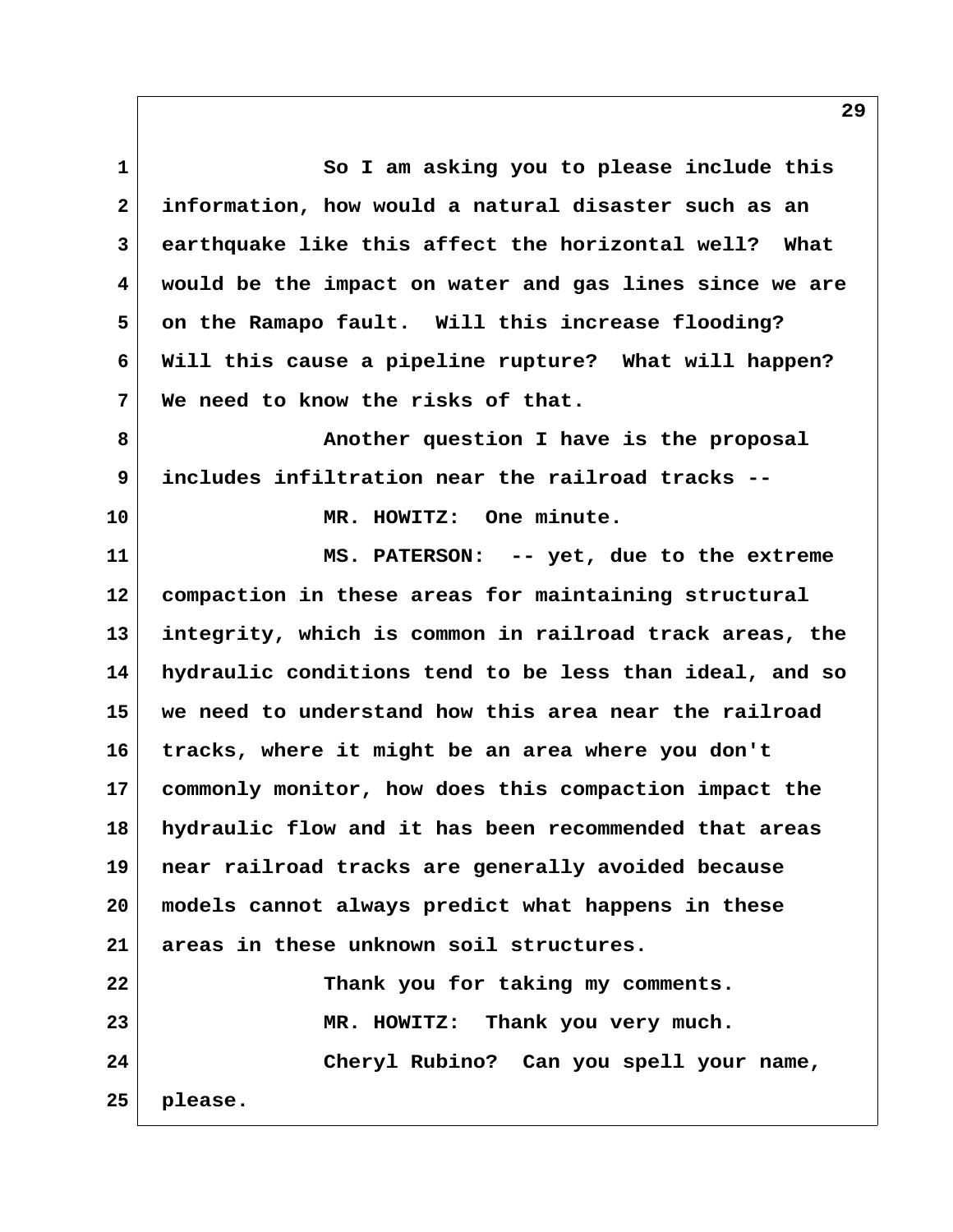**1 MS. RUBINO: Cheryl, C-h-e-r-y-l, last 2 name is Rubino, R-u-b-i-n-o. Resident of 140 Perrin 3 Avenue, Pompton Lakes, New Jersey. I live one house 4 off the railroad tracks. Pat Corcoran at 142 Perrin 5 Ave is right next to the railroad tracks, okay, so, 6 first, let me start by thanking the EPA, because I have 7 been nagging them since 2012 for this hearing, and, 8 also, Heather Schwartz, wherever you are, thank you. I 9 appreciate you granting this hearing. I also want to 10 thank Councilman Jaconetta, you speak for every one of 11 us when you said what you said.**

**12 My biggest concern, and I have said it 13 since day one, is the fact that my house can flood. 14 They have never, ever, ever tested the elevation or the 15 water level or the soil or the rock or hydrogeology or 16 geology whatever the heck you want to call it under the 17 residence, at all, ever, so I have no idea where that 18 shallow ground water aquifer starts, number 1.**

**19 First and foremost, if there is a, 20 quote/unquote, a fail safe, and DuPont has no worries 21 at all, they should be providing the residents a policy 22 to ensure them that nothing will happen. If they are 23 that 100% sure that this is going to work, they should 24 not have a problem stepping up and protecting the 25 residents, at all.**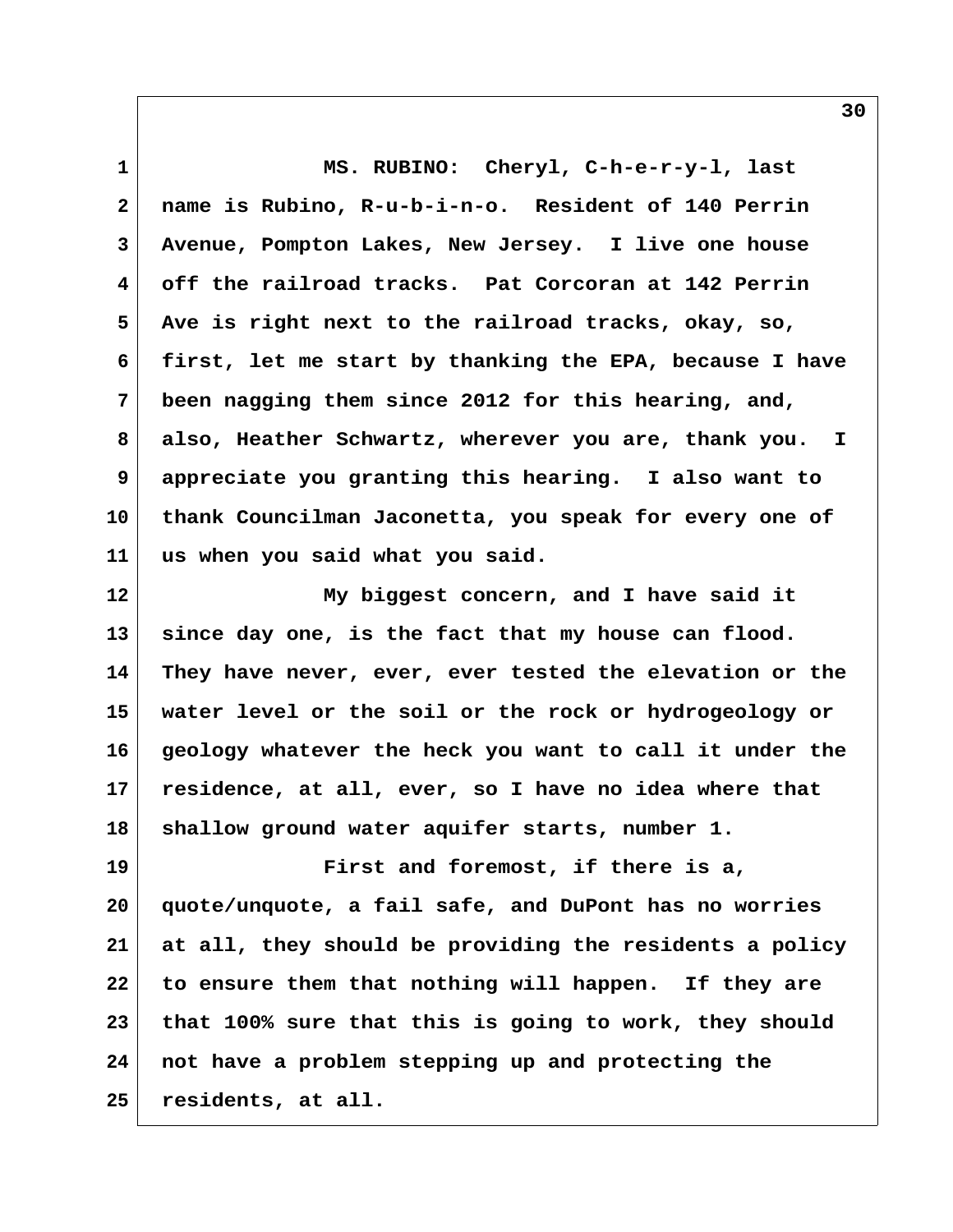**1 Dana brings up the earthquake and the 2 Ramapo fault line, we just had one yesterday, 1.5 3 magnitude in Morristown, okay, so there's majors 4 concerns what will the fault line do to this surcharge 5 well, let's just -- I mean right in the newspaper, 6 okay? Let me just continue on real quick.**

 **7 So how would that natural disaster work? 8 Okay. I have actually tried to protect myself, there 9 is no way for me to protect myself with an insurance 10 policy. I have called every, every, every agency, 11 including, Lloyds of London and State of New Jersey 12 insurances, there is no way for me to get my own 13 policy.**

**14 The groundwater modeling that was done in 15 this study was not accurate, they did not provide all 16 of the data in the plan that they posted on the EPA 17 website. It has not been made accurate. There are 18 assumptions on that. Assumptions should not be used 19 when residents are at risk, period, end of story.**

**20 Ongoing -- and I'm going to reiterate what 21 Dana said -- ongoing testing and monitoring of the 22 water levels and measuring mitigation systems 23 effectiveness must be done at an individual resident's 24 property before any, any of this is done and during the 25 study. Alarms must be used at each and every**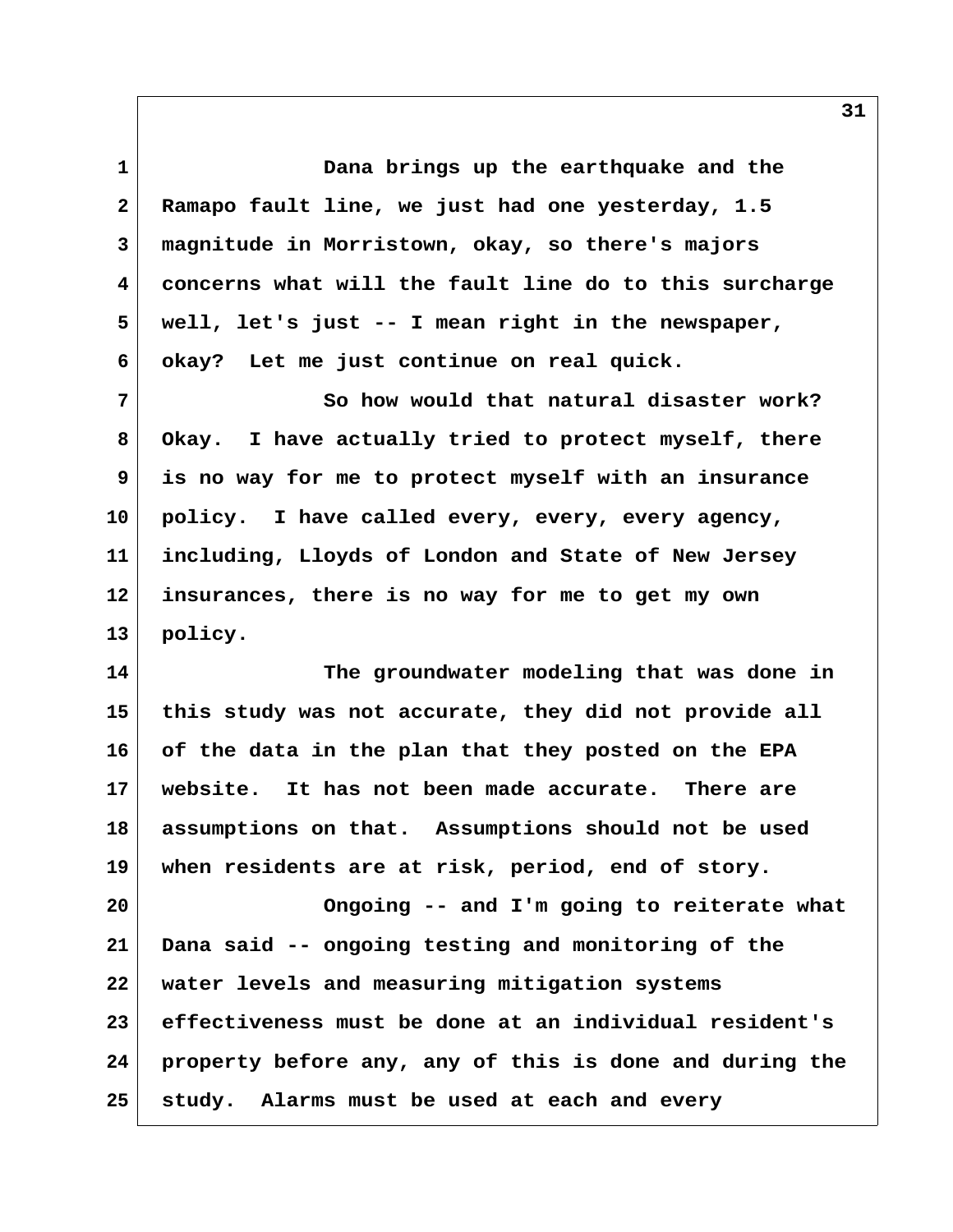**1 individual resident's homes during the monitoring 2 level, and they should automatically shut off if the 3 water table rises above a certain amount. At a 4 minimum, this needs to be done for every home between 5 the well and the lake, every home from the middle of 6 Durham Street at the end of Barbara Drive all the way 7 to Grant because that's the length of the well.**

 **8 Moving along here. The bottom line is 9 that I don't feel safe. I don't feel that my mother is 10 safe. I'm not comfortable with this plan moving 11 forward, at all. And the bottom line is you should 12 listen to the residents. We are not your guinea pigs. 13 We should not be the first ones in the State of New 14 Jersey or in the nation to be put through something 15 that has not been proven. We know bioremediation 16 works, they tried it, they tested it, some actually 17 came back, go that route instead of the groundwater. 18 MR. HOWITZ: Thank you. 19 Jefferson LaSala? 20 MR. LASALA: Thank you. I'm Jefferson 21 Harman LaSala, J-e-f-f-e-r-s-o-n, H-a-r-m-a-n, 22 L-a-S-a-l-a. I'm on the board of the Pompton Lakes 23 Residents for Environmental Integrity and I'm on the 24 board for the Pompton Lakes Community Advisory Group.**

**25 I'm also a resident in the plume on Orchard Street.**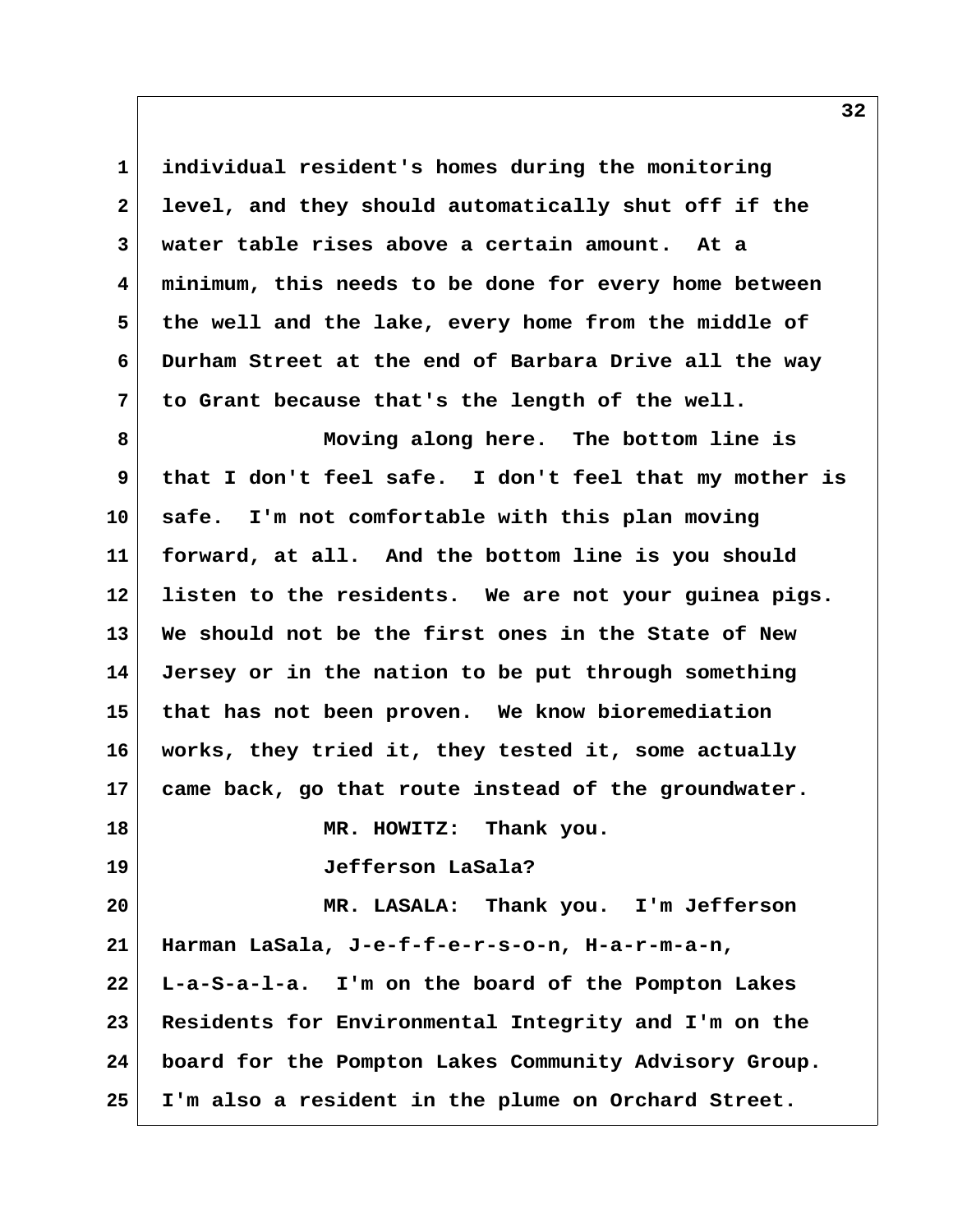**1 I want to first thank the DEP because they 2 did something that I've been trying to get the EPA to 3 do now for several years which is they sent individual 4 letters to residents through regular mail to inform 5 them of this meeting. And I think that the amount of 6 people in this room is testament to what I'm trying to 7 get the EPA to understand, for a, for a very long time, 8 is that many of our residents don't know about this 9 situation. We had a Pompton Lakes Community Advisory 10 Group meeting just last week, and the people present at 11 that meeting had no idea about this study at all, and** 12 that's unacceptable.

**13 However, I also want to admonish the DEP 14 on the fact that they are only just now doing a public 15 information session on this. The DEP has not been 16 present at a public meeting in this town for a few 17 years now. This is an issue that is affecting all of 18 our lives, our properties, the value of our homes and 19 our health. It is completely unacceptable that we are 20 having an information session and a hearing on the same 21 evening. We need to have time to process the 22 information, to ask questions of technical experts. 23 Yes, we have had some of that time but not as the 24 gentleman from DuPont explained to us tonight to ask 25 him questions specific to what he said this evening.**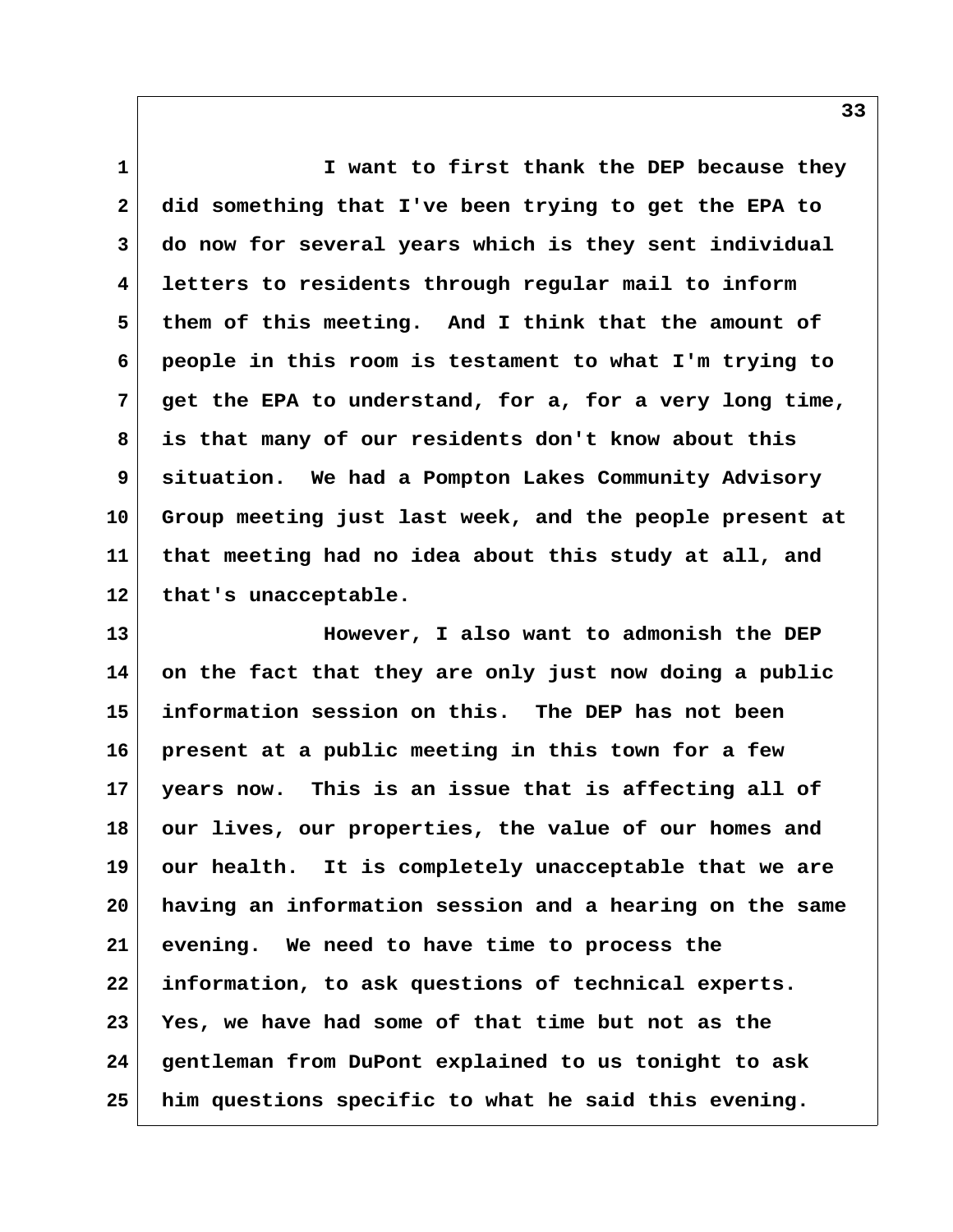**1 We are being asked to make a formal public comment with 2 little time to process what we were told, and I think 3 that is unfair.**

 **4 I would like to thank Councilman Jaconetta 5 for his excellent words and I would also thank Dana 6 Paterson, Cheryl Rubino, and Vojo, and I completely 7 stand behind them what they said, and the other 8 residents who have spoken so far, I applaud them for 9 speaking.**

**10 If DuPont is submitting quarterly data, 11 why isn't that on the DEP website? Why aren't we 12 allowed to look at that? The supposed responsible 13 party knew about vapor intrusion in 2001 and did not 14 inform the residents for another seven years. During 15 that time we were told -- we were told that the 16 pollution was essentially cleaned up, that we were not 17 living in an affected area by the plume area, and that 18 we were encouraged and coerced to sign releases in 19 lawsuits by which now we cannot hold them accountable 20 and, yet, somehow that's acceptable to them because 21 they are now not going to provide insurance.**

**22 I would like to add to what Cheryl said, 23 should not just be the homes along the well, it should 24 be all the homes along the well and then moving forward 25 to the lake, because that's where the water is being**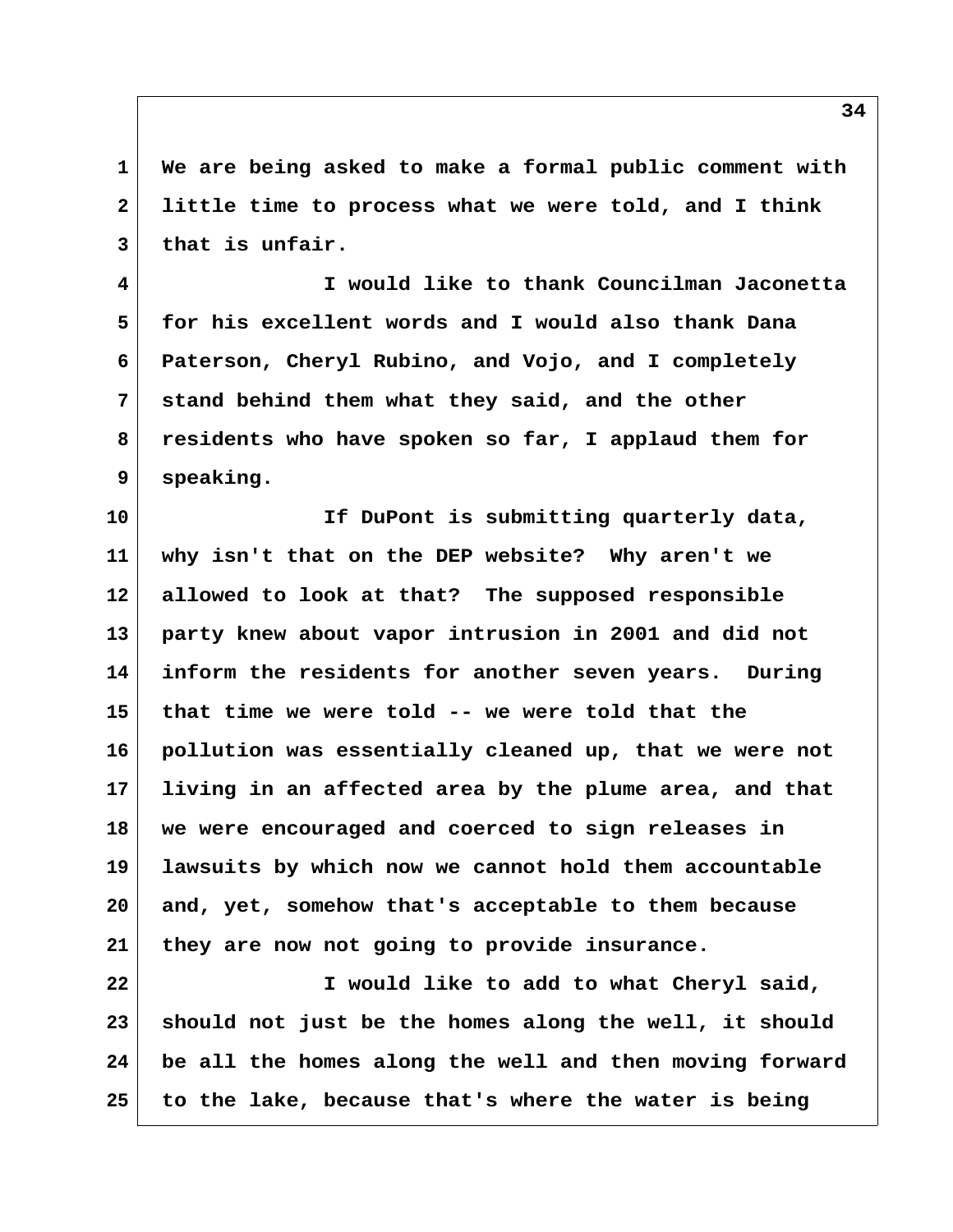**1 directed. I can't see into my basement, so the last 2 thing that I want is to have contaminated water coming 3 up into my basement that has anything to do with VOCs. 4 We put the vapor mitigation systems on in order to help 5 alleviate this problem, now we are going to bring the 6 actual contaminated water into our homes, potentially. 7 It's completely unacceptable that there is not a full 8 contingency plan and not full insurance protection 9 about this.**

**10 I don't feel safe in my own home, I 11 haven't for a very long time, and I have spoken on 12 behalf of the residents of this town in the news, on 13 podcasts, on radio, in these meetings, countless 14 meetings like this, and I have to say, I'm tired of it. 15 Enough already. This polluter is (inaudible) taking up 16 enormous amounts of time. We keep calling them the 17 responsible party, it's thirty-five years that the DEP 18 admonished them to clean this town up, 35 years, that's 19 enough time for a child to be born, and then to go 20 through every level of school, get married, get a PhD, 21 have several children, this is ridiculous.**

**22 In the meantime my mother died of diseases 23 that were connected with these contaminants and my 24 brother has to undergo a very serious life threatening 25 illness that was a precursor to a very deadly form of**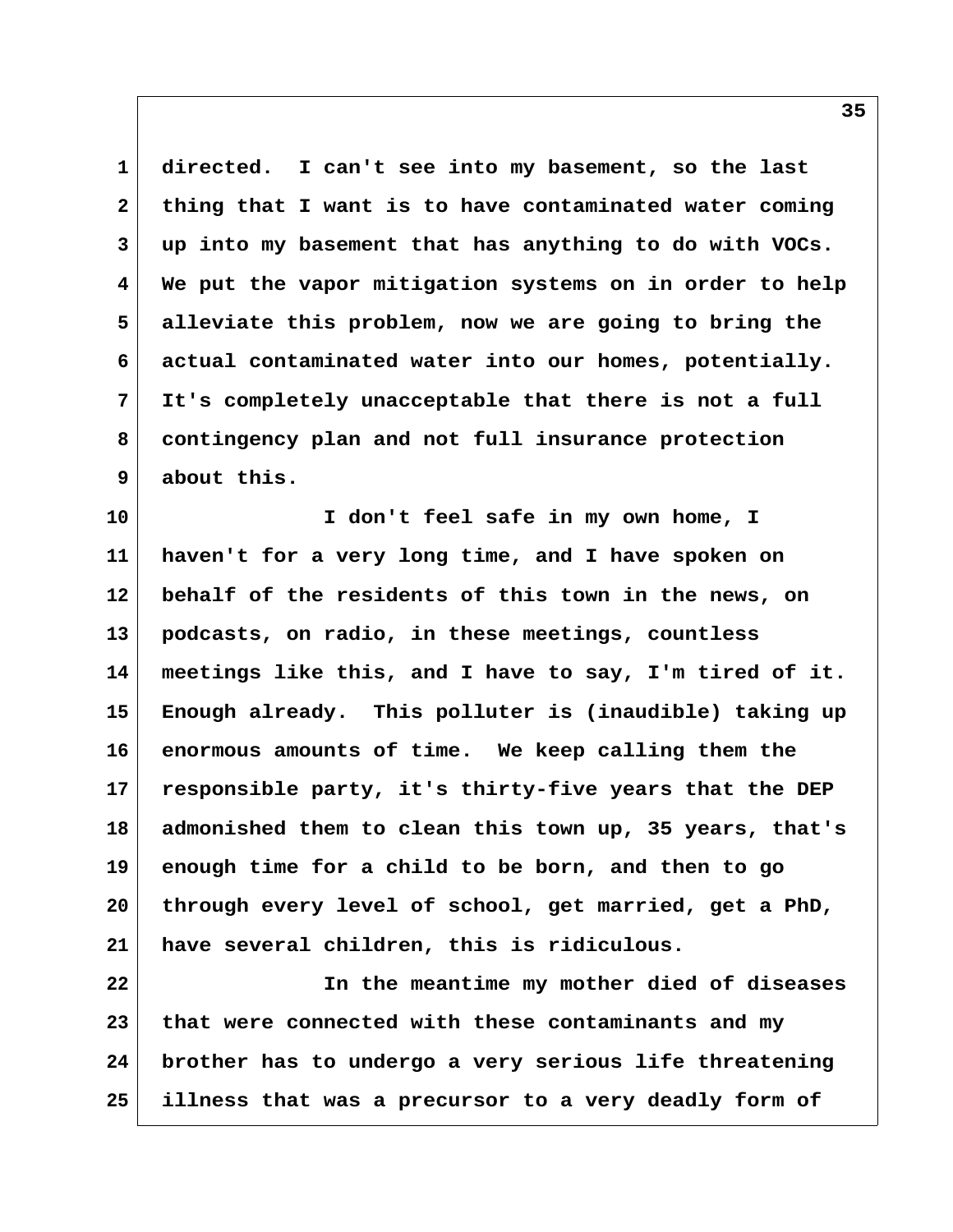**1 Leukemia, it's called Myelodysplastic dysplasia, and 2 had the Leukemia developed he would have been dead in 3 six weeks. He was told by a doctor at Sloan-Kettering 4 that he was this sick, because he had grown up near a 5 factory, well guess which one he grew up next to. It's 6 been a million dollars in his health care costs, a 7 million dollars for his health care. He is still not 8 one hundred percent. His immune system has not 9 returned a hundred percent. This was six years ago 10 since he had the transplant. His 14-year-old daughters 11 have never seen him healthy. 12 I will not stand by and allow this company 13 to whitewash this permit as if it's all okay, 14 everything is a hundred percent, it's not. And I stand 15 by the residents in my town, and I'm saying 16 emphatically that DuPont has to give assurances to us 17 financially -- what they really need to do more than**

**18 anything, which I've been calling for, for a decade 19 now, is buy us out. There is testament in this town 20 for that buyout plan under the (inaudible) former 21 mayor. There is reason to do it to this day. We 22 should have been taken out of our homes and put in safe 23 housing the second the plume was known about, but now 24 it's seven years later. Anyway --**

**25 MR. HOWITZ: Time is up. Thank you.**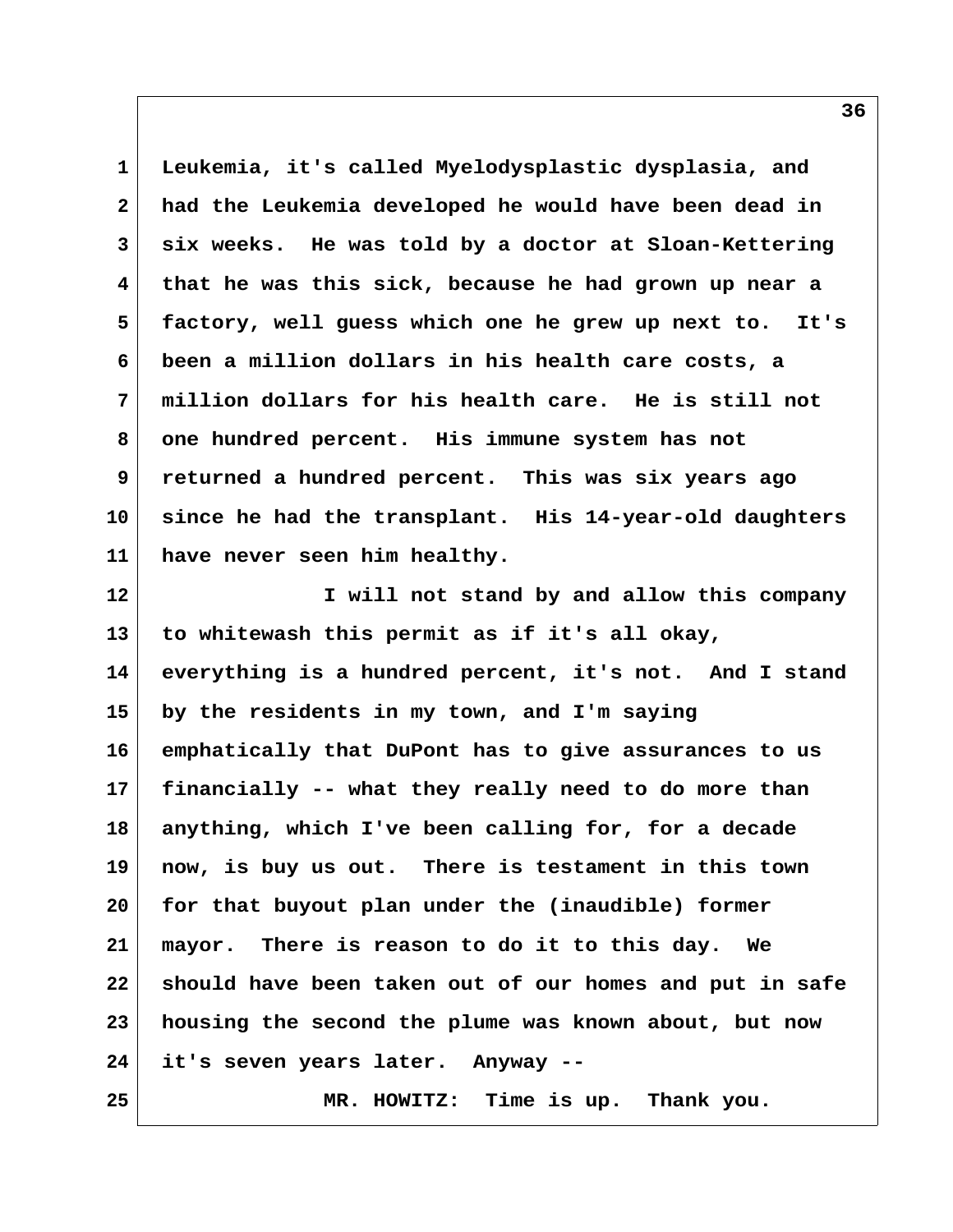1 Ruth Paez.  **2 MS. PAEZ: I'm Ruth Paez. R-u-t-h, 3 P-a-e-z. I live at 228 Schuyler Avenue. I am a 4 resident. My husband is the one that have been living 5 here for 50 years. His family (inaudible). 6 The problem is that since we have been 7 living here he never had had any flood in the basement. 8 After Sandy, like, weeks later, more or less, it 9 started raining, he started having flood that he never 10 had. Another thing is that as Mr. LaSala said, my 11 husband's mother and father died of cancer as well 12 because of all the pollution in this town.** 13 So in reality why I'm here for, really, I **14 didn't want pump-and-treat system VOCs with water 15 traveling through a pipe next to the railroad tracks 16 near to my home. I am also concerned about the damage 17 it could do to my home and the additional exposure to 18 poison my family. I am strongly opposed to moving 19 ahead with this permit or this discharge to groundwater 20 without a 24-hour a day monitoring system, without the 21 proper analysis being done on each and every vapor 22 mitigation monitoring system to see if they will -- if 23 they will even work to reduce the TCE and the PCE in my 24 home during the length of this discharge to ground 25 water.**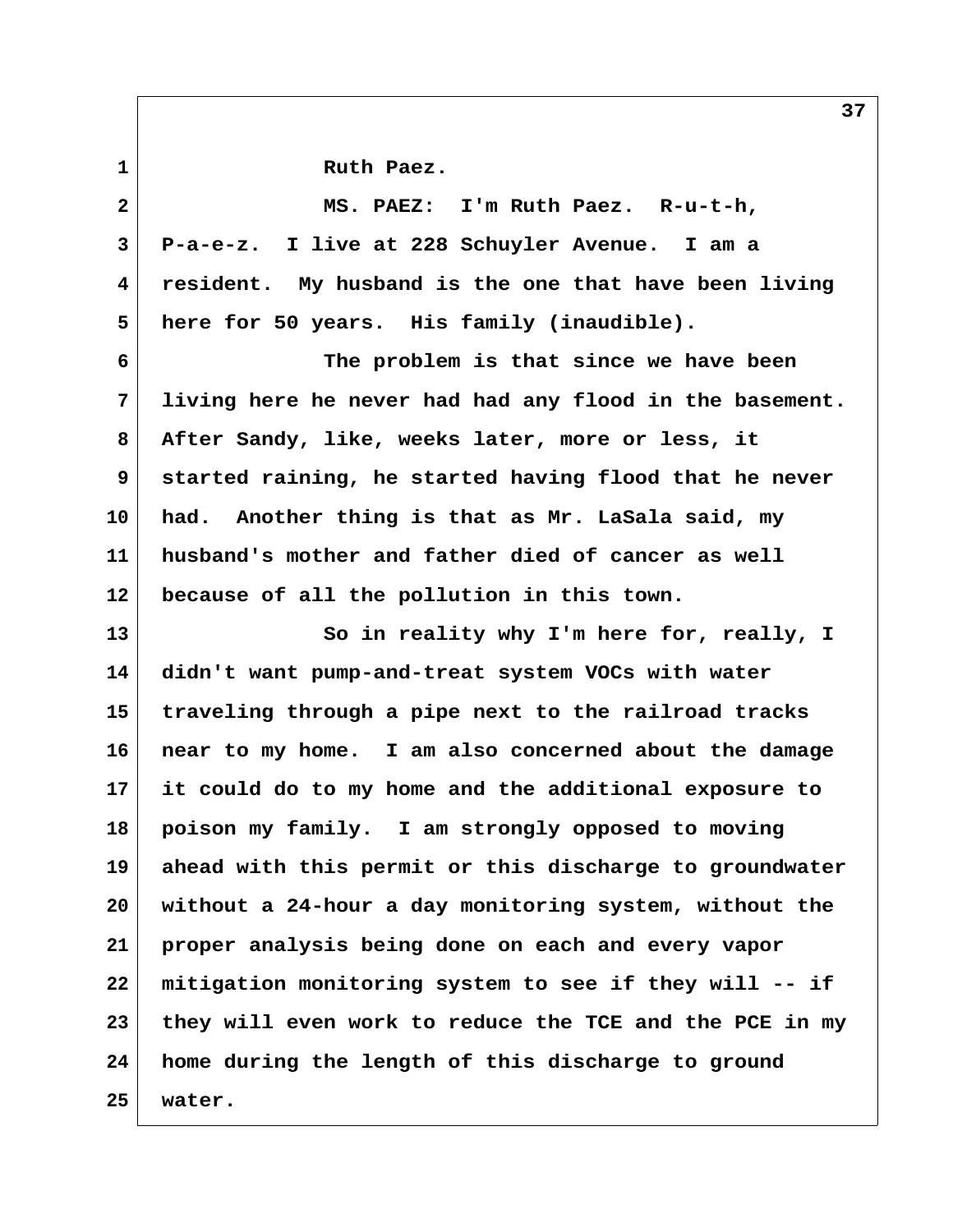**1 What guarantee or what ideas does my 2 family have, not only my family, all the people that we 3 see in here, that we won't be exposed to Chemours 4 contamination, that our homes will not floor or will 5 not have structural damage to our houses or homes? 6 There is no guarantee about that, because they have 7 been talking over here and have been quiet already 8 since the study, that is not a study anymore because 9 it's going to be done. If this discharge of 10 groundwater continues to move forward, each and every 11 resident should have been given the option, safe 12 housing option, or an insurance that exists for this 13 type of situation we are having right now, at no 14 expense to us until such time it is safe to move back 15 into our house knowing it's going to be in 16 contamination. So my question is, if each and every 17 home in the toxic plume, including ours, is evaluated, 18 because we don't know exactly what is going to happen, 19 if it's going to flooded or not, so we don't need an 20 evaluation, how do I know that it's going to be flooded 21 in the basement (inaudible) that is regardless of the 22 vapor intrusion system installed that we have? That is 23 my question.**

**24 Thank you very much.**

**25 MR. HOWITZ: Thank you.**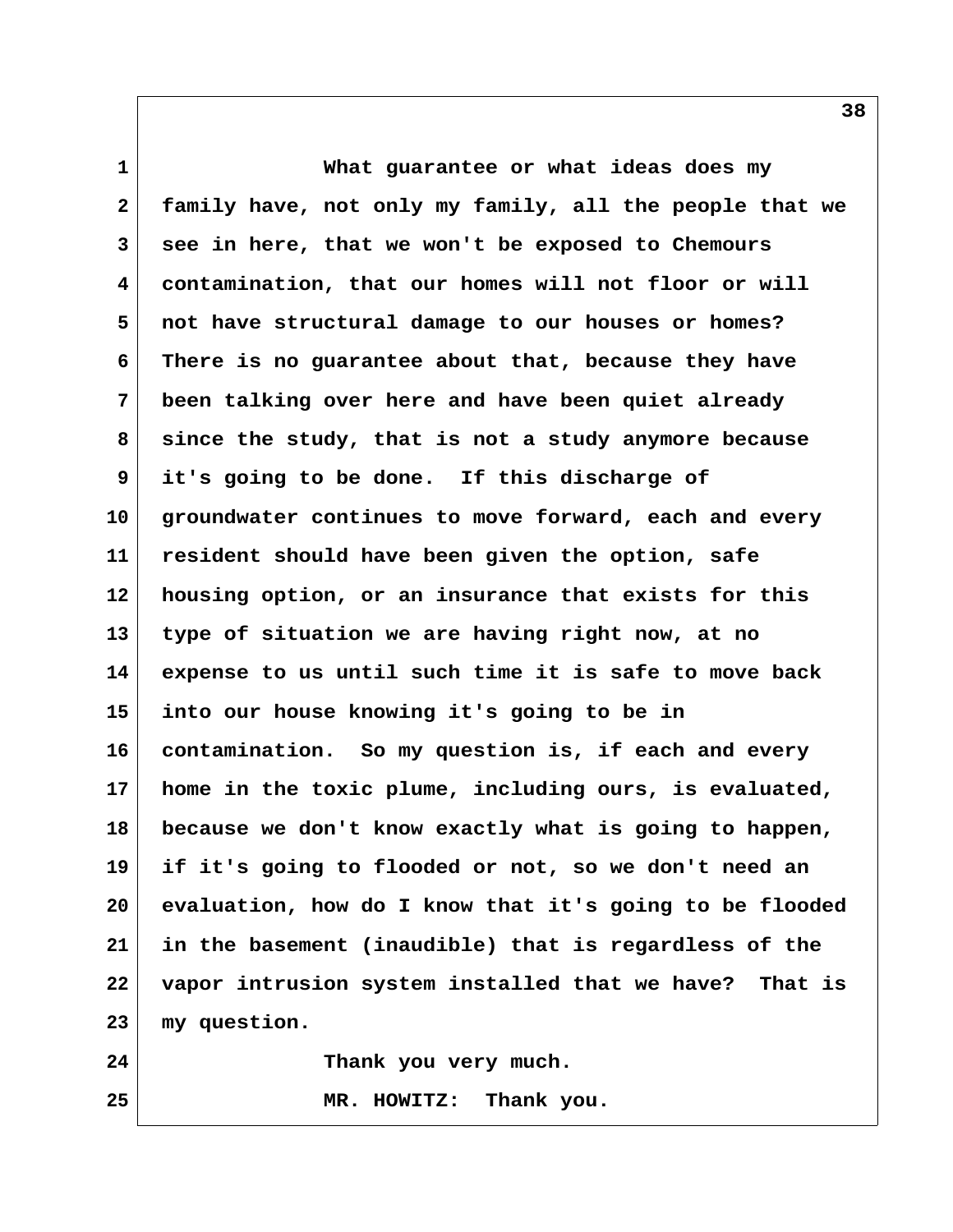**1 Stewart Resmer.**

 **2 MR. RESMER: Stewart Resmer, R-e-s-m-e-r. 3 I'm currently a resident in Wayne, New Jersey, I'm 4 originally from Santa Monica, California. I'm a 5 Vietnam Veteran, I am here for very personal and 6 selfish reasons. I'm also here to warn you folks that 7 the experience of the Vietnam Veteran has to do with 8 the big three chemical companies, DuPont, Monsanto and 9 Dow when it came to dioxin, commonly referred to as 10 Agent Orange. 11 Nobody told us at the time that we were 12 being sprayed with Agent Orange, dioxin, probably the 13 most dangerous chemical that mankind has ever made. As 14 time went on, we began to learn from personal 15 experiences about skin lesions, Non-Hodgkins lymphoma, 16 and all these things that you people fear. And still, 17 again, we were never warned, we were never cautioned, 18 we were never called in to go to the VA. We were never 19 put it on registers, to my knowledge, we were never 20 contacted us. We picked it up in the news. We picked 21 it up in meetings like this. What my generation of 22 Veterans learned is, these people will lie, they will 23 deny, they will delay, and they will defend. 24 I have never met Mr. Epps. I have nothing 25 personal to say against him, but I will caution you**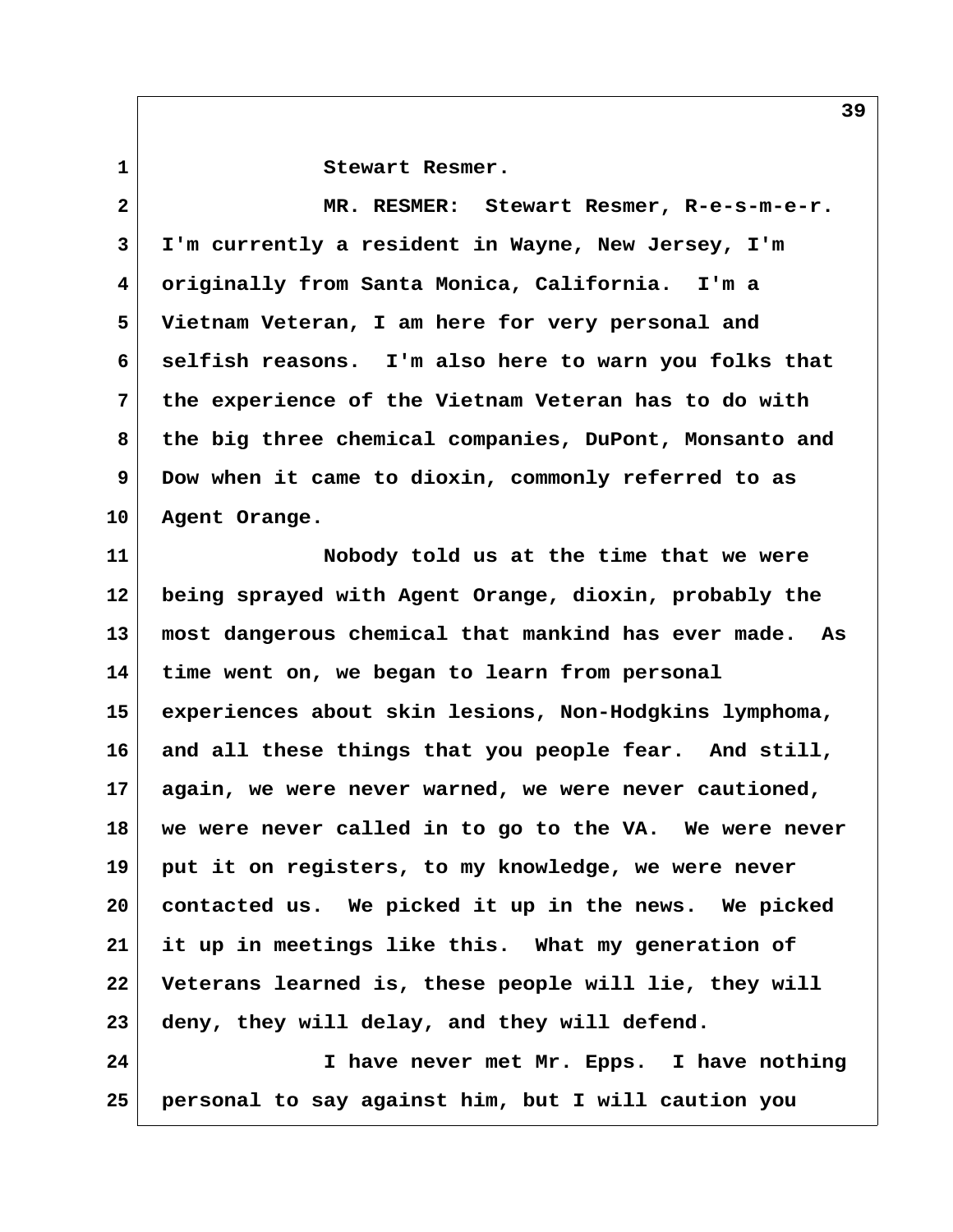**1 people, they did this to my generation, they continue** 2 to do it, watch out for these people.  **3 Thank you. 4 MR. HOWITZ: Thank you.** 5 Doug O'Malley.  **6 MR. O'MALLEY: Good evening. I am Doug 7 O'Malley, D-o-u-g, O, apostrophe, M-a-l-l-e-y. I am 8 the Director of Environment New Jersey, we represent 9 more than twenty thousand citizen members across the 10 State, we are based in Trenton and New Brunswick. 11 I want to start off by thanking the 12 citizens who have already testified tonight and will 13 testify, and the organizations that they have been 14 engaged in, including PLCAG as well as Welton 15 Association and Citizens for a Clean Pompton Lakes, The 16 Pompton Lakes Residents for Environmental Integrity. 17 There has been a legacy of battling for 18 the truth here in Pompton Lakes and, honestly, a legacy 19 battle for a public hearing, and, so, we thank you for 20 holding a public hearing here tonight, but it should 21 have happened a long time ago. 22 And part of, obviously, this legacy is 23 that Pompton Lakes is, perhaps, the largest hidden and 24 slow moving public health and environmental disaster 25 here in this State. We don't have to say that in just**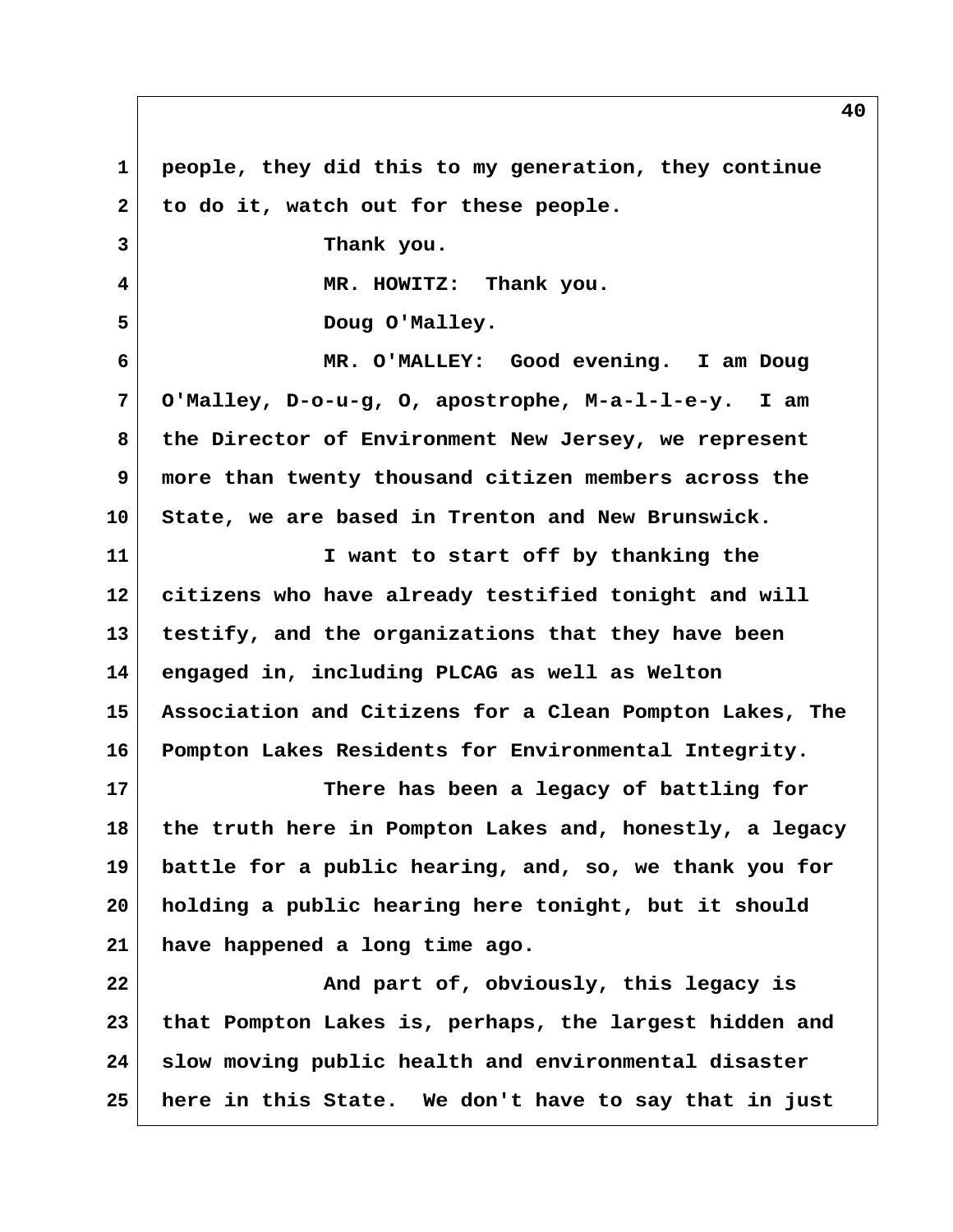**1 hyperbole. When we look at this State's own Department 2 of Health analysis from close to a decade ago, 3 linking -- elevated levels of kidney cancer and 4 Non-Hodgkins lymphoma which has directly been linked to 5 TCE and PCE. It found elevated levels and it 6 triggered -- not enough to provide a direct 7 correlation, but it did show that it could not be ruled 8 out as an impact on the public health here in this 9 community. And for the residents within the plume, 10 this threat of a public health disaster and the levels 11 of cancer in the community is motivating not only for 12 their own survival, but motivating for why there is 13 fear on the plans that have been presented not only 14 tonight but through, you know, the last three 15 and-a-half decades. And that needs -- that level of 16 cynicism needs to be incorporated into the analysis 17 because what we are hearing tonight is, honestly, a 18 one-sided story. And what we need here in Pompton 19 Lakes is not only -- we have public meetings, we have 20 public engagement, what we need is more engagement by 21 the Federal Government, by the US EPA. Because Pompton 22 Lakes is, perhaps, the best example of a site in New 23 Jersey that should be on the National Priority List or 24 Superfund Site status. And because it is not on the 25 national priority list, it's not a Superfund Site, it**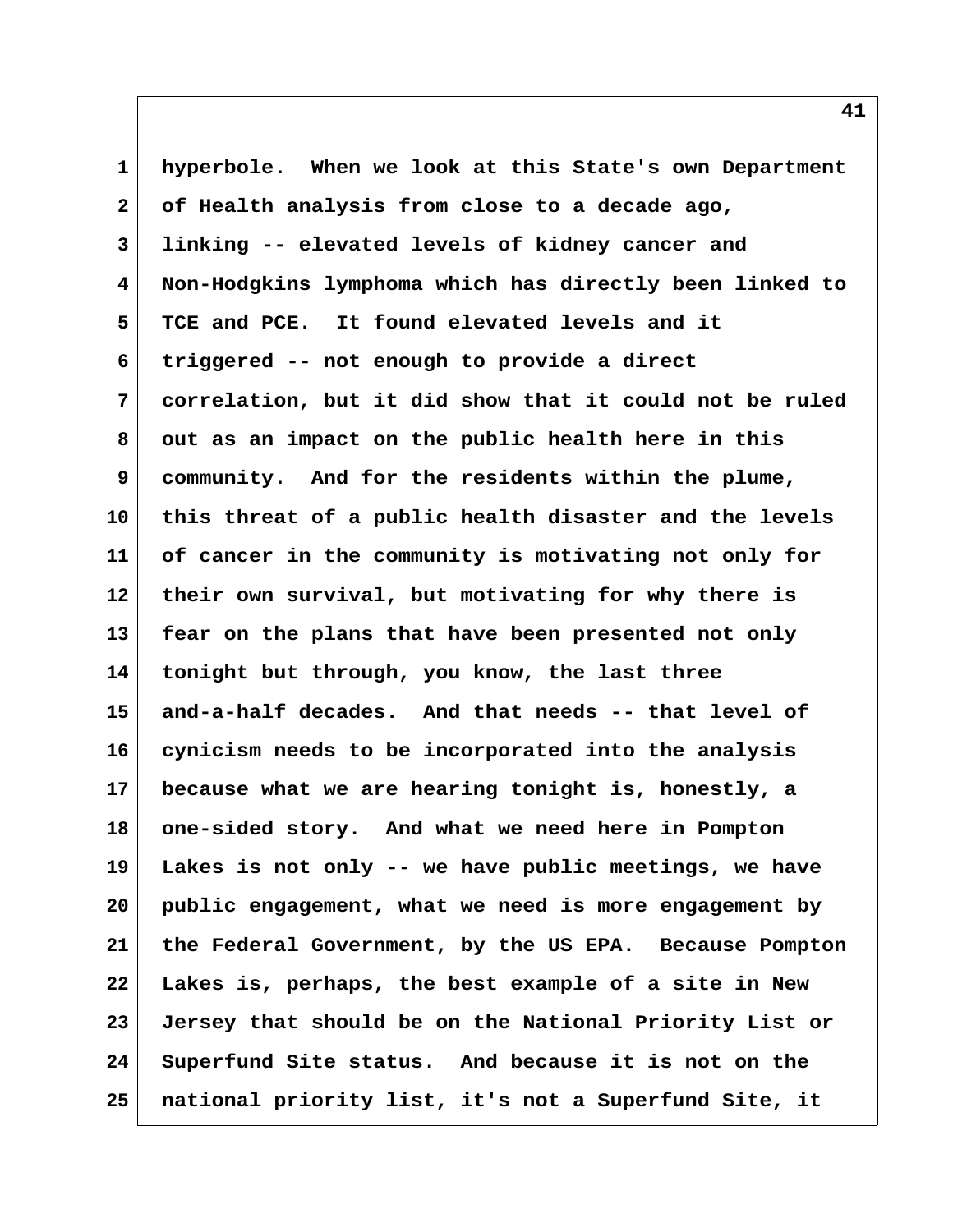**1 means it's harder to have direct public engagement 2 through the public. It's harder for residents of the 3 town to be sure that there is an independent 4 environmental analysis of the impacts from the site. 5 And it is certainly harder to look at the long-term 6 solution, which is clearly a full clean-up and a buyout 7 for the residents that are being impacted in this 8 community.**

 **9 This hearing tonight is being held under 10 DEP statute, New Jersey Pollutant Discharge Elimination 11 System, and I spell that out because this study, 12 obviously, is not eliminating pollution, it is diluting 13 it. And we have seen time and again, when you give a 14 corporate polluter the opportunity to attack pollution, 15 they do not advocate for a full cleanup, they advocate 16 for a partial cleanup, they advocate for testing, and, 17 in this case, they advocate for a pilot study which has 18 never been tested anywhere in the State, a pilot study 19 that's based on computer modeling, and a pilot study 20 that they are not willing to stand behind and say that 21 if something goes wrong, they are willing to protect 22 residents. And that, obviously, is a legacy that the 23 residents here in this town have lived with long 24 enough, and that's why you are hearing testimony again 25 and again from the public to not -- not to rubber stamp**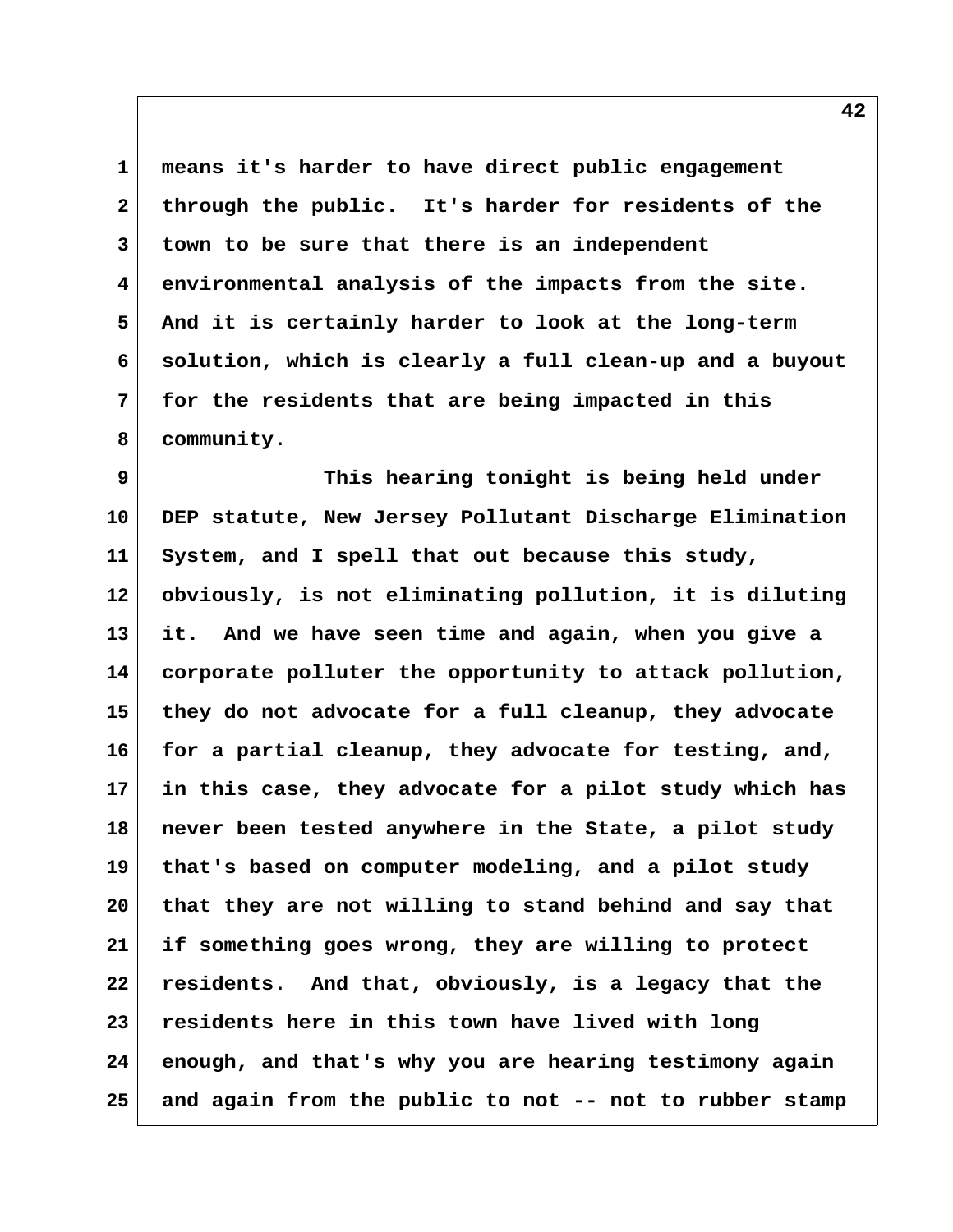**1 this permit, not to rubber stamp this hydraulic 2 surcharging because, ultimately, this pilot test is not 3 going to clean up the site, and I think that that is 4 kind of obvious to anyone that is involved.**

 **5 And what also should be obvious, is that 6 this pilot test exposes the fact that there is not 7 enough insurance built in, because as we have just 8 heard over the course of the past hour, residents 9 bringing up very basic questions for a backup plan, 10 whether water levels are being monitored, is there 11 sensors and that, obviously, is not incorporated. So 12 the fact that you can have, you know, residents poke 13 holes in the pilot test and ask questions about is the 14 worst case scenario being prepared for, you know, that 15 speaks volumes.**

**16 I am going to end my testimony, of course, 17 by talking about what we need to see, not only here at 18 the local level and the state level but also the 19 Federal level. And this is a question, we need more 20 Federal representation.**

**21 Previously Pompton Lakes was represented 22 by Congressman Pascrell. Over the course of the last 23 four years we've been represented by Congressman 24 Frelinghuysen. The congressman has met only once with 25 the citizens in this town and has refused to meet with**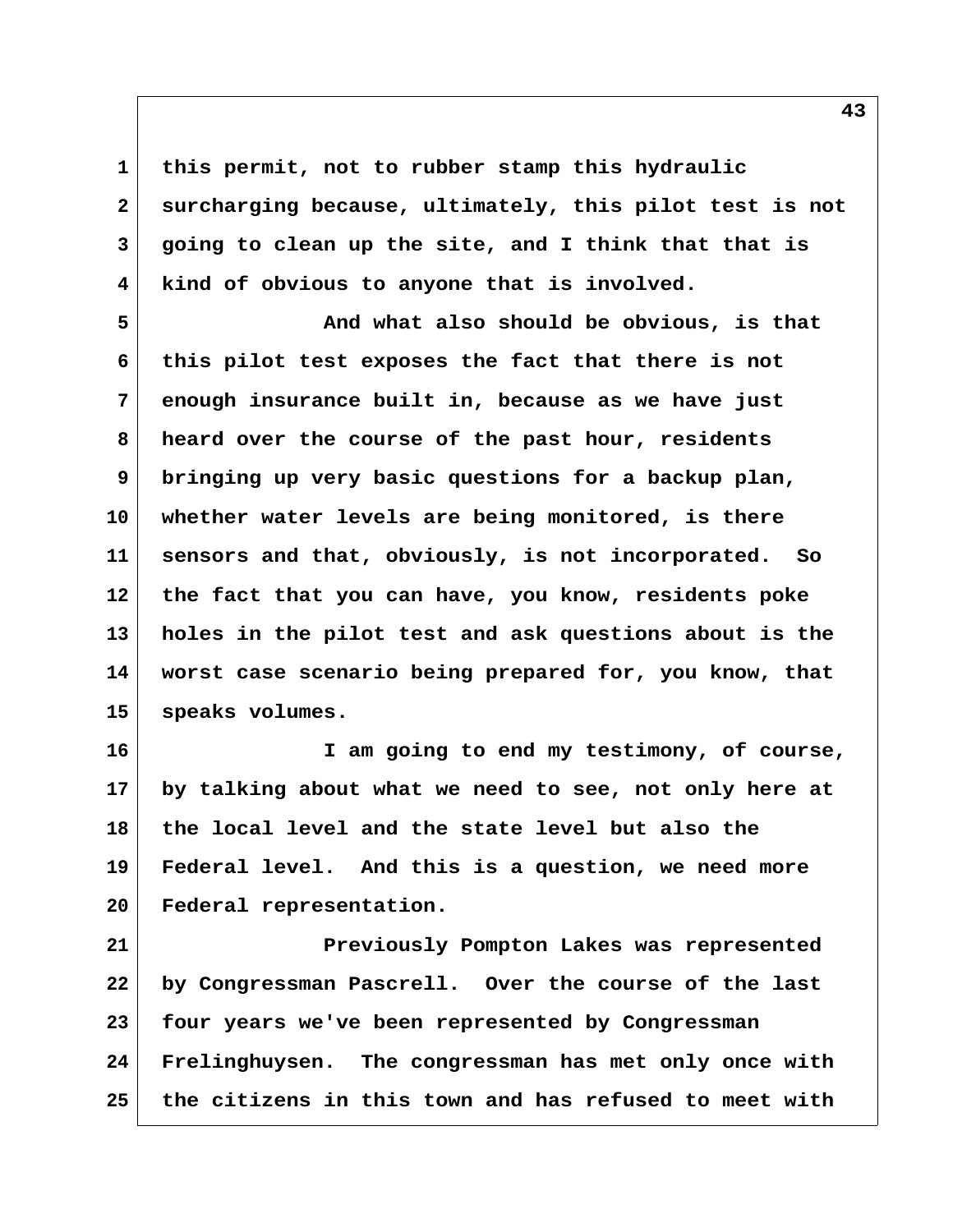**1 residents. He holds an annual Superfund tour but he 2 has never toured Pompton Lakes. And this is where he 3 should be, because this is a site that needs to be on 4 the Superfund National Priorities List, and this is 5 where the congressman should be advocating, not to cut 6 the EPA budget but -- and not -- and, obviously, not to 7 keep the Superfund program stable, but to increase 8 funding for Superfund because this is a site that needs 9 a full cleanup and residents need to have a buyout as 10 well. 11 Thank you. 12 MR. HOWITZ: Lisa Riggiola. 13 MS. RIGGIOLA: Lisa Riggiola, 14 R-i-g-g-i-o-l-a. I am going to try to make this in the 15 five minutes, and if not, I'll ask for your permission 16 to get up and finish at the end. 17 In 1982 the Pompton Lakes DuPont worksite 18 received a very high hazard ranking of 55 plus on the 19 Superfund National Priorities List, but it is still not 20 on the Federal Superfund National Priorities List. 21 NJDEP, DuPont and the US EPA on a timeline document 22 that was OPRA'd clearly knew in 2001 that the vapor 23 intrusion has arrived in Pompton Lakes and that it must 24 be addressed. In 2008 the residents living in the**

**25 middle of the toxic mess were finally notified that**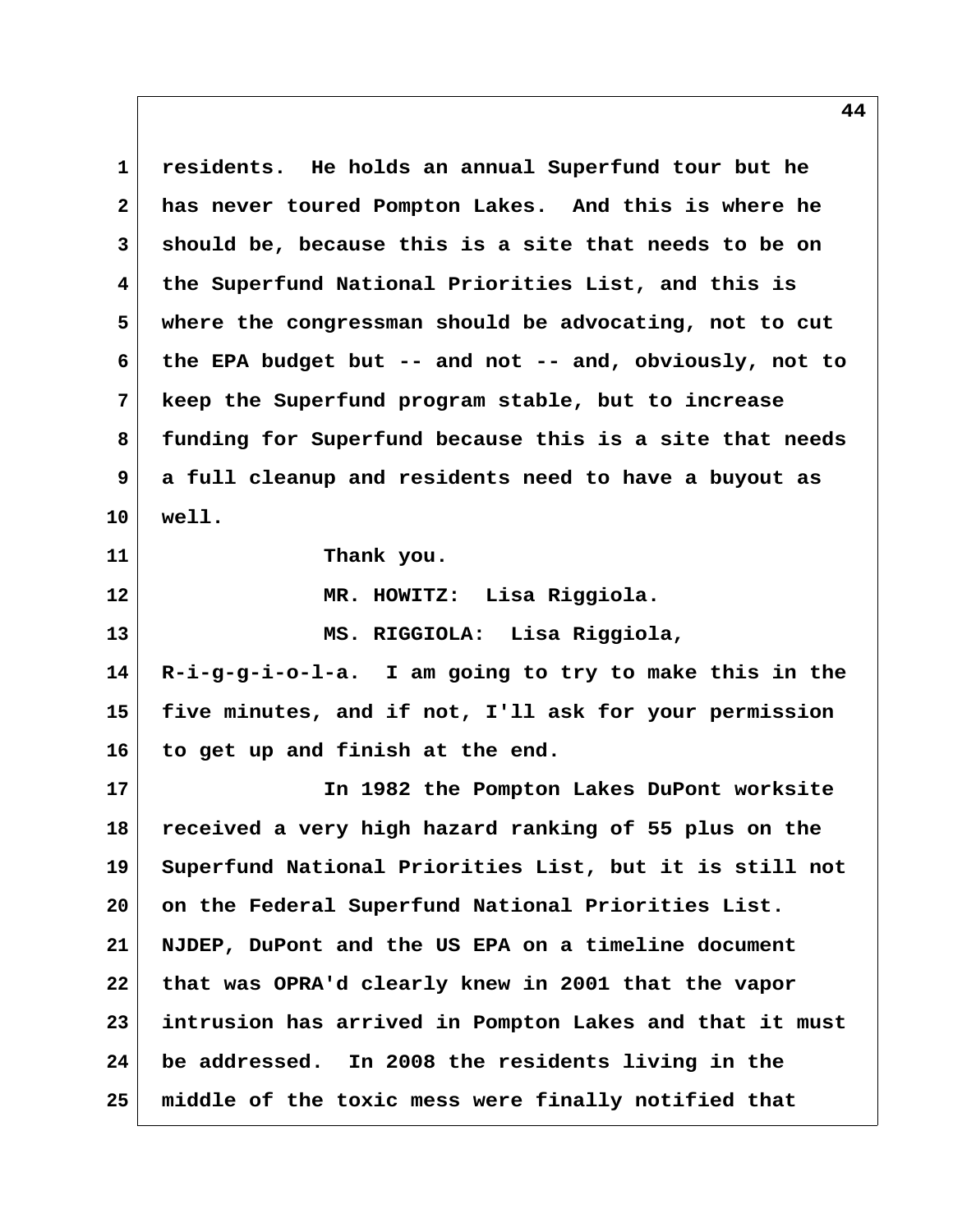**1 they are being exposed to these poisons in their own 2 homes 24-hours a day. Seven years later they are 3 breathing in these vapors, as others knew, but they did 4 nothing for seven years. In 2009 the public is then 5 notified that they are at elevated cancer rates, and 6 this is, you know, no walk in the park, this is coming 7 from the Federal health agency and the State health 8 agency, and I am thankful that they released that 9 information, although it wasn't directly related to the 10 cancer, we all know too many who have died, including 11 my friend two days ago her daughter (inaudible) brain 12 cancer before 20 and my childhood friend, 57, from 13 cancer.**

**14 So we are here 35 years later and now it's 15 2017, we still have no cleanup plan, and we are talking 16 about moving VOC wastewater from a pump and dump system 17 that's been up since the 90's from one place through 18 the already dilapidated and burdened neighborhoods into 19 a lake that they are spending millions of dollars on 20 that isn't really just a lake, it's a reserve reservoir 21 that people drink and residents depend on that water 22 going up to the Wanaque reservoir.**

**23** So this is not a cleanup plan, people, why **24 are we wasting our time? Why is this even in front of 25 us? You want to move the groundwater and move it to**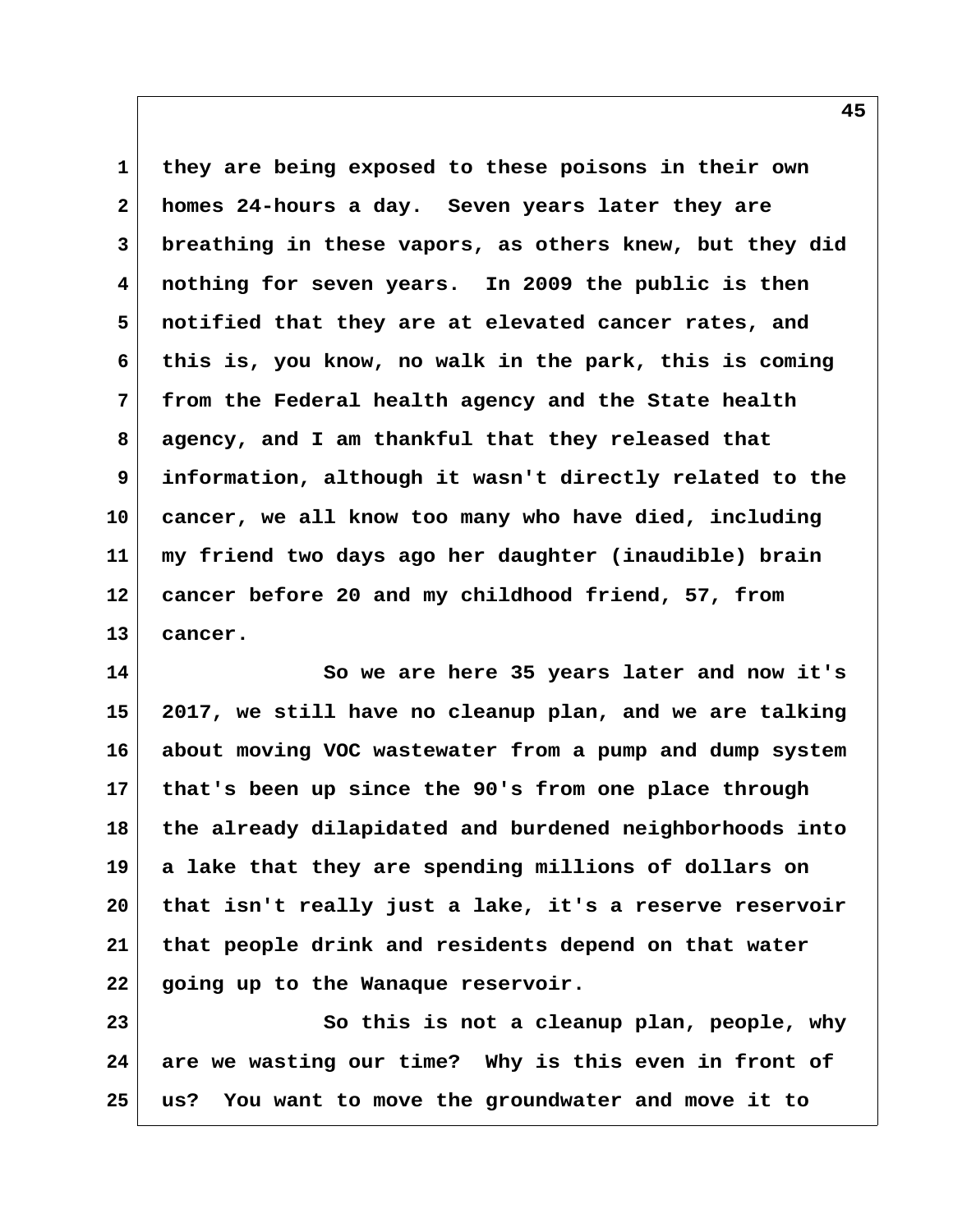**1 somewhere else, and think that's all you are going to 2 do here? We've been doing this for nine years, we're 3 not going away. We may move to other places to get out 4 of the pollution but we're all going to stick together 5 since we're all from Pompton Lakes.**

 **6 So I went off track a little. This, by no 7 means, is a cleanup, but a plan of moving wastewater 8 instead of cleaning the groundwater that has migrated 9 and dilapidated the neighborhoods, as we know. I 10 strongly object to this permit ever being granted for 11 the hydraulic surcharging, and this cannot move forward 12 for the following reasons, there is no detailed -- 13 there's been no detailed modeling done. What needs to 14 happen is there needs to be a hydrologic and geological 15 study and modeling and analysis of each and every home.**

**16 People, the vapor mitigation system will 17 not work. They will not work if there is a change in 18 anything to do with the water table. So, as we know -- 19 and I thank Ms. Enck for being honest when she was -- 20 the EPA administrator in telling me they don't remove 21 all the poisons through the homes, they reduce them. 22 So if you're going to start playing games with this 23 well, there better be a 24-hour-a-day monitoring system 24 for each and every home in the plume with an alarm 25 system and something that the residents can look up and**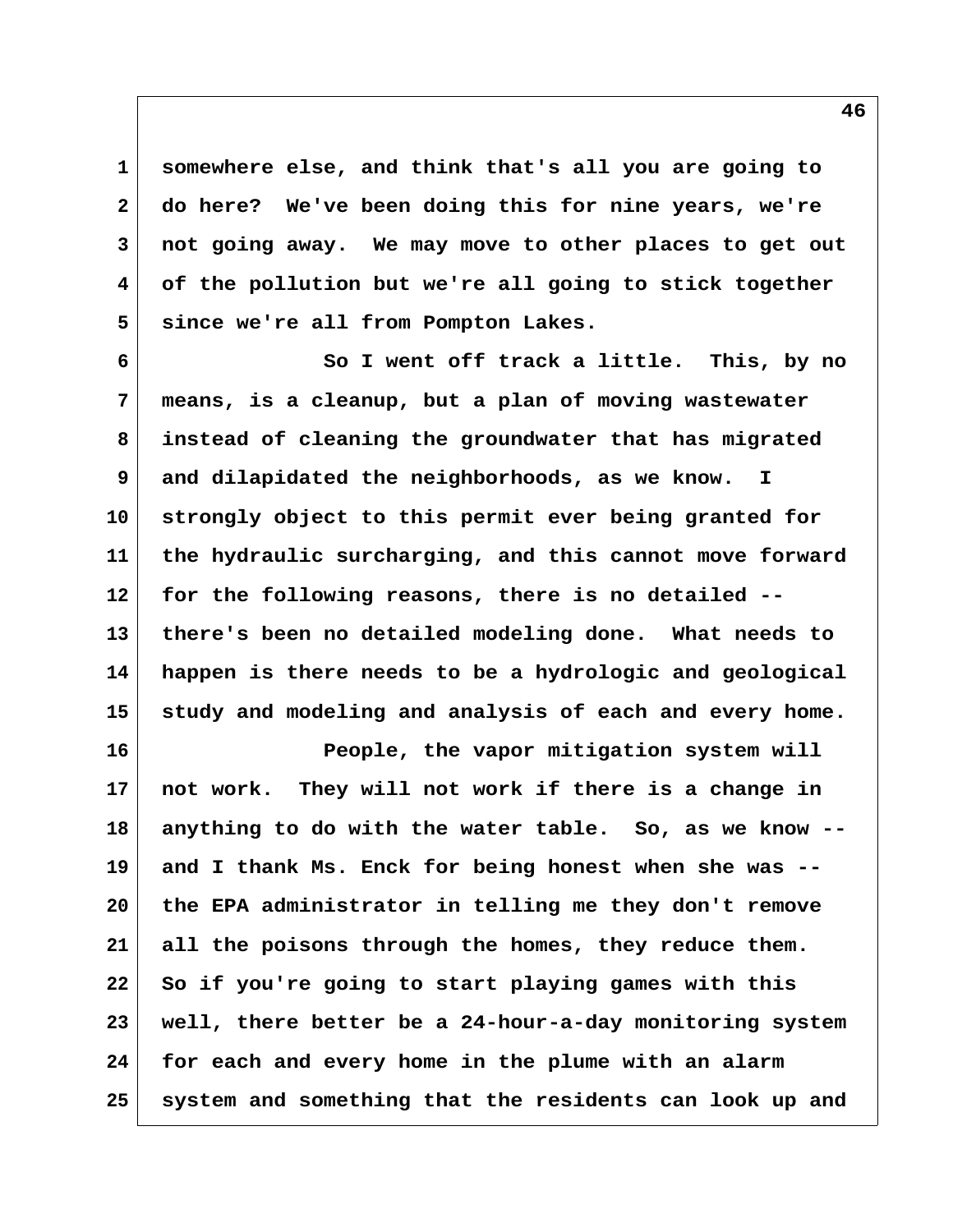**1 see each and every day and make their own decisions** 2 about their own safety.

 **3 There needs to be a plan. If people do 4 not feel safe in their homes, they need temporary 5 housing. If they don't want to stay, they need a 6 buyout. And, basically, you know what, it's time, 7 people, enough with the pilot studies, clean up Pompton 8 Lakes. (Inaudible)**

 **9 MR. HOWITZ: Thank you.**

**10 Rich Orefice?**

**11 MR. OREFICE: Rich Orefice, R-i-c-h, 12 O-r-e-f-i-c-e, and I will make this as brief as I can. 13 I am a resident of Pompton Lakes since (inaudible). I 14 developed cancer that you probably can't even pronounce 15 probably back in 2013 and then underwent a bone marrow 16 transplant in 2015 just to have any prospect of 17 continuing to live. There is no way that this rare 18 aggressive cancer can come from anywhere else but a 19 chemical factory. This genetic mutation did not just 20 pop up.**

**21 What my question today is, you mentioned 22 water migrating when precipitation fell on the ground, 23 what happened during Hurricanes Sandy and Irene? They 24 discovered that there is chemicals all the way down by 25 the dam, at that Victorian home, 84 Hamlin, is that**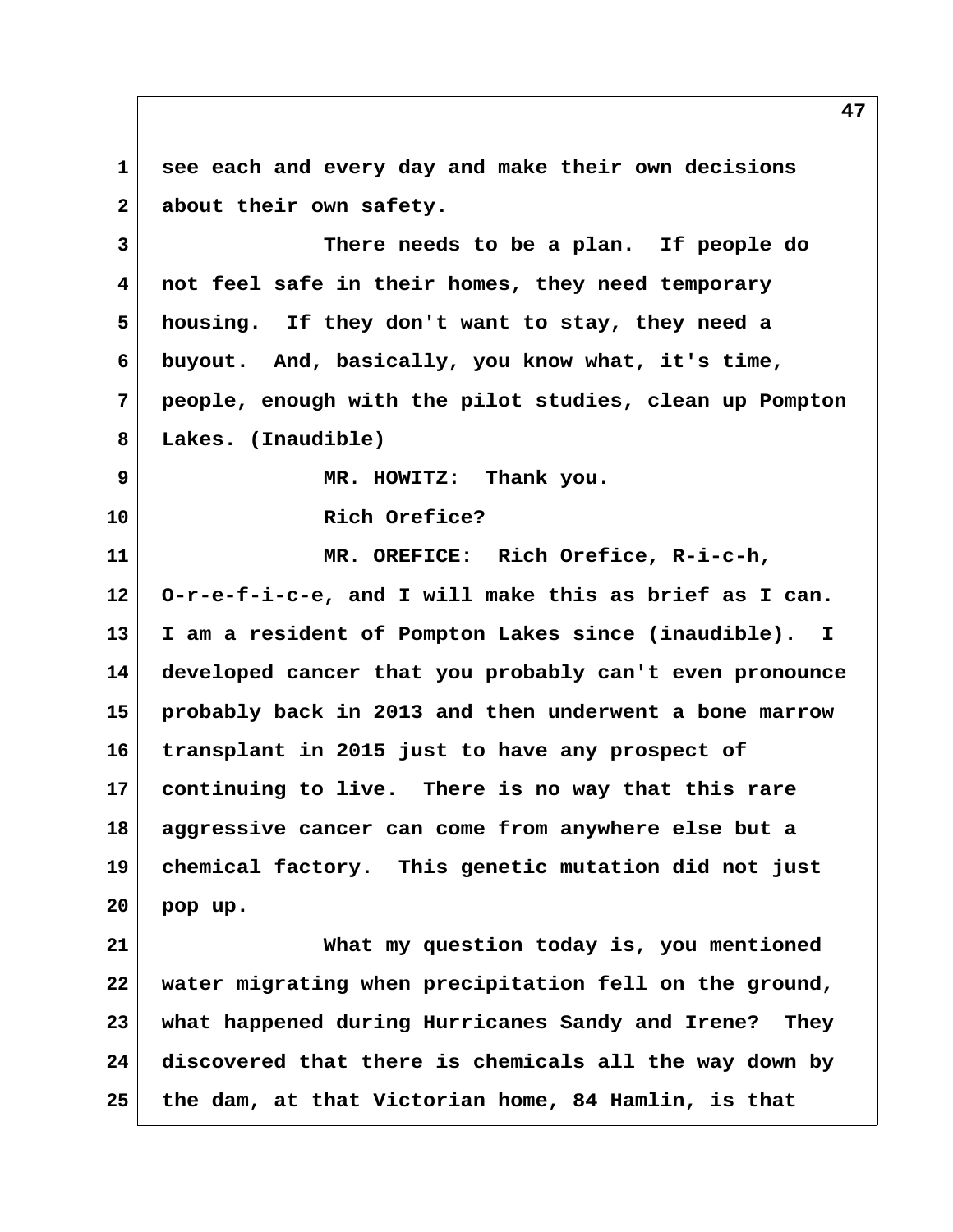**1 chemical that came from the DuPont site? How far has 2 it migrated? Is it now going to Riverdale? 3 Pequannock? Wayne? Pine Lake? What are you guys 4 going to do about that? This is something we heard 5 last Tuesday at the CAG meeting (inaudible). Should we 6 not be putting measures in place to prevent the further 7 migration of these chemicals off of this site. 8 That's all I have to say. 9 MR. HOWITZ: Thank you. 10 Dorothy Mancini?** 11 MS. MANCINI: Hi, Dorothy Mancini, 40 **12 Durham Street, D-o-r-o-t-h-y, M-a-n-c-i-n-i. I am 13 concerned about the backup plan. If this doesn't work, 14 what happens to us? I mean, everybody else has 15 addressed other problems, but then when they put their 16 horizontal well in, what about the inconvenience to the 17 residents, how will this affect us? And I hope that 18 you have listened to the people because in the past I 19 don't think that everybody has, and we want this 20 problem to end and to make sure that our homes are 21 safe. And if this chemical, if the water comes into 22 our homes, if there is no backup plan and then this 23 water is polluted, what happens to our families? So I 24 think you should take that into consideration and 25 protect the residents.**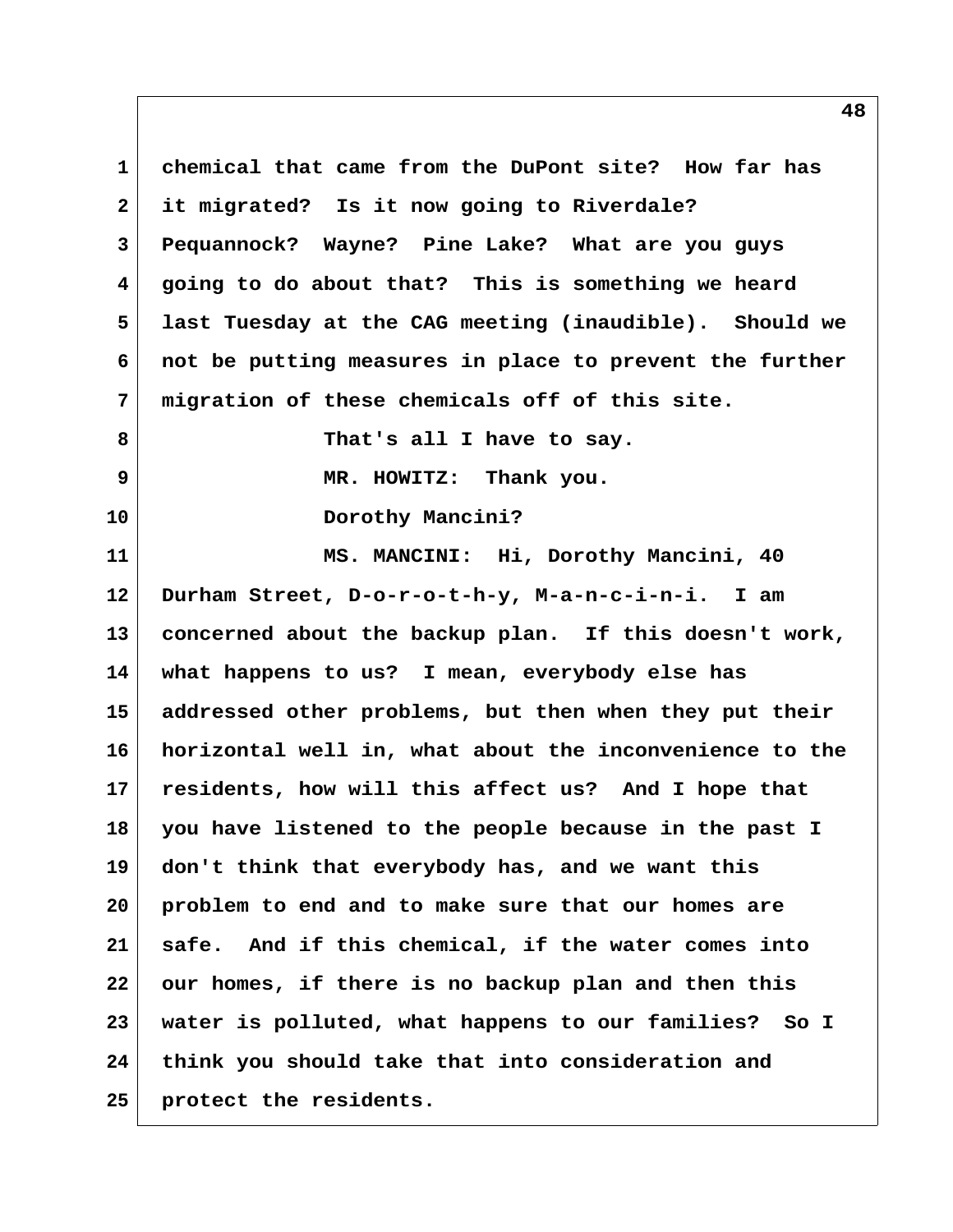**1 Thank you. 2 MR. HOWITZ: Thank you. 3 Helen Martens? 4 MS. MARTENS: Helen Martens, 59 White Way, 5 Pompton Lakes, M-a-r-t-e-n-s. 6 I listened to David Epps speak tonight 7 about this pilot study and how they feel like they've 8 got this under control and that nothing is going to 9 happen, I wish they would have had this before this 10 contamination leached off their property and into our 11 homes, that would have been a better situation. 12 But, anyhow, I am here to talk about the 13 pilot study. I'm not happy with it. I really don't 14 want it, for my neighbors, for me. I don't want it in 15 my town. I don't want it in our neighborhood. It's 16 not foolproof. It's a pilot study. It's never been 17 done anywhere else. And I don't think that Chemours or 18 the DEP has any idea how important it is for the 19 residents to know that they are safe. 20 DuPont does not want to give anybody an 21 insurance policy, but, in the meantime, they don't want 22 to give us any technical help of our own. I have 23 researched, there is technology that exists to level 24 the monitored groundwater in wells before starting to**

**25 do the horizontal well flushing. It is very important**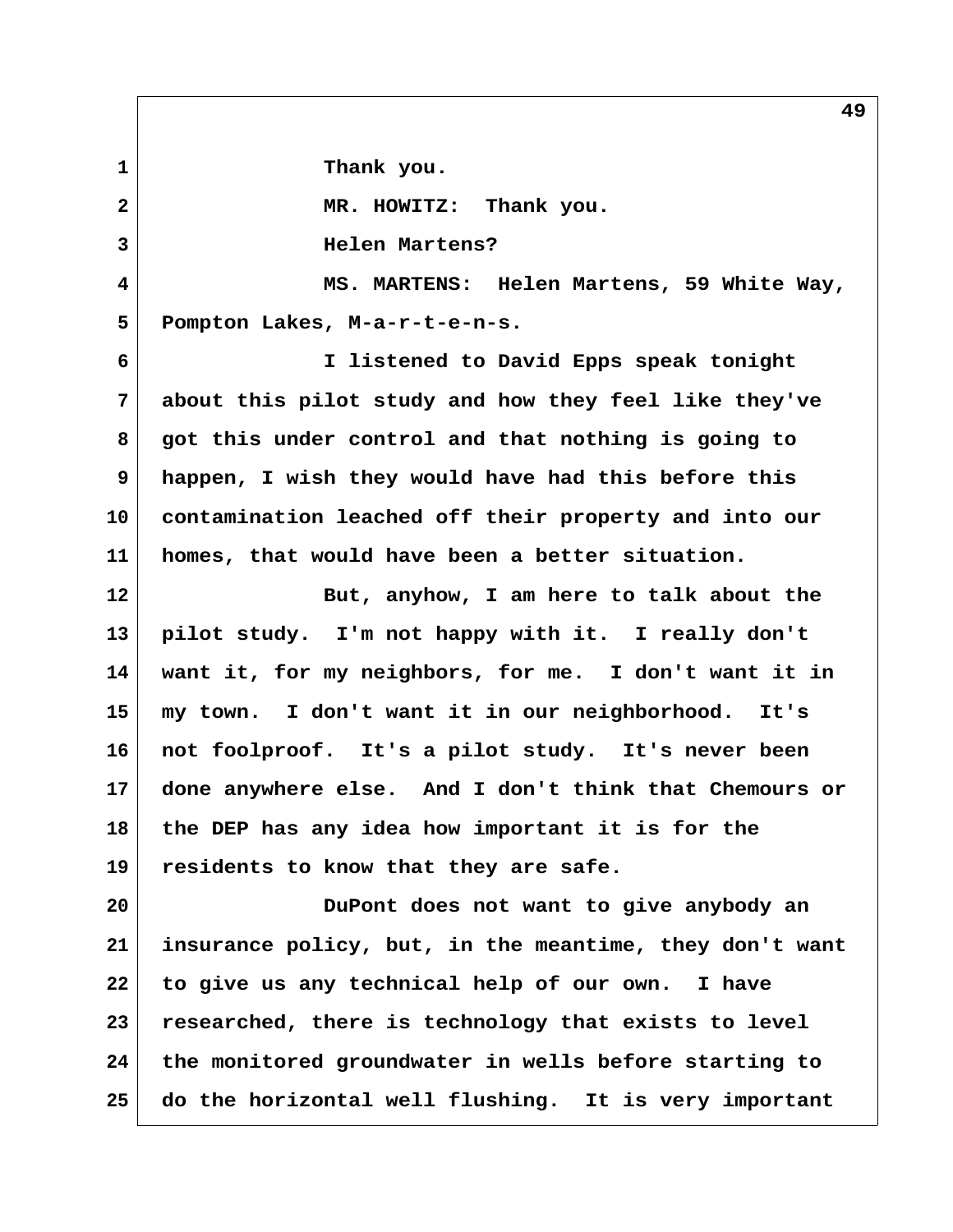$1$  to us.

| $\overline{2}$ | There is a company out in California that               |
|----------------|---------------------------------------------------------|
| 3              | I researched that does this, and I feel that if we      |
| 4              | can't get an insurance policy for the groundwater       |
| 5              | coming from under our homes, then we should be granted  |
| 6              | this request. After all, this is just a pilot study     |
| 7              | and it's not been tried anywhere else. I researched     |
| 8              | and found this company called Groundswell, I am sure if |
| 9              | I found it, you could find it. I think that it should   |
| 10             | be offered to the residents before we start this study. |
| 11             | They come out, they measure the water table before this |
| 12             | horizontal well goes in, so that if there is a chance   |
| 13             | of this water table going higher and flooding our       |
| 14             | homes, we would know that it came from this well.       |
| 15             | I want them to consider bringing this                   |
| 16             | company in to protect us. We need something to prove    |
| 17             | that we are safe with our groundwater in your basements |
| 18             | because this would prove that we are -- the levels are  |
| 19             | not going to rise in our homes. I also want to mention  |
| 20             | that if the groundwater level reaches our ground, the   |
| 21             | mitigation systems will not work, they will fail.<br>So |
| 22             | now you have the vapors that will be coming into our    |
| 23             | homes from what is there, plus, whatever the            |
| 24             | groundwater brings into the basements.                  |
| 25             | So I am not comfortable with this study.                |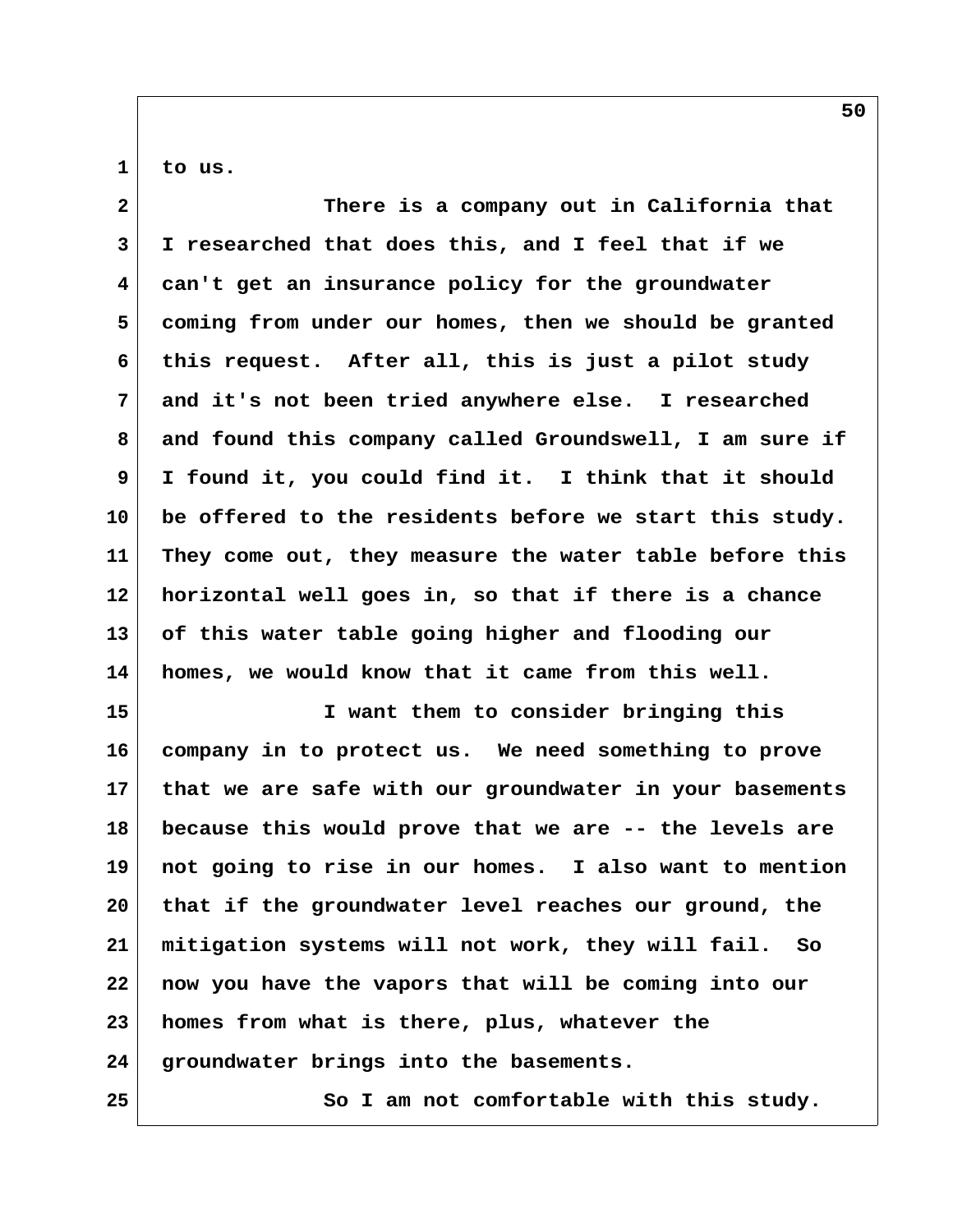**1 I think if the other pilot studies have failed, I think 2 that this is ridiculous, and I think you need to go 3 back to the table and come up with a better plan 4 because we don't deserve this. You are going to remove 5 all the vegetation along the railroad tracks to put 6 this well in, all these people will have no buffers. I 7 don't think that the people know exactly, exactly, what 8 this whole thing entails, and we are not comfortable 9 with this. 10 Thank you. 11 MR. HOWITZ: Thank you. 12 Reverend Annie Allen. 13 REVEREND ALLEN: Good evening. My name is 14 Reverend Annie Allen, A-l-l-e-n, and I not here to 15 represent a particular church or my church, I am here 16 as a resident of Pompton Lakes. 17 I have three comments, one for Mr. Horwitz 18 and the other two for the company working to clean up 19 the chemical - Chemours. My first comment is about the 20 process itself, and I am very pleased to see so many 21 residents out tonight. I do not live in a plume, I do 22 live in Pompton Lakes, my neighbors are affected. And 23 I did not receive any notice about this hearing, I 24 found out about it on Facebook just by -- literally by 25 chance. And I had talked to my neighbors and no one**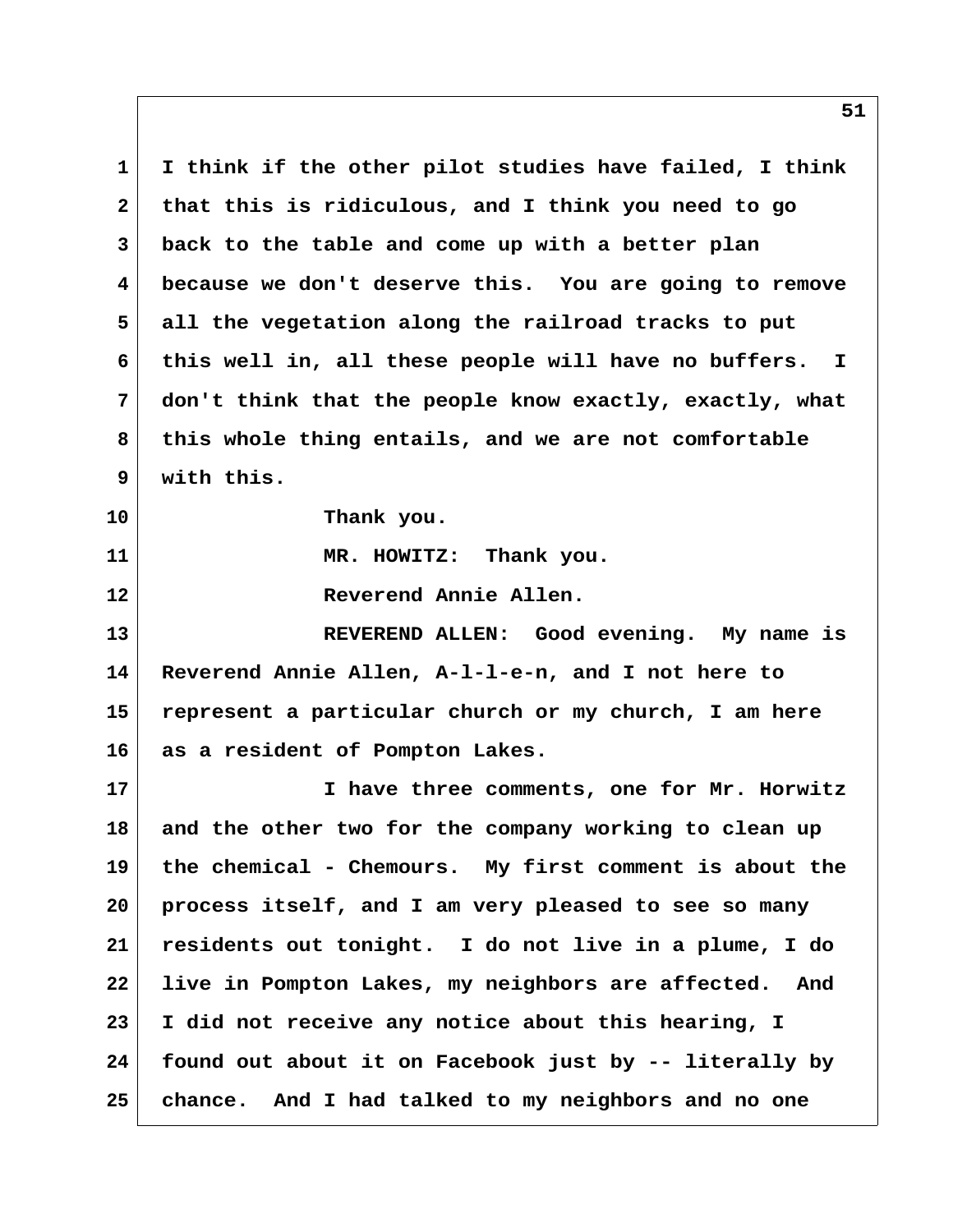**1 knew anything about this meeting, so I was -- I wanted 2 to face a little bit about the process, and the other 3 thing about the process is on the third point on this 4 agenda it says the testimony, the floor will be open 5 for comments and questions, but I have been sitting 6 here for an hour and there's been a lot of testimony 7 but there have been no answers to any of the questions, 8 so I just wanted to bring that up. You don't have to 9 answer my questions either, I just want to put on the 10 record that in a democracy we want people's 11 involvement, you want the community's involvement, then 12 we have to have a dialogue. And a dialogue is not us 13 giving our points of view and, you know, either the 14 government or the Company is giving their points of 15 view.**

**16 So I think we could improve the process in 17 terms of having more neighbors know what's going on and 18 also by answering, having a forum in which you can 19 actually answer some of the questions that everyone 20 have.**

**21 My second point is that -- oh, I wanted to 22 echo the Councilman's comments and a few other people 23 who mentioned that there are no guarantees or no 24 insurance policies or anything for the residents who 25 may be affected by this surcharge study project. And**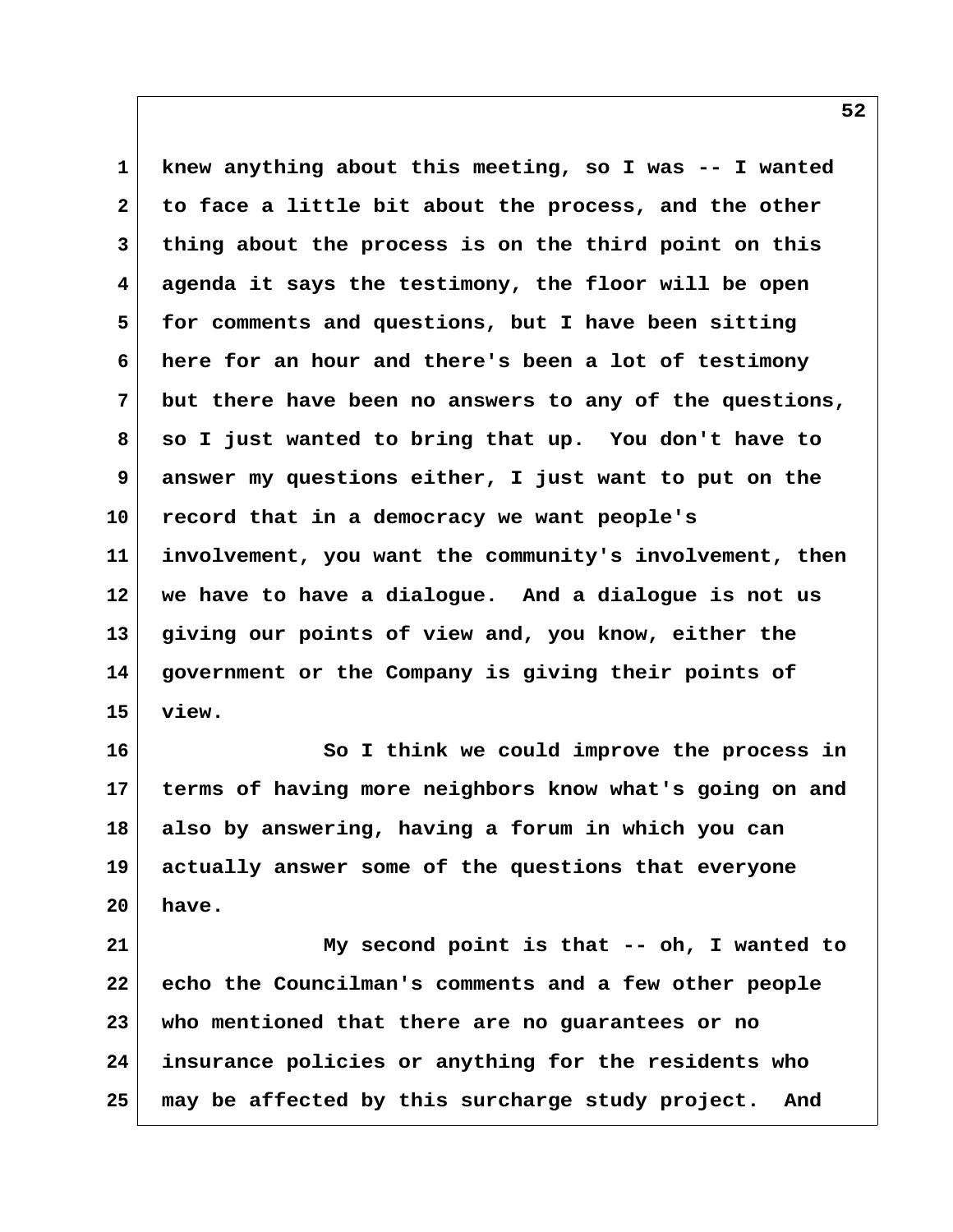**1 these homeowners are at risk, and my question, or now 2 just my statement, is that I would urge this Company to 3 provide for the residents and ensure that their 4 properties are protected either by insurance policies 5 or whatever guarantees you can make.**

 **6 And my third comment is as the State of 7 New Jersey, the residents in this room pay a great deal 8 of taxes to the State of New Jersey and we expect the 9 Department of Environmental Protection Agency to 10 protect us. We pay for the EPA, or, in this instance, 11 the DEP to monitor companies, so we expect the 12 Environmental Protection Agency to protect us and to 13 look out for our interests. I don't care about DuPont, 14 I'm sorry, but I don't care about the companies that 15 are involved, I care about my neighbors. And I am here 16 tonight as a neighbor, that I am concerned that our 17 neighbors are at great risk. So I ask that the Company 18 provide for insurance protection and guarantees for the 19 residents.**

**20 My last point is that this is another 21 study, and that the people of Pompton Lakes deserve to 22 have this groundwater issue and the ground and lake 23 remediated fixed and not another study after 24 thirty-five years.**

**25 Thank you.**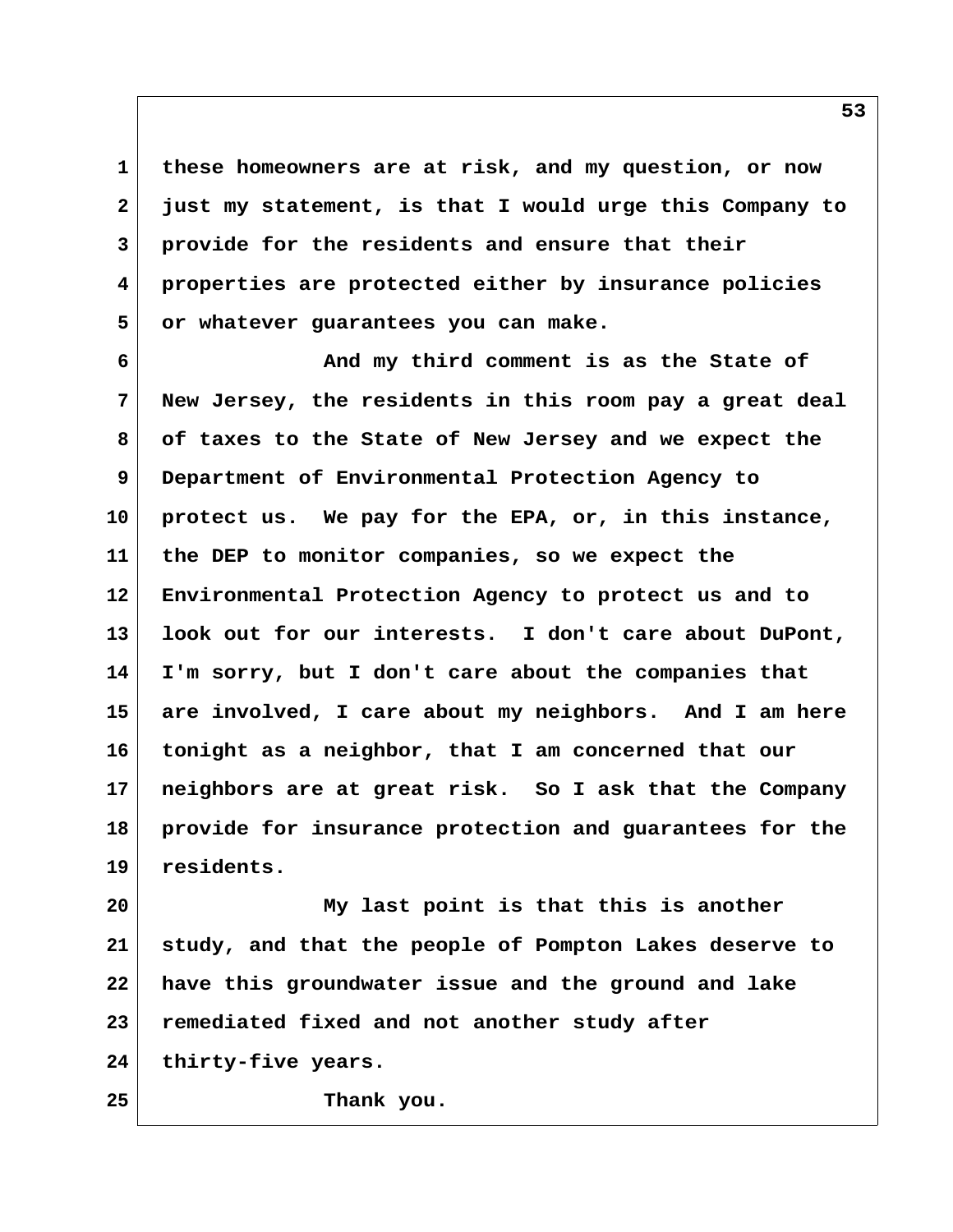1 MR. HOWITZ: Thank you.  **2 Joseph Intintola, Jr. 3 MR. INTINTOLA: I am Joseph Intintola, 4 I-n-t-i-n-t-o-l-a. I am a technical investigator for 5 the CAG and I'm also a technical investigator for a 6 private company. I've worked and consulted with Foster 7 Wheeler which you know is a global engineering firm. 8 I've also assisted and worked with them on the EAF 9 contaminated (inaudible) Superfund site in New Jersey 10 back in 1995. 11 This document that you printed up, you 12 have drawings on it -- can everybody see -- I actually 13 have the technical blueprints from O'Brien & Gere. I 14 won't tell you how I obtained them, but they were 15 legally obtained and they are classified, so I will not 16 refer to the particulars. All these drawings in this 17 paper I have all the writing that's supposed to be on 18 the drawings. On document File 3914.47723-06, Drawing 19 G2, clearly states that the horizontal well is not a 20 pilot study. It clearly states in the drawing, 21 decommission and demolish present static fields to 22 connect to the horizontal well. If you are doing a 23 pilot study, which is a temporary project, you would 24 leave the fields intact and operational and attach the 25 horizontal well to it, shut those fields off and**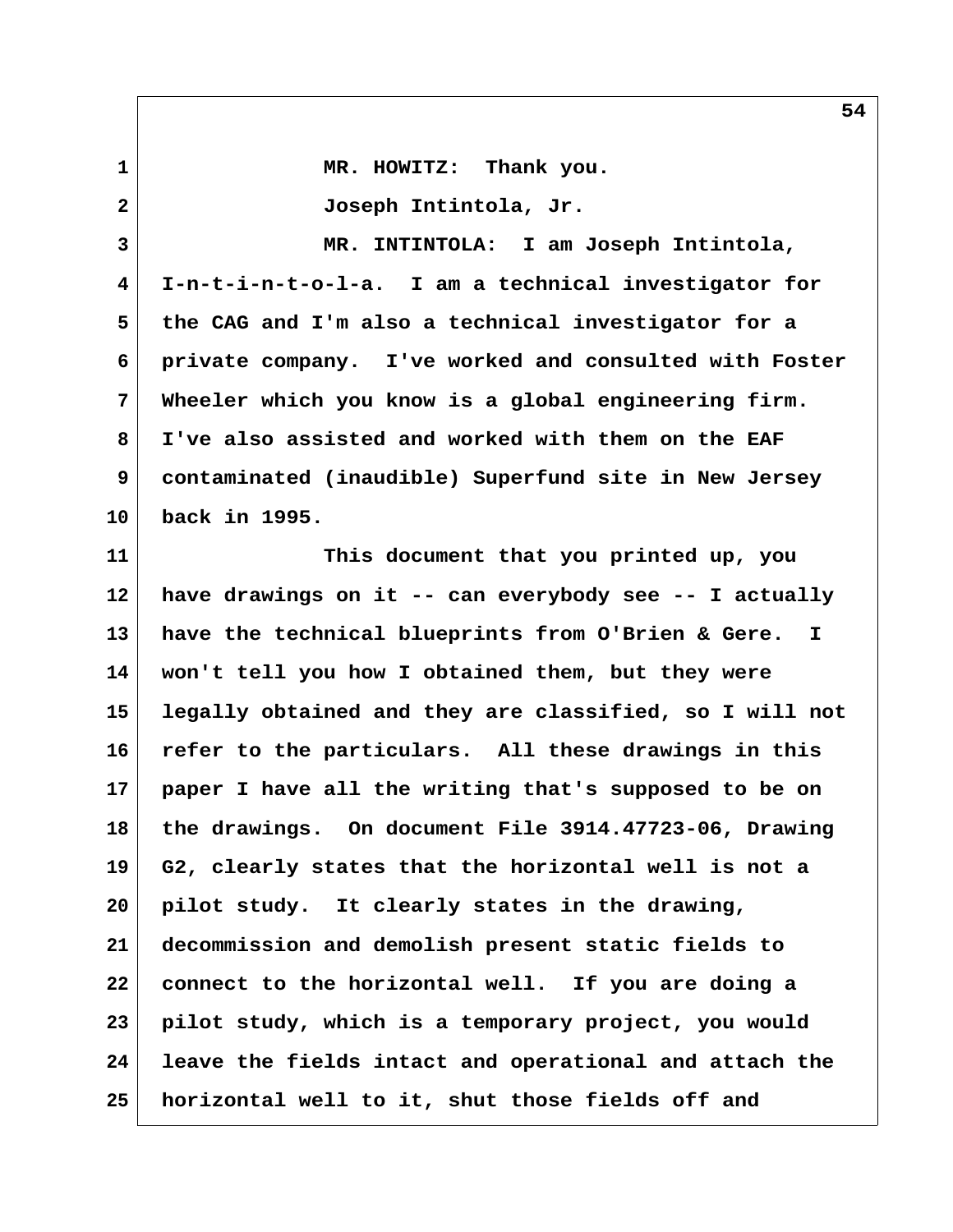**1 operate the well. When you are done with your study, 2 you would shut the well off and turn the fields back 3 on. The drawings, the engineering and mechanical 4 information that was obtained also, and I, also, was 5 consulting with an environmental engineer, clearly 6 states that it is a current discharge, it is not a 7 pilot study, it will be the new discharge for the 8 public treatment.**

 **9 In 2011, spring, DuPont did a test pilot. 10 The present pump-and-treat system is putting out 123 11 gallons a minute divided by two which is 61 and a half 12 gallons per (inaudible) fields, which there are six of 13 them, and six discharge fields another 61 and a half 14 gallons. They increased the pump-and-treat system from 15 123 to 140 gallons a minute, within two hours in 16 basements on Barbara Drive flooded two feet of water. 17 This was put in Bergen Record and obtained from NJDEP 18 records by the engineer that I work with.**

**19 The first design of the horizontal well, 20 which was done in 2012 by O'Brien & Gere, the well was 21 supposed to be put in Barbara Drive. It was supposed 22 to be 1,200 feet long at the depth of 14 feet. After 23 they did all the drawings, which I also have the 24 complete copy of, the information from the engineering 25 firm, O'Brien & Gere, stated to DuPont that if this**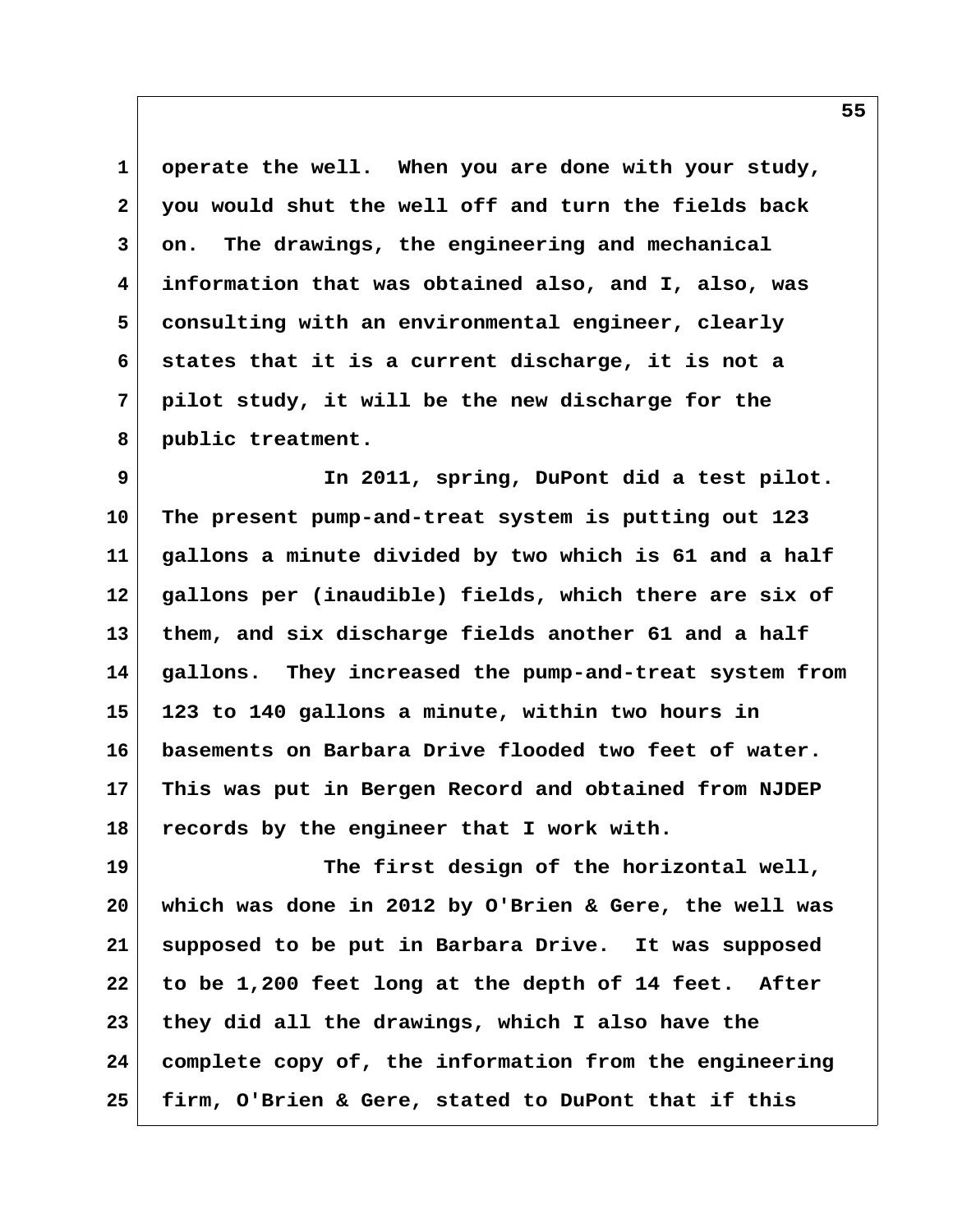**1 well was installed on Barbara Drive and operated, the 2 basements would flood.**

 **3 All the houses, or most of the houses on 4 Barbara Drive have sump pump systems. The houses on 5 Walnut Street that back to the railroad tracks also 6 have sump pump systems. Back in 1992 to 1996 when 7 DuPont Village had a heavy metal contamination cleanup, 8 all the back yards of the homes on Walnut Street along 9 the tracks were dug up six and-a-half to eight feet 10 deep. The contractor that worked for DuPont, instead 11 of bringing in clean fill, brought in clay. Clay does 12 not perm water. So this was not anticipated in their 13 engineering plans for perc rate. The soil samples that 14 were used in 2013 from zoning, they came from Barbara 15 Drive. The basements were never actually measured. 16 The horizontal well says that it would raise the water 17 table four feet. You are going to be pumping 129 18 gallons a minute into the well, plus another 61 and a 19 half into the (inaudible) fields, that's a total of 190 20 gallons a minute. In a designing system, there are no 21 diverter valve or dump valves used in case there is a 22 failure. There is another issue with the 23 pump-and-treat system is manganese, a chemical which is 24 clogging, Mr. Epps did not tell you, but starting in 25 2010 the pump-and-treat system crashed a total of four**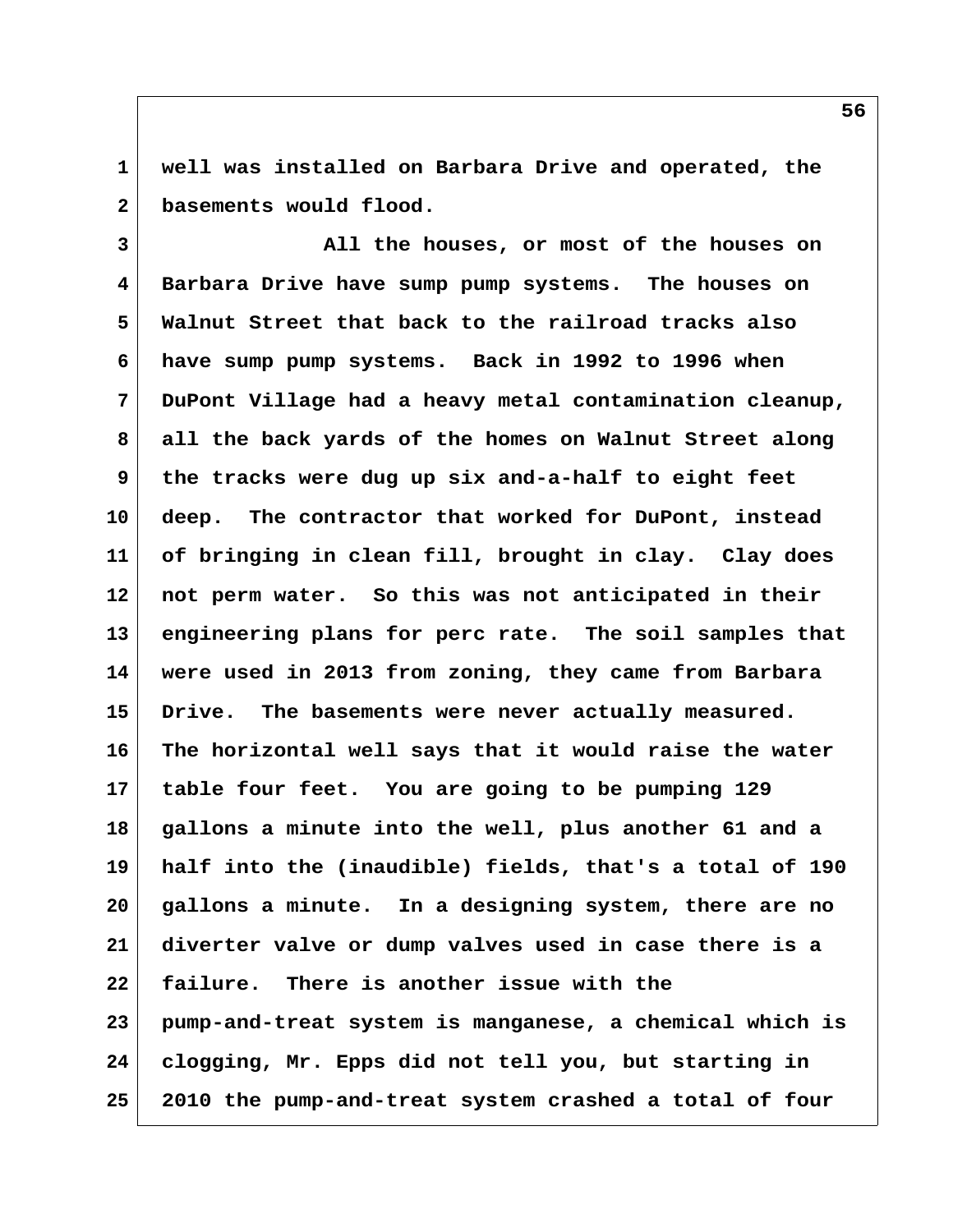**1 times to this date and they clogged with manganese, and 2 they brought in a hazmat truck with hazmat workers 3 fully suited with respirators with no permits to clean 4 out the sediment. This is an issue with the horizontal 5 well.**

 **6 Thank you.**

 **7 MR. HOWITZ: Thank you.**

8 Mike Keough.

 **9 MR. KEOUGH: I am Michael Keough, 10 K-e-o-u-g-h. I'm a long time resident of Pompton 11 Lakes. I am also a longtime real estate appraiser of 12 houses in Pompton Lakes. I, too, am concerned about 13 the possibility that if an extreme storm comes, that 14 extreme flooding will create contaminants that will 15 travel and come up into basements and onto our 16 properties.**

**17 I am also concerned that there was no 18 public info community hearing for this hearing -- prior 19 to this hearing on this night. Typically, in the past, 20 we had information where there are questions and 21 answers. I don't feel versed enough, because there was 22 no prior meeting. I would have liked to have had that 23 happen. I know that Jefferson LaSala mentioned that, 24 and I second that. I think that this is not proper to 25 quickly give information, people just don't understand**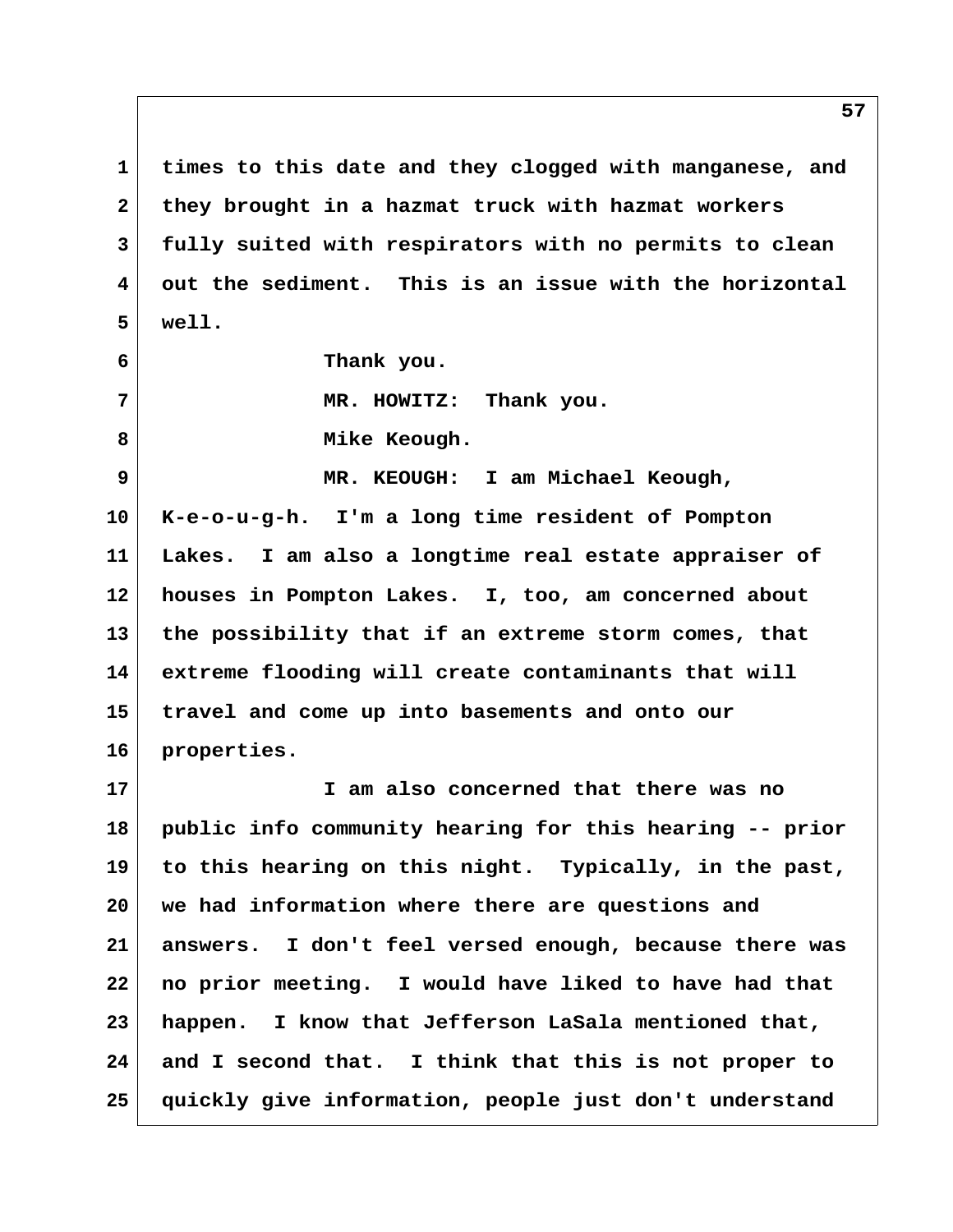**1 what is going on, don't even know what is happening. 2 And Councilman Jaconetta couldn't have put 3 it more right, there should be some kind of insurance 4 by the polluter because homeowners insurance isn't 5 going to cover it in case something happens here, and 6 people are going to be up a creek, pun intended, a 7 contaminated creek, without a paddle. 8 Anyway, basically, I agree with just about 9 what everybody said here tonight. Thank you. 10 MR. HOWITZ: Thank you. 11 Karen Dean. 12 MS. DEAN: I'm Karen Dean, D-e-a-n. 13 Hello. I am a long-time resident of Pompton Lakes, I'm 14 a former resident of Schuyler Avenue, but I had to sell 15 my home, and I just want to let you know that when this 16 all began DuPont had a a meeting at the municipal 17 building with pictures everywhere, showing how they 18 were going to beautify our lake, showing how they are 19 going to clean all of this up. And, you know, to me, 20 there was some gentleman sitting next to me laughing, 21 do they really think we are going to clean this whole 22 lake? Well, I called the mayor out of there. Next 23 thing I know Mr. Epps called me and said he was very 24 sorry, sorry isn't it. That's what they laugh at us, 25 that's what they are doing. And then my concern is,**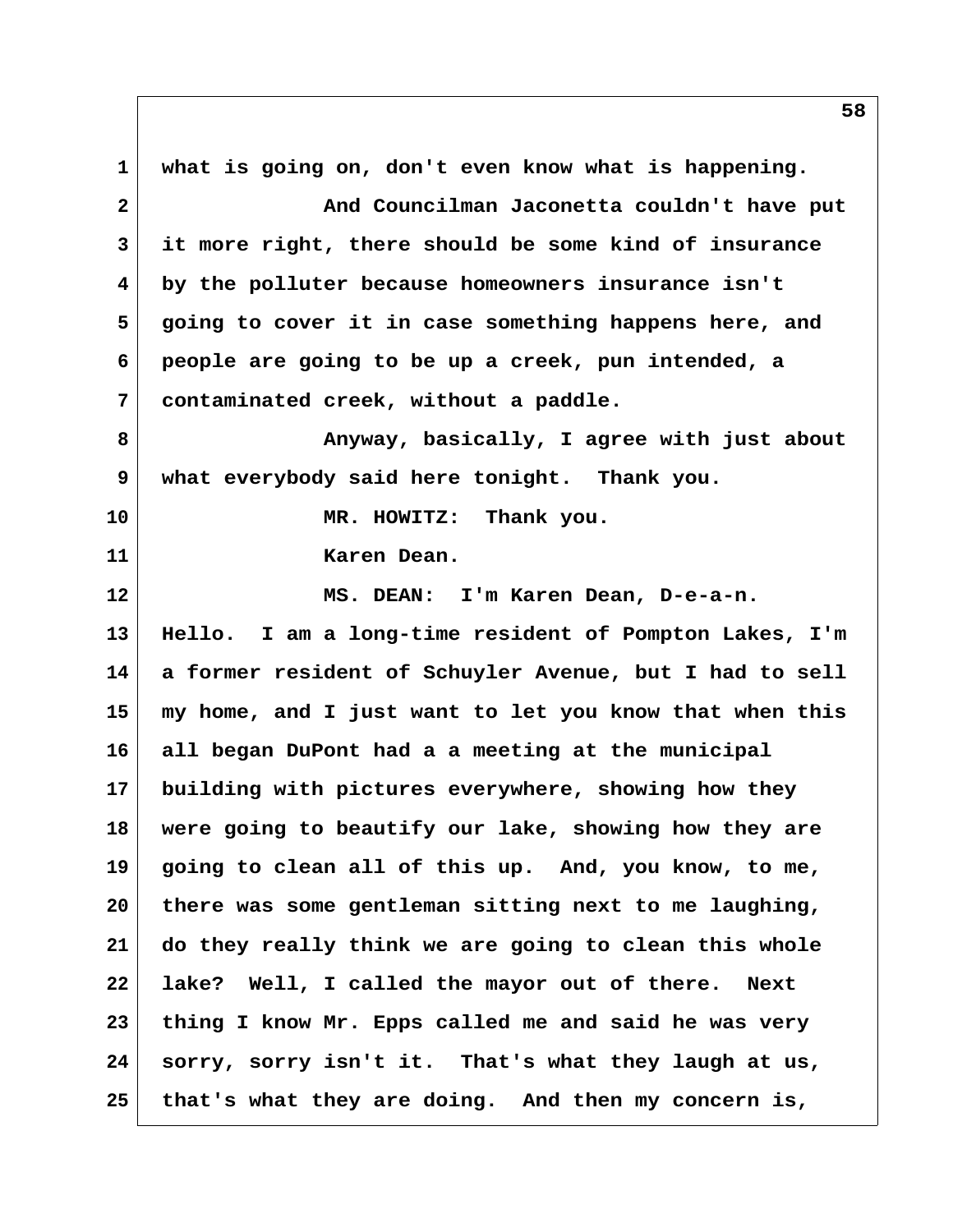**1 too, they have these pump-and-treat that they are going 2 to force through our underground water, and we have a 3 lot of leach field and a lot have septic, and could 4 this cause sinkholes? Did you look that up? Have you 5 checked that out? How far are you going to be forcing 6 the water under there? There's a lot of leach fields. 7 And also I worked for a company for 40 plus years, and 8 they were going to leave New Jersey, and I had a chance 9 to move to Pennsylvania to keep my job. I get a notice 10 from my boss one day, she said look at this -- my 11 company doesn't buy contaminated property, so I went 12 out on forced retirement, and I ended up having to sell 13 my house which I couldn't afford to live in any longer. 14 Because I lived on the plume, I gave my house away. 15 And the realtor said that because I'm on the plume, I 16 could charge you 6%. So this is what we are dealing 17 with in Pompton Lakes. I mean, I grew up here. I did 18 water ballets in the lake. I learned how to swim. We 19 ice-skated. You can't do that anymore. You can't. 20 You left our children nothing, it's garbage. 21 And, also, I want to know -- I actually 22 got to the sink holes, so that's all I have to say. 23 Thank you. 24 MR. HOWITZ: We are going to go around 25 again, we have Gregory Wayne Cockefair.**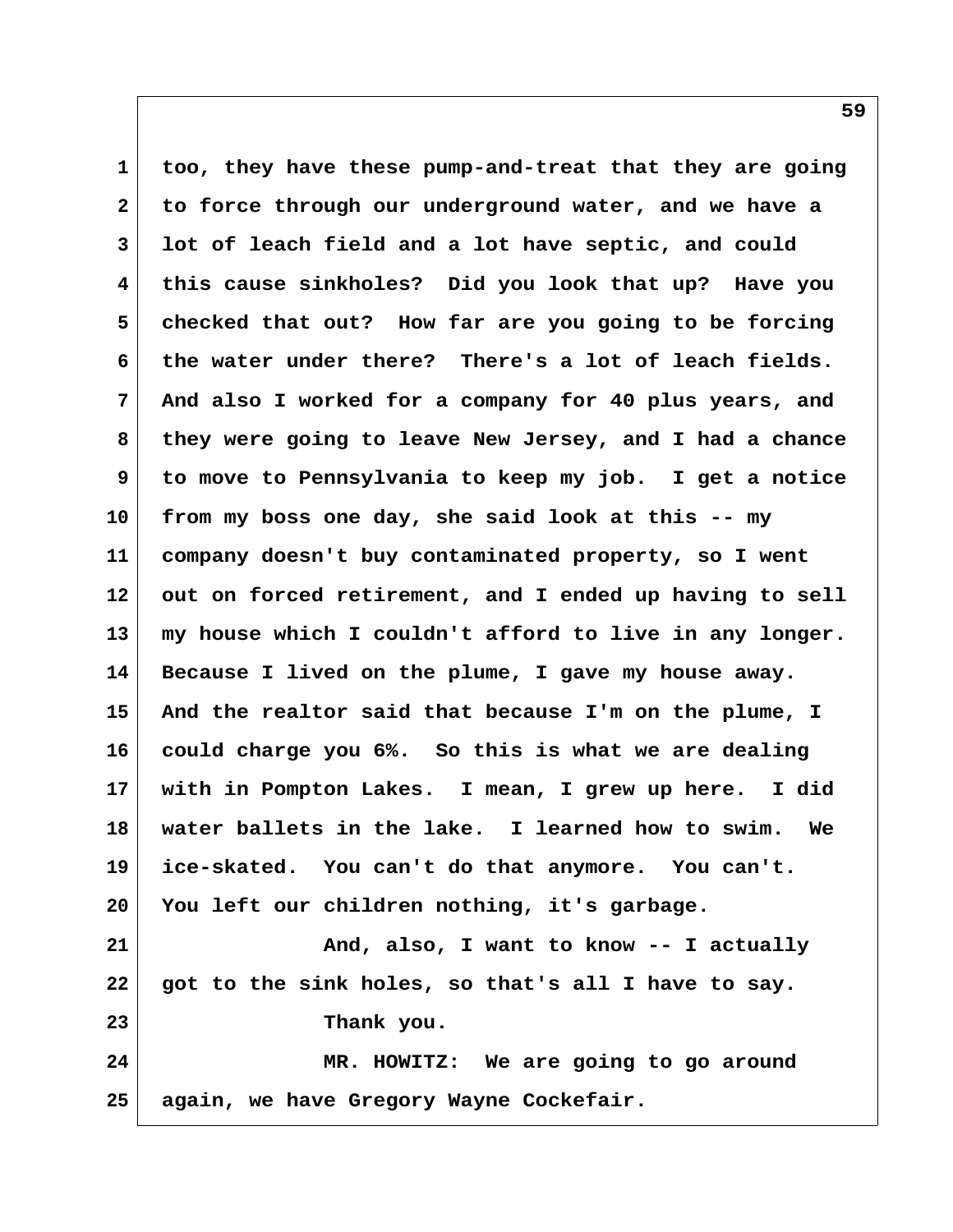**1 MR. COCKEFAIR: May I speak again? 2 MR. HOWITZ: Yes, you may. 3 MR. COCKEFAIR: Okay. I spoke before 4 about Mother Earth, now I speak to you Pompton Lakes 5 and you alone. Sometimes you have to do something 6 yourself. Sometimes you have to actually fix something 7 that nobody else can. I'm also a Veteran of the United 8 States Coast Guard, and when took a -- when I swore to 9 become an enlisted man in the Coast Guard, this is what 10 I had to say, "Enemies, foreign and domestic." 11 At this point I see the Duponts, according 12 to history, they were a gun powder company, they caused 13 death. As far as I am concerned, we have to solve this 14 problem ourselves because we are "We The People," not 15 them. Some of DuPont people actually live here, but we 16 who live here in Pompton Lakes have to start cleaning 17 up this mess ourselves, because we must take 18 responsibility for our own existence, and I speak that 19 the truth. 20 Thank you very much. 21 MR. HOWITZ: Thank you. 22 Mike Serra. 23 MAYOR SERRA: Mike Serra, S-e-r-r-a. 41 24 West Lenox Avenue, Pompton Lakes, New Jersey. I'm also 25 the mayor of the town. First of all, I want to thank**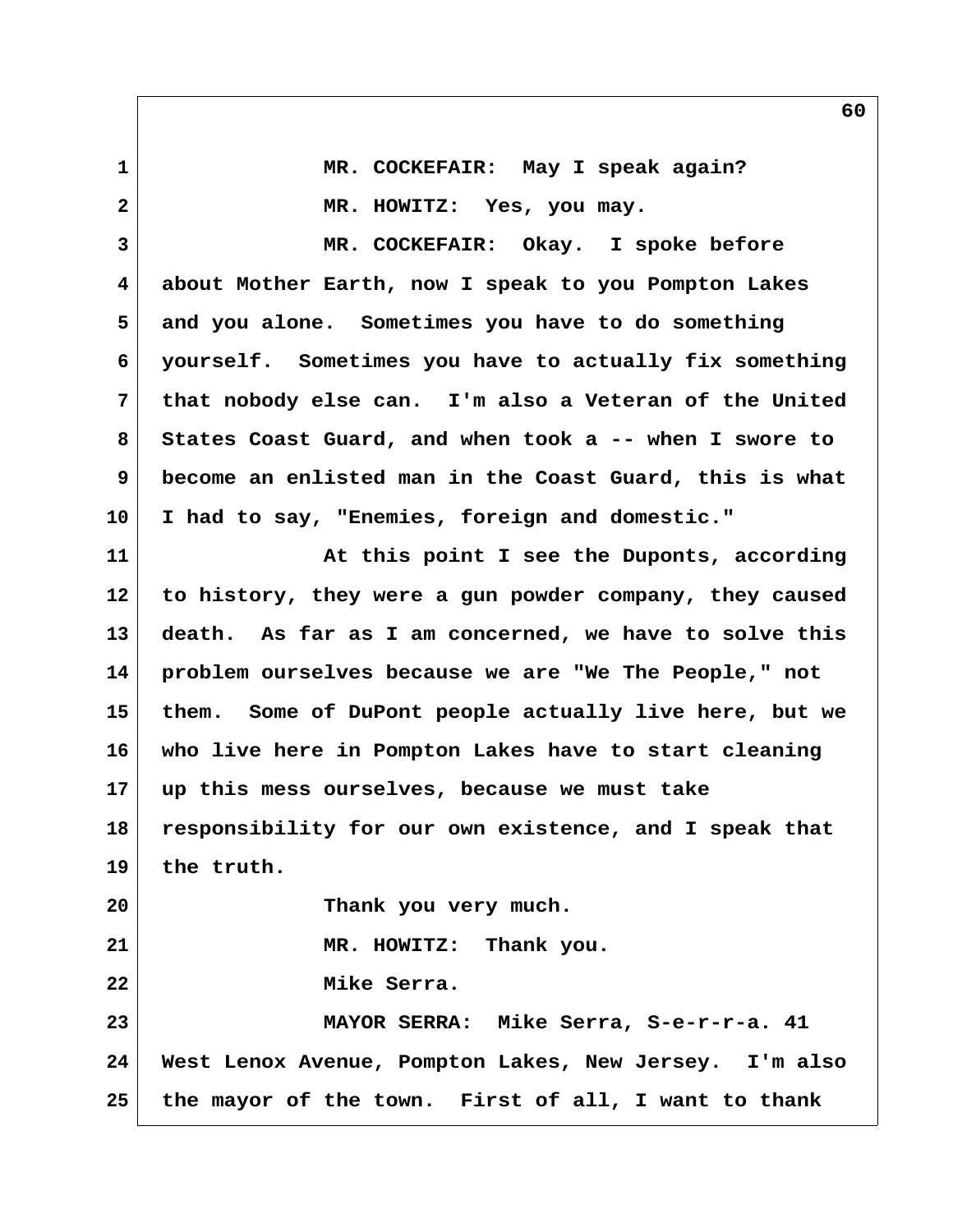**1 the DEP for coming up and I also want to thank the 2 residents for showing up. This is a good turnout. My 3 first concern would be, coming to the DEP, we have 4 asked for many months to have regular meetings with the 5 residents to speak with you, either privately or in a 6 group setting, and we were told no. I think the 7 residents would appreciate some concern shown from the 8 DEP that you can speak to them. After a long 9 convincing, we got EPA here every week, once a week, 10 they are in our meeting room on Thursdays, residents 11 can meet with them privately, talk to them quietly 12 about their concerns. I think it's something the DEP 13 should be looking into doing also. It doesn't have to 14 be every a week, it can be once a month. We can get 15 out there, and residents would show up. I think that's 16 the first thing we should look at.**

**17 The second thing would be, how do my 18 residents -- or how are they going to be informed about 19 the changes and things that are going on with this 20 project? Now, I know there is a website that some 21 people go to and some people don't, I think it would 22 be -- there has to be a better way to communicate with 23 the affected residents. Because some of these things 24 might happen quickly, and they might need to know. So 25 I haven't heard any talk about how there's going to be**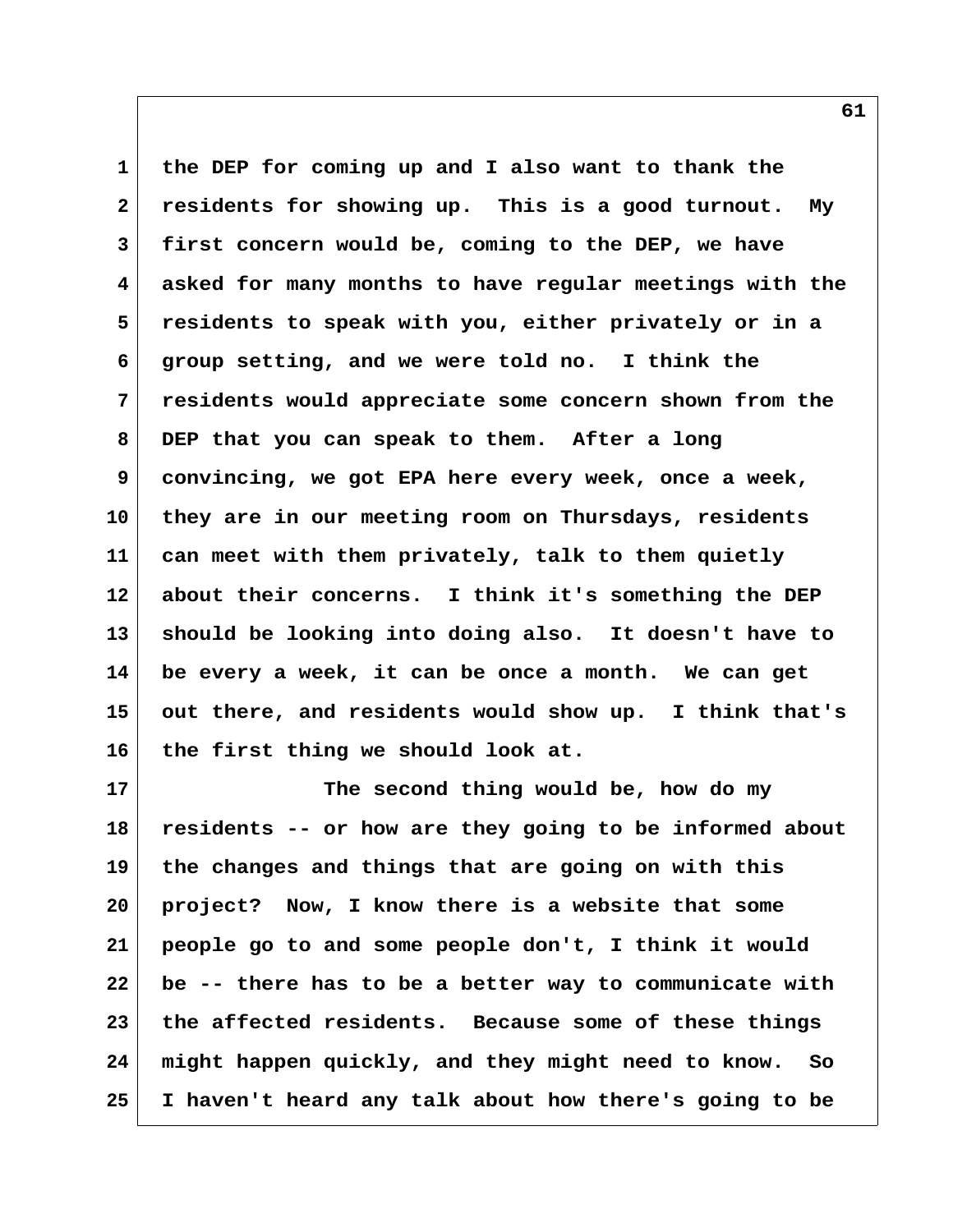**1 communication to the residents, so I think that's very 2 important.**

 **3 And, lastly, even though I belive in the 4 system that they are trying to do, it is a pilot, it is 5 a test, I believe it will not flood, but I don't really 6 know. If I had one of those homes, and I wanted to 7 sleep at night, I would want an insurance policy. Now, 8 it's not up for the town or the residents to figure out 9 how an insurance policy happens. I think through the 10 state and through Chemours something should be done or 11 discussed about the concerns about having a system in 12 place in case something does happen. These are their 13 homes, they put their money and their lives into these 14 homes, so they are going to need some assurance so that 15 they can sleep at night that nothing is going to 16 happen. So however that's going to happen, and I don't 17 know the mechanism to make that work, but however 18 that's going to work, I think that should be something 19 that you should look into.**

**20 I know there were long discussions before 21 this meeting about insurance, and people saying that 22 you can't get it, Chemours saying we're not allowed to 23 get it, I am sure there are other ways to go about 24 getting insurance, so we need to look into that. At 25 the end of the day, the concerns of the residents are**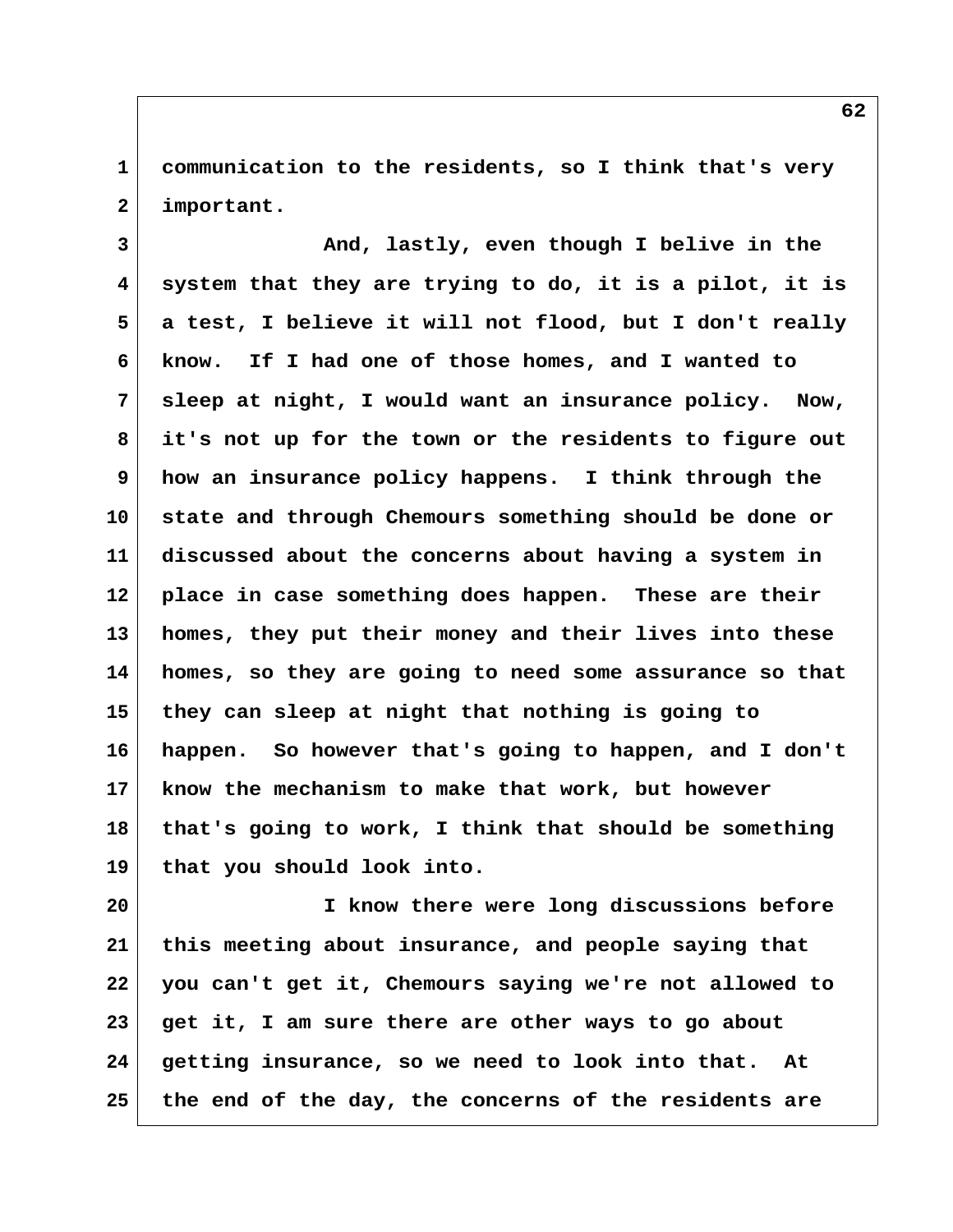**1 on everybody's minds first, you know, on my mind, your 2 mind, on EPA's mind, so that's what we have to 3 remember, these residents are concerned about that and 4 we need to revisit. 5 Thank you. 6 MR. HOWITZ: Thank you. 7 Joseph Intintola? 8 MR. INTINTOLA: In the design it says that 9 you're gong to do a 12-inch boring, a total of 2,000 10 feet long with an inlet of 177 to surface and an outlet 11 of 177 to surface. In this paper write-up, it says the 12 well depth would be 20, 25 feet, that's a gross mistake 13 because that's measured at track height. The train 14 track is actually seven feet higher than road grade and 15 house grade, so, technically, the well would be 14 16 feet -- 13 feet underneath the surface. The average 17 water table is 5 and a half feet to 11 feet, the 18 average basement is 8 feet deep. People who have SSD 19 systems already installed on Durham, Perrin, Schuyler, 20 they've already been having issues with groundwater 21 coming in from the negative pressure of the SSD 22 systems, so that's an issue not even counting 23 pressurized water.**

**24 If you have a 12-inch bore, you are going 25 to use a 6-inch number 10 stainless steel casing. That**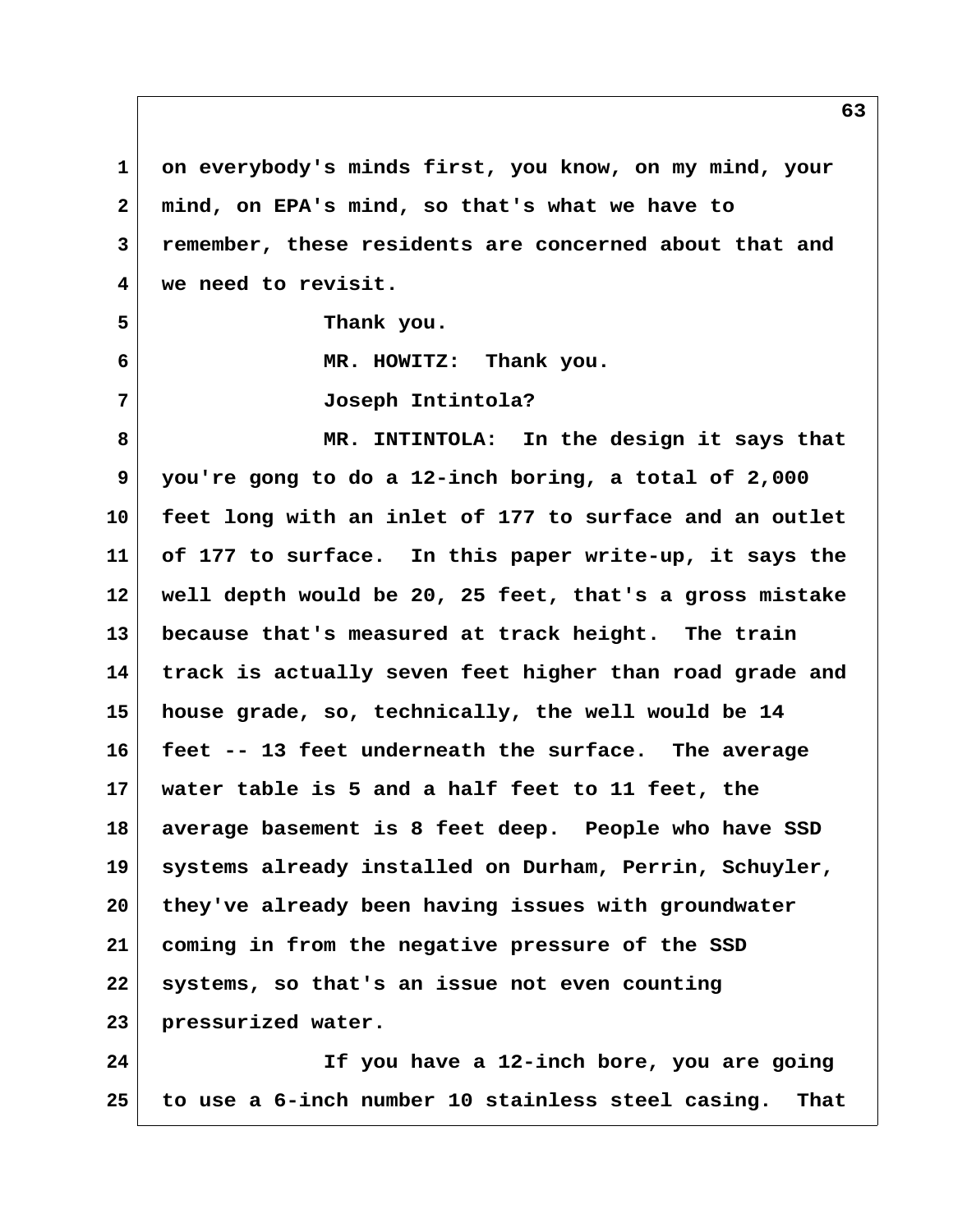**1 casing -- that well casing has -- every 2-inches it has 2 a 2-inch slot, and the slot opening is 3 twelve-thousandths, that's about the size of your hair. 4 Inside the 6-inch casing is HDEP pipe with T-fittings 5 and restrictor nozzle that's so designed that the well 6 has equal pressure from either end anywhere in the 7 center. Out in the midwest, the longest pressurized 8 well were three, four hundred foot wells parallel to 9 each other. That was in a groundwater plume 10 pressurized system, except there were no homes, the 11 plume was in an open field where the factory was. 12 The longest single depth well is held by 13 record by the drill rig company that was used in the 14 Superfund site in Boonton, and that was 1,000 feet 15 long, 100 foot depth, except that was a water inlet 16 well for irrigating a farm, it was not a pressurized 17 well. With this 2,000 foot well, there are no service 18 ports if there is a well failure. I mentioned earlier 19 you have manganese issues with the groundwater that's a 20 fine grit and that accumulates. With openings of only 21 twelve-thousandths, it won't be a long time before 22 those ports start to clog. When they start to clog, 23 you are going to have pressure difference. 24 With the calculated formulation and the 25 engineering drawings, at 129 gallons a minute, the well**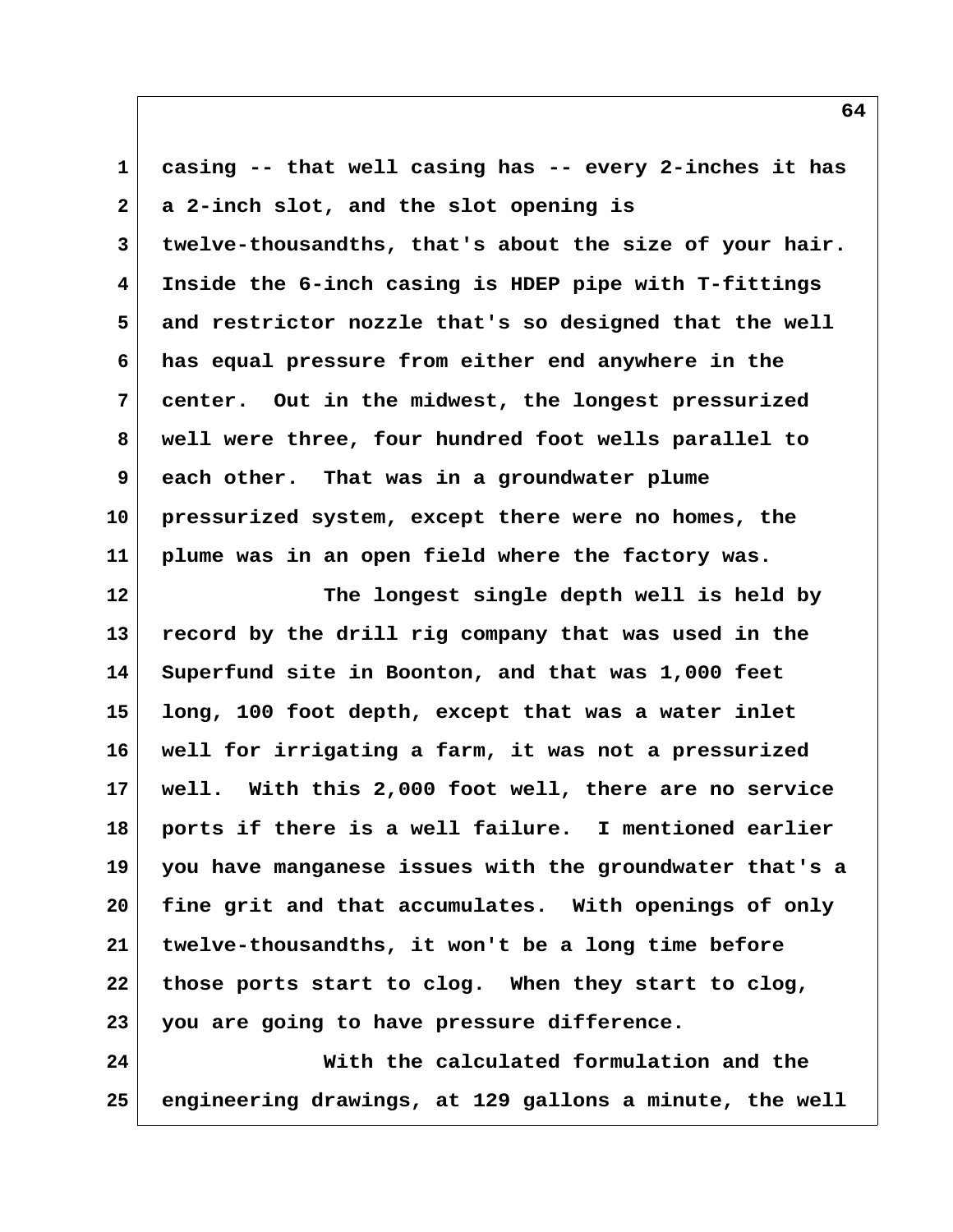**1 pressure will be, approximately, 75 PSI according to 2 the engineer. But there is a mistake in the 3 calculations, the actual pressure would be 125 PSI.**

 **4 This 6-inch casing is not centered in 5 12-inch bore, it is sitting on the bottom. They are 6 not using raised legs to put the 6-inch casing centered 7 in the 12-inch bore, so with the openings around the 8 6-inch well -- the casing, you have an action called 9 jet knifing, that's when you take pressurized water 10 that is going to press against the bore opening. What 11 that's going to cause is, for everyone in this room to 12 understand, take your garden hose, put it on a straight 13 nozzle, and point it towards the dirt, and leave it 14 there for a minute, and what happens, the dirt starts 15 to open up and you start making a hole.**

**16 Within, the engineer I worked with 17 calculated, less than a year the 12-inch bore is going 18 to be a lot bigger, the bottom is going to start to jet 19 knife, and you might go into other issues, and this 20 well is also going to be five feet from the edge of the 21 right-of-way. In the drawings -- in the specifications 22 it says that you have fifty feet of water mounding by 23 the well, there's homes at the end of Perrin, Schuyler, 24 Grant that are less than 50 feet and would be in the 25 mounding area, which would mean, basically, those**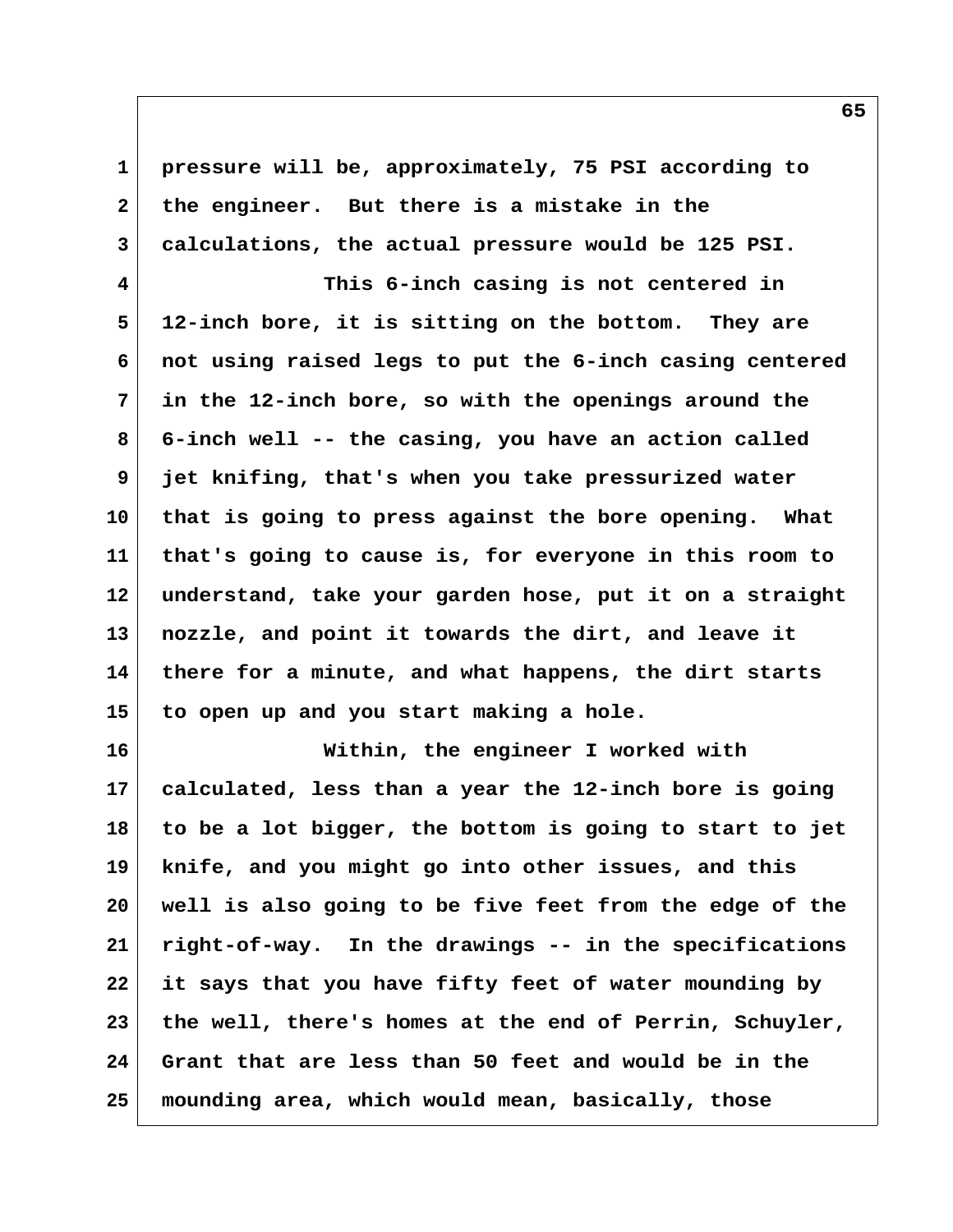**1 basins will flood as soon as the well is fired up. 2 The last thing is for the residents in 3 this room, the drill rig that they are going to use is 4 a Model 50. To give you a mental picture, that is the 5 size of an M1 Abrams tank, that's the size of the drill 6 rig, that has a diesel engine that's going to be 7 running at 2300 RPMs, eight hours a day running the 8 drill. I don't know -- DuPont said nothing about the 9 sound noise on the homes that are on Barbara Drive. 10 Thank you. 11 MR. HOWITZ: Thank you. 12 MS. MARTENS: (Inaudible) this is not a 13 pilot study. 14 MR. INTINTOLA: I said that. 15 MS. MARTENS: What was it? I'm saying, 16 say it again. 17 MR. INTINTOLA: The horizontal well is not 18 a pilot study, the engineer drawings that I have that 19 are actually marked classified O'Brien & Gere property 20 clearly states it's a permanent discharge of the 21 pump-and-treat system, it's not a pilot study. 22 MS. MARTENS: So how can we -- how can 23 they do this without getting another permit and how can 24 they do this to these people and tell them it -- 25 MR. HOWITZ: I like to call Helen Martens.**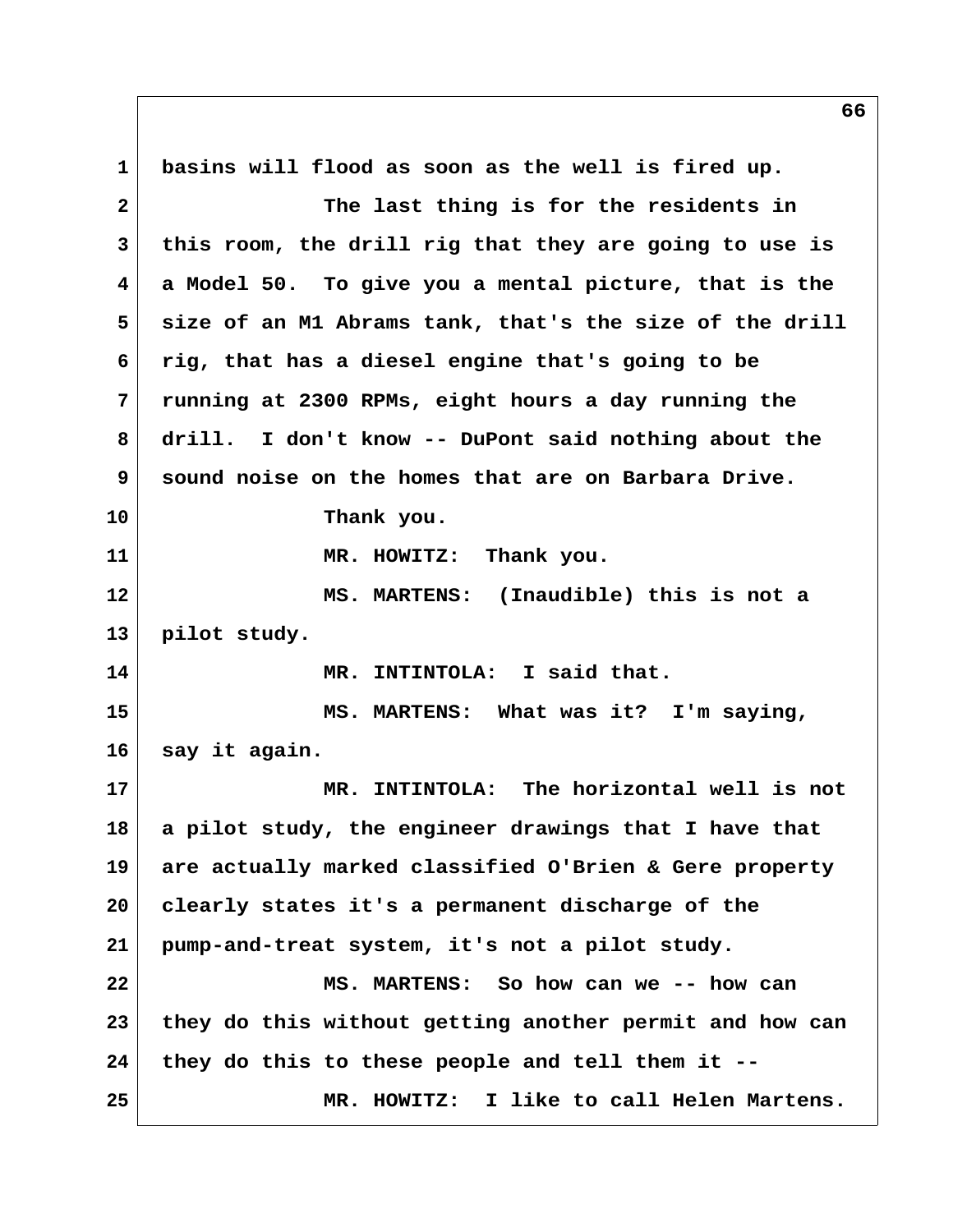1 MS. MARTENS: Speaking.  **2 MR. HOWITZ: Are you Helen? 3 MS. MARTENS: Yes. That's why I want to 4 ask him, if this is -- 5 MR. HOWITZ: Can you spell your name? 6 MS. MARTENS: Helen Martens, 7 M-a-r-t-e-n-s. Okay. 8 If this is not a pilot study, then why are 9 we here talking about this, if this is already going 10 through? 11 MR. INTINTOLA: The engineer that I work 12 with, his name is Rich Chapin he is an environmental 13 engineer, very well-known to the U.S. Government, he 14 clearly stated that this is not a pilot study, that 15 DuPont would have to file a whole new permit because 16 its modified to the present permit. They have a 17 pump-and-treat permit volume of 280 gallons a minute, 18 but that's in present state, they are now taking a 19 static discharge field and making it a pressurized 20 field, that is a total different design. They are 21 boosting up the PSIs of the system, the water volume. 22 And also, for the record, blue fields 1-C 23 and 1-D that are on Barbara Drive are no longer**

**24 functioning. How I know that, is that there were tests 25 done on Walnut Street and there is a new groundwater**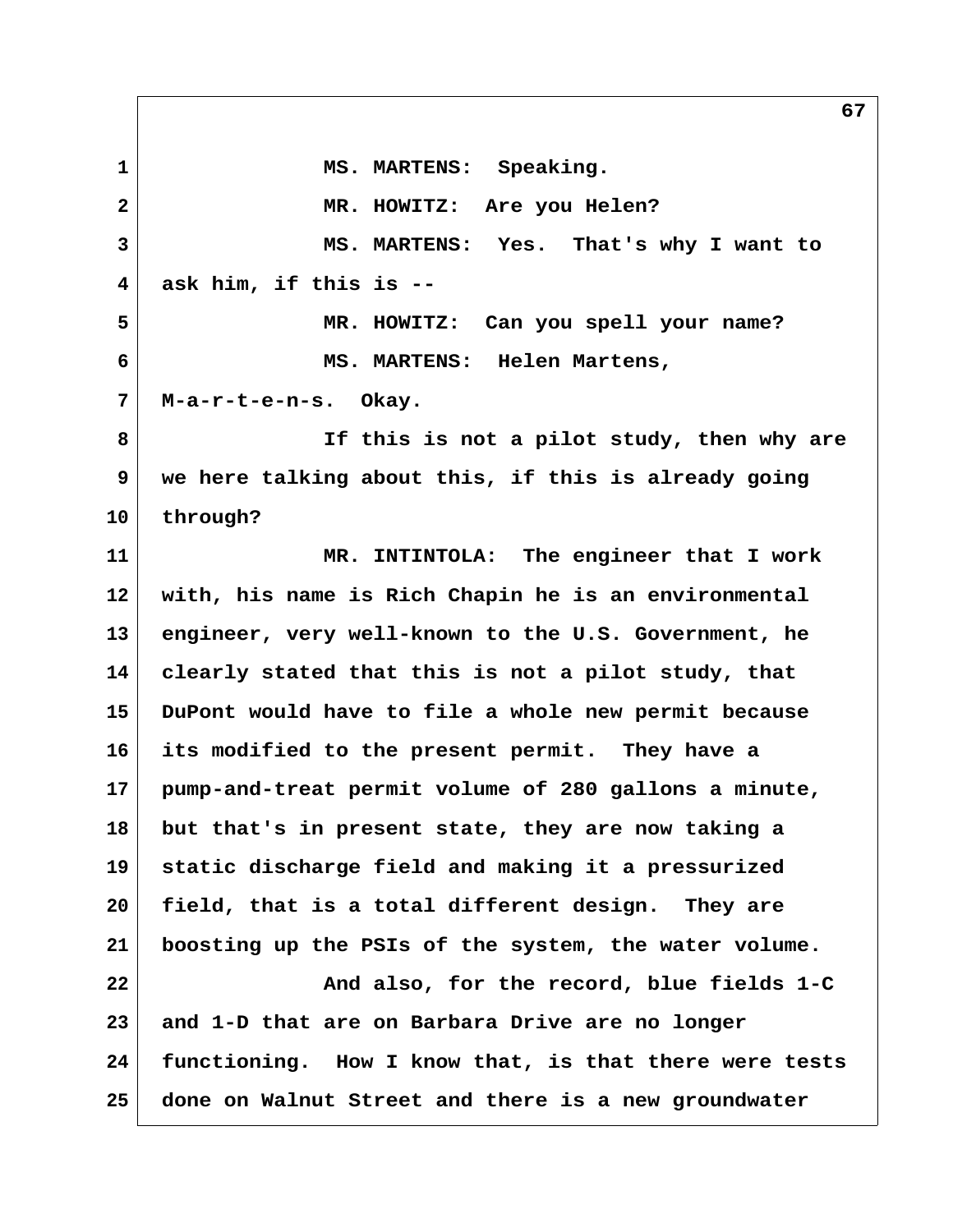**1 plume in the DuPont Village, the highest sub-slab 2 reading from the NJDEP in 2008, they tested seven 3 homes, the average was 2,300 parts per billion, 2,400, 4 26, the highest was 3,200. One home tested on Walnut 5 Street, 8,100 sub-slab, almost three times what Barbara 6 Drive is. Indoor level, 75,000 parts per billion PCE, 7 1,600 parts per billion TCE. The EPA initially told me 8 Perry Katz, initially wrote a letter to the homeowner 9 claiming that there must be a mistake, but it's not, 10 because several other homes were tested in DuPont 11 Village and came up hot.**

**12 So putting this horizontal well in on the 13 south side of the track, the well doesn't have a mind, 14 it is going to send water in both directions, north and 15 south, regardless, it's not a directional well. By you 16 forcing water towards the north side of the track, you 17 are going to take that contaminated pool of VOCs in the 18 Village and push it towards Wanaque Avenue and 19 Cannonball. So -- and there's documented evidence, and 20 the EPA already has it on file. Ira Perry is just in 21 denial.**

22 MS. MARTENS: If this is true, and we are **23 sitting here thinking this is a pilot study, and it's 24 not, every one of you should stand up and say, "Not in 25 our back yards, not in our town, not in our homes". We**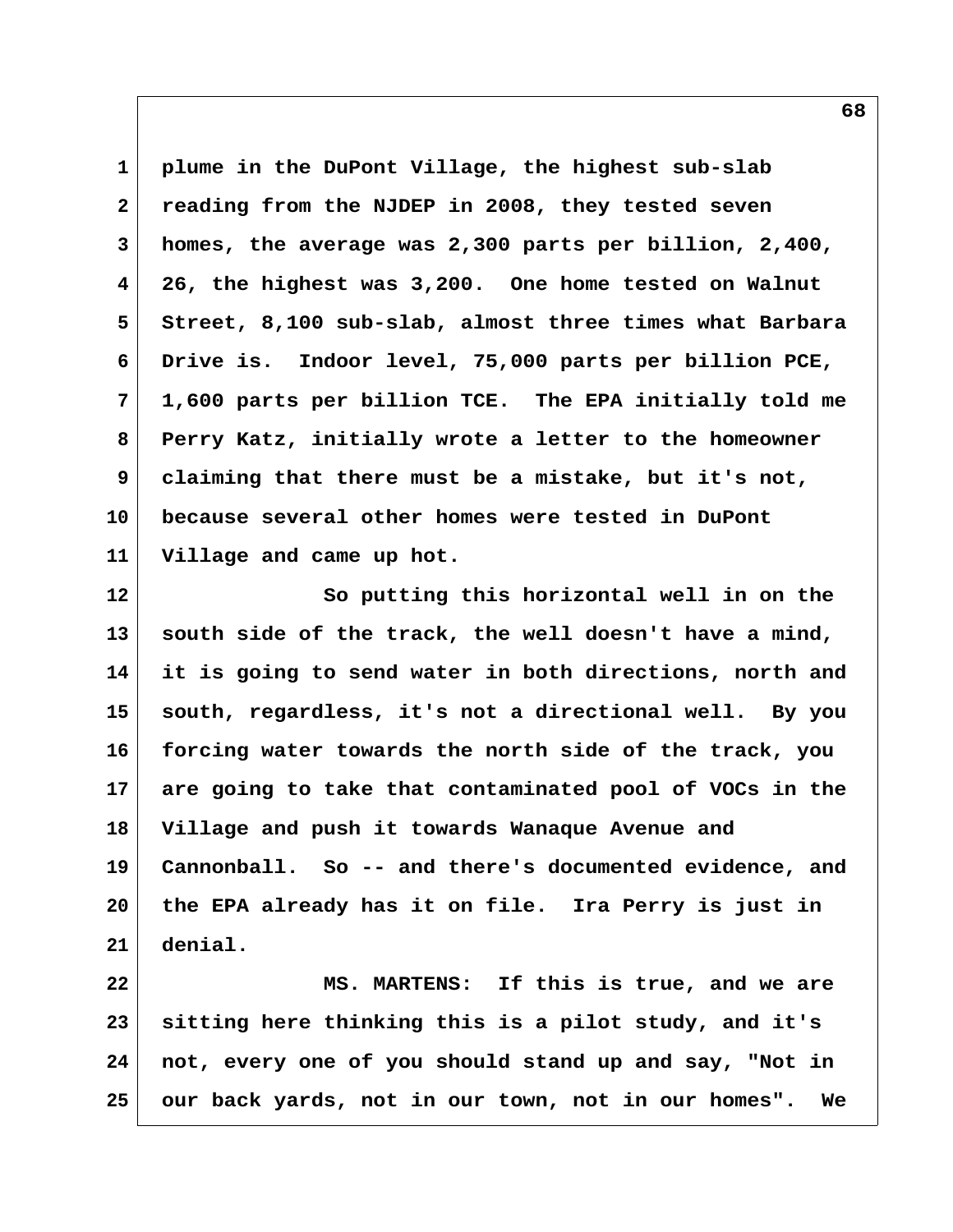**1 are done with this. They need to come and do a 2 complete cleanup, this is a lot of crap. And they are 3 shoving it down our throats. I'm tired of being lied 4 to. Well, does anybody got something to say? 5 MR. HOWITZ: Kathy Finley, please. 6 MS. FINLEY: Kathy Finley, F-i-n-l-e-y. 7 61 Jefferson Avenue. I have been a resident of Pompton 8 Lakes for 66 years. I am presently the principal of 9 the high school in Spartan, New Jersey, soon to be 10 superintendent of the schools. I am disgusted. At age 11 forty-one years old I swam these lakes. I became very 12 ill by Dupont. I take a lot of medication to get up in 13 the morning. I wake up at four o'clock in the morning 14 to get myself up, since I can barely walk. I live 15 right now, because thank God for medicine, it keeps me 16 going. My husband is an electrical engineer, two 17 masters and a doctorate. At age 57 he now has 18 Parkinson's disease. He can barely eat, swallow, walk. 19 At this present time, I took him to the Parkinson's 20 Hospital Mohammed Ali Center to see what they could do 21 to help me. I have tried everything possible and they 22 told me, wherever you live, whatever you are by, he's 23 contaminated with lead and mercury, and that's because 24 my husband spent many, many years in the cellar of our 25 home.**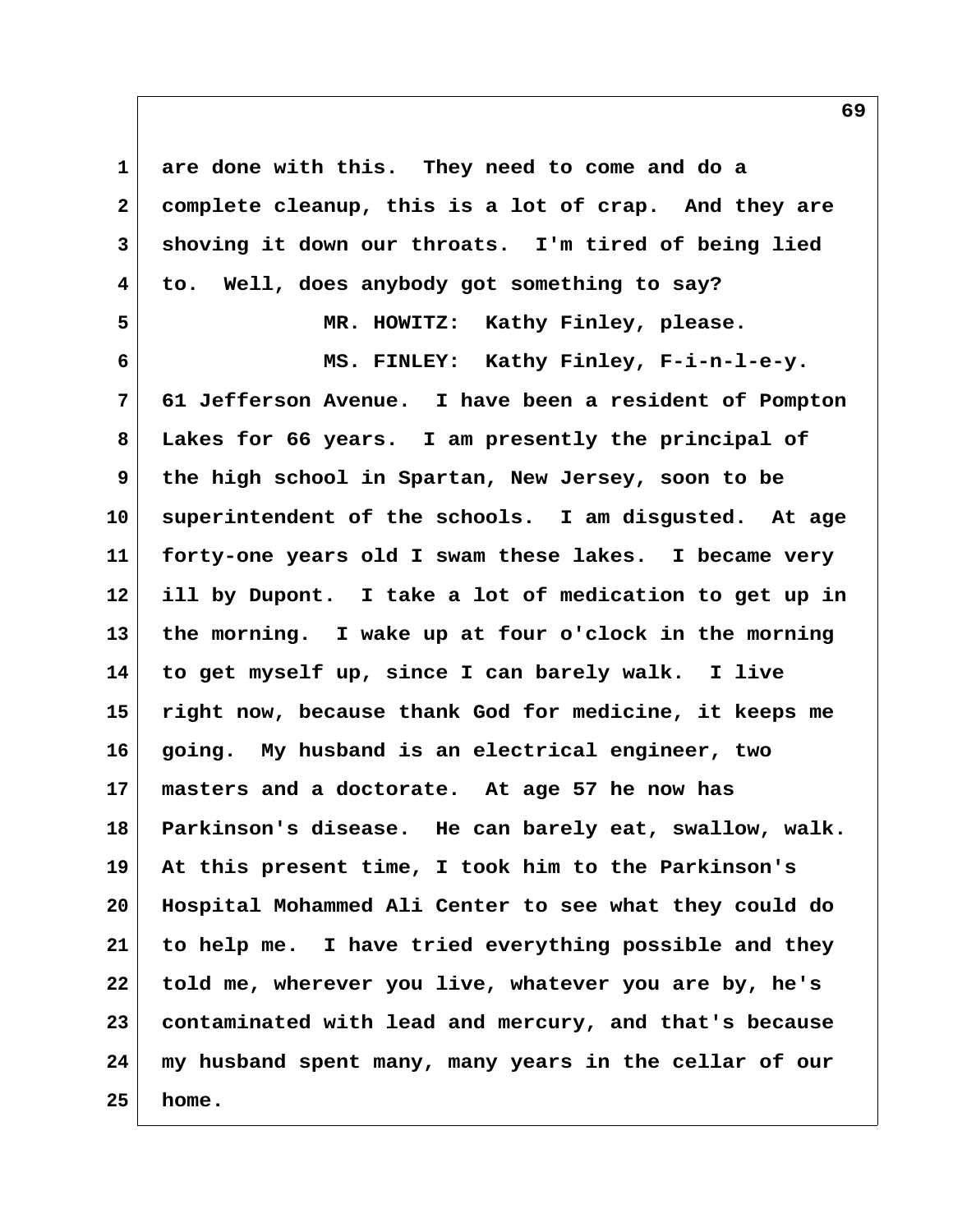**1 I just don't understand. You can't trust 2 DuPont, Chemours (inaudible) business. I know as a 3 principal and I know as a superintendent of schools, 4 you can't work with them, because they have too many 5 lawyers (inaudible), but when is this madness going to 6 stop? Children are in schools at Lakeside by that 7 lake. Are you kidding me? Do we know what is going 8 on? Do we know what is happening to our children. It 9 is there. When is this going to stop? This was a 10 beautiful town I grew up in. What the heck happened 11 here? It's not okay. All I can say is that I get up 12 each day, my husband, like I said, can barely talk, I 13 feed him. I leave for work at 5 o'clock. I go to bed 14 at two o'clock in the morning to make sure he is in 15 bed. I have a nurse in my home full-time taking care 16 of him because I have to work to take care of him. 17 When is this madness going to stop in this town? 18 MR. HOWITZ: Cheryl Rubino? 19 MS. RUBINO: Cheryl, C-h-e-r-y-l, 20 R-u-b-i-n-o. This time I'm Pompton Lakes CAG, okay, I 21 represent those two organizations, now I'm moving in a 22 different direction. Okay. I actually, too, spoke to 23 a vapor intrusion expert in California. I want to make 24 sure we are very, very, very, very clear that if the 25 groundwater tables change, everyone's individual vapor**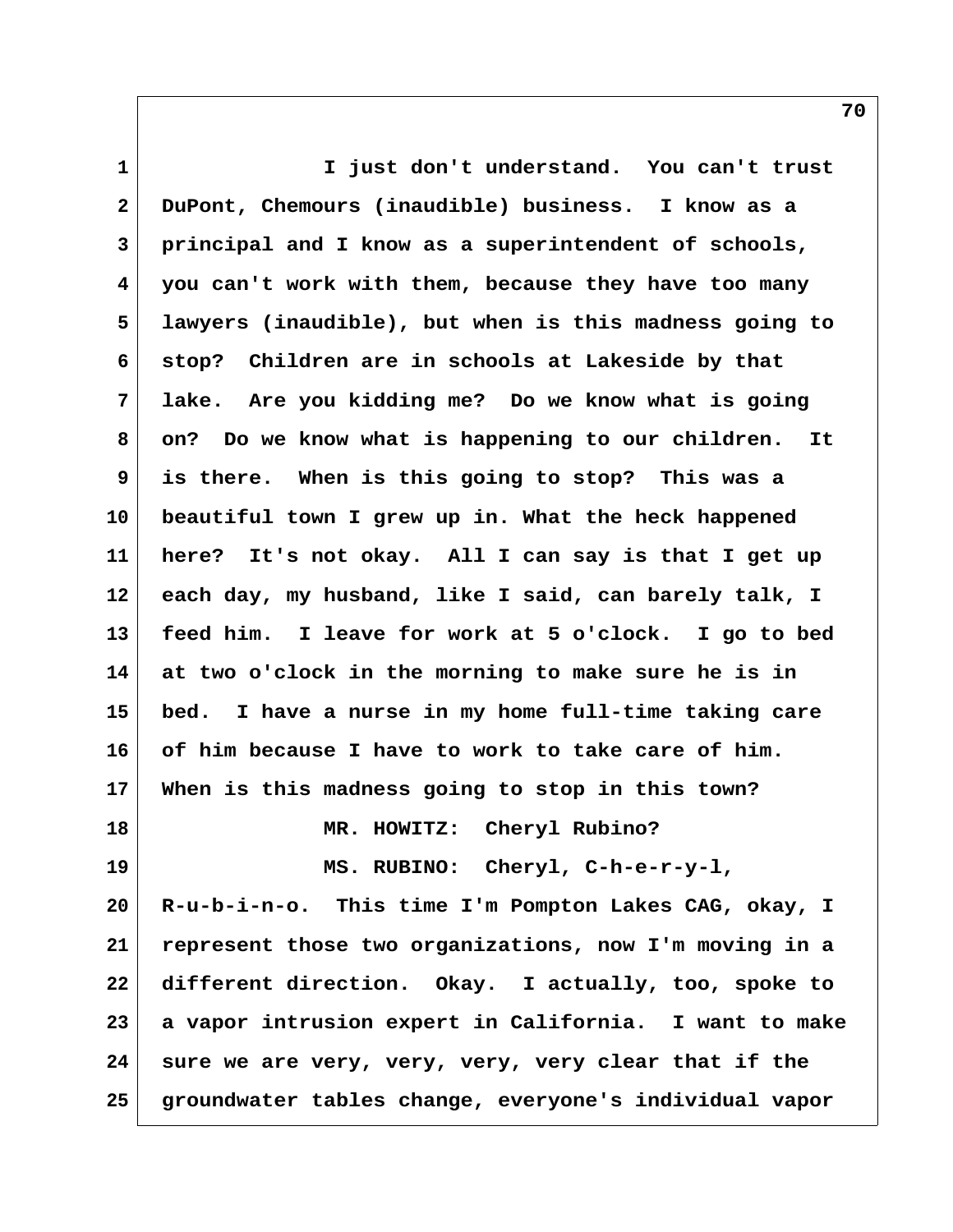**1 intrusion systems that were created specifically for a 2 DuPont home to protect or eliminate some of the TCE and 3 PCE that is coming into your house will no longer be 4 effective. You need to understand, that that fail safe 5 that they are supposedly using to protect, you will not 6 protect you any more. Because those systems were 7 created with moving, obviously, the air under your 8 home. If the pressure changes, the system renders 9 ineffective. Okay. Number one.**

**10 Number two, on a personal note, I had a 11 father who died from cancer when I was thirteen. I 12 have a mother who now has, I don't know how, 13 Alzheimer's which does not run in our family, so 14 attribute this to the TCE and PCE because they do 15 affect neurological diseases. I need to make sure that 16 if, and we hope it does not go through, but if it does, 17 that notification of all work, all timetables of when 18 things are going to happen is put out to every resident 19 that will be affected along the railroad tracks, on 20 Perrin, on Durham, on Barbara Drive, on Grant, on 21 Jefferson. I don't care, every resident in Pompton 22 Lakes should have gotten the notice for this hearing, 23 and every resident in Pompton Lakes should be notified 24 of the work that will be happening in this town. 25 Secondly, contingency plans, they need to**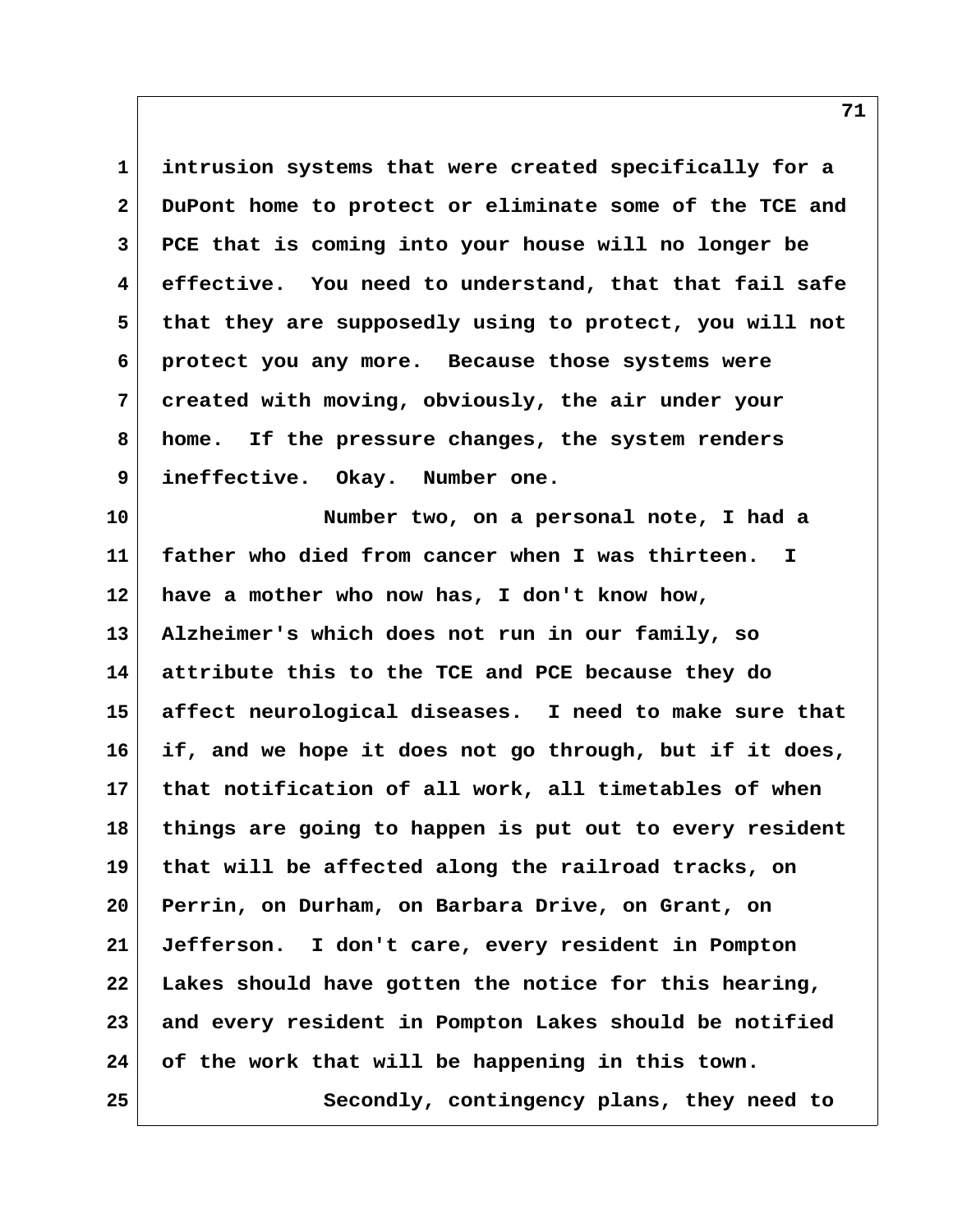**1 be published before, before, this permit is granted. 2 Every one of these residents should be allowed to 3 review the contingency plans as to what is going to 4 happen if and when the groundwater raises above a 5 certain level and the alarm goes off. How quickly is 6 that system going to shut off? Is it going to flood my 7 basement? I have the right as a U.S. citizen to know 8 what and when it's going to happen before you issue 9 that permit. 10 AUDIENCE MEMBER: And who to call? 11 MS. RUBINO: Who do I call? How do I get 12 it rectified? What are the actual plans? Okay. 13 Moving on. 14 MS. MARTENS: But this isn't really a 15 pilot study. 16 MS. RUBINO: It's not a pilot study, we 17 all know it, it's bullshit there, but excuse my French. 18 All right. Moving on. I know this was stated, but I 19 want to make sure it is very clear, while this is 20 intended to change the concentration of the VOCs, it 21 will do nothing to change the mass of contaminants in 22 the plume. It will neither remove nor destroy the VOCs 23 of the offsite plume. 24 Okay. This is from the engineer, okay, we 25 need to stop putting, what they say, shades on and**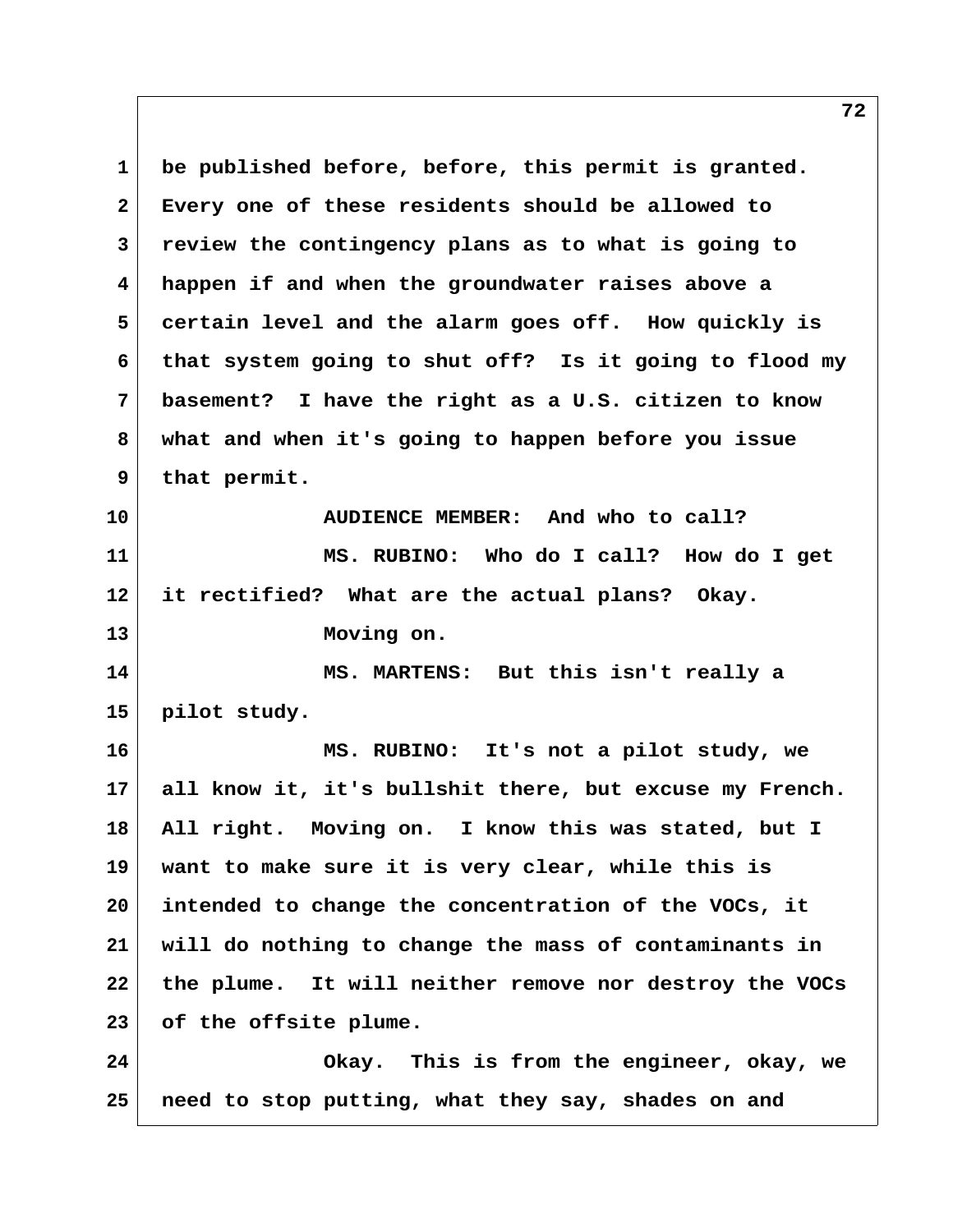**1 looking through glasses that are not clear. The 2 clarity of this is it's not going to clean up the 3 contamination. Okay. The other thing that I need to 4 make sure that is on record from the engineer that we 5 work with, is that the closest homes to the proposed 6 horizontal well are located on the northern end of 7 Perrin Ave which is where my home is, okay. Jefferson, 8 Schuyler, Grant, and along Durham Street, not one, not 9 one, of these locations has been assessed by modeling, 10 not one. So you are modeling DuPont's property and the 11 existing wells, they are not even located near any of 12 these residential homes. Okay. I don't feel safe with 13 this, and I am going to tell you right now, it really 14 does concern me with a mother with dementia to have 15 cranes and equipment coming down her street disrupting 16 her life for something that's not going to ensure 100% 17 is going to work. Okay. 18 (At this time, audience member and Ms. 19 Rubino talking over each other and is inaudible.) 20 MR. HOWITZ: Thank you for your comments. 21 I'm sorry, did I call Jefferson LaSala 22 again? 23 MR. LASALA: Jefferson H. LaSala. First 24 off I want to say that insurance is one thing, but the**

**25 issue with insurance is that whatever happens, it is**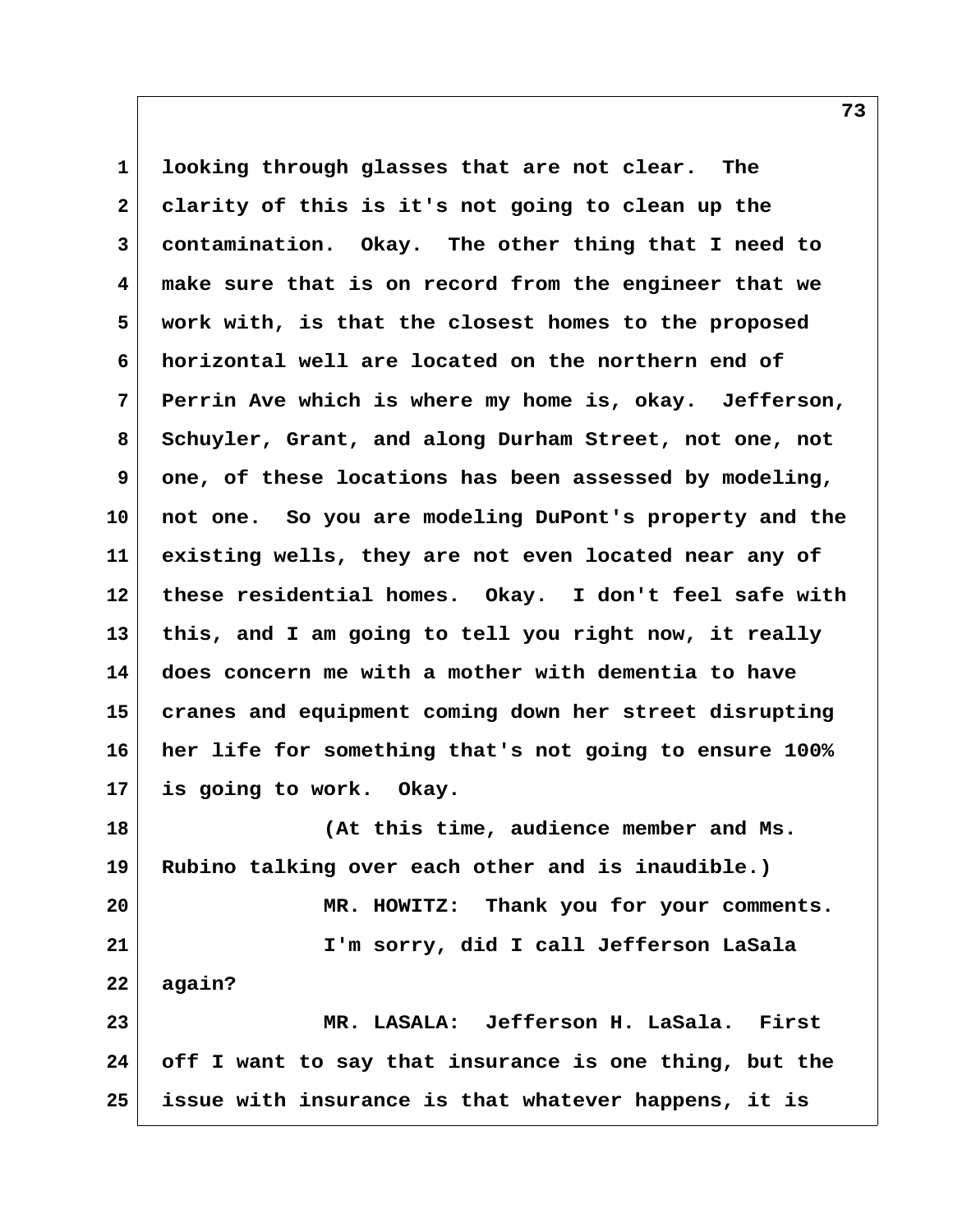**1 there to protect us after the fact. We should not be 2 in a position before and after the fact. We should be 3 protected beforehand, which means we shouldn't be in 4 our homes if this is going to be affecting us. We 5 should be put in safe housing here. We should be fully 6 protected, and if they cannot guarantee it 100% and 7 they will not give us a financial guarantee, then why 8 is it that we even need insurance policy. We aren't 9 safe no matter. The insurance is just -- we are 10 already being poisoned by the time we get the insurance 11 policy. We are already seeing our infrastructures 12 challenged and it's completely unacceptable.**

**13 This is not a study, it's a work plan. 14 They keep calling it a study because the fact of the 15 matter is they don't know how it's going to turn out. 16 This is a work plan that they are calling a study. 17 This is Marketing 101. It's language that's being used 18 and it's certainly unacceptable. This has been going 19 on for too long to us now, 35 years since the DEP told 20 them to clean it up, 35 years before that, or more, 21 that they were dumping on us that they didn't tell us 22 about that we know they did purposely. Is Dave Epps 23 still in the room?**

**24 AUDIENCE MEMBER: He left right after -- 25 AUDIENCE MEMBER: He left.**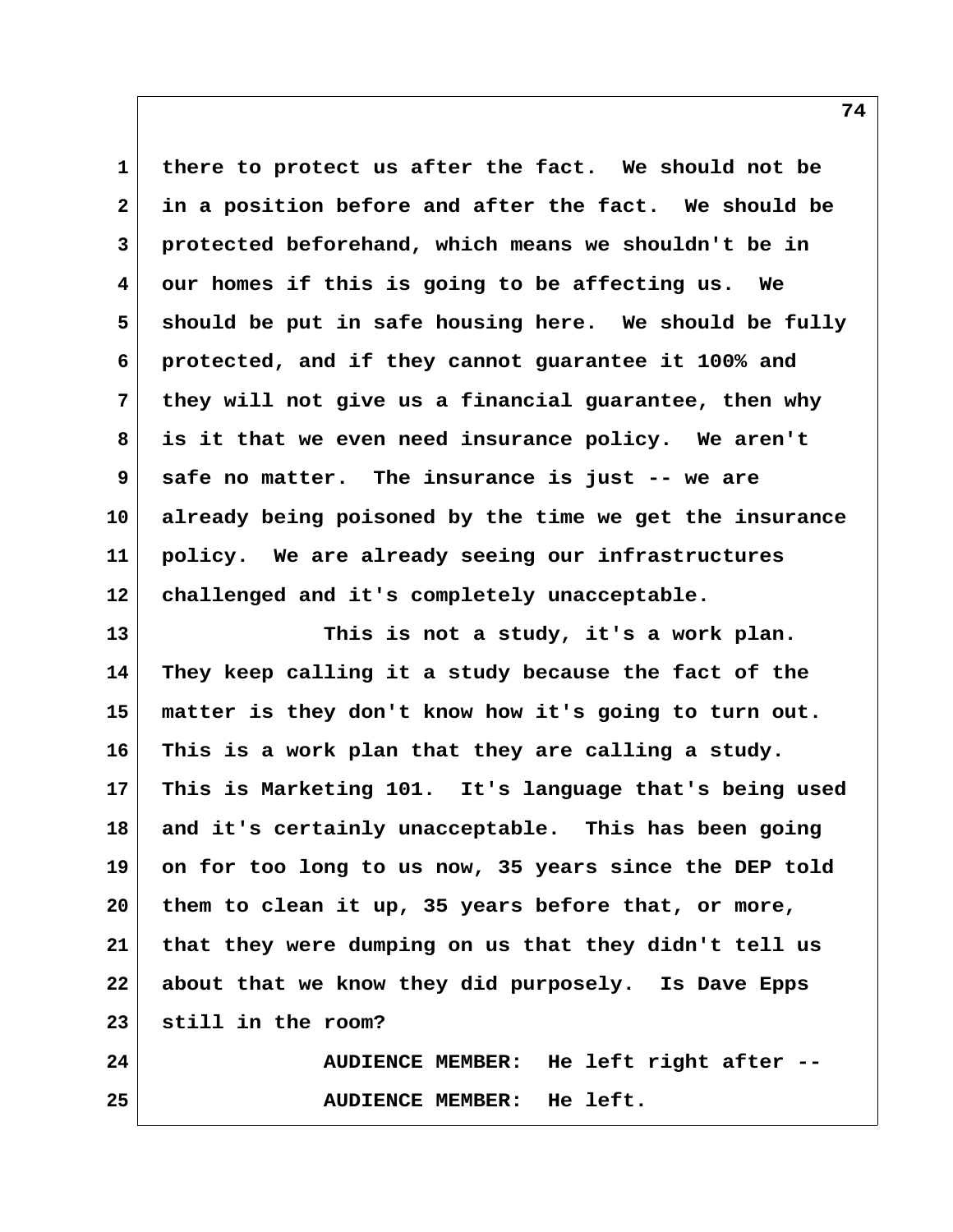**1 MR. LASALA: So -- 2 AUDIENCE MEMBER: He ran out of here. 3 MR. LASALA: So he is the responsible 4 party's representative and he has not stayed to listen 5 to the residents who are hurting so deeply. The nerve 6 of this man. Where is this man to hear what is going 7 on with us? Where is this company when we meet at the 8 EPA? Why aren't they present at every single one of 9 these discussions to listen to the residents' concerns, 10 to listen to our pain and suffering, why aren't they 11 here present now while we are giving testimony formally 12 with a court stenographer? How on Earth do they have 13 the nerve not to be present to the very residents that 14 they have been poisoning for the past 70 years, it is 15 unconscionable and it's completely unacceptable.**

**16 Lastly, I want to talk about the DuPont 17 Corporation. First off, look at their history, read a 18 book called DuPont Dynasty: Behind the Nylon Curtain 19 and look at the fact that they have always put their 20 factories on waterways, specifically, knowing that the 21 chemicals would then go off into the waterways and be 22 brought down to the ocean thinking that the ocean would 23 simply process it and they would never have to deal 24 with it. This is what we are dealing with now, it's 25 historic. It's exactly what they have always done in**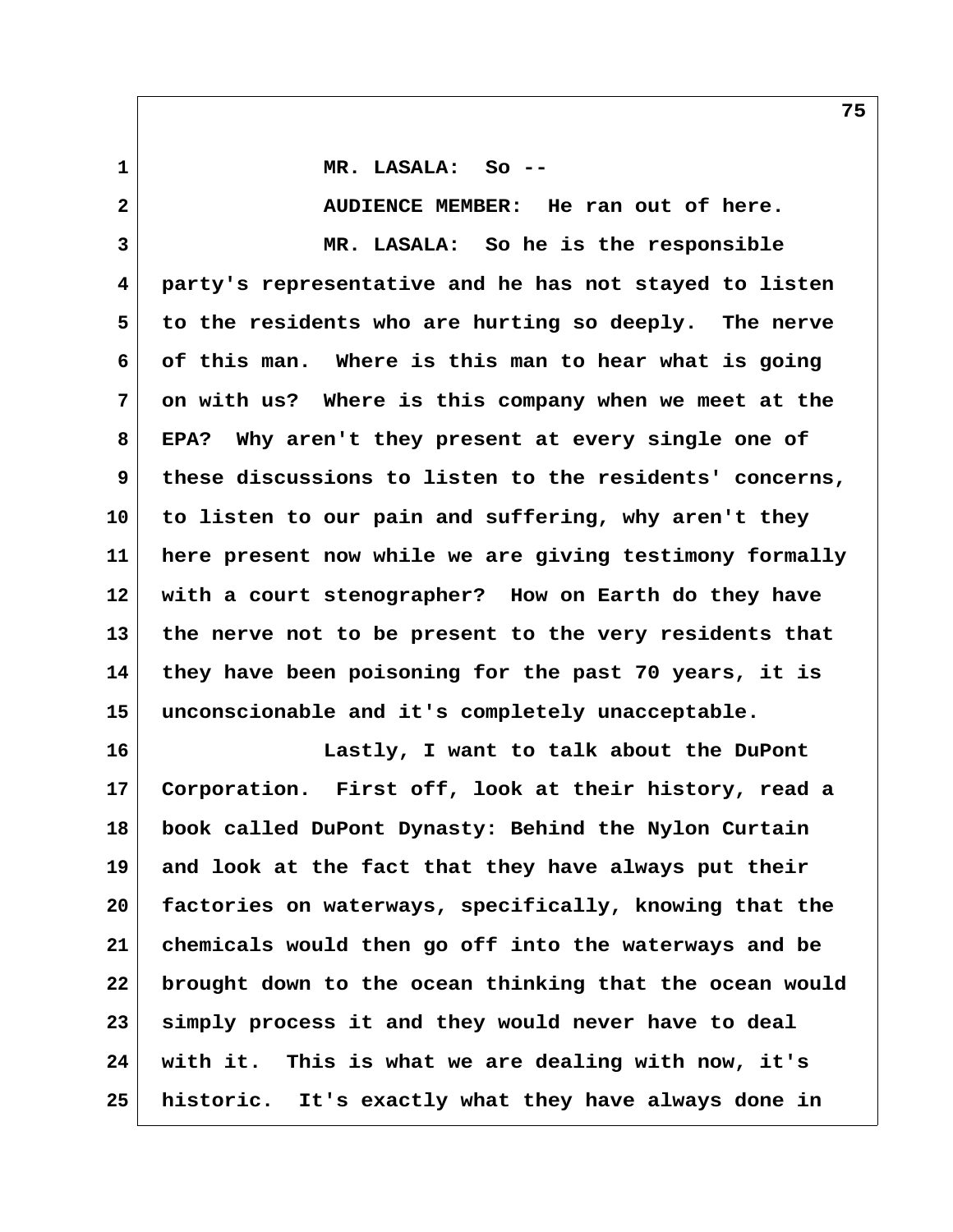**1 this situation, we can only expect that they are going 2 to continue to do that. The real reason for the 35 3 years is because in those 35 years a lot of this 4 contamination went downstream and contaminated other 5 towns. We aren't even looking into that fully. So 6 what about that? I mean, why are we allowing this to 7 become someone else's problem. We are not even 8 cleaning it up in our town. Why are we allowing this 9 quote/unquote responsible party to take three and a 10 half decades to clean this up? And what are they doing 11 now? First, they spun off to Chemours, okay. While 12 they did that, while they were planning that, the CEO 13 of the company, Ellen Kullman, sold \$37.5 millions of 14 stock. And then when the SEC approved Chemours, she 15 then retires three months later. Then they announce 16 they are merging with Dow Chemical, so we have two of 17 the largest chemical companies on the planet merging, 18 and the SEC allowed them to get past the Anti-Trust 19 Laws. Well, DuPont was the company around which the 20 Anti-Trust Laws were written in this country, it is 21 unacceptable that they were allowed to do this merger. 22 It is a mistake of government they were allowed to 23 merge them like this. Why are they doing it? Well, 24 the next thing they plan on doing is making Dow and 25 DuPont the new company, Dow-DuPont, and then they plan**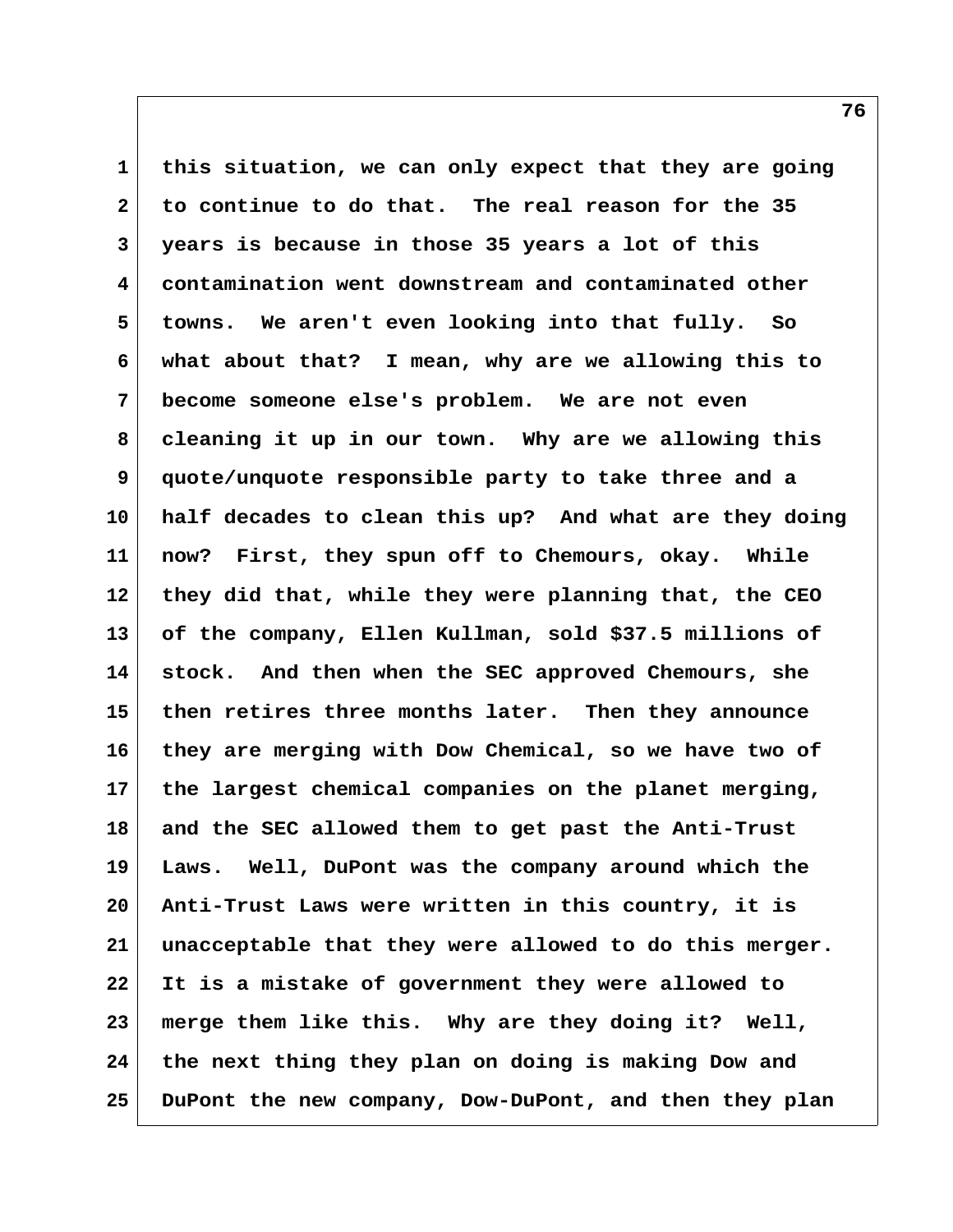**1 on dividing that into thirds. So there will be three 2 new companies out of that. What they are doing, is 3 they are playing a game of Three-card Monte, a shell 4 game which they are trying to distance themselves from 5 their chemical liabilities while they make us our lab 6 rats. Enough already. I want buyouts. I want for the 7 residents who no longer live here and had to sell their 8 homes at a reduced rate losing close to \$200,00 from 9 the sale of their home, I need for them to be 10 reimbursed for that. My brother needs to be reimbursed 11 for his entire health care costs, so do I. I need some 12 type of compensation for what happened to my mother. 13 And every other person in this room needs to have 14 compensations as well.**

**15 I want to point out one other thing, and 16 that is that when the permit for -- the permit 17 modification for the lake dredging was done there were 18 people on both sides that spoke about it, there were 19 exactly 20 on both sides that spoke for and against 20 that permit, is it my imagination, because as far as I 21 can tell, not one person has spoken for this study 22 tonight. We should not be doing it.**

**23 MR. HOWITZ: We have time for one more. 24 AUDIENCE MEMBER: Two more? 25 COUNCILMAN JACONETTA: Thank you. I**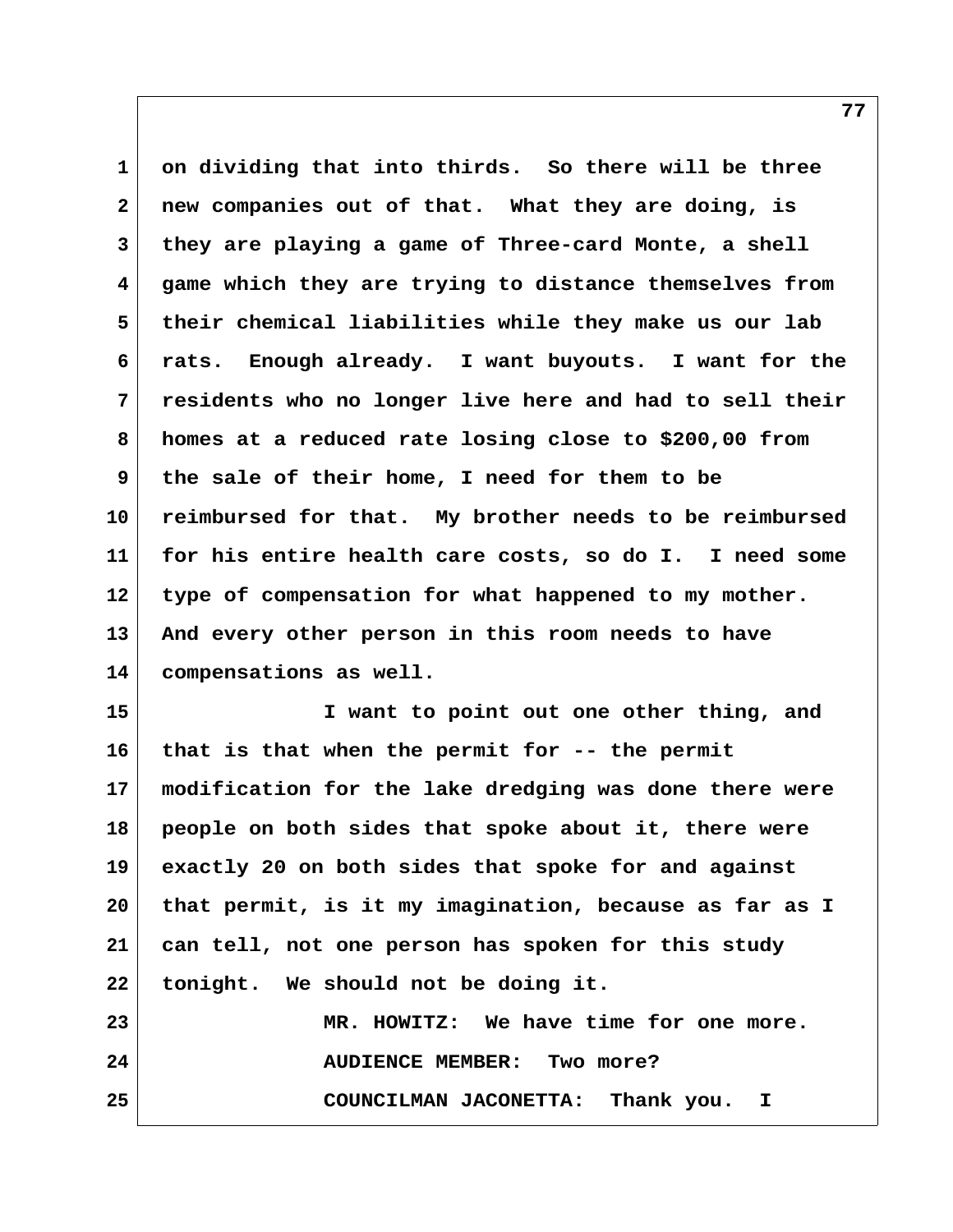**1 appreciate it. Frank Jaconetta, Councilman for borough 2 of Pompton Lakes. 241 Colfax Avenue.**

 **3 I just want to echo what Jefferson said, 4 as a representative of the town, this man to walk out 5 of here five minutes after the meeting started, all of 6 us stayed here for two hours, I want to put it on 7 record, I'm highly insulted. I am disgusted. I am 8 appalled and not too happy. He should have stayed to 9 the very end, at least. Let me tell you, he gives a 10 five-minute presentation and runs out the door, I'm 11 highly insulted.**

**12 MR. HOWITZ: Thank you.**

**13 All right. It is 8:57, I would like to 14 close the public hearing. If you did not have a chance 15 to sign in yet, we ask that you please do so at the 16 registration desk. We will use the contact information 17 that you provided for future outreach regarding the 18 former DuPont Pompton Lakes Works Site.**

**19 I would like to thank everyone who has 20 testified tonight, as well as those who have already 21 provided their written comments. Your comments are an 22 important factor as we consider Chemours' Discharge to 23 Ground Water Permit-by-Rule Application. No final 24 decision on Chemour's Permit-by-Rule Application will 25 be made until all comments have been considered.**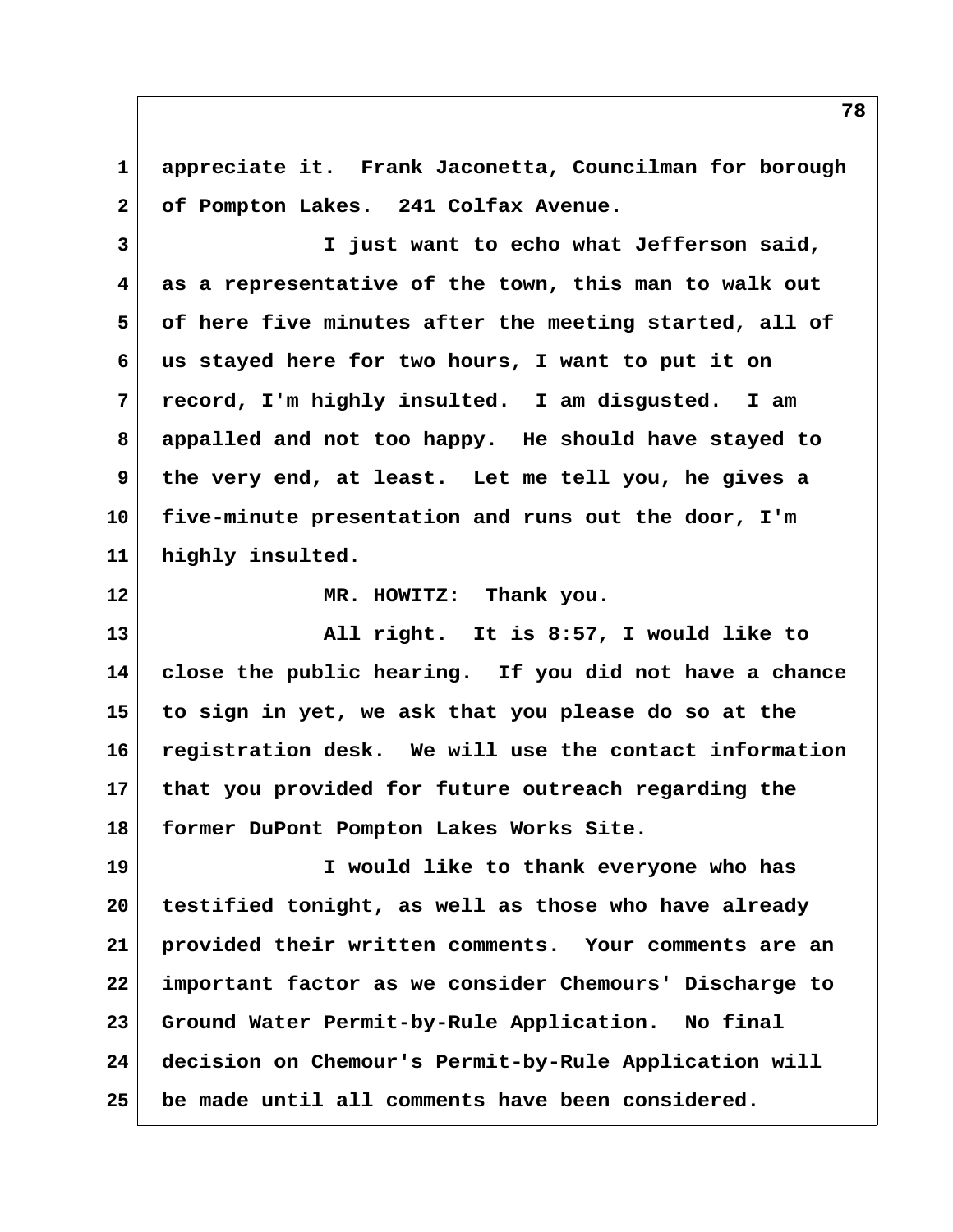**1 Remember, the comment period closes on 2 October 26, 2017, so if you did not get a chance to 3 comment tonight, or decide later that you have 4 additional comments, you can submit them in written 5 form using the contact information provided at the 6 bottom of the fact sheet you received tonight.**

 **7 As I stated at the beginning of the 8 hearing, we will be responding to all relevant comments 9 in a response document. We expect that response 10 document will be available, approximately, 60 to 90 11 days after the comment period. Those who provided 12 written or verbal comments will get a copy of the final 13 decision document mailed or emailed to them. A copy of 14 the final decision will be placed on the DEP and the 15 EPA's website for this society. The web addresses are 16 including in the fact sheet, and will also be placed in 17 the local public library.**

**18 Finally, I'd like to thank St. Mary's 19 Church and its staff, particularly, Claire Fagan, Gary 20 Termino, and Sean Mcclintock, and custodian, Tom, for 21 allowing us to use the Carnevale Center for this public 22 hearing and their help in setting up the auditorium. 23 We really appreciate your assistance and 24 thank you, you will be hearing from us very soon. 25 (At this time, the Public Hearing ended**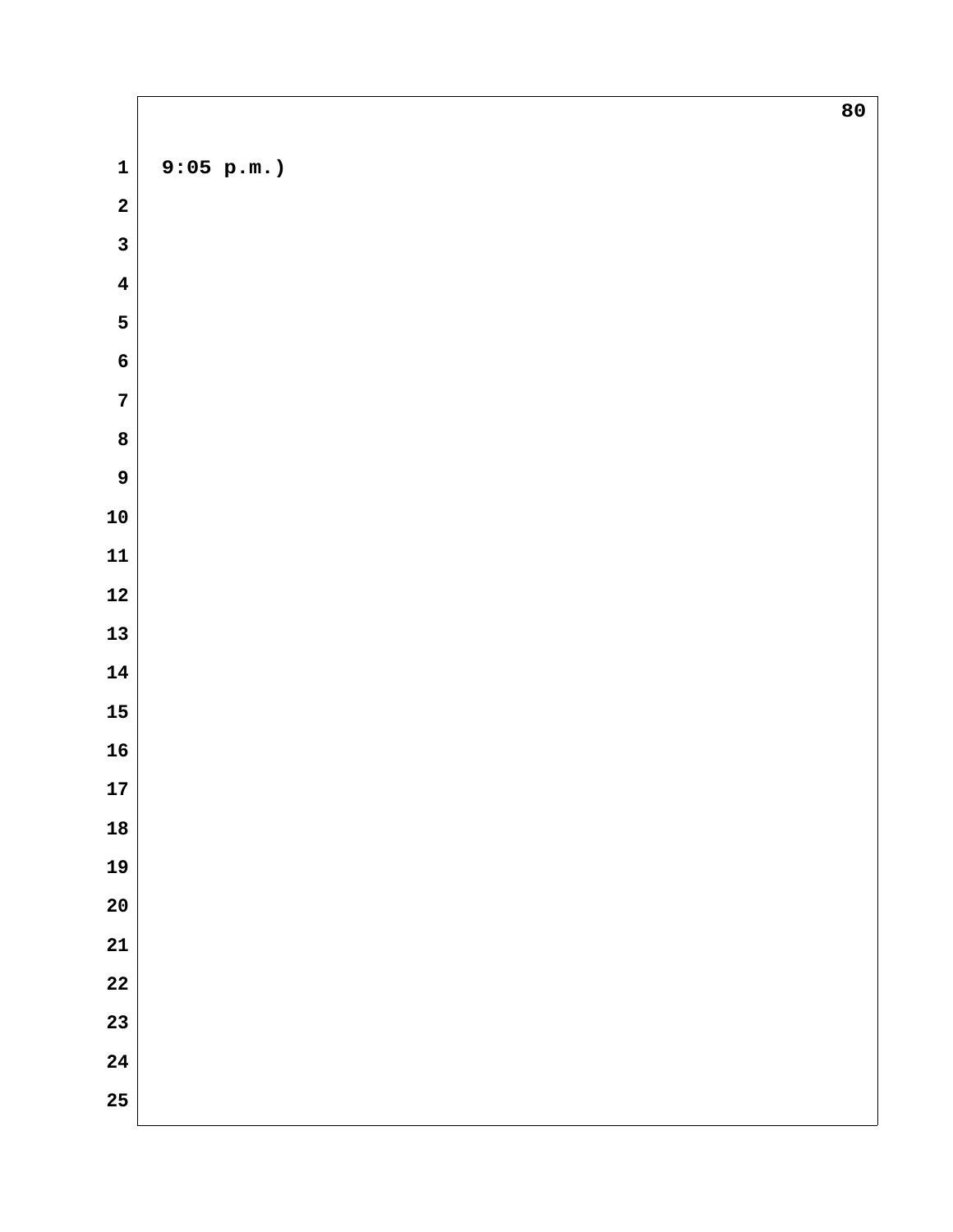**1 C E R T I F I C A T E 2 3 I, Tracey L. Pinsky, a Certified Court 4 Reporter, Registered Professional Reporter and Notary 5 Public of the State of New Jersey, do hereby certify 6 that the foregoing is a true and accurate 7 computer-aided transcript of the Public Hearing 8 transcribed via audio recording. 9 10 11 12 13 14 15 16 17 18 19 20 \_\_\_\_\_\_\_\_\_\_\_\_\_\_\_\_\_\_\_\_\_\_\_\_\_\_\_\_ 21 Certified Court Reporter LICENSE No. XI00219700 22 Notary Public of New Jersey My commission expires 12-9-22 23 24 25** Tracey Pinsky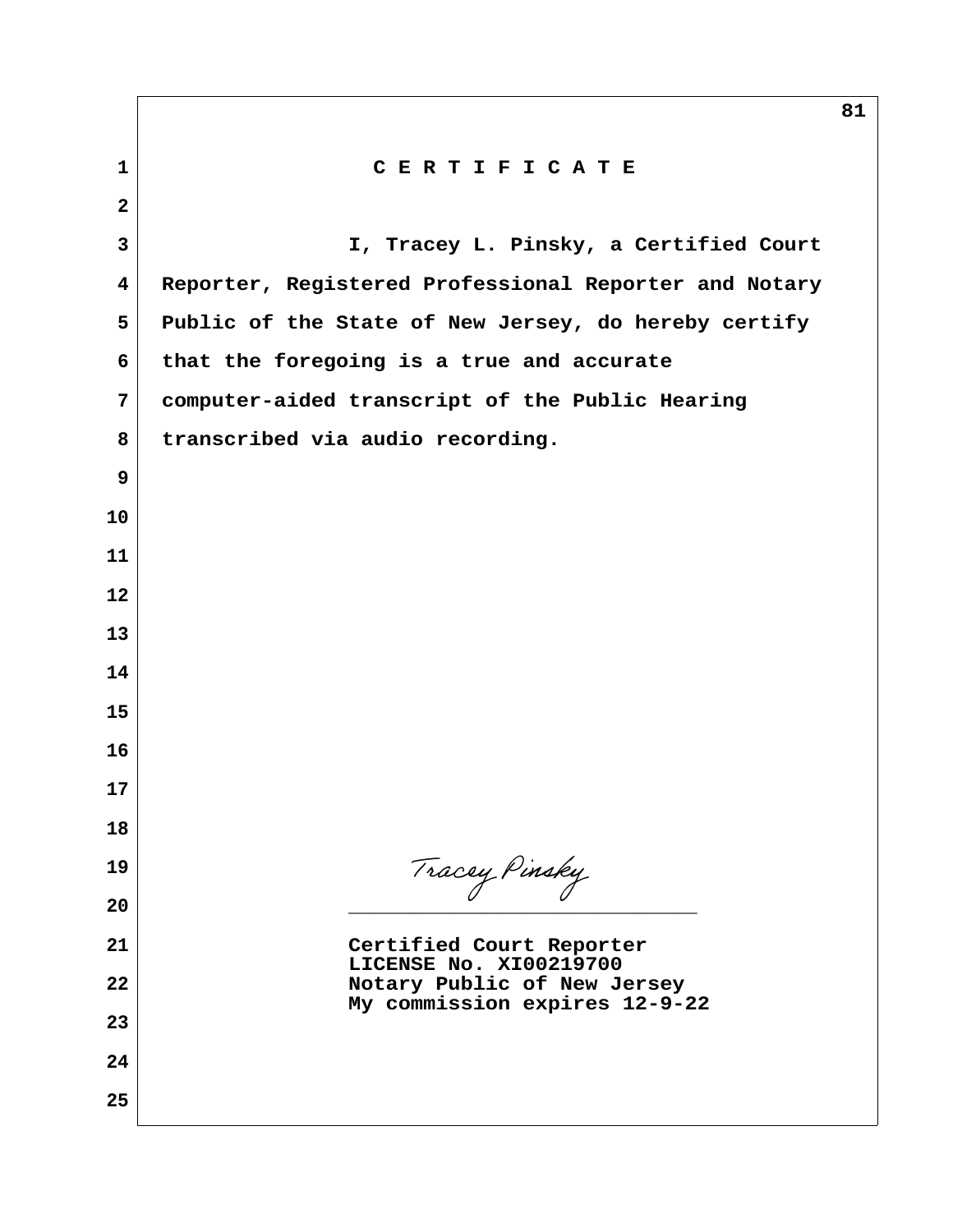|                         | 60:6,15;63:14;66:19;           | $a$ genda $(1)$              | 46:15                          | 29:15,16;34:17,17;                |
|-------------------------|--------------------------------|------------------------------|--------------------------------|-----------------------------------|
| \$                      | 70:22                          | 52:4                         | and-a-half $(4)$               | 65:25                             |
|                         | add(1)                         | Agent $(2)$                  | 13:12,22;41:15;                | area <sub>6</sub>                 |
| \$200,00(1)             | 34:22                          | 39:10,12                     | 56:9                           | 19:11;27:7;29:12,                 |
| 77:8                    | added $(1)$                    | aggressive $(1)$             | Annie (2)                      | 13,18,21                          |
| \$37.5(1)               | 27:12                          | 47:18                        | 51:12,14                       | around (9)                        |
| 76:13                   | addition $(1)$                 | ago(4)                       | announce $(1)$                 | 6:12;13:7;18:13,13;               |
|                         | 26:17                          | 36:9;40:21;41:2;             | 76:15                          | 23:14;25:4;59:24;                 |
| $\mathbf A$             | additional (3)                 | 45:11                        | annual $(1)$                   | 65:7;76:19                        |
|                         | 16:2;37:17;79:4                | agree (1)                    | 44:1                           | arrested $(2)$                    |
| ability $(2)$           | <b>Additionally (1)</b>        | 58:8                         | Anthony (2)                    | 23:13;24:17                       |
| 12:9,13                 | 27:18                          | ahead $(2)$                  | 3:17,19                        | arrived $(1)$                     |
| able $(4)$              | address $(5)$                  | 17:10;37:19                  | anticipated (2)                | 44:23                             |
| 16:20:20:16:21:7;       | 3:8;5:2,18,21,22               | $\text{A}$ id $(1)$<br>25:10 | 21:10;56:12                    | ashamed $(1)$<br>16:21            |
| 27:11                   | addressed $(2)$<br>44:24;48:15 | air(2)                       | anticipating $(1)$<br>21:7     | assessed $(1)$                    |
| above $(4)$             | addresses $(2)$                | 16:23;71:7                   | anticipation (1)               | 73:9                              |
| 13:12,19;32:3;72:4      | 5:16;79:15                     | alarm $(2)$                  | 21:3                           | assistance $(1)$                  |
| Abrams (1)              | adjacent $(3)$                 | 46:24;72:5                   | Anti-Trust (2)                 | 79:23                             |
| 66:5                    | 9:6;11:23;27:23                | Alarms $(1)$                 | 76:18,20                       | Assistant (1)                     |
| absolutely (1)          | <b>Administrative (2)</b>      | 31:25                        | anymore $(2)$                  | 3:14                              |
| 27:8                    | 4:6;8:4                        | alert $(2)$                  | 38:8;59:19                     | assisted $(1)$                    |
| accept(1)               | administrator (1)              | 28:3,4                       | apologies $(1)$                | 54:8                              |
| 6:1                     | 46:20                          | $\text{Ali} (1)$             | 26:5                           | <b>Association (1)</b>            |
| acceptable(1)           | admonish (1)                   | 69:20                        | apostrophe (1)                 | 40:15                             |
| 34:20<br>accepting(2)   | 33:13                          | Allen $(3)$                  | 40:7                           | assuming $(1)$                    |
| 4:9:26:9                | admonished (1)                 | 51:12,13,14                  | appalled $(1)$                 | 27:6                              |
| accommodate (1)         | 35:18                          | $A-l-l-e-n(1)$               | 78:8                           | assumptions $(3)$                 |
| 7:11                    | adverse $(1)$                  | 51:14                        | applaud $(1)$                  | 27:3;31:18,18                     |
| accommodations (1)      | 28:6                           | alleviate (1)                | 34:8                           | assurance $(2)$                   |
| 21:2                    | advertised (1)                 | 35:5                         | <b>Application (13)</b>        | 20:6;62:14                        |
| accordance (1)          | 3:10                           | allow $(3)$                  | 3:5,25;4:5,18,21;              | assurances $(6)$                  |
| 15:9                    | <b>Advisory</b> (3)            | 11:15;12:9;36:12             | 5:9;7:20;8:11;10:13;           | 18:4,5,18,21;21:18;               |
| according(3)            | 26:8;32:24;33:9                | allowed $(6)$                | 12:2;15:12;78:23,24            | 36:16                             |
| 4:5;60:11;65:1          | advocate (4)                   | 34:12;62:22;72:2;            | applications (1)               | attach(1)                         |
| accountable (1)         | 42:15,15,16,17                 | 76:18,21,22                  | 13:14                          | 54:24                             |
| 34:19                   | advocating $(1)$               | allowing $(4)$               | applying $(1)$                 | attack(1)                         |
| accumulates (1)         | 44:5                           | 23:11;76:6,8;79:21           | 10:14                          | 42:14                             |
| 64:20                   | affect $(4)$                   | allows $(1)$                 | appraiser $(1)$                | attribute(1)                      |
| accurate(2)             | 27:13;29:3;48:17;              | 16:1                         | 57:11                          | 71:14                             |
| 31:15,17                | 71:15<br>affected (6)          | almost $(2)$<br>14:12;68:5   | appreciate (5)                 | audience (8)<br>7:14;15:17;72:10; |
| across(2)               | 23:23;34:17;51:22;             | alone $(1)$                  | 17:22;30:9;61:7;<br>78:1;79:23 | 73:18;74:24,25;75:2;              |
| 22:9;40:9               | 52:25;61:23;71:19              | 60:5                         | appropriate $(1)$              | 77:24                             |
| Act(1)                  | affecting $(3)$                | along $(16)$                 | 27:24                          | auditorium (1)                    |
| 28:11                   | 28:16;33:17;74:4               | 5:8;9:1,2,16;10:10;          | approvals $(1)$                | 79:22                             |
| action(3)               | afford $(1)$                   | 11:21;19:21;21:11;           | 18:4                           | August (2)                        |
| 4:8;5:23;65:8           | 59:13                          | 27:7;32:8;34:23,24;          | approved $(1)$                 | 3:11;22:20                        |
| actions(1)<br>28:4      | afterwards (1)                 | 51:5;56:8;71:19;73:8         | 76:14                          | authorized (1)                    |
| active(1)               | 18:9                           | although $(1)$               | approving (1)                  | 20:2                              |
| 28:14                   | Again $(15)$                   | 45:9                         | 20:12                          | automated (2)                     |
| activities (1)          | 5:16;6:7;11:2;                 | always $(3)$                 | approximately (7)              | 19:24;28:3                        |
| 27:2                    | 12:12:16:9,22:26:5;            | 29:20;75:19,25               | 8:19,25;10:18;11:2,            | automatically (1)                 |
| activity <sub>(2)</sub> | 39:17;42:13,24,25;             | Alzheimer's (1)              | 10;65:1;79:10                  | 32:2                              |
| 28:21,25                | 59:25;60:1;66:16;              | 71:13                        | aquifer $(8)$                  | available (4)                     |
| acts (1)                | 73:22                          | America (1)                  | 12:5,25;14:3;19:19;            | 4:24,25;27:10;                    |
| 8:15                    | against $(3)$                  | 17:5                         | 20:8;25:18;26:24;              | 79:10                             |
| actual(4)               | 39:25;65:10;77:19              | amount $(2)$                 | 30:18                          | Ave $(2)$                         |
| 13:5;35:6;65:3;         | age(2)                         | 32:3;33:5                    | arbitration (1)                | 30:5;73:7                         |
| 72:12                   | 69:10,17                       | amounts(1)                   | 22:18                          | Avenue (7)                        |
| actually(11)            | agency $(5)$                   | 35:16                        | area $(12)$                    | 30:3;37:3;58:14;                  |
| 31:8;32:16;52:19;       | 31:10;45:7,8;53:9,             | analysis (5)                 | 8:24;11:1,1;16:14;             | 60:24;68:18;69:7;                 |
| 54:12;56:15;59:21;      | 12                             | 37:21;41:2,16;42:4;          | 19:5;20:4;28:17;               | 78:2                              |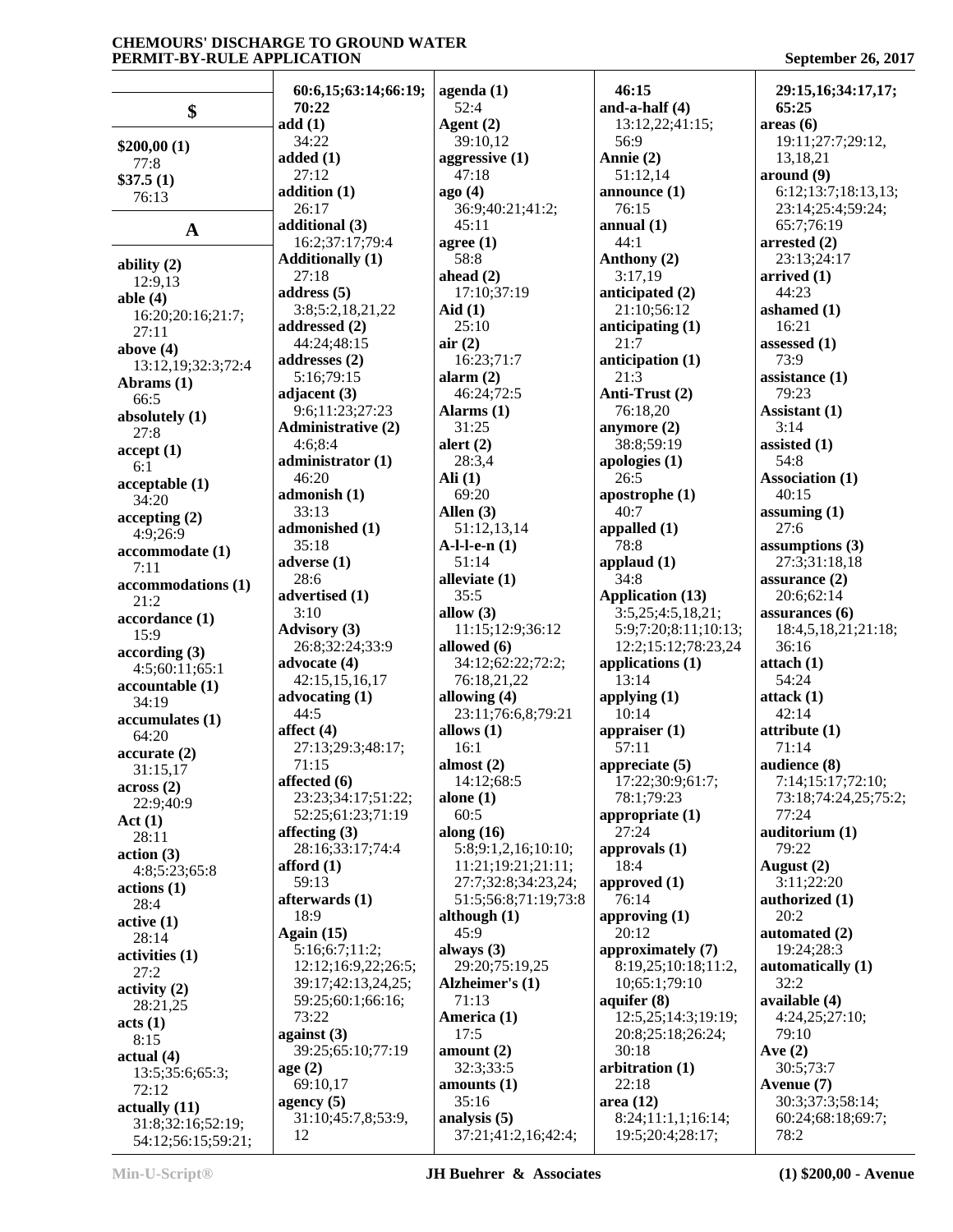| average $(3)$                           | 60:9;76:7                  | 75:18                        | built $(2)$                            | 71:11                                   |
|-----------------------------------------|----------------------------|------------------------------|----------------------------------------|-----------------------------------------|
| 63:16,18;68:3                           | bed(2)                     | <b>Boonton</b> (1)           | 21:2;43:7                              | Cannonball (1)                          |
| avoided $(1)$                           | 70:13,15                   | 64:14                        | built-in $(1)$                         | 68:19                                   |
| 29:19                                   | beds(4)                    | boosting $(1)$               | 24:4                                   | capability (1)                          |
| away $(5)$                              | 8:18;9:1,3;15:5            | 67:21                        | bullshit (1)                           | 19:22                                   |
| 13:20;23:16,17;                         | beforehand (1)             | bore $(5)$                   | 72:17                                  | card $(4)$                              |
| 46:3;59:14                              | 74:3                       | 63:24;65:5,7,10,17           | burdened (1)                           | 6:11,14;7:12;16:7                       |
|                                         | began $(3)$                | boring $(1)$                 | 45:18                                  | cards $(4)$                             |
| B                                       | 5:25;39:14;58:16           | 63:9                         | business $(2)$                         | 6:12,15:15:18;16:6                      |
|                                         | beginning $(2)$            | born (1)                     | 6:2;70:2                               | care $(11)$                             |
| back (19)                               | 19:23;79:7<br>begins $(6)$ | 35:19                        | buy $(2)$<br>36:19;59:11               | 18:4,8;36:6,7;<br>53:13,14,15;70:15,16; |
| 4:14;7:11;9:12;<br>11:16;13:8;20:16,18; | 7:3;18:3,6,20,22;          | borough $(1)$<br>78:1        | buying $(1)$                           | 71:21;77:11                             |
| 21:5,9;32:17;38:14;                     | 27:22                      | boss(1)                      | 26:1                                   | careful $(3)$                           |
| 47:15;51:3;54:10;                       | behalf (2)                 | 59:10                        | buyout $(4)$                           | 25:25,25;26:1                           |
| 55:2;56:5,6,8;68:25                     | 6:19;35:12                 | both $(6)$                   | 36:20;42:6;44:9;                       | Carnevale (1)                           |
| backup $(3)$                            | behind (6)                 | 3:21;5:6;11:23;              | 47:6                                   | 79:21                                   |
| 43:9;48:13,22                           | 23:5,7,15;34:7;            | 68:14;77:18,19               | buyouts $(1)$                          | case $(7)$                              |
| ballets $(1)$                           | 42:20;75:18                | bottom $(5)$                 | 77:6                                   | 3:19;20:15;42:17;                       |
| 59:18                                   | belive $(1)$               | 32:8,11;65:5,18;             |                                        | 43:14;56:21;58:5;                       |
| Barbara (17)                            | 62:3                       | 79:6                         | $\mathbf C$                            | 62:12                                   |
| 9:1,2,16;10:10;                         | belongings (1)             | boundary $(1)$               |                                        | casing $(7)$                            |
| 22:6,7;23:21;32:6;                      | 21:23                      | 28:9                         | CAG(3)                                 | 63:25;64:1,1,4;                         |
| 55:16,21;56:1,4,14;                     | below $(3)$                | bowl $(2)$                   | 48:5;54:5;70:20                        | 65:4,6,8                                |
| 66:9;67:23;68:5;                        | 8:19;10:20,23              | 25:5,8                       | calculated (2)                         | casualties $(1)$                        |
| 71:20                                   | beneath $(1)$              | box(1)                       | 64:24;65:17                            | 28:19                                   |
| barely $(3)$                            | 12:5                       | 6:9                          | calculations (2)                       | cause $(4)$                             |
| 69:14,18;70:12                          | Bergen $(1)$<br>55:17      | brain(2)<br>23:19;45:11      | 22:21;65:3                             | 28:18;29:6;59:4;<br>65:11               |
| based $(4)$<br>13:13;20:9;40:10;        | best $(1)$                 | breathable (1)               | California (3)<br>39:4;50:2;70:23      | caused $(1)$                            |
| 42:19                                   | 41:22                      | 16:23                        | call(8)                                | 60:12                                   |
| baseline $(1)$                          | better $(5)$               | breathing $(1)$              | 6:16;12:22;15:19;                      | causing $(1)$                           |
| 27:18                                   | 11:20;46:23;49:11;         | 45:3                         | 30:16;66:25;72:10,                     | 21:13                                   |
| basement $(10)$                         | 51:3;61:22                 | brief (1)                    | 11;73:21                               | caution $(1)$                           |
| 13:11;19:24;20:4;                       | big(2)                     | 47:12                        | called (9)                             | 39:25                                   |
| 21:23;35:1,3;37:7;                      | 11:13;39:8                 | bring(2)                     | 9:3;31:10;36:1;                        | cautioned (1)                           |
| 38:21;63:18;72:7                        | bigger $(1)$               | 35:5;52:8                    | 39:18;50:8;58:22,23;                   | 39:17                                   |
| basements $(10)$                        | 65:18                      | bringing $(3)$               | 65:8;75:18                             | cellar $(1)$                            |
| 19:21;21:19,21;                         | biggest $(1)$              | 43:9;50:15;56:11             | calling $(6)$                          | 69:24                                   |
| 27:2;50:17,24;55:16;                    | 30:12                      | brings $(2)$                 | 27:14,21;35:16;                        | center $(4)$                            |
| 56:2,15;57:15                           | billion $(5)$              | 31:1;50:24                   | 36:18;74:14,16                         | 13:21;64:7;69:20;                       |
| basic $(1)$                             | 22:12,16;68:3,6,7          | brother $(2)$                | came $(7)$                             | 79:21                                   |
| 43:9                                    | bioremediation (1)         | 35:24;77:10                  | 28:13;32:17;39:9;                      | centered (2)                            |
| basically (3)                           | 32:15                      | brought $(3)$                | 48:1;50:14;56:14;<br>68:11             | 65:4,6                                  |
| 47:6;58:8;65:25<br>basins $(2)$         | bit(1)<br>52:2             | 56:11;57:2;75:22<br>Brown(1) | can $(52)$                             | CEO(1)<br>76:12                         |
| 9:15;66:1                               | bitch $(1)$                | 23:19                        | 4:13;6:8,14;7:10;                      | certain(2)                              |
| basis $(6)$                             | 24:11                      | Bruce $(2)$                  | 9:23,25;10:3;11:6,24;                  | 32:3;72:5                               |
| 9:11,18;10:3;13:15;                     | blank $(1)$                | 19:1,3                       | 12:25;13:8,8,10;                       | certainly $(2)$                         |
| 14:16,17                                | 16:6                       | <b>Brunswick</b> (1)         | 16:10;17:4,10,20,22;                   | 42:5:74:18                              |
| battle $(1)$                            | bless $(1)$                | 40:10                        | 19:1,8;20:2;21:4,19;                   | challenge $(1)$                         |
| 40:19                                   | 23:8                       | bucket $(1)$                 | 22:3;26:25;28:4;                       | 21:18                                   |
| battling $(1)$                          | block $(1)$                | 12:15                        | 29:24;30:13;43:12;                     | challenged (1)                          |
| 40:17                                   | 23:21                      | budget $(1)$                 | 46:25;47:12,18;                        | 74:12                                   |
| beach $(1)$                             | blue $(1)$                 | 44:6                         | 52:18;53:5;54:12;                      | challenges (1)                          |
| 12:15                                   | 67:22                      | buffers $(1)$                | 60:7;61:8,11,14,14;                    | 20:10                                   |
| beautiful $(3)$                         | blueprints $(1)$           | 51:6                         | 62:15;66:22,22,23;                     | chance $(5)$                            |
| 24:25,25;70:10                          | 54:13                      | building $(3)$               | 67:5;69:14,18;70:11,                   | 50:12;51:25;59:8;                       |
| beautify $(1)$                          | board $(2)$                | 19:25;20:23;58:17            | 12;76:1;77:21;79:4                     | 78:14;79:2                              |
| 58:18                                   | 32:22,24                   | buildings $(1)$              | cancer $(13)$                          | change $(9)$                            |
| became $(1)$<br>69:11                   | bone $(1)$<br>47:15        | 27:23<br>buildup $(2)$       | 22:24;23:20,22;<br>37:11;41:3,11;45:5, | 8:6,7;16:19;28:21,<br>23;46:17;70:25;   |
| become $(2)$                            | book $(1)$                 | 20:21,25                     | 10, 12, 13; 47: 14, 18;                | 72:20,21                                |
|                                         |                            |                              |                                        |                                         |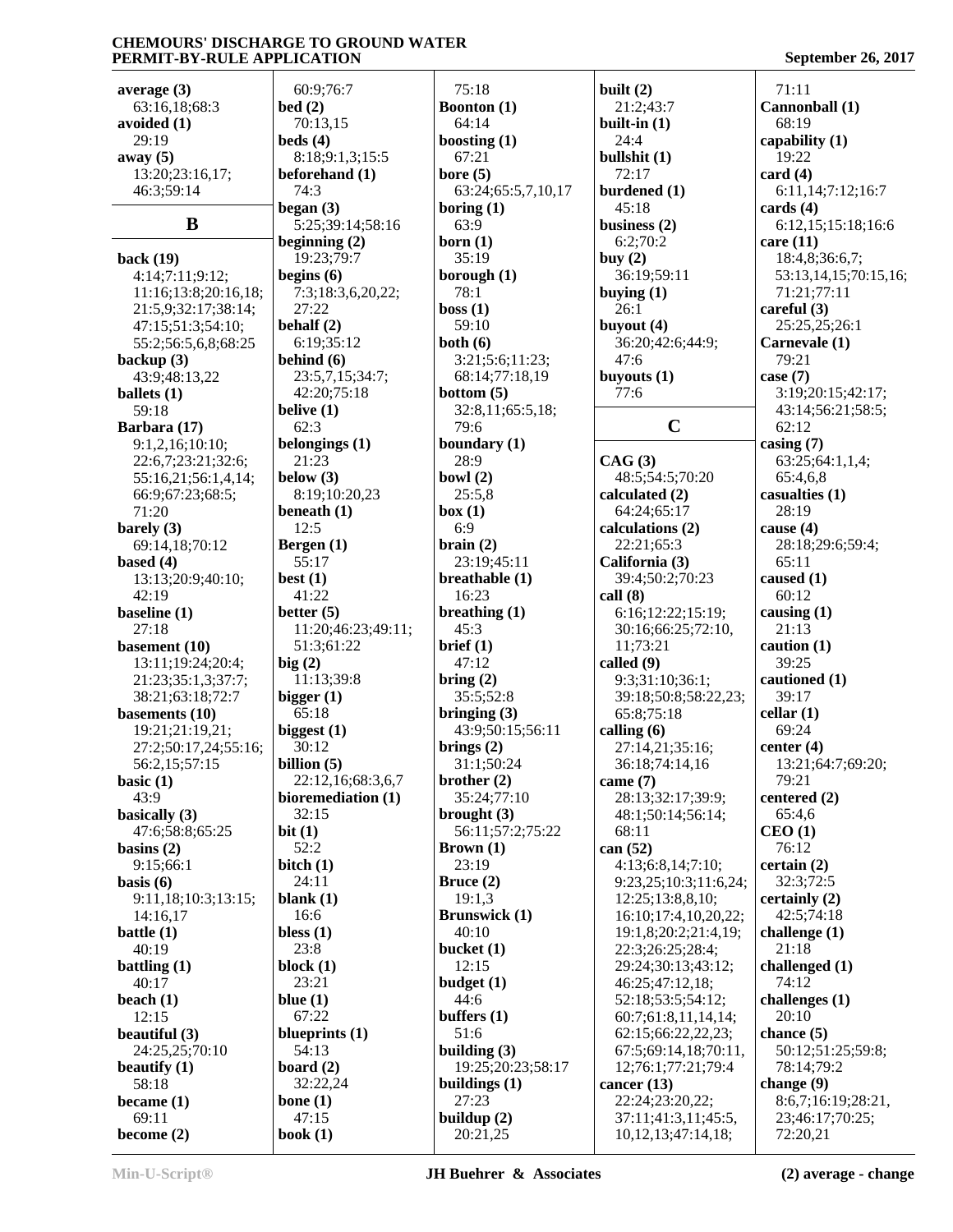**changes (2)** 61:19;71:8 **Chapin (1)** 67:12 **characteristics (1)** 14:2 **charge (1)** 59:16 **checked (1)** 59:5 **checking (1)** 21:20 **chemical (11)** 16:17;39:8,13; 47:19;48:1,21;51:19; 56:23;76:16,17;77:5 **chemicals (3)** 47:24;48:7;75:21 **Chemours (9)** 7:25;38:3;49:17; 51:19;62:10,22;70:2; 76:11,14 **Chemours' (6)** 3:4,7;4:1,17,20; 78:22 **Chemour's (1)** 78:24 **Cheryl (6)** 29:24;30:1;34:6,22; 70:18,19 **C-h-e-r-y-l (2)** 30:1;70:19 **child (1)** 35:19 **childhood (1)**  $45:12$ **children (5)** 18:1;35:21;59:20; 70:6,8 **church (3)** 51:15,15;79:19 **Cinque (1)** 3:18 **circulating (2)** 6:12;16:5 **citizen (2)** 40:9;72:7 **citizens (3)** 40:12,15;43:25 **claim (1)** 26:11 **claiming (1)** 68:9 **claims (1)** 26:21 **Claire (1)** 79:19 **clarity (1)** 73:2 **class (2)** 25:1,1 **classified (2)** 54:15;66:19 **clay (3) clean (16)** 74:20;76:10 **cleaned (2)** 21:4;34:16 **cleaning (5)** 76:8 **cleanup (8)** 69:2 **clean-up (1)** 42:6 **clear (3) clearing (1)** 15:4 **clearly (8)** 67:14 **climate (2)** 28:21,23 **clock (1)** 22:1 **clog (2)** 64:22,22 **clogged (1)** 57:1 **clogging (1)** 56:24 **clogs (1)** 20:22 **close (6) closes (1)** 79:1 **closest (1)** 73:5 **clots (1)** 20:22 **Coast (2)** 60:8,9 **Cockefair (6)** 60:1,3 16:12 **Code (2)** 4:6;8:4 **coerced (1)** 34:18 **Cogura (3)** 22:3,5,5 **C-o-g-u-r-a (1)** 22:6

 19:12;56:11,11 20:18;21:8,10,14; 35:18;40:15;43:3; 47:7;51:18;56:11; 57:3;58:19,21;73:2; 15:5,5;46:8;60:16; 42:15,16;44:9; 45:15,23;46:7;56:7; 70:24;72:19;73:1 6:16;42:6;44:22; 54:19,20;55:5;66:20; 6:2;7:17;27:10; 41:2;77:8;78:14 16:10,11,12;59:25; **C-o-c-k-e-f-a-i-r (1) coil (1)** 21:8 **Colfax (1)** 78:2 **collect (1)** 14:23 **comfortable (4)** 4:12;32:10;50:25; 51:8 **coming (16)** 11:8;20:5,10;21:21, 22;23:9;24:8;35:2; 45:6;50:5,22;61:1,3; 63:21;71:3;73:15 **comment (10)** 5:24;26:10,12; 27:11;34:1;51:19; 53:6;79:1,3,11 **commentator (1)** 7:2 **commenter (2)** 16:10;22:3 **comments (24)** 4:17;5:5,6,7,10,12; 6:1,2,8;15:17,23; 16:2;26:11;29:22; 51:17;52:5,22;73:20; 78:21,21,25;79:4,8,12 **common (1)** 29:13 **commonly (2)** 29:17;39:9 **communicate (1)** 61:22 **communication (1)** 62:1 **communities (1)** 16:16 **Community (11)** 3:22,23;25:1,2; 26:8;32:24;33:9;41:9, 11;42:8;57:18 **community's (1)** 52:11 **compaction (2)** 29:12,17 **companies (6)** 18:15;39:8;53:11, 14;76:17;77:2 **Company (20)** 7:25;18:15,16; 36:12;50:2,8,16; 51:18;52:14;53:2,17; 54:6;59:7,11;60:12; 64:13;75:7;76:13,19, 25 **comparison (2)** 14:10;27:19 **compensation (1)** 77:12 **compensations (1)** 77:14 **complete (2)**

 55:24;69:2 **completely (5)** 33:19;34:6;35:7; 74:12;75:15 **components (3)** 14:14,24;15:4 **computer (2)** 13:13;42:19 **concentration (1)** 72:20 **concern (7)** 11:13;19:22;30:12; 58:25;61:3,7;73:14 **concerned (9)** 16:13;19:5;37:16; 48:13;53:16;57:12, 17;60:13;63:3 **concerns (9)** 4:17;18:1;26:17,20; 31:4;61:12;62:11,25; 75:9 **conclude (1)** 27:1 **conditions (1)** 29:14 **conductivity (2)** 12:12;19:8 **confirm (2)** 27:16,20 **Congressman (4)** 43:22,23,24;44:5 **connect (1)** 54:22 **connected (1)** 35:23 **consequence (1)** 19:20 **consider (2)** 50:15;78:22 **consideration (1)** 48:24 **considered (1)** 78:25 **consulted (1)** 54:6 **consulting (1)** 55:5 **contact (5)** 3:23;17:24;18:12; 78:16;79:5 **contacted (1)** 39:20 **containment (1)** 8:15 **contaminants (3)** 35:23;57:14;72:21 **contaminated (13)** 3:9;24:10,20;25:16, 23;35:2,6;54:9;58:7; 59:11;68:17;69:23; 76:4 **contaminating (1)** 24:24

**contamination (6)** 38:4,16;49:10;56:7; 73:3;76:4 **contingency (3)** 35:8;71:25;72:3 **continue (4)** 23:10;31:6;40:1; 76:2 **continues (2)** 28:15;38:10 **continuing (2)** 20:19;47:17 **continuously (1)** 27:16 **contractor (1)** 56:10 **control (1)** 49:8 **convincing (1)** 61:9 **copies (1)** 17:20 **copy (7)** 5:11,20;6:21,22; 55:24;79:12,13 **Corcoran (1)** 30:4 **corporate (1)** 42:14 **Corporation (1)** 75:17 **corrected (1)**  $26.15$ **correlation (1)** 41:7 **costs (2)** 36:6;77:11 **Councilman (7)** 17:17;26:18;30:10; 34:4;58:2;77:25;78:1 **Councilman's (1)** 52:22 **counting (1)** 63:22 **countless (1)** 35:13 **country (1)** 76:20 **County (4)** 28:11,12,16,19 **couple (2)** 19:6;21:16 **course (3)** 43:8,16,22 **Court (3)** 6:17,22;75:12 **cover (2)** 18:23;58:5 **cranes (1)** 73:15 **crap (1)** 69:2 **crashed (1)**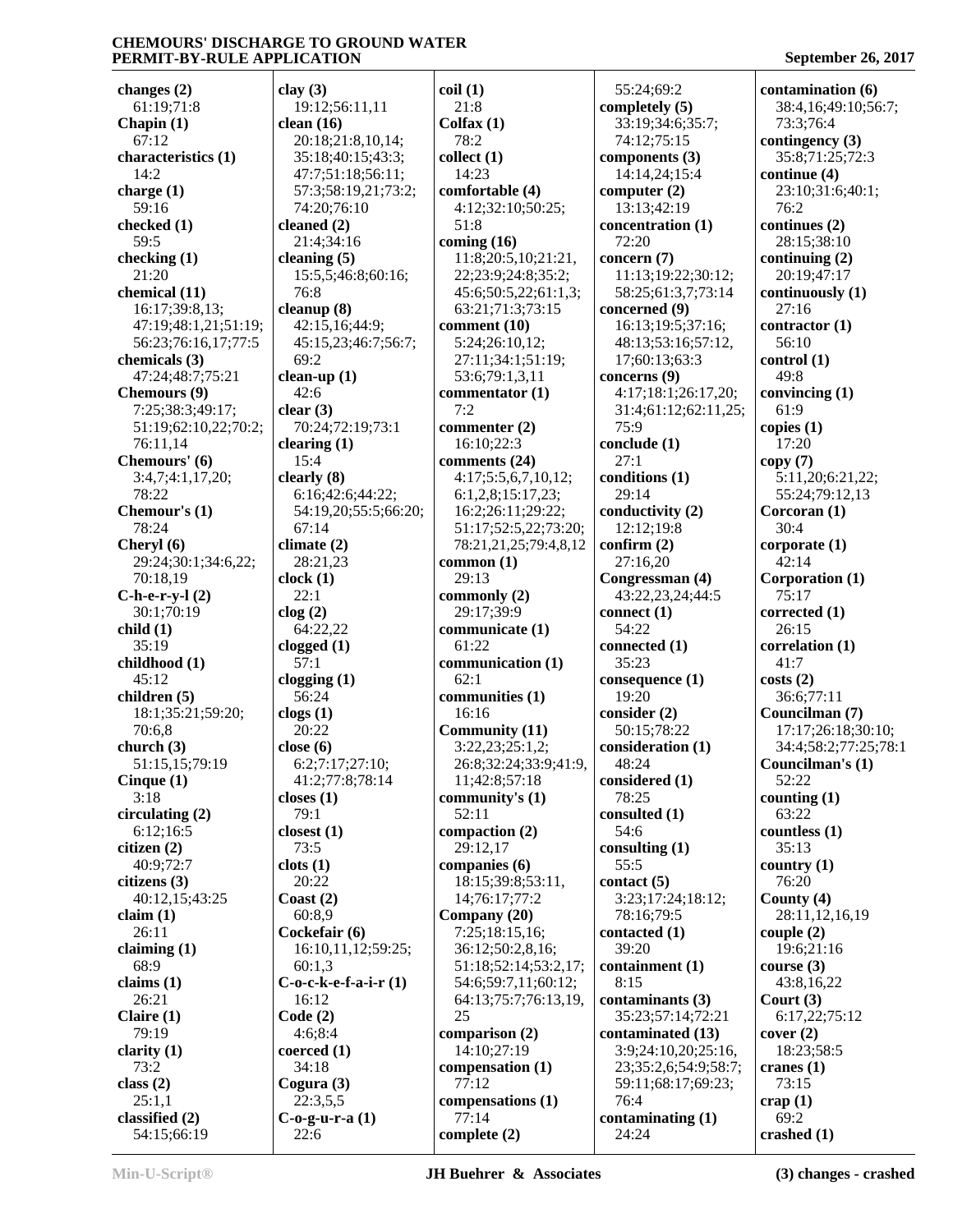56:25 **create (1)** 57:14 **created (2)** 71:1,7 **creek (2)** 58:6,7 **critical (1)** 27:8 **crystals (1)** 20:21 **current (3)** 13:2;27:25;55:6 **currently (3)** 11:3;26:13;39:3 **Curtain (1)** 75:18 **custodian (1)** 79:20 **cut (1)** 44:5 **cynicism (1)** 41:16 **D decommission (1) daily (2)** 14:15,16 **dam (1)** 47:25 **damage (3)** 28:18;37:16;38:5 **damaging (1)** 28:16 **Dana (5)** 26:4,6;31:1,21;34:5 **D-a-n-a (1)** 26:7 **dangerous (1)** 39:13 **data (6)** 13:1;14:23;21:6; 27:4;31:16;34:10 **date (1)** 57:1 **daughter (1)** 45:11 **daughters (1)** 36:10 **Dave (9)** 3:18,20,25;7:18,22; 15:15;18:5;22:17; 74:22 **David (2)** 7:23;49:6 **day (14)** 6:2;24:5,6,9,18; 30:13;36:21;37:20; 45:2;47:1;59:10; 62:25;66:7;70:12 **days (3)** 8:9;45:11;79:11 **dead (1)** 36:2 **deadly (1)** 35:25 **deal (2)** 53:7;75:23 **dealing (2) Dean (3) D-e-a-n (1)** 58:12 **death (1)** 60:13 **decade (2)** 36:18;41:2 **decades (2) decide (2)** 16:6;79:3 **decision (7)** 79:13,14 **decisions (1)** 47:1 54:21 **deduce (1)** 26:25 **deem (1)** 11:18 **deep (2) deeply (1)** 75:5 **defend (1)** 39:23 **definite (1)** 28:17 **delay (1)** 39:23 **demanding (1)** 18:20 **dementia (1)** 73:14 **democracy (1)** 52:10 **demolish (1)** 54:21 **denial (1)** 68:21 **deny (1)** 39:23 **DEP (22) Department (8) depend (1)**

 59:16;75:24 58:11,12,12 41:15;76:10 5:8,11,13,20;78:24; 56:10;63:18 3:17,19,22;9:12; 14:19,22;18:6;26:13; 33:1,13,15;34:11; 35:17;42:10;49:18; 53:11;61:1,3,8,12; 74:19;79:14 3:15;4:9;5:5,9,23; 6:1;41:1;53:9 45:21 **deployed (1)** 27:15 **DEP's (2)** 4:25;5:14 **depth (5)** 10:21;55:22;63:12; 64:12,15 **depths (1)** 10:22 **deserve (2)** 51:4;53:21 **design (3)** 55:19;63:8;67:20 **designated (1)** 6:9 **designed (2)** 11:14;64:5 **designing (1)** 56:20 **desk (4)** 5:19;6:6,9;78:16 **destroy (1)** 72:22 **destroying (1)** 20:11 **detailed (2)** 46:12,13 **detect (1)** 20:5 **develop (1)** 20:22 **developed (5)** 13:16;19:6;22:24; 36:2;47:14 **dialogue (2)** 52:12,12 **die (1)** 23:18 **died (5)** 22:25;35:22;37:11; 45:10;71:11 **diesel (1)** 66:6 **difference (1)** 64:23 **different (3)** 18:14;67:20;70:22 **dilapidated (2)** 45:18;46:9 **diluting (1)** 42:12 **dioxin (2)** 39:9,12 **dipped (1)** 24:22 **direct (2)** 41:6;42:1 **directed (1)** 35:1 **direction (1)** 70:22 **directional (1)**

 68:15 **directions (1)** 68:14 **directly (7)** 9:6;11:23;13:19; 15:12;23:23;41:4; 45:9 **Director (4)** 3:14;4:1;7:25;40:8 **dirt (2)** 65:13,14 **dirty (1)** 24:20 **disassembly (1)** 21:1 **Disaster (5)** 28:11;29:2;31:7; 40:24;41:10 **Discharge (27)** 3:5;4:18,20;7:19; 8:3,4,9,12,20,22;9:1, 4,15;10:24,25;11:1; 14:19;37:19,24;38:9; 42:10;55:6,7,13; 66:20;67:19;78:22 **discharged (2)** 8:7;26:21 **discharging (1)** 13:3 **disclosed (1)** 27:4 **discovered (1)** 47:24 **discussed (1)** 62:11 **discusses (1)** 28:20 **discussions (2)** 62:20;75:9 **disease (1)** 69:18 **diseases (2)** 35:22;71:15 **disgusted (2)** 69:10;78:7 **disrupting (1)** 73:15 **distance (1)** 77:4 **distinct (1)** 12:8 **divert (3)** 11:15;20:16;21:4 **diverter (1)** 56:21 **divided (1)** 55:11 **dividing (1)** 77:1 **doctor (1)** 36:3 **doctorate (1)** 69:17

**document (10)** 5:7,12,13,20;44:21; 54:11,18;79:9,10,13 **documented (2)** 27:24;68:19 **Doka (3)** 17:8,9,12 **dollars (3)** 36:6,7;45:19 **domestic (1)** 60:10 **done (19)** 14:2;16:25,25;17:4; 31:14,23,24;32:4; 37:21;38:9;46:13; 49:17;55:1,20;62:10; 67:25;69:1;75:25; 77:17 **Donna (1)** 26:4 **door (2)** 23:14;78:10 **doors (1)** 23:18 **Dorothy (2)** 48:10,11 **D-o-r-o-t-h-y (1)** 48:12 **Doug (2)** 40:5,6 **D-o-u-g (1)** 40:7 **Dow (3)** 39:9;76:16,24 **Dow-DuPont (1)** 76:25 **down (12)** 10:5,6,21;12:16; 21:13,20;23:20; 25:11;47:24;69:3; 73:15;75:22 **downstream (1)** 76:4 **drank (1)** 24:11 **Drawing (2)** 54:18,20 **drawings (8)** 54:12,16,18;55:3, 23;64:25;65:21;66:18 **dredging (1)** 77:17 **drill (4)** 64:13;66:3,5,8 **drink (5)** 24:12,13,14,15; 45:21 **drinkable (2)** 16:23;24:10 **drinking (3)** 14:20;25:9,10 **Drive (18)** 9:1,2,17;10:10;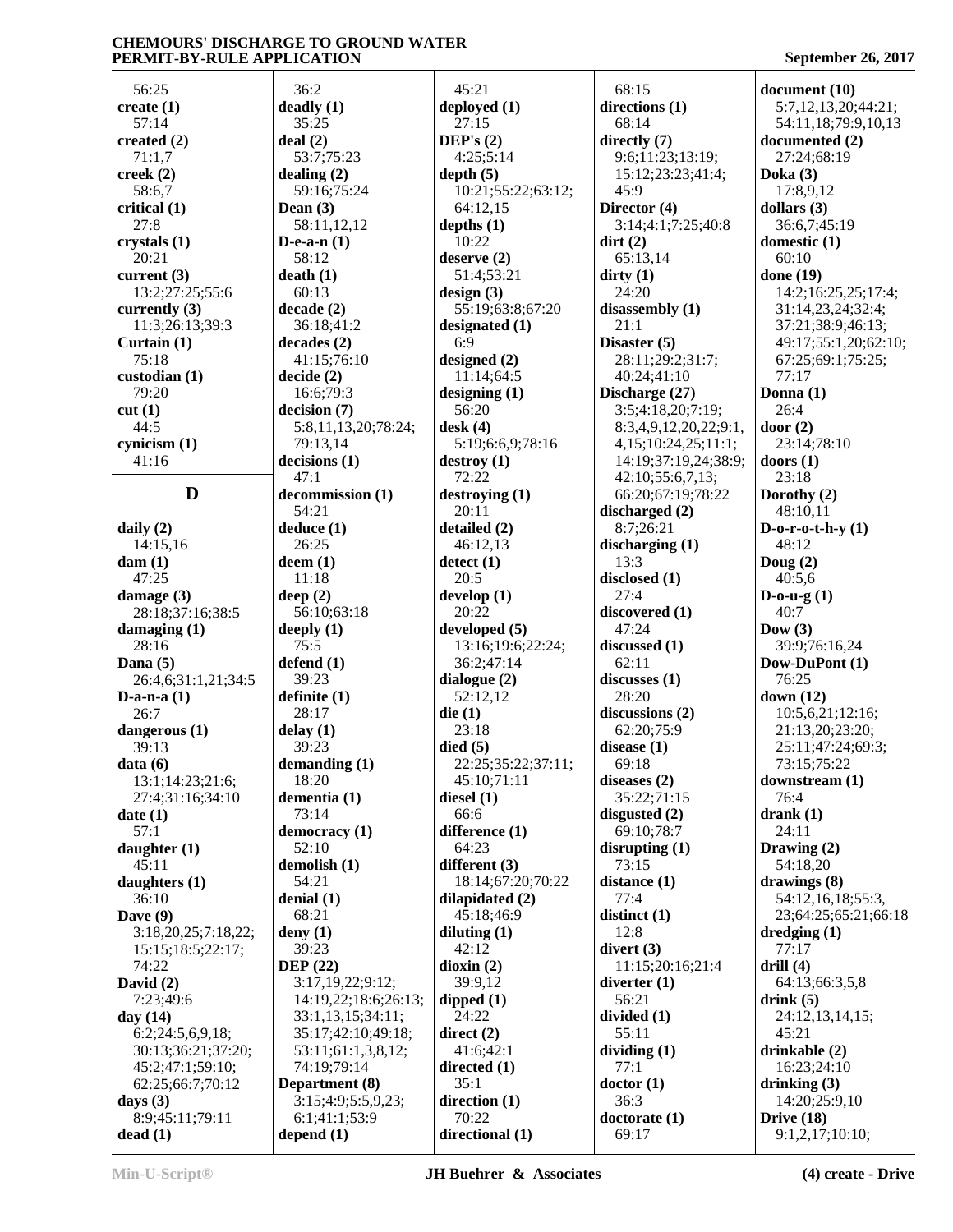20:2;22:6,7;23:21; 32:6;55:16,21;56:1,4, 15;66:9;67:23;68:6; 71:20 **due (1)** 29:11 **dug (1)** 56:9 **dump (4)** 22:10;23:10;45:16; 56:21 **dumped (1)** 25:2 **dumping (4)** 23:3;25:18,21; 74:21 **DuPont (38)** 3:6,20;4:2;5:1,14; 18:4,6;20:19;23:23; 25:12;30:20;33:24; 34:10;36:16;39:8; 44:17,21;48:1;49:20; 53:13;55:9,25;56:7, 10;58:16;60:15;66:8; 67:15;68:1,10;69:12; 70:2;71:2;75:16,18; 76:19,25;78:18 **Duponts (1)** 60:11 **DuPont's (2)** 26:25;73:10 **Durham (6)** 10:12;32:6;48:12; 63:19;71:20;73:8 **during (13)** 9:8,22,24;10:7; 11:4;19:17,17;28:24; 31:24;32:1;34:14; 37:24;47:23 **Dynasty (1)** 75:18 **dysplasia (1)** 36:1 **E EAF (1)** 54:8 **earlier (2)** 13:7;64:18 **Earth (3)** 16:21;60:4;75:12 **earthquake (3)** 28:21;29:3;31:1 **earthquakes (3)** 28:16,18,22 **eat (1)** 69:18 **echo (2)** 52:22;78:3 **edge (1)** 65:20 **effect (1)** 9:4 28:6 20:9 **effort (4) eight (2) either (7)** 3:14 71:2 **Ellen (1) else (9) else's (1)** 76:7 **email (2)** 4:19 **Enck (1) end (16) ended (2)**

**effective (2)** 10:25;71:4 **effectiveness (1)** 31:23 **effects (1) efficiency (1)** 27:11,17,19,22 56:9;66:7 4:13;20:14;52:9,13; 53:4;61:5;64:6 **electrical (1)** 69:16 **electronic (2)** 5:11,19 **Element (1) elevated (3)** 41:3,5;45:5 **elevation (4)** 9:9;10:9;11:12; 30:14 **elevations (6)** 9:5,18;11:3;14:17; 20:8,9 **eliminate (1) eliminating (1)** 42:12 **Elimination (1)** 42:10 76:13 18:1,5;21:24;46:1; 47:18;48:14;49:17; 50:7;60:7 5:18,21 **emailed (1)** 79:13 **emphasize (1) emphatically (1)** 36:16 46:19 **encouraged (1)** 34:18 5:25;7:9,16;9:2; 12:7;23:21;31:19; 32:6;43:16;44:16; 48:20;62:25;64:6; 65:23;73:6;78:9

 59:12;79:25 **Enemies (1)** 60:10 **engaged (1)** 40:14 **engagement (3)** 41:20,20;42:1 **engine (1)** 66:6 **engineer (10)** 55:5,18;65:2,16; 66:18;67:11,13; 69:16;72:24;73:4 **engineering (6)** 8:22;54:7;55:3,24; 56:13;64:25 **engineers (1)** 8:23 **enlisted (1)** 60:9 **enormous (1)** 35:16 **enough (9)** 21:17;35:15,19; 41:6;42:24;43:7;47:7; 57:21;77:6 **ensure (3)** 30:22;53:3;73:16 **entails (1)** 51:8 **entire (2)** 21:23;77:11 **Environment (1)** 40:8 **Environmental (9)** 3:15;32:23;40:16, 24;42:4;53:9,12;55:5; 67:12 **EPA (13)** 30:6;31:16;33:2,7; 41:21;44:6,21;46:20; 53:10;61:9;68:7,20; 75:8 **EPA's (3)** 5:14;63:2;79:15 **Epps (11)** 4:1;7:18,23,24; 18:5;22:17;39:24; 49:6;56:24;58:23; 74:22 **equal (3)** 4:11,15;64:6 **equipment (1)** 73:15 **error (1)** 26:14 **essentially (4)** 10:16;12:18;14:9; 34:16 **establish (1)** 27:18 **established (3)** 4:5;12:21;28:4

**estate (1)** 57:11 **evaluated (1)** 38:17 **evaluation (2)** 27:21;38:20 **even (13)** 9:21;10:7;25:3; 37:23;45:24;47:14; 58:1;62:3;63:22; 73:11;74:8;76:5,7 **evening (6)** 5:5;7:23;33:21,25; 40:6;51:13 **event (1)** 21:11 **events (1)** 9:22 **everybody (8)** 6:6,23,24;24:12; 48:14,19;54:12;58:9 **everybody's (1)** 63:1 **everyone (4)** 16:3;52:19;65:11; 78:19 **everyone's (1)** 70:25 **everywhere (1)** 58:17 **evidence (1)** 68:19 **exactly (5)** 38:18;51:7,7;75:25; 77:19 **example (1)** 41:22 **excellent (1)** 34:5 **except (2)** 64:10,15 **exchange (1)** 17:2 **excuse (1)** 72:17 **existence (1)** 60:18 **existing (5)** 8:12;11:6;13:7,16; 73:11 **exists (2)** 38:12;49:23 **expect (5)** 9:22;53:8,11;76:1; 79:9 **expected (1)** 20:24 **expense (1)** 38:14 **expensive (1)** 20:6 **experience (3)** 27:7;28:24;39:7

**experiences (1)** 39:15 **expert (1)** 70:23 **experts (1)** 33:22 **explain (1)** 24:1 **explained (1)** 33:24 **exposed (2)** 38:3;45:1 **exposes (1)** 43:6 **exposure (1)** 37:17 **extreme (3)** 29:11;57:13,14 **F face (1)** 52:2 **Facebook (1)** 51:24 **fact (11)** 5:17;30:13;33:14; 43:6,12;74:1,2,14; 75:19;79:6,16 **factor (2)** 14:4;78:22 **factories (1)** 75:20 **factory (3)** 36:5;47:19;64:11 **Fagan (1)** 79:19 **fail (3)** 30:20;50:21;71:4 **failed (1)** 51:1 **failing (1)** 21:3 **fail-safes (1)** 11:15 **failure (2)** 56:22;64:18 **fall-back (1)** 20:15 **falls (1)** 10:5 **families (1)** 48:23 **family (7)** 16:14;18:22;37:5, 18;38:2,2;71:13 **far (5)** 34:8;48:1;59:5; 60:13;77:20 **farm (1)** 64:16 **father (2)** 37:11;71:11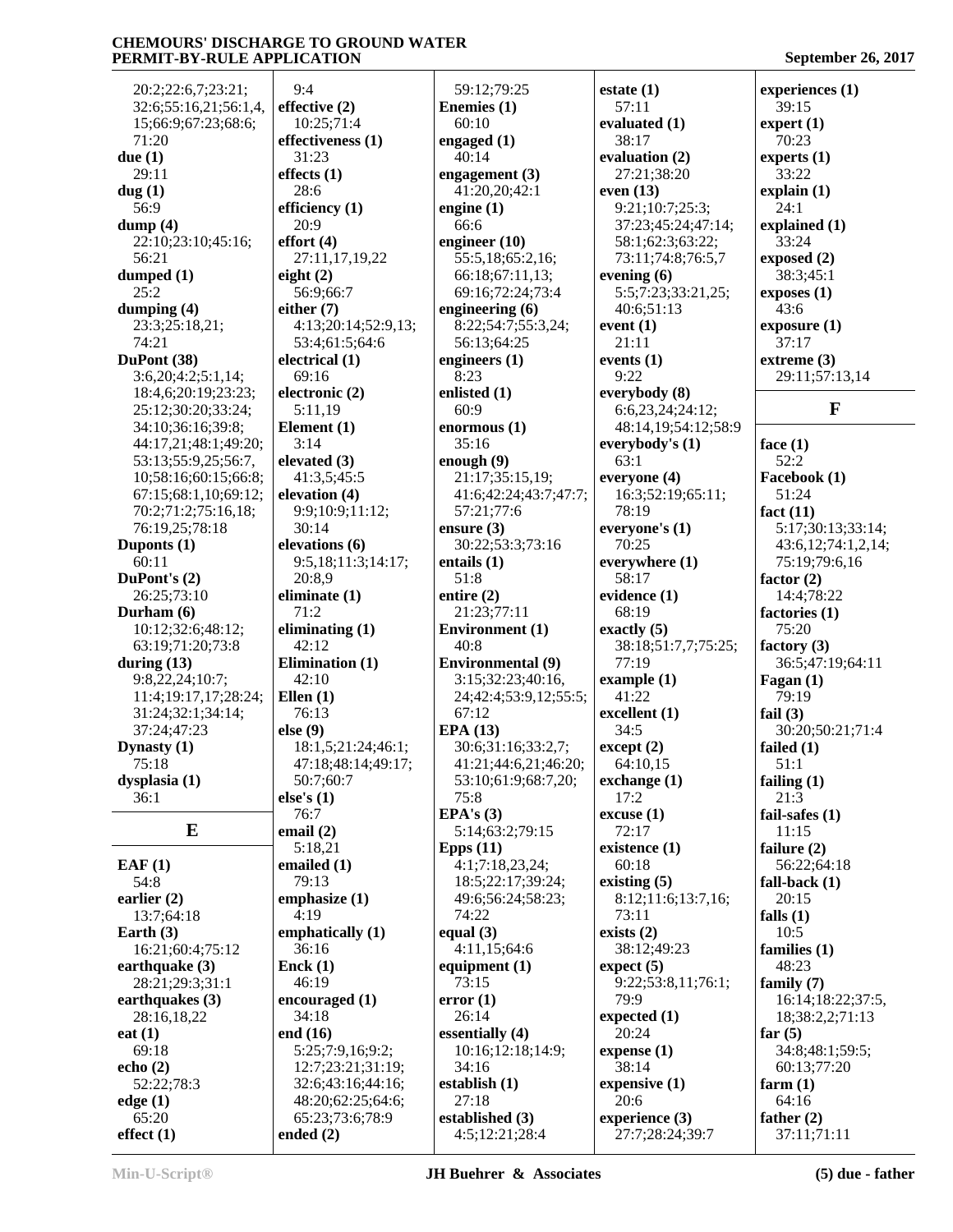**fault (6)** 28:9,14,14;29:5; 31:2,4 **fear (2)** 39:16;41:13 **Federal (5)** 41:21;43:19,20; 44:20;45:7 **feed (1)** 70:13 **feel (11)** 23:9;24:9,21;32:9, 9;35:10;47:4;49:7; 50:3;57:21;73:12 **feet (27)** 8:19,24;10:18,20, 23;12:5;13:12;23:16; 24:4,5;55:16,22,22; 56:9,17;63:10,12,14, 16,16,17,17,18;64:14; 65:20,22,24 **fell (1)** 47:22 **fence (1)** 24:16 **few (2)** 33:16;52:22 **field (13)** 9:4,16;20:17;23:6, 7;25:5,6,7,7;59:3; 64:11;67:19,20 **fields (12)** 20:12,21;21:5; 54:21,24,25;55:2,12, 13;56:19;59:6;67:22 **fifty (1)** 65:22 **fifty-four (2)** 23:17,21 **figure (3)** 9:13;15:3;62:8 **File (3)** 54:18;67:15;68:20 **fill (3)** 6:11;16:7;56:11 **filled (3)** 6:13;15:17;24:3 **filtration (1)** 20:24 **final (8)** 5:8,11,13,20,23; 78:23;79:12,14 **finally (3)** 17:19;44:25;79:18 **financial (1)** 74:7 **financially (1)** 36:17 **find (1)** 50:9 **fine (1)** 64:20 **finish (1)** 44:16 **finished (1)** 15:14 **Finley (3)** 69:5,6,6 **F-i-n-l-e-y (1)** 69:6 **fired (1)** 66:1 **firm (2) first (21) five (9)** 78:5 78:10 **fix (1)** 60:6 **fixed (1)** 53:23 **flood (8) flooded (4)** 55:16 **flooding (5) floor (3) flow (14) fluid (2)** 12:10,13 **flushing (1)** 49:25 **focusing (1)** 4:19 **folks (2) following (1)** 46:12 **foolproof (1)** 49:16 **foot (5)** 17 **Foote (3)** 19:1,3,3 **F-o-o-t-e (1)**  $19.4$ 

 54:7;55:25 7:17;15:18;16:9,9; 17:19;22:10,22;25:3; 30:6,19;32:13;33:1; 51:19;55:19;60:25; 61:3,16;63:1;73:23; 75:17;76:11 7:1,2,3,4;15:24; 16:1;44:15;65:20; **five-minute (1)** 27:2;30:13;37:7,9; 56:2;62:5;66:1;72:6 18:11;38:19,20; 18:7;26:19;29:5; 50:13;57:14 20:5;38:4;52:4 14:13,13;16:22; 19:17;20:13,14,17,18, 24;21:5,13;26:23; 27:8;29:18 19:18;39:6 13:19,22;64:8,15, **force (2)** 18:6;59:2 **forced (1)** 59:12 **forcing (2)** 59:5;68:16 **foreign (1)** 60:10 **foremost (1)** 30:19 **form (2)** 35:25;79:5 **formal (1)** 34:1 **formally (1)** 75:11 **formation (2)** 10:25;13:4 **former (8)** 3:6,20;4:1;5:1,14; 36:20;58:14;78:18 **forms (1)** 28:9 **formulation (1)** 64:24 **forth (1)** 19:12 **forty-one (1)** 69:11 **forum (1)** 52:18 **forward (5)** 20:20;32:11;34:24; 38:10;46:11 **Foster (1)** 54:6 **found (4)** 41:5;50:8,9;51:24 **four (9)** 19:13,15;22:11,15; 43:23;56:17,25;64:8; 69:13 **Frank (3)** 17:15,16;78:1 **F-r-a-n-k (1)** 17:17 **Frelinghuysen (1)** 43:24 **French (1)** 72:17 **frequency (3)** 27:25;28:1,3 **friend (2)** 45:11,12 **friends (1)** 18:21 **front (2)** 23:6;45:24 **full (5)** 35:7,8;42:6,15;44:9 **full-time (1)** 70:15 **fully (3)**

 57:3;74:5;76:5 **functioning (1)** 67:24 **funding (2)** 25:12;44:8 **further (1)** 48:6 **Furthermore (1)** 28:20 **future (2)** 28:23;78:17 **G G2 (1)** 54:19 **galleries (5)** 8:18;9:6,14;11:16; 14:13 **gallons (16)** 22:12,15,16,23; 24:2,8,8;26:22;55:11, 12,14,15;56:18,20; 64:25;67:17 **game (2)** 77:3,4 **games (1)** 46:22 **garbage (1)** 59:20 **garden (1)** 65:12 **Gary (1)** 79:19 **gas (1)** 29:4 **gave (2)** 24:13;59:14 **generally (2)** 5:4;29:19 **generation (3)** 16:18;39:21;40:1 **genetic (1)** 47:19 **gentleman (2)** 33:24;58:20 **geologic (2)** 10:24;13:4 **geological (1)** 46:14 **geologist (2)** 3:21;22:20 **geology (1)** 30:16 **Gere (4)** 54:13;55:20,25; 66:19 **gets (1)** 11:17 **given (4)** 5:17;15:18;16:2; 38:11 **gives (1)** 78:9 **giving (3)** 52:13,14;75:11 **glasses (1)** 73:1 **global (1)** 54:7 **God (2)** 23:8;69:15 **goes (7)** 8:17;9:7;11:25; 12:16;42:21;50:12; 72:5 **gong (1)** 63:9 **Good (5) grade (2) Grant (4)** 73:8 **granted (3)** 30:9 **gravity (1)** 8:20 **great (2) greater (1)** 8:9 **Greg (1)** 16:10 **grew (3) grit (1)** 64:20 **gross (1)** 63:12 78:23 50:8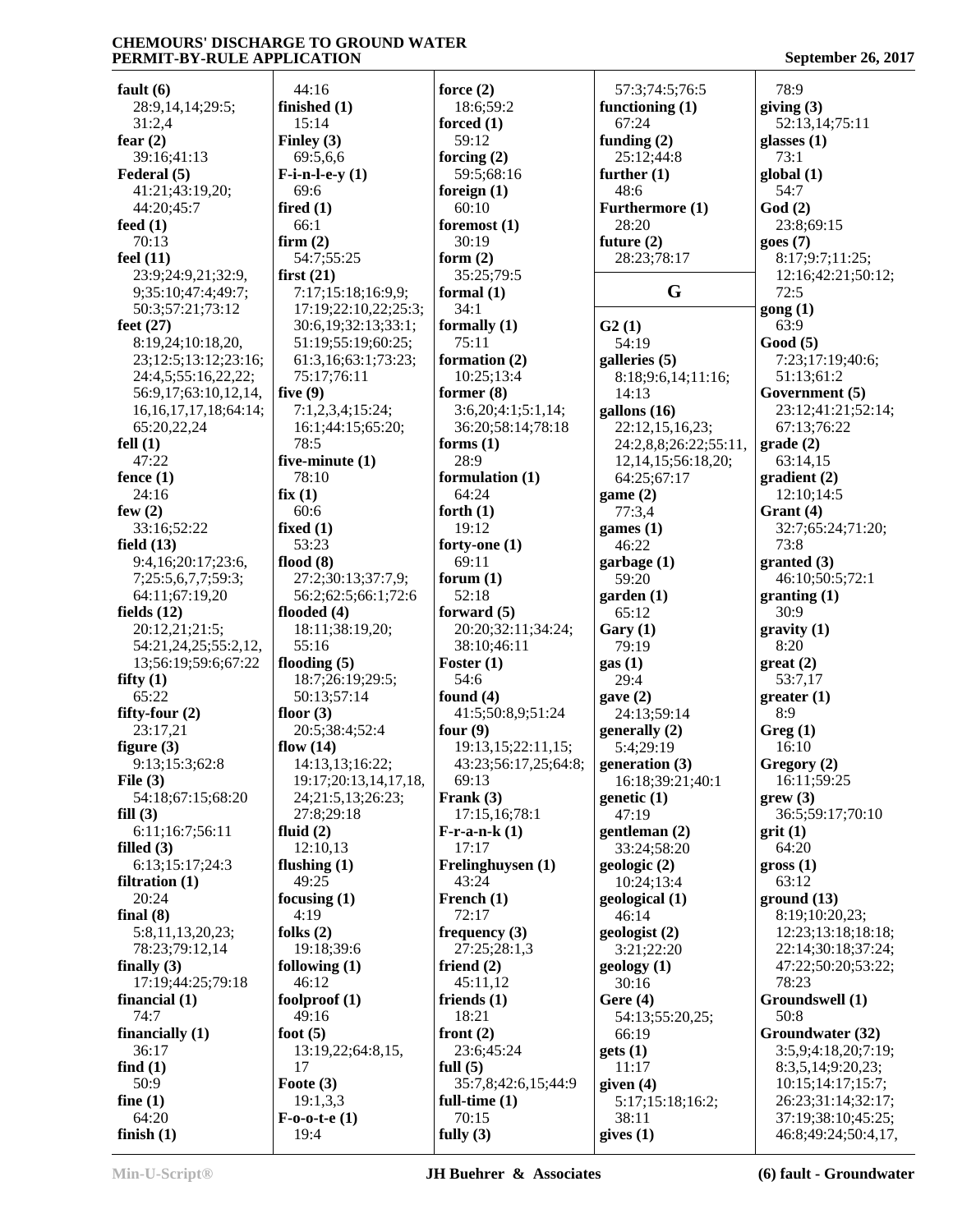| 20,24;53:22;63:20;           | $H-a-r-m-a-n(1)$                            | historic (1)                            | ho             |
|------------------------------|---------------------------------------------|-----------------------------------------|----------------|
| 64:9,19;67:25;70:25;         | 32:21                                       | 75:25                                   |                |
| 72:4                         | Hazard $(2)$                                | history $(2)$                           | ho             |
| Groundwaters (1)             | 28:11;44:18                                 | 60:12;75:17                             |                |
| 9:5                          | hazmat $(2)$                                | hold(1)                                 |                |
| Group (4)                    | 57:2,2                                      | 34:19                                   |                |
| 26:8;32:24;33:10;            | HDEP(1)                                     | holding $(1)$                           |                |
| 61:6                         | 64:4<br>health $(10)$                       | 40:20<br>holds $(1)$                    | ho             |
| $grown (1)$<br>36:4          | 33:19;36:6,7;40:24;                         | 44:1                                    |                |
| guarantee $(5)$              | 41:2,8,10;45:7,7;                           | hole $(1)$                              | ho             |
| 21:22;38:1,6;74:6,7          | 77:11                                       | 65:15                                   |                |
| guarantees $(3)$             | healthy $(1)$                               | holes $(2)$                             |                |
| 52:23;53:5,18                | 36:11                                       | 43:13:59:22                             | H <sub>0</sub> |
| Guard (2)                    | hear $(3)$                                  | home $(19)$                             |                |
| 60:8,9                       | 6:23;7:6;75:6                               | 24:9;32:4,5;35:10;                      |                |
| guess(1)                     | heard $(6)$                                 | 37:16,17,24;38:17;                      |                |
| 36:5                         | 4:8;7:15;11:11;                             | 46:15,24;47:25;                         |                |
| guinea $(1)$                 | 43:8;48:4;61:25                             | 58:15;68:4;69:25;                       |                |
| 32:12                        | hearing $(31)$                              | 70:15;71:2,8;73:7;                      |                |
| gun(1)                       | 3:1,3,4,10;4:3,7,16;                        | 77:9                                    |                |
| 60:12                        | 6:5;7:9,16,21;15:16;<br>22:18:30:7,9:33:20; | homeowner (1)<br>68:8                   |                |
| guy(3)<br>23:15,20;25:8      | 40:19,20;41:17;42:9,                        | homeowners $(2)$                        |                |
| guys(1)                      | 24;51:23;57:18,18,                          | 53:1;58:4                               | hu             |
| 48:3                         | 19;71:22;78:14;79:8,                        | homes $(38)$                            |                |
|                              | 22, 24, 25                                  | 22:12;23:4;24:21;                       | H <sub>u</sub> |
| $\bf H$                      | Heather (6)                                 | 25:14,23;27:13;32:1;                    |                |
|                              | 3:18,21,22;6:11;                            | 33:18;34:23,24;35:6;                    | hu             |
| hails $(1)$                  | 16:5;30:8                                   | 36:22;38:4,5;45:2;                      |                |
| 16:14                        | Heavy $(2)$                                 | 46:21;47:4;48:20,22;                    | hu             |
| hair $(1)$                   | 20:8;56:7                                   | 49:11;50:5,14,19,23;                    |                |
| 64:3                         | heck $(2)$                                  | 56:8;62:6,13,14;                        |                |
| half $(5)$                   | 30:16;70:10                                 | 64:10;65:23;66:9;                       | hu             |
| 55:11,13;56:19;              | height $(1)$                                | 68:3, 10, 25; 73: 5, 12;                |                |
| 63:17;76:10                  | 63:13<br>held $(2)$                         | 74:4;77:8                               | <b>Hy</b>      |
| hall $(1)$<br>6:12           | 42:9:64:12                                  | homogenously (1)<br>27:6                |                |
| Hamlin $(1)$                 | Helen $(5)$                                 | honest $(1)$                            |                |
| 47:25                        | 49:3,4;66:25;67:2,6                         | 46:19                                   | hy             |
| handouts (3)                 | hell $(1)$                                  | honestly $(2)$                          |                |
| 5:2;11:20;14:8               | 22:11                                       | 40:18;41:17                             | hy             |
| happen $(15)$                | Hello $(1)$                                 | hooked $(1)$                            |                |
| 14:4,5;29:6;30:22;           | 58:13                                       | 20:7                                    | hy             |
| 38:18;46:14;49:9;            | help $(5)$                                  | hope $(2)$                              |                |
| 57:23;61:24;62:12,           | 15:20;35:4;49:22;                           | 48:17;71:16                             |                |
| 16, 16; 71: 18; 72: 4, 8     | 69:21;79:22                                 | horizontal (18)                         |                |
| happened $(5)$               | Hi(2)                                       | 10:16;11:16,20;                         |                |
| 18:10;40:21;47:23;           | 26:6;48:11                                  | 13:18;14:14;29:3;<br>48:16;49:25;50:12; | ice            |
| 70:10;77:12<br>happening (4) | hidden $(1)$<br>40:23                       | 54:19,22,25;55:19;                      | id             |
| 11:24;58:1;70:8;             | high $(5)$                                  | 56:16;57:4;66:17;                       |                |
| 71:24                        | 9:22;21:7;28:3;                             | 68:12;73:6                              |                |
| happens $(13)$               | 44:18;69:9                                  | Horwitz $(1)$                           | id             |
| 13:5,9,9;18:7,8,23;          | higher $(4)$                                | 51:17                                   |                |
| 29:20;48:14,23;58:5;         | 26:23;27:8;50:13;                           | hose $(1)$                              | id             |
| 62:9;65:14;73:25             | 63:14                                       | 65:12                                   |                |
| happy $(2)$                  | highest $(2)$                               | Hospital (1)                            | id             |
| 49:13;78:8                   | 68:1,4                                      | 69:20                                   |                |
| harder $(3)$                 | Highlands (1)                               | hot $(1)$                               | id             |
| 42:1,2,5<br>Harman $(1)$     | 28:10                                       | 68:11                                   |                |
|                              |                                             |                                         |                |
| 32:21                        | highly $(2)$<br>78:7,11                     | hour $(2)$<br>43:8;52:6                 | ide            |

**hours (3)** 55:15;66:7;78:6 **house (17)** 18:7,11;22:19,21; 23:5,6,7,9;24:3,6; 30:3,13;38:15;59:13, 14;63:15;71:3 **houses (6)** 18:24;38:5;56:3,3, 4;57:12 **housing (4)** 36:23;38:12;47:5; 74:5 **HOWITZ (36)** 3:1,13;15:15;17:7, 11,13;18:25;22:1; 26:3;29:10,23;32:18; 36:25;38:25;40:4; 44:12;47:9;48:9;49:2; 51:11;54:1;57:7; 58:10;59:24;60:2,21; 63:6;66:11,25;67:2,5; 69:5;70:18;73:20; 77:23;78:12 **hundred (4)** 36:8,9,14;64:8 **Hurricanes (1)** 47:23 **hurting (1)** 75:5 **husband (4)** 37:4;69:16,24; 70:12 **husband's (1)** 37:11 **Hydraulic (9)** 3:8;4:21,23;12:12; 20:13;29:14,18;43:1; 46:11 **hydrogeology (1)** 30:15 **hydrologic (1)** 46:14 **hyperbole (1)** 41:1 **I ice-skated (1)** 59:19 **idea (4)** 27:5;30:17;33:11; 49:18 **ideal (1)** 29:14 **ideas (1)** 38:1 **identical (1)** 14:12 **identified (1)** 7:13 **identify (2)**

6:20;26:20

**ill (1)** 69:12 **illness (1)** 35:25 **imagination (1)** 77:20 **immune (1)** 36:8 **impact (5)** 10:10;20:8;29:4,17; 41:8 **impacted (2)** 27:17;42:7 **impacts (3)** 28:6,22;42:4 **Implementation (1)** 4:24 **important (6)** 9:19;12:14;49:18, 25;62:2;78:22 **improve (1)** 52:16 **inaudible (16)** 22:23;35:15;36:20; 37:5;38:21;45:11; 47:8,13;48:5;54:9; 55:12;56:19;66:12; 70:2,5;73:19 **inch (1)** 21:10 **include (1)** 29:1 **includes (3)** 27:3,25;29:9 **including (5)** 31:11;38:17;40:14; 45:10;79:16 **inconvenience (1)** 48:16 **incorporated (2)** 41:16;43:11 **increase (4)** 10:1;26:23;29:5; 44:7 **increased (4)** 9:8;28:21,25;55:14 **increases (2)** 10:4;14:5 **independent (1)** 42:3 **Individual (6)** 7:5;8:17;31:23; 32:1;33:3;70:25 **Indoor (1)** 68:6 **ineffective (1)** 71:9 **infiltration (6)** 8:18;9:14,23;11:16; 27:6;29:9 **info (1)** 57:18 **inform (2)**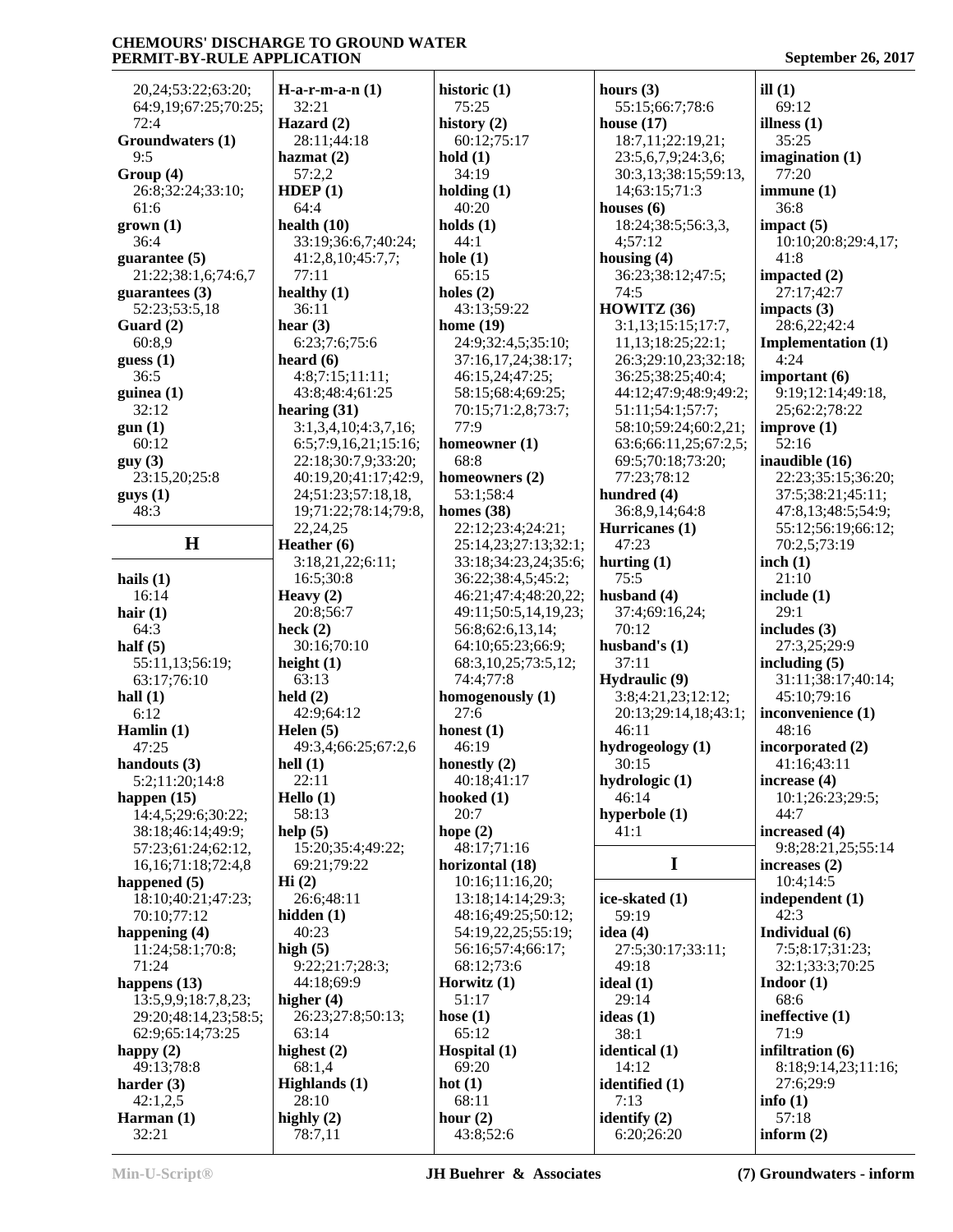| 33:4;34:14                            | 14:13;21:2;23:9;24:6;  |                          | 40:15,16,18,23;41:19,          | legally(1)                 |
|---------------------------------------|------------------------|--------------------------|--------------------------------|----------------------------|
| Information (17)                      | 26:1;35:1,3,6;38:15;   | $\mathbf K$              | 22;43:21;44:2,17,23;           | 54:15                      |
| 4:23;7:19;9:12;                       | 41:16;45:18;48:21,     |                          | 46:5;47:8,13;49:5;             | legs(1)                    |
| 12:4;27:8,9;29:2;                     | 24;49:10;50:22,24;     | Karen $(2)$              | 51:16,22;53:21;                | 65:6                       |
| 33:15,20,22;45:9;                     | 56:18,19;57:15;        |                          | 57:11,12;58:13;                | length $(2)$               |
| 55:4,24;57:20,25;                     | 61:13;62:13,19,24;     | 58:11,12                 | 59:17;60:4,16,24;              | 32:7;37:24                 |
| 78:16;79:5                            | 65:19;71:3;75:21;      | Kathy (2)                | 69:8,11;70:20;71:22,           | lengthy $(1)$              |
|                                       |                        | 69:5,6                   |                                |                            |
| informed $(1)$                        | 76:5;77:1              | Katz(1)                  | 23;78:2,18                     | 17:21                      |
| 61:18                                 | intrusion $(5)$        | 68:8                     | Lakeside (1)                   | Lenox $(1)$                |
| infrastructure (1)                    | 34:13;38:22;44:23;     | keep(6)                  | 70:6                           | 60:24                      |
| 27:14                                 | 70:23;71:1             | 9:10;20:17;35:16;        | language $(1)$                 | lesions(1)                 |
| infrastructures (1)                   | investigator $(2)$     | 44:7;59:9;74:14          | 74:17                          | 39:15                      |
| 74:11                                 | 54:4,5                 | keeps(1)                 | largest $(2)$                  | less (4)                   |
| inhouse $(1)$                         | involved (2)           | 69:15                    | 40:23;76:17                    | 29:14;37:8;65:17,          |
| 20:1                                  | 43:4;53:15             |                          | LaSala $(10)$                  | 24                         |
| initially (2)                         | involvement (2)        | Ken(1)                   | 32:19,20,21;37:10;             | letter $(1)$               |
| 68:7,8                                | 52:11,11               | 17:7                     | 57:23;73:21,23,23;             | 68:8                       |
|                                       |                        | Keough (3)               |                                |                            |
| inlet $(2)$                           | Ira(1)                 | 57:8,9,9                 | 75:1,3                         | letters $(1)$              |
| 63:10:64:15                           | 68:20                  | $K-e-o-u-g-h(1)$         | $L-a-S-a-l-a(1)$               | 33:4                       |
| Inside $(1)$                          | Irene $(1)$            | 57:10                    | 32:22                          | Leukemia (2)               |
| 64:4                                  | 47:23                  | key(1)                   | last $(12)$                    | 36:1,2                     |
| inspect $(1)$                         | irrigating (1)         | 19:6                     | 13:15:15:8:22:13;              | level $(14)$               |
| 14:14                                 | 64:16                  | kidding(1)               | 24:13;30:1;33:10;              | 11:17;27:14;28:4;          |
| installed (4)                         | issue $(8)$            | 70:7                     | 35:1;41:14;43:22;              | 30:15;32:2;35:20;          |
| 10:19;38:22;56:1;                     | 25:12;33:17;53:22;     |                          | 48:5;53:20;66:2                | 41:15;43:18,18,19;         |
| 63:19                                 | 56:22;57:4;63:22;      | kidney $(1)$             | lastly $(2)$                   | 49:23;50:20;68:6;          |
|                                       |                        | 41:3                     |                                | 72:5                       |
| instance (1)                          | 72:8;73:25             | kids(1)                  | 62:3;75:16                     |                            |
| 53:10                                 | issued $(1)$           | 25:7                     | later $(10)$                   | levels $(11)$              |
| instead $(3)$                         | 5:8                    | $\operatorname{kind}(2)$ | 22:24,25;25:16,20;             | 27:12,16,17,23;            |
| 32:17;46:8;56:10                      | issues $(3)$           | 43:4;58:3                | 36:24;37:8;45:2,14;            | 28:5;31:22;41:3,5,10;      |
| insulted $(2)$                        | 63:20;64:19;65:19      | knew $(6)$               | 76:15;79:3                     | 43:10;50:18                |
|                                       |                        |                          |                                |                            |
|                                       |                        |                          |                                |                            |
| 78:7,11                               |                        | 25:19,22;34:13;          | laugh $(1)$                    | liabilities (1)            |
| insurance (25)                        | ${\bf J}$              | 44:22;45:3;52:1          | 58:24                          | 77:5                       |
| 18:14,15,16;26:19;                    |                        | knife $(1)$              | laughing $(1)$                 | library $(2)$              |
| 31:9;34:21;35:8;                      | Jaconetta (8)          | 65:19                    | 58:20                          | 5:16;79:17                 |
| 38:12;43:7;49:21;                     | 17:15,16,17;30:10;     | knifing $(1)$            | Laws $(2)$                     | lie $(1)$                  |
| 50:4;52:24;53:4,18;                   | 34:4;58:2;77:25;78:1   | 65:9                     | 76:19,20                       | 39:22                      |
| 58:3,4;62:7,9,21,24;                  | $J-a-c-o-n-e-t-t-a(1)$ | knowing $(2)$            | lawsuits $(1)$                 | lied $(1)$                 |
| 73:24,25;74:8,9,10                    | 17:17                  | 38:15;75:20              | 34:19                          | 69:3                       |
| insurances $(1)$                      | Jefferson (9)          |                          | lawyers $(1)$                  | lies $(1)$                 |
| 31:12                                 | 32:19,20;57:23;        | knowledge (1)            | 70:5                           | 13:18                      |
| $\text{intact}(1)$                    | 69:7;71:21;73:7,21,    | 39:19                    | leach $(2)$                    | life $(7)$                 |
| 54:24                                 | 23;78:3                | known $(1)$              | 59:3,6                         | 16:21,22;17:2,3,3;         |
|                                       |                        | 36:23                    |                                |                            |
| integrity $(3)$                       | $J-e-f-f-e-r-s-o-n(1)$ | Kool(1)                  | leached $(1)$                  | 35:24;73:16                |
| 29:13;32:23;40:16                     | 32:21                  | 25:10                    | 49:10                          | lifelong $(1)$             |
| intended (2)                          | Jersey $(17)$          | Kozlowski (1)            | leaching $(4)$                 | 17:18                      |
| 58:6;72:20                            | 3:15;4:6;14:19;        | 3:19                     | 20:12,17,20;21:5               | liked $(1)$                |
| intense $(1)$                         | 28:19;30:3;31:11;      | Kullman (1)              | lead $(1)$                     | 57:22                      |
| 10:8                                  | 32:14;39:3;40:8;       | 76:13                    | 69:23                          | limit(2)                   |
| intensity $(1)$                       | 41:23;42:10;53:7,8;    |                          | learn $(2)$                    | 7:1;15:23                  |
| 10:4                                  | 54:9;59:8;60:24;69:9   | L                        | 18:9:39:14                     | limitations <sub>(1)</sub> |
| interests $(1)$                       | jet $(2)$              |                          | learned $(2)$                  | 6:25                       |
| 53:13                                 | 65:9,18                |                          | 39:22;59:18                    | limited $(1)$              |
| interval $(1)$                        | job $(1)$              | lab(1)                   | least $(1)$                    | 20:14                      |
| 26:24                                 | 59:9                   | 77:5                     | 78:9                           |                            |
|                                       |                        | lake $(11)$              |                                | line $(10)$                |
| Intintola (8)                         | Joseph $(3)$           | 32:5;34:25;45:19,        | leave $(7)$                    | 9:24;10:1;13:21;           |
| 54:2,3,3;63:7,8;                      | 54:2,3;63:7            | 20;48:3;53:22;58:18,     | 5:18;14:7,9;54:24;             | 21:8,15;28:9;31:2,4;       |
| 66:14,17;67:11                        | Jr(1)                  | 22;59:18;70:7;77:17      | 59:8;65:13;70:13               | 32:8,11                    |
| $I-n-t-in-t-o-l-a(1)$                 | 54:2                   | Lakes $(48)$             | left(4)                        | lines $(2)$                |
| 54:4                                  | jump(1)                | 3:6,20;4:2;5:1,15;       | 22:2;59:20;74:24,              | 15:5;29:4                  |
| into $(35)$                           | 24:17                  | 8:1;17:18;19:4;22:7,     | 25                             | link(1)                    |
| 9:7;10:15,21,24;<br>11:14;12:23;13:4; | jumping $(1)$<br>24:16 | 8;24:25;26:8;28:8;       | legacy(4)<br>40:17,18,22;42:22 | 28:20<br>linked $(1)$      |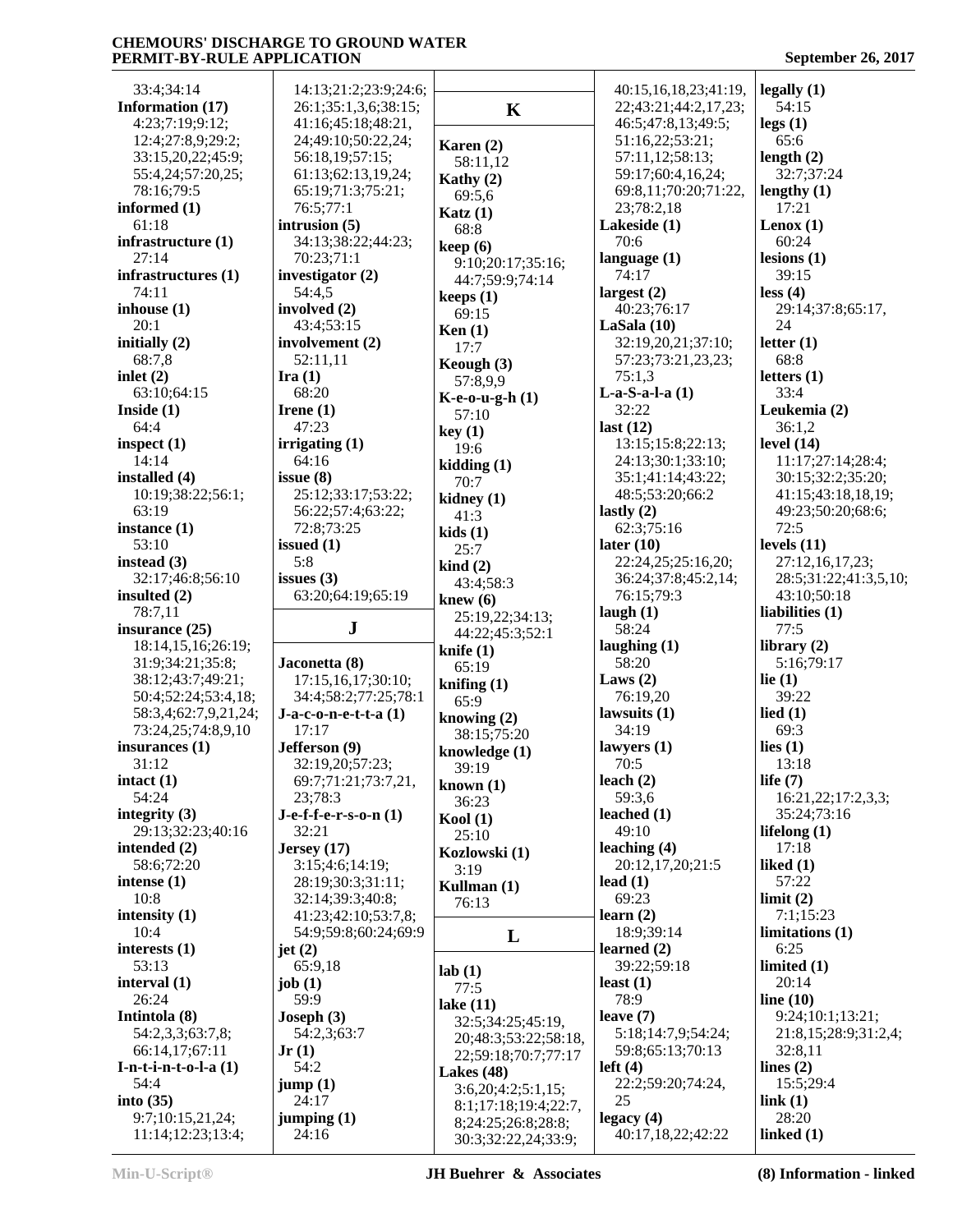41:4 **linking (1)** 41:3 **liquefaction (1)** 28:24 **liquid (1)** 19:7 **Lisa (2)** 44:12,13 **list (6)** 16:8;41:23,25;44:4, 19,20 **listen (5)** 18:11;32:12;75:4,9, 10 **listened (2)** 48:18;49:6 **literally (1)** 51:24 **little (3)** 34:2;46:6;52:2 **live (14)** 16:12;22:6,9;30:3; 37:3;47:17;51:21,22; 59:13;60:15,16; 69:14,22;77:7 **lived (2)** 42:23;59:14 **liver (1)** 23:22 **lives (2)** 33:18;62:13 **living (5)** 23:8;34:17;37:4,7; 44:24 **Lloyds (1)** 31:11 **local (7)** 5:15;9:5;20:3,7; 26:24;43:18;79:17 **located (2)** 73:6,11 **location (1)** 8:6 **locations (2)** 19:24;73:9 **London (1)** 31:11 **long (14)** 10:19;20:12;33:7; 35:11;40:21;42:23; 55:22;57:10;61:8; 62:20;63:10;64:15, 21;74:19 **longer (4)** 59:13;67:23;71:3; 77:7 **longest (2)** 64:7,12 **long-term (1)** 42:5 **longtime (1)** 57:11 **look (24) losing (2) lot (16) low (2) M1 (1)** 66:5 31:3 **mail (1)** 33:4 5:22 **main (1)**  $15:1$  21:1 **major (1)** 28:18 31:3 40:7 **man (4)**

**long-time (1)** 58:13 12:4,8,8,10,10,11, 19,24;13:8;14:4,12; 17:21;34:12;41:1; 42:5;46:25;53:13; 59:4,10;61:16;62:19, 24;75:17,19 **looked (2)** 12:2;25:5 **looking (3)** 61:13;73:1;76:5 20:19;77:8 9:23,25;12:4;14:8; 15:10;23:13,24,25; 52:6;59:3,3,6;65:18; 69:2,12;76:3 28:1,17 **lymphoma (2)** 39:15;41:4 **M marrow (1) madness (2)** 70:5,17 **magnesium (1)** 20:21 **magnified (1)** 28:23 **magnitude (1) Mailed (2)** 6:2;79:13 **mailing (1)** 17:23 **maintain (2)** 14:24;15:5 **maintained (1) maintaining (2)** 15:4;29:12 **maintenance (1) majors (1) making (4)** 6:18;65:15;67:19; 76:24 **M-a-l-l-e-y (1)** 60:9;75:6,6;78:4 **Management (1)** 3:16 **manager (1)** 3:19 **Mancini (3)** 48:10,11,11 **M-a-n-c-i-n-i (1)** 48:12 **manganese (3)** 56:23;57:1;64:19 **mankind (1)** 39:13 **many (9)** 16:16;27:3;33:8; 45:10;51:20;61:4; 69:24,24;70:4 **March (2)** 5:25;26:12 **marked (1)** 66:19 **Marketing (1)** 74:17 **married (1)** 35:20 47:15 **Martens (13)** 49:3,4,4;66:12,15, 22,25;67:1,3,6,6; 68:22;72:14 **M-a-r-t-e-n-s (2)** 49:5;67:7 **Maryland (1)** 25:11 **Mary's (1)** 79:18 **mass (1)** 72:21 **masters (1)** 69:17 **material (3)** 12:9,19,20 **material's (1)** 12:13 **matter (2)** 74:9,15 **may (8)** 7:5;16:22,23;20:22; 46:3;52:25;60:1,2 **maybe (3)** 19:18,22,24 **mayor (6)** 16:24;18:11;36:21; 58:22;60:23,25 **Mcclintock (1)** 79:20 **mean (5)** 31:5;48:14;59:17; 65:25;76:6 **means (3)** 42:1;46:7;74:3 **meantime (2)**

 35:22;49:21 **meanwhile (1)** 21:5 **measure (9)** 9:10,11;12:12,18, 25;13:14;14:16; 19:23;50:11 **measured (6)** 9:6;12:21;19:16; 27:24;56:15;63:13 **measurements (1)** 13:5 **measures (1)** 48:6 **measuring (1)** 31:22 **mechanical (1)** 55:3 **mechanism (1)** 62:17 **medication (1)** 69:12 **medicine (1)** 69:15 **meet (4)** 14:18;43:25;61:11; 75:7 **meeting (12)** 24:13;33:5,10,11, 16;48:5;52:1;57:22; 58:16;61:10;62:21; 78:5 **meetings (5)** 35:13,14;39:21; 41:19;61:4 **member (7)** 26:7;72:10;73:18; 74:24,25;75:2;77:24 **members (3)** 7:14;15:17;40:9 **mental (1)** 66:4 **mention (1)** 50:19 **mentioned (4)** 47:21;52:23;57:23; 64:18 **mercury (1)** 69:23 **merge (1)** 76:23 **merger (1)** 76:21 **merging (2)** 76:16,17 **mess (2)** 44:25;60:17 **met (4)** 14:21;27:20;39:24; 43:24 **metal (1)** 56:7 **metering (1)**

 20:1 **method (1)** 21:10 **Michael (1)** 57:9 **microphone (1)** 15:20 **middle (2)** 32:5;44:25 **midwest (1)** 64:7 **might (5)** 19:10;29:16;61:24, 24;65:19 **migrated (2)** 46:8;48:2 **migrating (1)** 47:22 **migration (1)** 48:7 **Mike (3)** 57:8;60:22,23 **millennials (1)** 16:19 **million (5)** 22:15,22;24:2;36:6, 7 **millions (2)** 45:19;76:13 **mind (6)** 24:16,17;63:1,2,2; 68:13 **minds (1)** 63:1 **minimum (1)** 32:4 **minute (11)** 7:4;15:25;26:22; 29:10;55:11,15; 56:18,20;64:25; 65:14;67:17 **minutes (9)** 7:1,2,3,5;15:24; 16:1;21:20;44:15; 78:5 **misbehaves (1)** 20:16 **misleading (1)** 26:16 **missing (1)** 19:20 **mistake (4)** 63:12;65:2;68:9; 76:22 **mitigation (9)** 27:20,21;28:11,12; 31:22;35:4;37:22; 46:16;50:21 **model (7)** 13:15;14:1,1,3; 15:7;27:3;66:4 **modeling (7)** 13:13;31:14;42:19;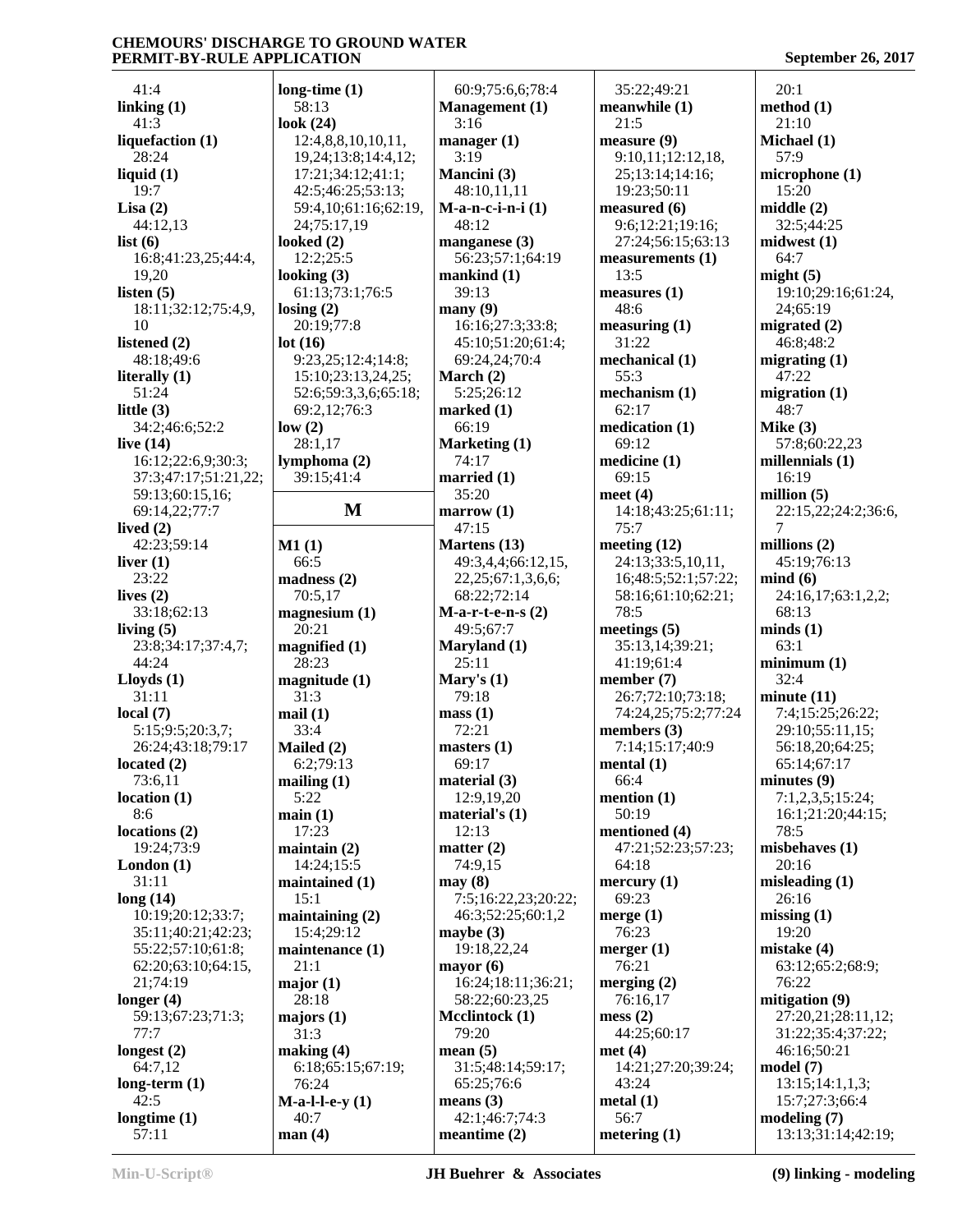| 46:13,15;73:9,10                                                                                                                           | 9:20;12:20                             | needed (1)              | nor(1)              | 3:22                                |
|--------------------------------------------------------------------------------------------------------------------------------------------|----------------------------------------|-------------------------|---------------------|-------------------------------------|
| models (1)                                                                                                                                 | Moving $(11)$                          | 8:2                     | 72:22               | offsite $(1)$                       |
| 29:20                                                                                                                                      | 32:8,10;34:24;                         | needs(10)               | north $(3)$         | 72:23                               |
| modification (1)                                                                                                                           | 37:18;40:24;45:16;                     | 32:4;41:15,16;44:3,     | 19:15;68:14,16      | often $(2)$                         |
| 77:17                                                                                                                                      | 46:7;70:21;71:7;                       | 8;46:13,14;47:3;        | northern $(1)$      | 19:23;21:17                         |
| modified (1)                                                                                                                               | 72:13,18                               | 77:10,13                | 73:6                | oil(1)                              |
| 67:16                                                                                                                                      | MUA(1)                                 |                         |                     | 24:22                               |
|                                                                                                                                            |                                        | negative $(1)$          | note(3)             |                                     |
| modify (1)                                                                                                                                 | 20:2                                   | 63:21                   | 4:10;5:24;71:10     | old(5)                              |
| 27:12                                                                                                                                      | $M$ -u-c-d-e-r $(1)$                   | neighbor(2)             | notice $(5)$        | 11:6;23:17,19,22;                   |
| Mohammed (1)                                                                                                                               | 17:13                                  | 23:14;53:16             | 5:22;26:11;51:23;   | 69:11                               |
| 69:20                                                                                                                                      | much(10)                               | neighborhood (3)        | 59:9;71:22          | O'Malley (3)                        |
| money (1)                                                                                                                                  | 14:24;21:25;22:14,                     | 23:14;24:24;49:15       | notification (1)    | 40:5,6,7                            |
| 62:13                                                                                                                                      | 19;24:6;26:3;27:7;                     | neighborhoods (2)       | 71:17               | once $(4)$                          |
| Monica (1)                                                                                                                                 | 29:23;38:24;60:20                      | 45:18;46:9              | notified (4)        | 7:5;43:24;61:9,14                   |
| 39:4                                                                                                                                       | $M$ -u-l-d-e-r $(1)$                   | neighbors (7)           | 25:3;44:25;45:5;    | one (34)                            |
| monitor (10)                                                                                                                               | 17:14                                  | 18:22;49:14;51:22,      | 71:23               | 6:13;7:4;11:11;                     |
| 9:17,19,21;10:3;                                                                                                                           | municipal (1)                          | 25;52:17;53:15,17       | notify $(2)$        | 15:25;17:2;22:25;                   |
| 14:12,13;20:4;27:16;                                                                                                                       | 58:16                                  | neither(1)              | 7:3;15:24           | 24:1,2,5;29:10;30:3,                |
| 29:17;53:11                                                                                                                                | murder $(1)$                           | 72:22                   | nozzle(2)           | 10,13;31:2;36:5,8;                  |
| monitored (4)                                                                                                                              | 23:13                                  | nerve(2)                | 64:5;65:13          | 37:4;45:17;51:17,25;                |
| 11:4,22;43:10;                                                                                                                             | must(7)                                | 75:5,13                 | number $(7)$        | 59:10;62:6;68:4,24;                 |
| 49:24                                                                                                                                      | 6:3,10;31:23,25;                       | neurological (1)        | 11:21;12:22;15:10;  | 71:9;72:2;73:8,9,10,                |
| monitoring (11)                                                                                                                            | 44:23;60:17;68:9                       | 71:15                   | 30:18;63:25;71:9,10 | 24;75:8;77:15,21,23                 |
| 13:6;19:14,25;                                                                                                                             | mutation $(1)$                         | New $(23)$              | nurse $(1)$         | ones $(3)$                          |
|                                                                                                                                            | 47:19                                  | 3:15;4:6;14:19;         | 70:15               | 9:15,16;32:13                       |
| 21:17;27:15;28:1;                                                                                                                          |                                        | 28:19:30:3:31:11:       |                     | one-sided (1)                       |
| 31:21;32:1;37:20,22;                                                                                                                       | <b>Myelodysplastic (1)</b>             |                         | Nylon(1)            |                                     |
| 46:23                                                                                                                                      | 36:1                                   | 32:13;39:3;40:8,10;     | 75:18               | 41:18                               |
| Monsanto (1)                                                                                                                               | myself(3)                              | 41:22;42:10;53:7,8;     |                     | Ongoing (2)                         |
| 39:8                                                                                                                                       | 31:8,9;69:14                           | 54:9;55:7;59:8;60:24;   | $\mathbf 0$         | 31:20,21                            |
| Monte (1)                                                                                                                                  |                                        | 67:15,25;69:9;76:25;    |                     | online (2)                          |
| 77:3                                                                                                                                       | N                                      | 77:2                    | object $(1)$        | 17:21;19:7                          |
|                                                                                                                                            |                                        |                         |                     |                                     |
| month (1)                                                                                                                                  |                                        | news(2)                 | 46:10               | only (18)                           |
| 61:14                                                                                                                                      | nagging $(1)$                          | 35:12;39:20             | objectives (1)      | 7:5;11:7;16:3,16;                   |
|                                                                                                                                            | 30:7                                   | newspaper $(3)$         | 27:20               | 17:4;19:9,13,15,16;                 |
| monthly $(3)$                                                                                                                              |                                        |                         |                     |                                     |
| 9:11;13:14;28:2                                                                                                                            | name $(20)$                            | 3:11,12;31:5            | O'Brien (4)         | 33:14;38:2;41:11,13,                |
| months $(2)$                                                                                                                               | 3:13;6:17;7:23;                        | next(13)                | 54:13;55:20,25;     | 19;43:17,24;64:20;                  |
| 61:4;76:15                                                                                                                                 | 15:19,20,21;16:10,11;                  | 17:7,9;18:12;19:1;      | 66:19               | 76:1                                |
|                                                                                                                                            | 17:16;19:2,3;22:4,5;                   | 22:3;23:5,14;30:5;      | obtained (4)        | onto $(1)$                          |
| 14:25;19:10,23,23;                                                                                                                         | 26:6;28:13;29:24;                      | 36:5;37:15;58:20,22;    | 54:14,15;55:4,17    | 57:15                               |
| 36:17;37:8;40:9;                                                                                                                           | 30:2;51:13;67:5,12                     | 76:24                   | obvious (2)         | open $(8)$                          |
| 41:20;43:19;52:17;                                                                                                                         | nation $(1)$                           | Nicole (4)              | 43:4,5              | 3:1,3;7:21;8:24;                    |
| 58:3;71:6;74:20;                                                                                                                           | 32:14                                  | 3:18,21;6:11;16:5       | obviously (6)       | 9:7;52:4;64:11;65:15                |
| 77:23,24                                                                                                                                   | National (5)                           | night $(4)$             | 40:22;42:12,22;     | opening $(2)$                       |
|                                                                                                                                            | 41:23,25;44:4,19,                      | 21:19;57:19;62:7,       | 43:11:44:6:71:7     | 64:2;65:10                          |
| 69:13,13;70:14                                                                                                                             | 20                                     | 15                      | occur(1)            | openings (2)                        |
|                                                                                                                                            | Native-American (1)                    | nine $(2)$              | 27:6                | 64:20;65:7                          |
| 31:3                                                                                                                                       | 16:14                                  | 13:12;46:2              | occurs(1)           | operate $(8)$                       |
|                                                                                                                                            | natural $(2)$                          | NJDEF(4)                | 7:17                | 10:22;13:23,24;                     |
| 10:8,16;28:14;                                                                                                                             | 29:2;31:7                              | 3:7;44:21;55:17;        | ocean (2)           | 15:2,2,9;20:19;55:1                 |
| 39:13;56:3                                                                                                                                 | near(6)                                | 68:2                    | 75:22,22            | operated $(1)$                      |
|                                                                                                                                            | 29:9,15,19;36:4;                       | <b>NJPDES</b> (3)       | o'clock(4)          | 56:1                                |
| 16:21;32:9;35:22;                                                                                                                          | 37:16;73:11                            | 4:4;8:13,16             | 3:2;69:13;70:13,14  | operating (4)                       |
| 37:11;60:4;71:12;                                                                                                                          | necessity(1)                           | nobody(5)               | October (3)         | 8:25;12:3;14:10,11                  |
| 73:14;77:12                                                                                                                                | 21:1                                   | 25:18,19,19;39:11;      | 5:25;6:3;79:2       | operation (6)                       |
|                                                                                                                                            | need(30)                               | 60:7                    | off $(15)$          | 11:4;12:2;13:2;                     |
|                                                                                                                                            |                                        |                         |                     |                                     |
| 41:11,12                                                                                                                                   | 8:8,9;16:17;29:7,                      | noise(1)                | 14:4;30:4;32:2;     | 14:21,22;23:20                      |
|                                                                                                                                            | 15;33:21;36:17;                        | 66:9                    | 40:11;46:6;48:7;    | operational (1)                     |
| 65:22,25                                                                                                                                   | 38:19;41:18,20;                        | Non-Hodgkins (2)        | 49:10;54:25;55:2;   | 54:24                               |
|                                                                                                                                            | 43:17,19;44:9;47:4,5;                  | 39:15;41:4              | 72:5,6;73:24;75:17, | operations (2)                      |
| 13:20;38:10,14;                                                                                                                            | 50:16;51:2;61:24;                      | nonhomogeneous (1)      | 21;76:11            | 9:4;20:13                           |
| 45:25,25;46:3,11;                                                                                                                          | 62:14,24;63:4;69:1;                    | 19:9                    | offered (1)         | opportunity (7)                     |
| more (15)<br>morning $(3)$<br>Morristown (1)<br>most(5)<br>Mother (8)<br>motivating (2)<br>mounding $(2)$<br>move (8)<br>59:9<br>moves (2) | 71:4,15,25;72:25;<br>73:3;74:8;77:9,11 | nonsense $(1)$<br>18:16 | 50:10<br>Office (1) | 4:8;6:24;7:9;15:18;<br>16:2,4;42:14 |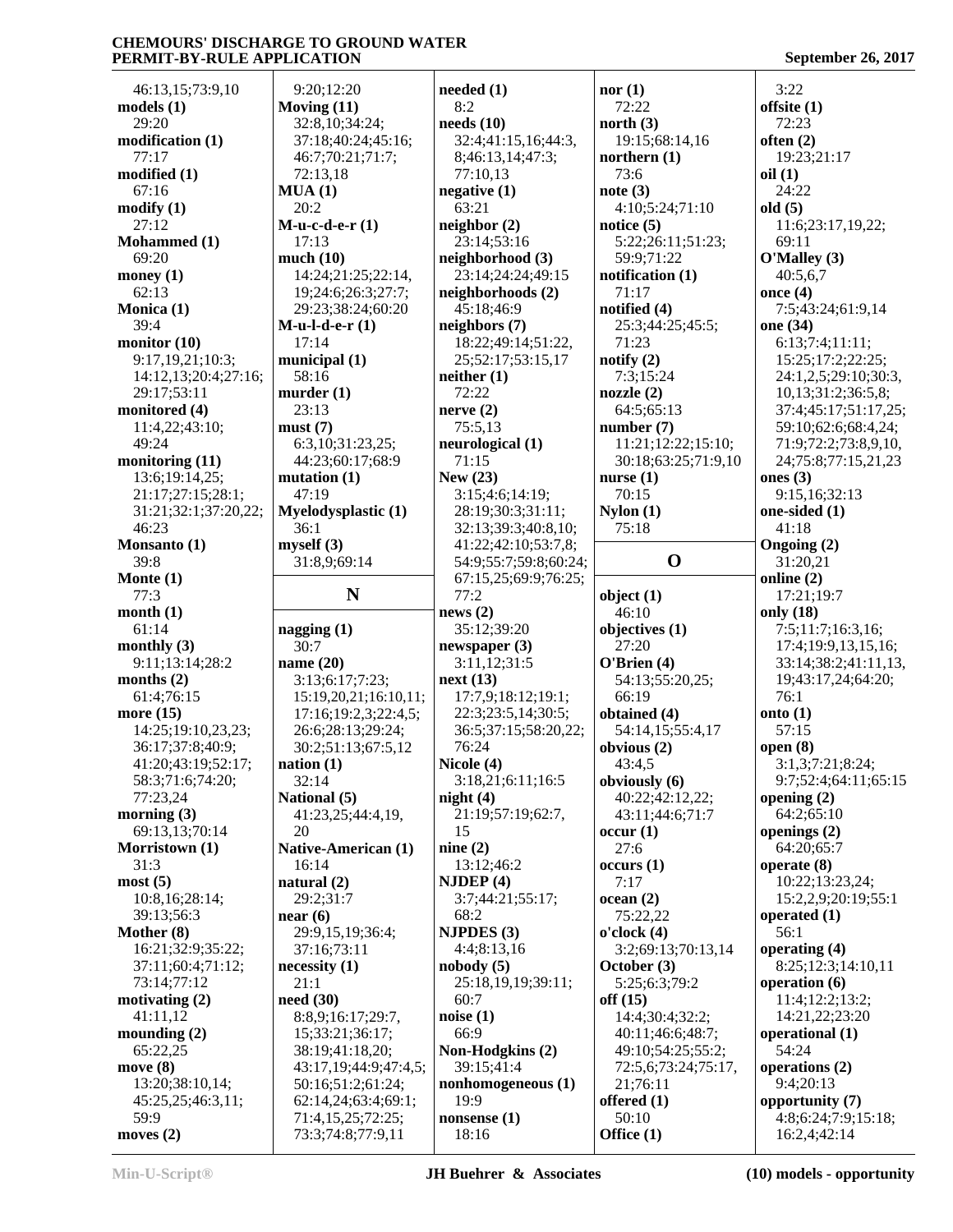| opposed $(3)$         | Paez $(3)$              | 37:23;41:5;68:6;      | Perry $(2)$           | 72:3,12                       |
|-----------------------|-------------------------|-----------------------|-----------------------|-------------------------------|
| 20:19;21:19;37:18     | 37:1,2,2                | 71:3,14               | 68:8,20               | play(1)                       |
| <b>OPRA'd</b> $(1)$   | P-a-e- $z(1)$           | Pennsylvania (1)      | person(8)             | 25:6                          |
| 44:22                 | 37:3                    | 59:9                  | 5:10;6:10;7:6,9,15;   | played $(1)$                  |
| optimum $(2)$         | page $(1)$              | people (41)           | 17:10;77:13,21        | 25:7                          |
|                       |                         |                       |                       |                               |
| 15:6;20:3             | 4:25                    | 7:12;10:16;16:18;     | personal (4)          | playing $(2)$                 |
| option $(2)$          | pages $(1)$             | 17:4;21:17;22:13;     | 39:5,14,25;71:10      | 46:22;77:3                    |
| 38:11,12              | 5:14                    | 23:7,8,10,13,24,25;   | phase(1)              | PLCAG(1)                      |
| Orange (2)            | $\text{pain}(1)$        | 24:14,25;33:6,10;     | 22:10                 | 40:14                         |
| 39:10,12              | 75:10                   | 38:2;39:16,22;40:1,2; | PhD(1)                | Please $(14)$                 |
| Orchard (1)           | pair(1)                 | 45:21,23;46:16;47:3,  | 35:20                 | 4:10;5:18,24;6:16,            |
| 32:25                 | 24:22                   | 7;48:18;51:6,7;52:22; | picked $(2)$          | 22;7:1;15:19,22,23;           |
| order(2)              | pants(1)                | 53:21;57:25;58:6;     | 39:20,20              | 16:7;29:1,25;69:5;            |
| 27:16;35:4            | 24:22                   | 60:14,15;61:21,21;    | picture $(2)$         | 78:15                         |
|                       |                         |                       |                       |                               |
| Orefice (3)           | paper $(2)$             | 62:21;63:18;66:24;    | 11:19;66:4            | pleased(1)                    |
| 47:10,11,11           | 54:17;63:11             | 77:18                 | pictures $(2)$        | 51:20                         |
| O-r-e-f-i-c-e $(1)$   | parallel(1)             | people's $(1)$        | 18:13;58:17           | plug(1)                       |
| 47:12                 | 64:8                    | 52:10                 | Piedmont (1)          | 21:12                         |
| organization (3)      | park(1)                 | Pequannock (1)        | 28:10                 | plume $(15)$                  |
| 6:20,21;15:22         | 45:6                    | 48:3                  | Piezometers (1)       | 19:5;32:25;34:17;             |
| organizations (2)     | Parkinson's (2)         | per $(8)$             | 19:13                 | 36:23;38:17;41:9;             |
| 40:13;70:21           | 69:18,19                | 7:2;19:16;26:22;      | $\pi$ ig (1)          | 46:24;51:21;59:14,            |
| originally $(1)$      | part(5)                 | 28:2;55:12;68:3,6,7   | 21:12                 | 15;64:9,11;68:1;              |
|                       |                         |                       |                       | 72:22,23                      |
| 39:4                  | 3:7;4:3;8:11;16:13;     | perc(1)               | pigs(1)               |                               |
| others $(2)$          | 40:22                   | 56:13                 | 32:12                 | plus $(4)$                    |
| 15:11;45:3            | partial (1)             | percent(3)            | Pilot $(35)$          | 44:18;50:23;56:18;            |
| ours $(2)$            | 42:16                   | 36:8,9,14             | 3:8;4:22,24;11:4,9;   | 59:7                          |
| 8:5;38:17             | participation (1)       | performance (2)       | 26:20;27:5,11,19,22;  | pm(2)                         |
| ourselves (2)         | 4:4                     | 15:6;27:22            | 42:17,18,19;43:2,6,   | 7:16;80:1                     |
| 60:14,17              | particular (2)          | perhaps $(2)$         | 13;47:7;49:7,13,16;   | podcasts(1)                   |
| out (44)              | 6:20;51:15              | 40:23;41:22           | 50:6;51:1;54:20,23;   | 35:13                         |
| 6:11,13;9:3,15;       | particularly (1)        | period(8)             | 55:7,9;62:4;66:13,18, | point $(9)$                   |
|                       | 79:19                   |                       |                       |                               |
| 10:2;11:8;13:25;15:3, |                         | 5:25;11:10;17:1;      | 21;67:8,14;68:23;     | 20:11;26:10;28:7;             |
| 17;16:7;21:4,8,9,14;  | particulars (1)         | 26:12;27:11;31:19;    | 72:15,16              | 52:3,21;53:20;60:11;          |
| 22:3,17;24:7;28:13;   | 54:16                   | 79:1,11               | Pine $(1)$            | 65:13;77:15                   |
| 36:19,22;40:2;41:8;   | parts $(3)$             | perm(1)               | 48:3                  | points $(3)$                  |
| 42:11;46:3;50:2,11;   | 68:3,6,7                | 56:12                 | pipe $(3)$            | 11:22;52:13,14                |
| 51:21,24;53:13;       | party(3)                | permanent (1)         | 27:7;37:15;64:4       | poison(1)                     |
| 55:10;57:4;58:22;     | 34:13;35:17;76:9        | 66:20                 | pipeline (1)          | 37:18                         |
| 59:5,12;61:15;62:8;   | party's (1)             | permeability (2)      | 29:6                  | poisoned (1)                  |
| 64:7;71:18;74:15;     | 75:4                    | 12:9;26:24            | piping(1)             | 74:10                         |
| 75:2;77:2,15;78:4,10  | Pascrell (1)            | permission (1)        | 8:24                  | poisoning $(1)$               |
|                       |                         |                       |                       |                               |
| outlet $(1)$          | 43:22                   | 44:15                 | pits(1)               | 75:14                         |
| 63:10                 | pass $(2)$              | permit(23)            | 9:7                   | poisons $(2)$                 |
| outreach (1)          | 12:10;17:11             | 4:8;5:9;8:5,7,11;     | place $(3)$           | 45:1;46:21                    |
| 78:17                 | Passaic (3)             | 14:15,25;15:9,12;     | 45:17;48:6;62:12      | $\mathbf{poke}\left(1\right)$ |
| over (18)             | 28:11,12,16             | 20:14;36:13;37:19;    | placed(4)             | 43:12                         |
| 7:18;9:9,10;13:2,     | passed $(1)$            | 43:1;46:10;66:23;     | 5:13;16:8;79:14,16    | policies (2)                  |
| 15; 17: 14; 22: 11;   | 23:17                   | 67:15,16,17;72:1,9;   | places(1)             | 52:24;53:4                    |
| 23:16,18,24;24:16,17; | past(7)                 | 77:16,16,20           | 46:3                  | policy (9)                    |
| 25:6,13;38:7;43:8,22; | 20:2,20;43:8;48:18;     | Permit-by-Rule (14)   | Plan $(20)$           | 30:21;31:10,13;               |
| 73:19                 |                         | 3:5,25;4:4,18,20;     | 4:25;26:25;27:5;      | 49:21;50:4;62:7,9;            |
|                       | 57:19;75:14;76:18       |                       |                       |                               |
| Oversight $(1)$       | Pat $(1)$               | 7:20;8:2,8,10;10:13;  | 28:12;31:16;32:10;    | 74:8,11                       |
| 3:14                  | 30:4                    | 12:1;14:11;78:23,24   | 35:8;36:20;43:9;      | Pollutant (1)                 |
| own(9)                | <b>PATERSON</b> (2)     | permits $(2)$         | 45:15,23;46:7;47:3;   | 42:10                         |
| 31:12;35:10;41:1,     | 29:11;34:6              | 7:8;57:3              | 48:13,22;51:3;74:13,  | polluted (1)                  |
| 12;45:1;47:1,2;49:22; | Patterson (4)           | permitted (1)         | 16;76:24,25           | 48:23                         |
| 60:18                 | 26:4,4,6,7              | 8:16                  | planet (1)            | polluter(3)                   |
|                       | P-a-t-t-e-r-s-o-n $(1)$ | permittee(1)          | 76:17                 | 35:15;42:14;58:4              |
| ${\bf P}$             | 26:7                    | 5:10                  | planning $(1)$        | pollutes $(1)$                |
|                       |                         |                       |                       | 21:22                         |
|                       | pay $(2)$               | Perrin $(6)$          | 76:12                 |                               |
| paddle(1)             | 53:7,10<br>PCE(5)       | 30:2,4;63:19;65:23;   | plans $(5)$           | pollution (6)                 |
| 58:7                  |                         | 71:20;73:7            | 41:13;56:13;71:25;    | 17:3;34:16;37:12;             |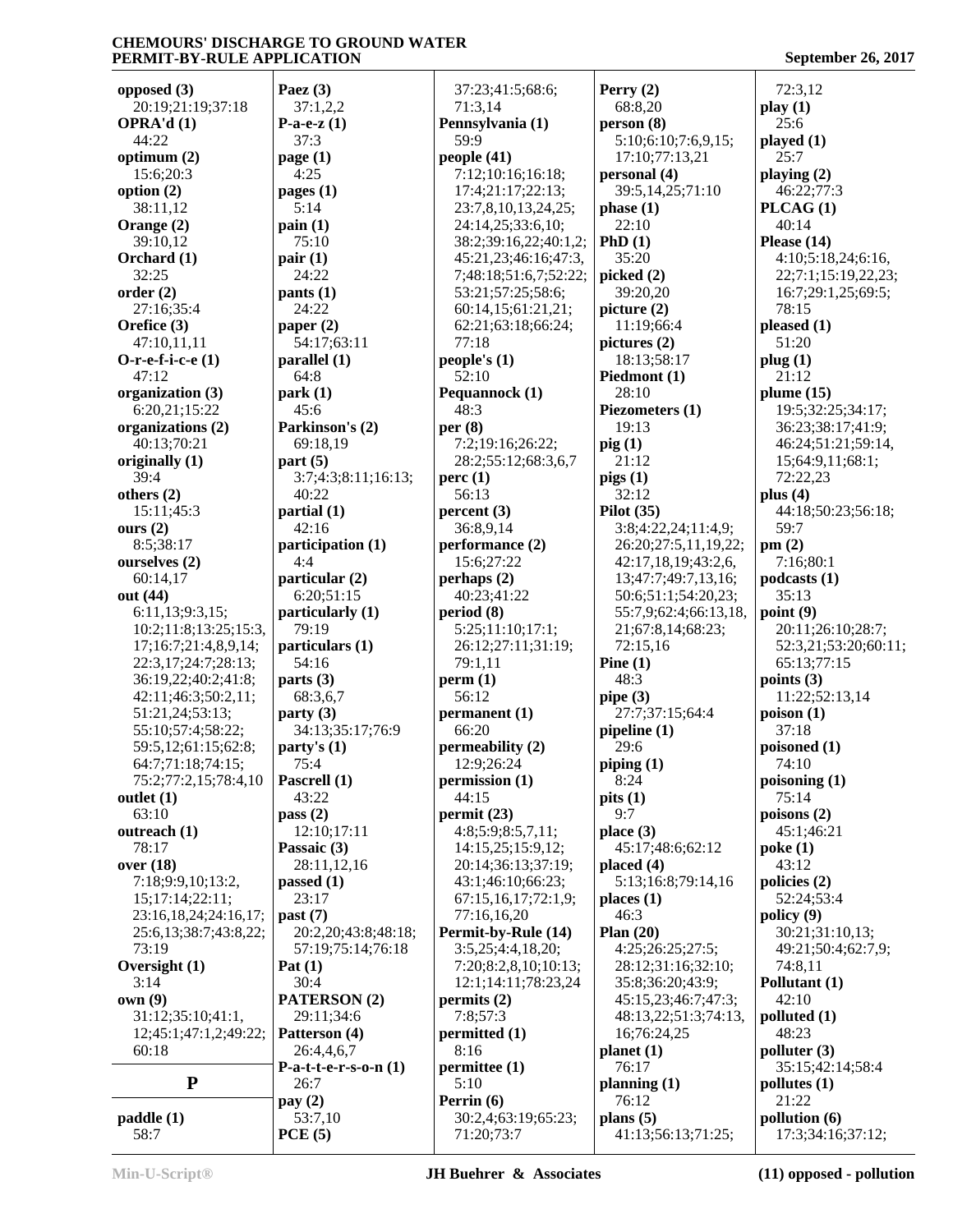| 42:12,14;46:4                   | 65:10                            | 66:19;73:10                | 24:19,20;56:17                     | raise $(1)$            |
|---------------------------------|----------------------------------|----------------------------|------------------------------------|------------------------|
| Pompton (47)                    | pressure (9)                     | proposal (2)               | pun $(1)$                          | 56:16                  |
| 3:6,20;4:2;5:1,15;              | 8:21;21:8;27:13;                 | 27:25;29:8                 | 58:6                               | raised $(2)$           |
| 8:1;17:18;19:4;22:7,            | 63:21;64:6,23;65:1,3;            | propose(1)                 | pure(1)                            | 26:18;65:6             |
| 8;24:25;26:8;28:8;              | 71:8                             | 13:24                      | 16:22                              | raises $(1)$           |
| 30:3;32:22,24;33:9;             | pressurized (6)                  | proposed (5)               | purge $(2)$                        | 72:4                   |
| 40:15,16,18,23;41:18,           | 63:23;64:7,10,16;                | 3:7;4:8;26:20,25;          | 20:20:21:9                         | raising $(1)$          |
| 21;43:21;44:2,17,23;            | 65:9;67:19                       | 73:5                       | purity $(1)$                       | 28:7                   |
| 46:5;47:7,13;49:5;              | pretty(1)                        | prospect(1)                | 17:3                               | Ramapo (4)             |
| 51:16,22;53:21;                 | 19:12                            | 47:16                      | purpose (3)                        | 28:9,14;29:5;31:2      |
| 57:10,12;58:13;                 | prevent(3)                       | $\text{protect } (11)$     | 4:7,16;6:10                        | ramp-up $(2)$          |
| 59:17;60:4,16,24;               | 20:25;28:5;48:6                  | 31:8,9;42:21;48:25;        | purposely(1)                       | 19:17;20:14            |
| 69:7;70:20;71:21,23;            | Previously (1)                   | 50:16;53:10,12;71:2,       | 74:22                              | ran $(1)$              |
| 78:2,18                         | 43:21                            | 5,6;74:1                   | push(1)                            | 75:2                   |
| pool(4)                         | principal (2)                    | protected (3)              | 68:18                              | ranking $(1)$          |
| 24:4,4,7;68:17                  | 69:8;70:3                        | 53:4;74:3,6                | put $(24)$                         | 44:18                  |
| pop(1)                          | printed $(1)$                    | $\mathbf{protect\,} (1)$   | 10:21;12:23;13:10;                 | rare $(1)$             |
| 47:20                           | 54:11                            | 30:24                      | 18:13,17;22:11;24:2;               | 47:17                  |
| ports $(2)$                     | Prior $(3)$                      | Protection (5)             | 32:14;35:4;36:22;                  | rate $(6)$             |
| 64:18,22                        | 12:1;57:18,22                    | 3:16;35:8;53:9,12,         | 39:19:48:15:51:5;                  | 13:4;19:17;20:14;      |
| position (2)                    | Priorities (3)                   | 18                         | 52:9;55:17,21;58:2;                | 26:21;56:13;77:8       |
| 20:15;74:2                      | 44:4,19,20                       | prove(2)                   | 62:13;65:6,12;71:18;               | rates $(2)$            |
| possibility $(1)$               | Priority (2)<br>41:23,25         | 50:16,18                   | 74:5;75:19;78:6                    | 13:23;45:5             |
| 57:13<br>possible (1)           | private(1)                       | proven(1)<br>32:15         | putting $(5)$<br>21:12;48:6;55:10; | rats $(1)$<br>77:6     |
| 69:21                           | 54:6                             | provide (12)               | 68:12;72:25                        | raw $(1)$              |
| posted $(1)$                    | privately $(2)$                  | 4:7;5:21,21;6:22;          |                                    | 27:4                   |
| 31:16                           | 61:5,11                          | 14:21;17:22;18:15;         | Q                                  | reaches $(1)$          |
| post-marked (1)                 | probability (1)                  | 31:15;34:21;41:6;          |                                    | 50:20                  |
| 6:3                             | 28:15                            | 53:3,18                    | quantities (1)                     | reaching $(2)$         |
| potentially (1)                 | probably (4)                     | provided $(6)$             | 20:7                               | 7:4;16:1               |
| 35:6                            | 11:20;39:12;47:14,               | 5:2,16;78:17,21;           | quarterly $(2)$                    | reacts $(1)$           |
| pouring $(1)$                   | 15                               | 79:5,11                    | 14:22;34:10                        | 15:6                   |
| 12:15                           | problem(10)                      | providing $(2)$            | quick $(1)$                        | read $(2)$             |
| powder $(1)$                    | 16:15;25:17,21;                  | 26:11;30:21                | 31:6                               | 20:3;75:17             |
| 60:12                           | 26:2;30:24;35:5;37:6;            | Provinces (1)              | quickly (4)                        | reading $(1)$          |
| pray(2)                         | 48:20;60:14;76:7                 | 28:10                      | 12:17;57:25;61:24;                 | 68:2                   |
| 16:24,25                        | problems $(2)$                   | PSI(2)                     | 72:5                               | readings $(2)$         |
| prayer(1)                       | 16:17;48:15                      | 65:1,3                     | quiet $(1)$                        | 19:7;20:10             |
| 16:20                           | procedure (1)                    | PSIs(1)                    | 38:7                               | ready $(2)$            |
| precipitation (2)               | 6:5                              | 67:21                      | quietly $(1)$                      | 20:5;21:14             |
| 9:8;47:22                       | process(8)                       | public (31)                | 61:11                              | real $(3)$             |
| precursor(1)                    | 4:4;33:21;34:2;                  | 3:3;4:3,3,7;5:15,24;       | quite $(2)$                        | 31:6;57:11;76:2        |
| 35:25                           | 51:20;52:2,3,16;                 | 6:4;26:10,11;27:4,10;      | 16:13;19:8                         | reality $(1)$          |
| predict(2)                      | 75:23                            | 33:14,16;34:1;40:19,       | quote/unquote (2)                  | 37:13                  |
| 15:7;29:20                      | processed (1)                    | 20, 24; 41: 8, 10, 19, 20; | 30:20;76:9                         | really $(11)$          |
| predictive(2)                   | 19:12                            | 42:1,2,25;45:4;55:8;       |                                    | 16:17;17:2;36:17;      |
| 13:17;14:1                      | Professional (2)                 | 57:18;78:14;79:17,         | $\bf R$                            | 37:13;45:20;49:13;     |
| prepared $(2)$                  | 7:24;22:19                       | 21,25                      |                                    | 58:21;62:5;72:14;      |
| 4:13;43:14                      | Program (4)                      | published (1)              | radio(1)<br>35:13                  | 73:13;79:23            |
| present (10)<br>33:10,16;54:21; | 3:16;8:13,16;44:7<br>Project (5) | 72:1<br>pull (1)           | railroad (13)                      | realtor $(1)$<br>59:15 |
| 55:10;67:16,18;                 | 4:1;7:25;52:25;                  | 21:7                       | 9:2;10:11;11:21;                   | real-world $(3)$       |
| 69:19;75:8,11,13                | 54:23;61:20                      | pump(8)                    | 29:9,13,15,19;30:4,5;              | 12:4;13:14,25          |
| presentation (4)                | pronounce $(1)$                  | 8:14;12:23;22:10,          | 37:15;51:5;56:5;                   | rear $(1)$             |
| 3:25;7:18,20;78:10              | 47:14                            | 17;24:7;45:16;56:4,6       | 71:19                              | 6:4                    |
| presentations (1)               | proper $(2)$                     | pump-and-treat (8)         | rain $(6)$                         | reason (3)             |
| 17:20                           | 37:21;57:24                      | 37:14;55:10,14;            | 9:22,25;10:1,4,8;                  | 11:5;36:21;76:2        |
| presented $(1)$                 | properties (6)                   | 56:23,25;59:1;66:21;       | 20:8                               | reasons $(2)$          |
| 41:13                           | 12:18,20,25;33:18;               | 67:17                      | rainfall $(2)$                     | 39:6;46:12             |
| presently (1)                   | 53:4;57:16                       | pumping $(10)$             | 11:9;13:9                          | re-bring $(1)$         |
| 69:8                            | property $(5)$                   | 10:15;12:22;13:1,          | raining $(1)$                      | 21:6                   |
| pres(1)                         | 31:24;49:10;59:11;               | 23;20:22;23:3,5;           | 37:9                               | receive $(6)$          |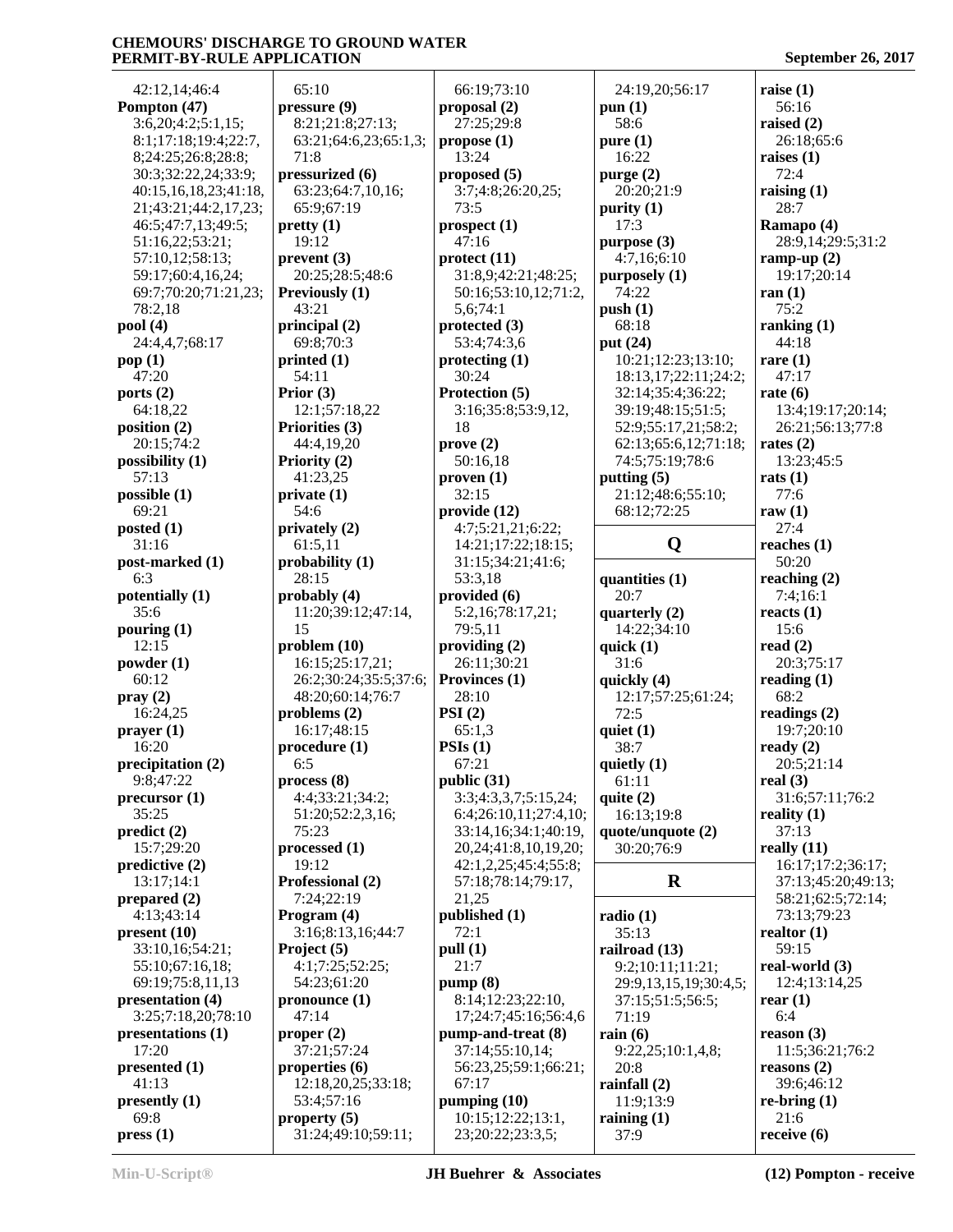4:15,17;5:11,19,22; 51:23 **received (4)** 5:2;6:1;44:18;79:6 **recommend (1)** 20:11 **recommended (1)** 29:18 **recommending (1)** 28:2 **record (10)** 3:2,10;6:17,18; 52:10;55:17;64:13; 67:22;73:4;78:7 **records (1)** 55:18 **rectified (1)** 72:12 **reduce (3)** 19:21;37:23;46:21 **reduced (1)** 77:8 **refer (1)** 54:16 **referred (1)** 39:9 **refused (1)** 43:25 **regarding (4)** 3:4;26:19;28:8; 78:17 **regardless (2)** 38:21;68:15 **region (1)** 28:15 **Registered (1)** 7:24 **registers (1)** 39:19 **registration (8)** 4:14;5:19;6:6,9,11, 15;7:12;78:16 **regular (5)** 9:18;10:3;14:17; 33:4;61:4 **reimbursed (2)** 77:10,10 **reiterate (1)** 31:20 **related (1)** 45:9 **Relations (2)** 3:22,23 **relatively (1)** 27:25 **released (1)** 45:8 **releases (1)** 34:18 **relevant (2)** 5:6;79:8 **relying (1)**

**remaining (2)** 7:4;15:25 **remediated (1)** 53:23 **Remediation (2)** 3:14,16 **remember (2)** 63:3;79:1 **remove (3)** 46:20;51:4;72:22 **renders (2)** 5:9;71:8 **repetitive (1)** 28:24 **report (3)** 9:12;28:13,20 **Reporter (2)** 6:18,22 **reporting (1)** 25:4 **reports (1)** 14:22 **represent (3)** 40:8;51:15;70:21 **representation (1)** 43:20 **representative (4)** 18:2,19;75:4;78:4 **represented (2)** 43:21,23 **representing (1)** 15:22 **request (1)** 50:6 **requesting (1)** 27:9 **require (1)** 14:15 **required (1)** 8:3 **requirement (4)** 14:20,25,25;15:8 **requirements (6)** 14:10,11,19;15:10, 11;20:20 **requires (1)** 8:7 **researched (3)** 49:23;50:3,7 **reserve (1)** 45:20 **reservoir (2)** 45:20,22 **reset (1)** 21:14 **residence (1)** 30:17 **residences (1)** 10:10 **resident (17)** 17:18;19:4;22:8; 30:2;32:25;37:4; 38:11;39:3;47:13;

 51:16;57:10;58:13, 14;69:7;71:18,21,23 **residential (2)** 19:25;73:12 **residents (53)** 17:24;18:19,21; 26:18;30:21,25; 31:19;32:12,23;33:4, 8;34:8,14;35:12; 36:15;40:16;41:9; 42:2,7,22,23;43:8,12; 44:1,9,24;45:21; 46:25;48:17,25; 49:19;50:10;51:21; 52:24;53:3,7,19;61:2, 5,7,10,15,18,23;62:1, 8,25;63:3;66:2;72:2; 75:5,13;77:7 **residents' (1)** 75:9 **resident's (2)** 31:23;32:1 **residual (1)** 20:23 **Resmer (3)** 39:1,2,2 **R-e-s-m-e-r (1)** 39:2 **respect (1)** 7:14 **respirators (1)** 57:3 **respond (1)** 5:5 **responding (2)** 5:4;79:8 **response (9)** 5:7,12;11:7,9;12:5, 24;19:19;79:9,9 **responsibility (1)** 60:18 **responsible (4)** 34:12;35:17;75:3; 76:9 **restart (1)** 21:4 **restrictor (1)** 64:5 **retirement (1)** 59:12 **retires (1)** 76:15 **returned (1)** 36:9 **Reverend (3)** 51:12,13,14 **reverse (1)** 20:18 **review (1)** 72:3 **revisit (1)** 63:4 **Rich (3)**

 47:10,11;67:12 **R-i-c-h (1)** 47:11 **ridiculous (2)** 35:21;51:2 **rig (3)** 64:13;66:3,6 **Riggiola (3)** 44:12,13,13 **R-i-g-g-i-o-l-a (1)** 44:14 **right (20)** 7:14;15:1,2,2; 16:25;17:9,24;19:15; 23:16,24;30:5;31:5; 38:13;58:3;69:15; 72:7,18;73:13;74:24; 78:13 **rightfully (1)** 11:13 **right-of-way (1)** 65:21 **rise (8)** 9:10,10;10:5;11:17; 13:19;19:20;27:13; 50:19 **rises (3)** 11:12;13:21;32:3 **risk (3)** 31:19;53:1,17 **risks (2)** 26:19;29:7 **Riverdale (1)** 48:2 **road (1)** 63:14 **rock (1)** 30:15 **room (7)** 33:6;53:7;61:10; 65:11;66:3;74:23; 77:13 **route (1)** 32:17 **RPMs (1)** 66:7 **rubber (2)** 42:25;43:1 **Rubino (9)** 29:24;30:1,2;34:6; 70:18,19;72:11,16; 73:19 **R-u-b-i-n-o (2)** 30:2;70:20 **ruled (1)** 41:7 **rules (2)** 4:5;6:5 **run (2)** 11:21;71:13 **running (4)** 21:13,20;66:7,7 **runs (3)**

 14:1,3;78:10 **rupture (1)** 29:6 **Ruth (2)** 37:1,2 **R-u-t-h (1)** 37:2 **S safe (16)** 24:9;30:20;32:9,10; 35:10;36:22;38:11, 14;47:4;48:21;49:19; 50:17;71:4;73:12; 74:5,9 **safety (1)** 47:2 **sale (1)** 77:9 **same (9)** 10:24;11:2,5;13:3, 3,4;23:17;24:23; 33:20 **sampled (1)** 19:9 **samples (1)** 56:13 **sand (2)** 12:15,19 **Sandy (2)** 37:8;47:23 **Santa (1)** 39:4 **saturated (1)** 28:23 **saturation (1)** 28:25 **saying (5)** 28:21;36:15;62:21, 22;66:15 **scared (1)** 24:15 **scenario (1)** 43:14 **schedule (1)** 28:1 **school (2)** 35:20;69:9 **schools (3)** 69:10;70:3,6 **Schuyler (5)** 37:3;58:14;63:19; 65:23;73:8 **Schwartz (1)** 30:8 **science (1)** 12:7 **Scientist (1)** 7:24 **Sean (1)** 79:20 **SEC (2)**

27:1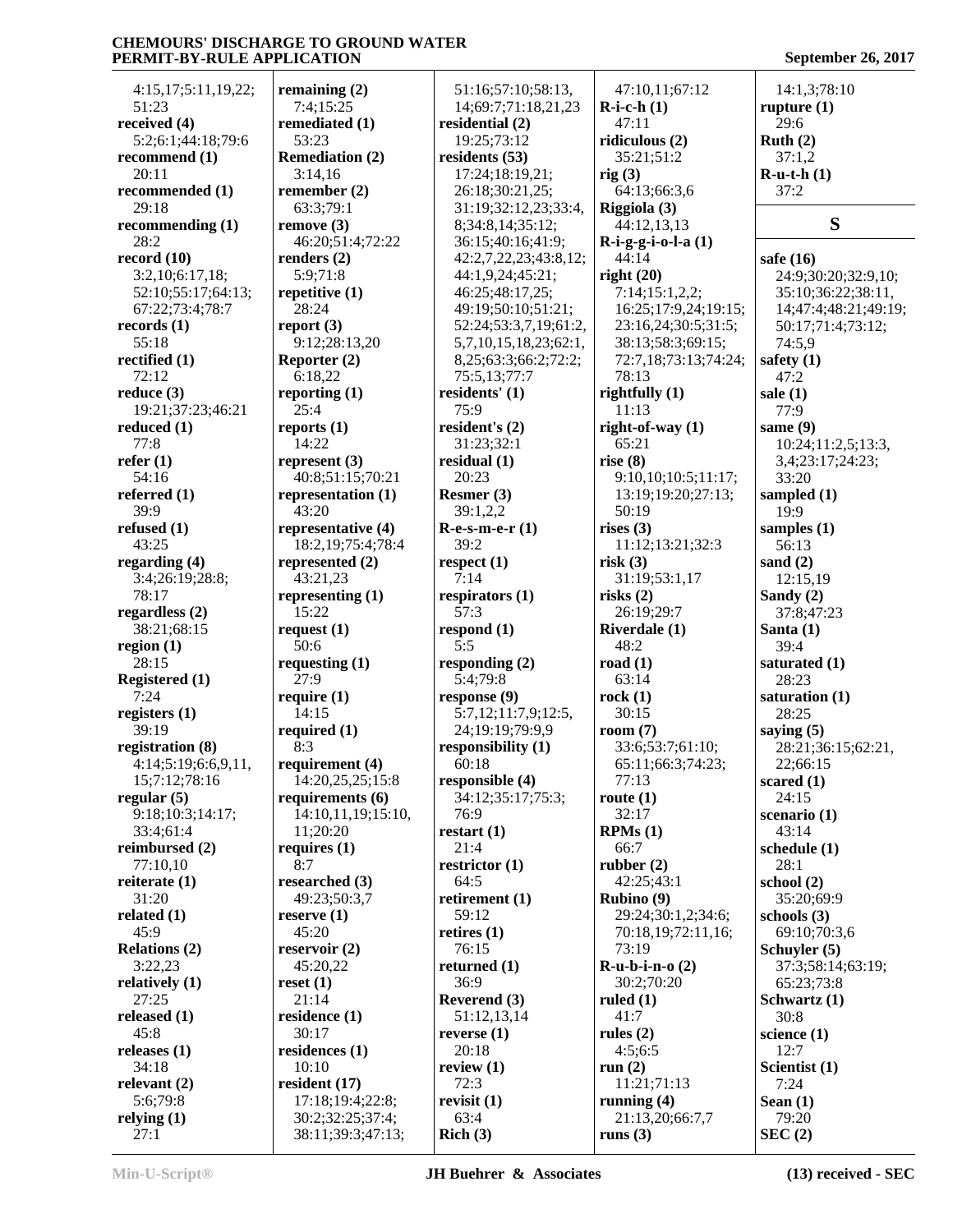| 76:14,18                       | shades $(1)$                            |                 |
|--------------------------------|-----------------------------------------|-----------------|
| second (7)<br>7:10,12;20:11;   | 72:25<br>shallow $(2)$                  | sit             |
| 36:23;52:21;57:24;             | 26:24;30:18                             | sit:            |
| 61:17<br>secondary (1)         | sharp $(1)$<br>10:1                     | sit             |
| 28:22                          | sheet $(3)$                             |                 |
| Secondly (1)                   | 6:5;79:6,16                             |                 |
| 71:25<br>seconds (1)           | sheets (1)<br>5:17                      | sit             |
| 22:2                           | shell $(1)$                             |                 |
| section (1)<br>5:12            | 77:3<br>short $(1)$                     | six             |
| sediment (1)                   | 3:24                                    |                 |
| 57:4                           | shoving $(1)$                           | six             |
| sedimentation (1)<br>20:25     | 69:3<br>show $(3)$                      | siz             |
| seeing (1)                     | 3:2;41:7;61:15                          |                 |
| 74:11                          | showing $(3)$                           | ski             |
| seismic (1)<br>28:25           | 58:17,18;61:2<br>shown $(1)$            | sla             |
| seismically (1)                | 61:7                                    |                 |
| 28:14                          | shows $(1)$                             | sle             |
| selfish (1)<br>39:6            | 9:13<br>shut $(4)$                      | slio            |
| sell $(3)$                     | 32:2;54:25;55:2;                        |                 |
| 58:14;59:12;77:7               | 72:6                                    | <b>Slo</b>      |
| send $(2)$<br>25:11;68:14      | sick $(4)$<br>23:14,15,24;36:4          | slo             |
| sensors (2)                    | side $(5)$                              |                 |
| 27:15;43:11<br>sent $(1)$      | 10:11,18;19:15;<br>68:13,16             | slo             |
| 33:3                           | sides $(3)$                             | slo             |
| September (1)                  | 11:23;77:18,19                          |                 |
| 3:12<br>septic $(1)$           | sign(5)<br>6:7;7:12;26:1;               | slo             |
| 59:3                           | 34:18;78:15                             | sm              |
| series (2)                     | signed $(2)$                            |                 |
| 9:3,14<br>serious (2)          | 5:3,17<br>significant $(1)$             | SO <sub>0</sub> |
| 19:22;35:24                    | 5:6                                     | <b>SO</b>       |
| Serra (3)                      | significantly $(1)$                     |                 |
| 60:22,23,23<br>S-e-r-r-a (1)   | 27:12<br>sign-up $(1)$                  | soi             |
| 60:23                          | 6:5                                     |                 |
| service (1)                    | similar(1)                              | So              |
| 64:17<br>session $(2)$         | 19:25<br>simply $(1)$                   | sol             |
| 33:15,20                       | 75:23                                   |                 |
| set (1)<br>7:2                 | simulations (1)<br>27:1                 | sol             |
| setting $(2)$                  | single $(2)$                            | sol             |
| 61:6;79:22                     | 64:12;75:8                              |                 |
| seven (7)<br>23:2;34:14;36:24; | sink(1)<br>59:22                        | sol             |
| 45:2,4;63:14;68:2              | sinkholes (1)                           | sol             |
| seventy-five (1)               | 59:4                                    |                 |
| 24:8<br>seventy-four (1)       | Site $(23)$<br>3:6,16,20,23;4:2;        | <b>SOI</b>      |
| 23:19                          | 5:1,15;8:1,13,15;                       | <b>SOI</b>      |
| several (4)                    | 10:15;41:22,24,25;                      |                 |
| 17:24;33:3;35:21;<br>68:10     | 42:4;43:3;44:3,8;<br>48:1,7;54:9;64:14; | SO <sub>1</sub> |
|                                |                                         |                 |

 78:18 **sites (1)** 19:10 **sits (1)** 20:5 **sitting (5)** 28:8;52:5;58:20; 65:5;68:23 **situation (4)** 33:9;38:13;49:11; 76:1 **six (6)** 22:16;36:3,9;55:12, 13;56:9 **sixteen (1)** 24:4 **size (3)** 64:3;66:5,5 **skin (1)** 39:15 **slabs (1)** 13:11 **sleep (3)** 21:19;62:7,15 **slide (3)** 15:11;17:20;21:9 **Sloan-Kettering (1)** 36:3 **slope (1)** 12:11 **slot (2)** 64:2,2 **slots (2)** 21:11,14 **slow (1)** 40:24 **smell (1)** 24:23 **soccer (6)** 9:3,16;25:5,6,7,7 **society (1)** 79:15 **soil (6)** 12:5;19:8,11;29:21; 30:15;56:13 **Soils (1)** 28:23 **sold (1)** 76:13 **solids (2)** 20:23,25 **solution (1)** 42:6 **solve (1)** 60:13 **solved (1)** 16:18 **somehow (1)** 34:20 **someone (2)** 4:12;76:7 **sometimes (5)** 12:16,17;19:11;

 60:5,6 **somewhere (1)** 46:1 **son (1)** 24:11 **soon (3)** 66:1;69:9;79:24 **sorry (7)** 23:2,9;26:5;53:14; 58:24,24;73:21 **sound (1)** 66:9 **south (2)** 68:13,15 **space (1)** 27:24 **spaghetti (2)** 25:5,8 **Spartan (1)** 69:9 **speak (15)** 6:10,13,16,24; 15:19;16:4,7,18; 30:10;49:6;60:1,4,18; 61:5,8 **speaker (10)** 6:12,14,15,25; 15:18;16:6,7,9;17:7; 19:1 **speakers (3)** 6:19;7:5,13 **speaking (4)** 4:12;6:19;34:9; 67:1 **speaks (1)** 43:15 **special (1)** 25:10 **specific (2)** 6:9;33:25 **specifically (2)** 71:1;75:20 **specifications (1)** 65:21 **spell (8)** 6:17;15:21;16:10; 19:2;22:4;29:24; 42:11;67:5 **spending (1)** 45:19 **spent (1)** 69:24 **spoke (4)** 60:3;70:22;77:18, 19 **spoken (3)** 34:8;35:11;77:21 **sporadically (1)** 19:9 **sprayed (1)** 39:12 **spring (1)** 55:9

**spun (1)** 76:11 **square (1)** 8:24 **SSD (2)** 63:18,21 **St (1)** 79:18 **stable (1)** 44:7 **stack (1)** 6:14 **staff (1)** 79:19 **stainless (1)** 63:25 **stamp (2)** 42:25;43:1 **stand (5)** 34:7;36:12,14; 42:20;68:24 **standpoint (2)** 8:23;12:7 **start (11)** 17:13;26:11;30:6; 40:11;46:22;50:10; 60:16;64:22,22; 65:15,18 **started (5)** 22:9;26:12;37:9,9; 78:5 **starting (2)** 49:24;56:24 **starts (4)** 10:4;21:22;30:18; 65:14 **startup (1)** 19:17 **start-up (1)** 20:13 **State (12)** 23:11;31:11;32:13; 40:10,25;42:18; 43:18;45:7;53:6,8; 62:10;67:18 **stated (4)** 55:25;67:14;72:18; 79:7 **statement (2)** 4:13;53:2 **statements (2)** 4:10,11 **States (6)** 17:5;54:19,20;55:6; 60:8;66:20 **State's (1)** 41:1 **static (2)** 54:21;67:19 **stations (2)** 19:14;20:22 **status (1)** 41:24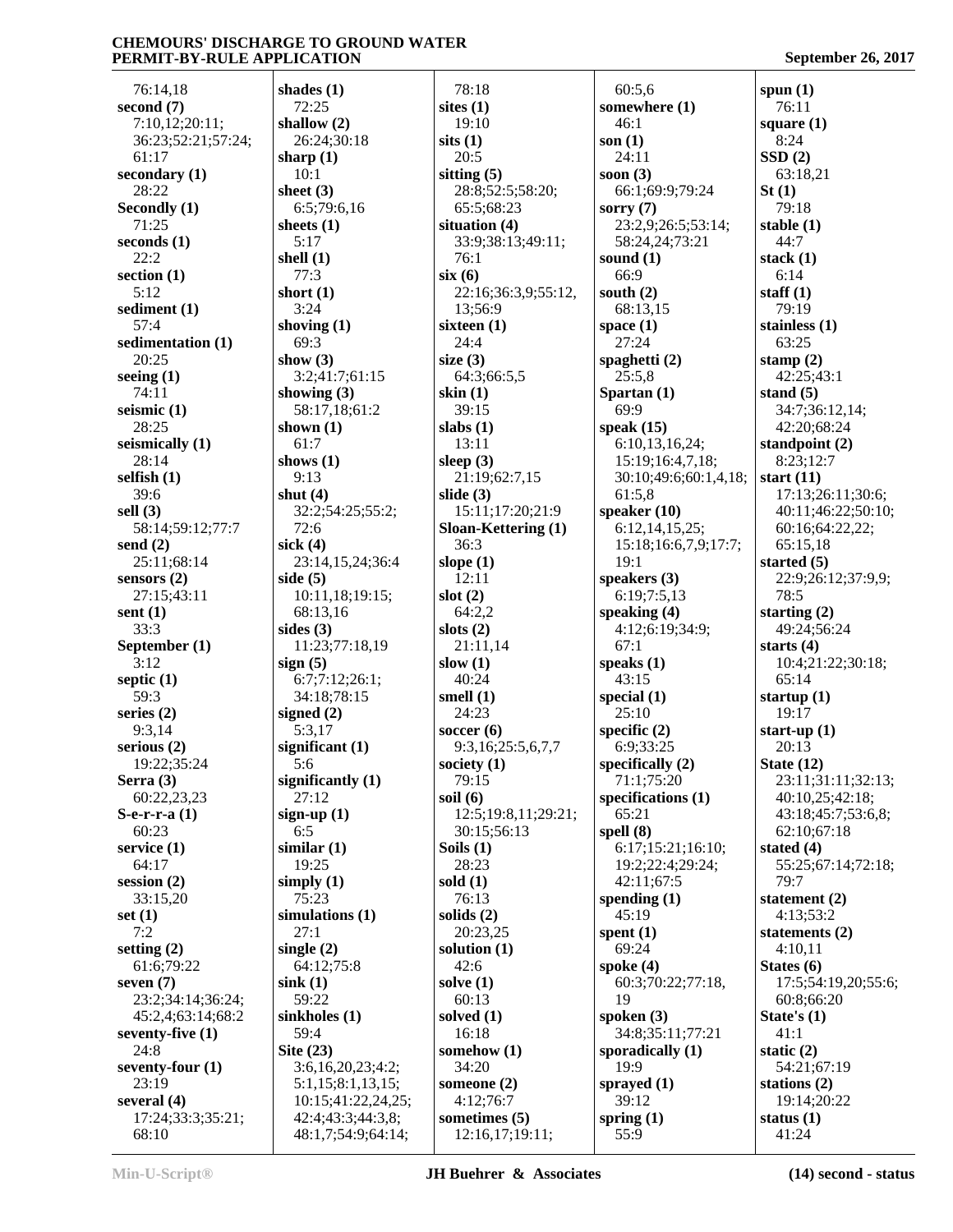| statute $(1)$              | 3:7;5:10             | system $(49)$              | 79:20                  | 77:3                  |
|----------------------------|----------------------|----------------------------|------------------------|-----------------------|
| 42:10                      | submitting $(2)$     | 8:12,14,15,20,22;          | terms <sub>(1)</sub>   | throats $(1)$         |
| stay $(1)$                 | 12:1;34:10           | 10:15;11:6,6,10,14;        | 52:17                  | 69:3                  |
| 47:5                       | sub-slab $(2)$       | 12:2;13:3,8,10,16,17;      | test(6)                | throughout (2)        |
| stayed $(3)$               | 68:1,5               | 14:14,21,23,24;15:1,       | 24:18:43:2,6,13;       | 20:3:28:19            |
| 75:4:78:6.8                | subsurface (1)       | 1,4,6;21:8;22:10;          | 55:9;62:5              | Thursdays (1)         |
| stays $(1)$                | 10:21                | 27:22;36:8;37:14,20,       | testament (2)          | 61:10                 |
| 20:17                      | Suburban $(1)$       | 22;38:22;42:11;            | 33:6;36:19             | timeline $(1)$        |
| steel $(1)$                | 3:11                 | 45:16:46:16.23,25;         | tested $(8)$           | 44:21                 |
| 63:25                      | sudden $(2)$         | 55:10,14;56:20,23,25;      | 19:10,10;30:14;        | timer $(2)$           |
|                            |                      |                            |                        |                       |
| stenographer $(1)$         | 25:15,17             | 62:4,11;64:10;66:21;       | 32:16;42:18;68:2,4,    | 7:2;15:24             |
| 75:12                      | suffering $(1)$      | 67:21;71:8;72:6            | 10                     | times (9)             |
| step $(1)$                 | 75:10                | systems $(9)$              | testified (2)          | 9:8,22;22:15;23:20;   |
| 15:19                      | sufficient $(1)$     | 31:22;35:4;50:21;          | 40:12;78:20            | 24:5,6;28:1;57:1;68:5 |
| stepping $(1)$             | 28:5                 | 56:4,6;63:19,22;71:1,      | testify $(5)$          | timetables $(1)$      |
| 30:24                      | suggesting $(1)$     | 6                          | 6:7;7:5,10;16:3;       | 71:17                 |
| Stewart (2)                | 20:15                |                            | 40:13                  | tired $(2)$           |
| 39:1,2                     | suing $(1)$          | T                          | testimony (12)         | 35:14;69:3            |
| stick $(2)$                | 23:15                |                            | 4:15;6:19,22;7:1,7,    | today $(2)$           |
| 25:13;46:4                 | suited $(1)$         | table(28)                  | 17,21;42:24;43:16;     | 26:10;47:21           |
| still $(5)$                | 57:3                 | 4:14;6:4,15;9:5,9,         | 52:4,6;75:11           | together $(1)$        |
| 36:7;39:16;44:19;          | sump $(2)$           | 18;10:5,6,9;11:3,7,12,     | testing $(2)$          | 46:4                  |
| 45:15;74:23                | 56:4,6               | 17, 22; 12: 11, 24; 13: 9, | 31:21;42:16            | told $(11)$           |
| stock $(1)$                | Superfund (10)       | 13,20,21;27:13;32:3;       | tests $(3)$            | 10:7;20:10;34:2,15,   |
| 76:14                      | 41:24,25;44:1,4,7,8, |                            | 12:23;13:1;67:24       |                       |
|                            |                      | 46:18;50:11,13;51:3;       |                        | 15;36:3;39:11;61:6;   |
| stop $(4)$                 | 19,20;54:9;64:14     | 56:17;63:17                | $T-fittings(1)$        | 68:7;69:22;74:19      |
| 70:6,9,17;72:25            | superintendent $(2)$ | tables(1)                  | 64:4                   | Tom(1)                |
| storm $(1)$                | 69:10;70:3           | 70:25                      | thankful $(1)$         | 79:20                 |
| 57:13                      | supplemental $(1)$   | talk (5)                   | 45:8                   | tonight $(19)$        |
| storms $(1)$               | 27:9                 | 49:12;61:11,25;            | thanking $(2)$         | 3:17,24;4:10,21;      |
| 28:24                      | supposed $(5)$       | 70:12;75:16                | 30:6;40:11             | 17:25;33:24;40:12,    |
| story $(2)$                | 24:9;34:12;54:17;    | talked $(2)$               | thinking $(2)$         | 20;41:14,17;42:9;     |
| 31:19;41:18                | 55:21,21             | 13:7;51:25                 | 68:23;75:22            | 49:6;51:21;53:16;     |
| straight $(1)$             | supposedly $(1)$     | talking $(5)$              | third $(2)$            | 58:9;77:22;78:20;     |
| 65:12                      | 71:5                 | 38:7;43:17;45:15;          | 52:3;53:6              | 79:3,6                |
| Street $(12)$              | surcharge $(5)$      | 67:9;73:19                 | thirds $(1)$           | tonight's $(2)$       |
| 10:12;22:9;23:20;          | 20:13,23;21:12;      | tank(1)                    | 77:1                   | 4:16;6:18             |
| 32:6,25;48:12;56:5,8;      | 31:4;52:25           | 66:5                       | thirteen $(1)$         | took $(2)$            |
| 67:25;68:5;73:8,15         | Surcharging (6)      | taxes(1)                   | 71:11                  | 60:8;69:19            |
| strongly $(2)$             | 3:8;4:21,23;26:22;   | 53:8                       | thirty $(2)$           | tool (1)              |
| 37:18:46:10                | 43:2;46:11           |                            | 24:2,5                 | 13:17                 |
|                            | sure $(12)$          | TCE(5)                     |                        |                       |
| structural (2)             |                      | 37:23;41:5;68:7;           | thirty-five $(2)$      | top(1)                |
| 29:12;38:5                 | 5:18;26:15;30:23;    | 71:2,14                    | 35:17;53:24            | 28:8                  |
| structures $(1)$           | 42:3;48:20;50:8;     | technical (7)              | thirty-two $(1)$       | total $(4)$           |
| 29:21                      | 62:23;70:14,24;      | 14:8;26:20;33:22;          | 22:2                   | 56:19,25;63:9;        |
| studies $(2)$              | 71:15;72:19;73:4     | 49:22;54:4,5,13            | though $(1)$           | 67:20                 |
| 47:7;51:1                  | surface $(6)$        | technically $(1)$          | 62:3                   | tour (1)              |
| Study $(41)$               | 8:20;10:20,23;       | 63:15                      | thought $(1)$          | 44:1                  |
| 3:8;4:22,24;11:5;          | 63:10,11,16          | technology (1)             | 19:24                  | toured $(1)$          |
| 26:21;27:5;31:15,25;       | survival $(1)$       | 49:23                      | thousand $(3)$         | 44:2                  |
| 33:11;38:8,8;42:11,        | 41:12                | telling $(2)$              | 24:7,8;40:9            | towards $(4)$         |
| 17, 18, 19; 46: 15; 49: 7, | swallow $(1)$        | 24:12;46:20                | thousands $(1)$        | 20:18;65:13;68:16,    |
| 13,16;50:6,10,25;          | 69:18                | tells $(1)$                | 16:15                  | 18                    |
| 52:25;53:21,23;            | swam $(1)$           | 14:1                       | threat $(2)$           | town $(22)$           |
| 54:20,23;55:1,7;           | 69:11                | temporary $(2)$            | 28:17;41:10            | 16:12,13;18:3;        |
| 66:13,18,21;67:8,14;       | Swartz $(1)$         | 47:4;54:23                 | threatening $(1)$      | 24:25;33:16;35:12,    |
| 68:23;72:15,16;            | 3:18                 | ten $(12)$                 | 35:24                  | 18;36:15,19;37:12;    |
| 74:13,14,16;77:21          | swim $(1)$           | 8:19;13:12;14:4;           | three $(13)$           | 42:3,23;43:25;49:15;  |
| stuff $(3)$                | 59:18                | 22:21,23,24;23:1,1;        | 12:8, 18:23: 18:24: 5, | 60:25;62:8;68:25;     |
| 14:8;23:17,22              | swimming $(1)$       | 25:15,16,18,20             | 6;39:8;41:14;51:17;    | 70:10,17;71:24;76:8;  |
| submit $(3)$               | 24:3                 | tend(1)                    | 64:8;68:5;76:9,15;     | 78:4                  |
| 4:13;6:8;79:4              | swore $(1)$          | 29:14                      | 77:1                   | towns(1)              |
| submitted (2)              | 60:8                 | Termino (1)                | Three-card (1)         | 76:5                  |
|                            |                      |                            |                        |                       |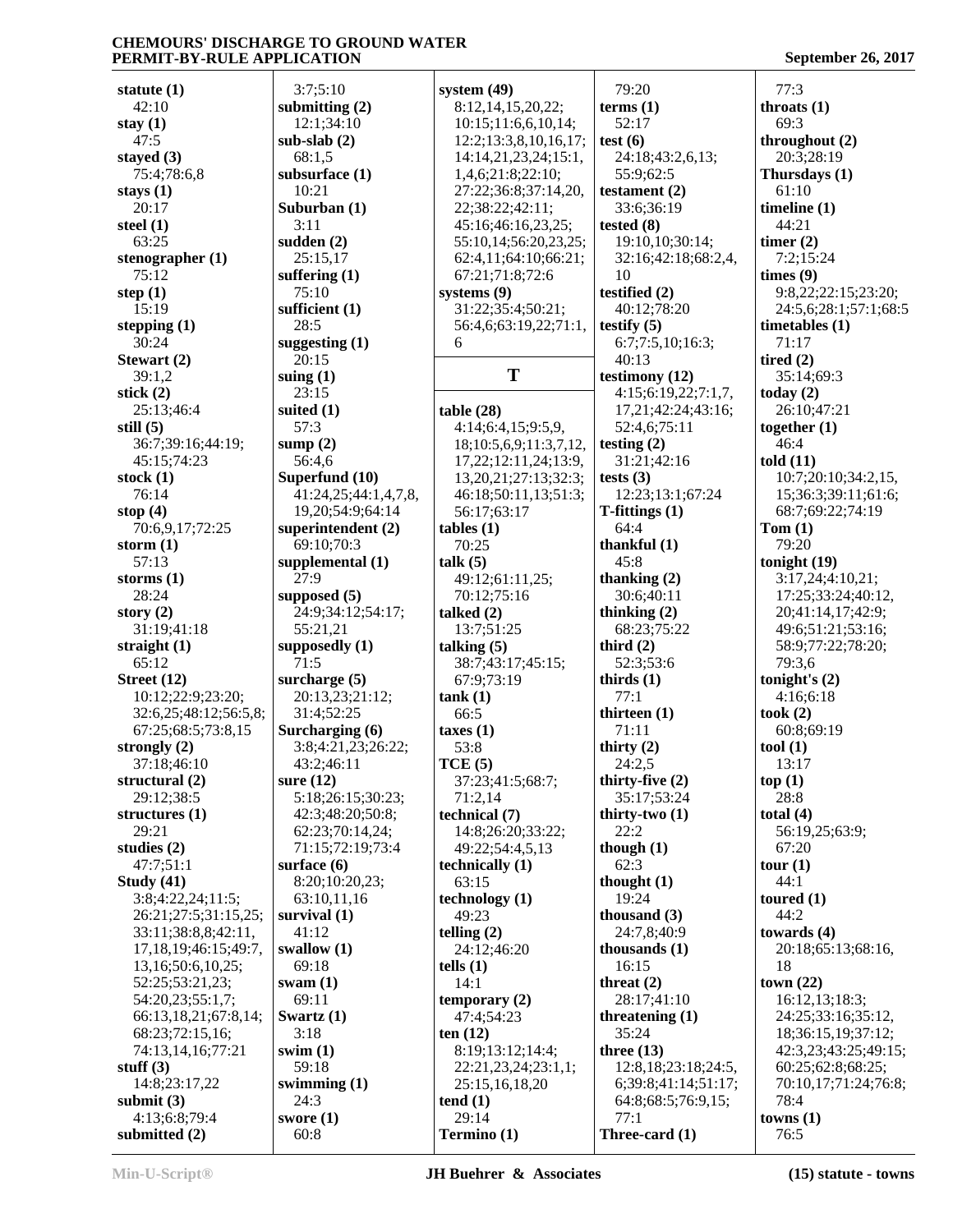| toxic $(2)$          | twelve $(1)$           | 35:3,15,18;36:4,5,25; | vertical (1)              | 14:20,20;19:20;20:1,       |
|----------------------|------------------------|-----------------------|---------------------------|----------------------------|
| 38:17;44:25          | 8:17                   | 39:20,21;43:3,9;      | 10:17                     | 5,9;21:21,22;22:12,        |
|                      |                        |                       |                           |                            |
| track(8)             | twelve-thousandths (2) | 44:16;45:17,22;       | Veteran (3)               | 14, 16, 19, 23; 23: 9;     |
| 9:10;11:21;29:13;    | 64:3,21                | 46:25;47:7,20;51:3,   | 39:5,7;60:7               | 24:2,6,8,10,11,12,12,      |
| 46:6;63:13,14;68:13, | twenty $(6)$           | 18;52:8;54:11;56:9;   | Veterans $(1)$            | 13, 18, 20; 25: 9, 10, 13, |
|                      |                        |                       |                           |                            |
| 16                   | 13:2,15;22:13,15;      | 57:15:58:6,19:59:4,   | 39:22                     | 23;26:21;27:12,12,13,      |
| tracks $(13)$        | 23:3;40:9              | 12,17;60:17;61:1,2,   | vibration $(1)$           | 14, 16, 17, 23; 29: 4;     |
| 9:2;10:11;23:16;     | twenty-four $(1)$      | 15;62:8;65:15;66:1;   | 21:15                     | 30:15,18;31:22;32:3;       |
|                      |                        |                       |                           |                            |
| 29:9,16,19;30:4,5;   | 24:7                   | 67:21;68:11,24;       | Victorian (1)             | 34:25;35:2,6;37:14,        |
| 37:15;51:5;56:5,9;   | twice $(1)$            | 69:12,13,14;70:10,11; | 47:25                     | 25;43:10;45:21;            |
| 71:19                | 19:16                  | 73:2;74:20;76:8,10;   | Vietnam (2)               | 46:18;47:22;48:21,         |
| train $(1)$          | two(17)                | 79:22                 | 39:5,7                    | 23;50:11,13;55:16;         |
|                      |                        |                       |                           |                            |
| 63:13                | 13:19;23:18,20;        | Update $(1)$          | view $(3)$                | 56:12,16;59:2,6,18;        |
| transcriber $(1)$    | 26:20;28:1;45:11;      | 28:12                 | 6:24;52:13,15             | 63:17,23;64:15;65:9,       |
| 15:21                | 51:18;55:11,15,16;     | upon $(2)$            | Village (4)               | 22;67:21;68:14,16;         |
|                      |                        |                       |                           |                            |
| transferred (1)      | 69:16;70:14,21;        | 7:4;15:25             | 56:7;68:1,11,18           | 78:23                      |
| 15:12                | 71:10;76:16;77:24;     | $\text{urge} (1)$     | VOC(4)                    | waters $(1)$               |
| transmit $(1)$       | 78:6                   | 53:2                  | 19:21;20:9,10;            | 16:22                      |
| 12:13                |                        |                       | 45:16                     |                            |
|                      | type(2)                | usage $(1)$           |                           | waterways $(2)$            |
| transplant $(2)$     | 38:13;77:12            | 20:1                  | VOCs(5)                   | 75:20,21                   |
| 36:10;47:16          | typically (2)          | use $(6)$             | 35:3;37:14;68:17;         | way (10)                   |
| travel $(1)$         | 13:12;57:19            | 12:4;13:17;63:25;     | 72:20,22                  | 13:1;16:20;19:15;          |
|                      |                        |                       |                           |                            |
| 57:15                |                        | 66:3;78:16;79:21      | Vojo(3)                   | 31:9,12;32:6;47:17,        |
| traveling $(1)$      | U                      | used $(9)$            | 22:3,5;34:6               | 24;49:4;61:22              |
| 37:15                |                        | 13:1;20:1;25:6;       | $V - o - j - o(1)$        | Wayne $(5)$                |
|                      |                        |                       |                           |                            |
| treat $(1)$          | ultimately (1)         | 31:18,25;56:14,21;    | 22:6                      | 3:13;16:11;39:3;           |
| 10:14                | 43:2                   | 64:13;74:17           | volume $(2)$              | 48:3;59:25                 |
| treated $(1)$        | unacceptable (8)       | using $(5)$           | 67:17,21                  | ways $(1)$                 |
| 8:17                 |                        |                       |                           | 62:23                      |
|                      | 11:18;33:12,19;        | 7:2;15:24;65:6;       | volumes $(1)$             |                            |
| treating $(2)$       | 35:7;74:12,18;75:15;   | 71:5;79:5             | 43:15                     | wearing $(1)$              |
| 8:14;24:20           | 76:21                  |                       |                           | 24:21                      |
|                      |                        |                       |                           |                            |
|                      |                        |                       |                           |                            |
| treatment $(2)$      | unconscionable (1)     | $\mathbf{V}$          | W                         | web $(5)$                  |
| 8:14;55:8            | 75:15                  |                       |                           | 4:25;5:1,14,16;            |
|                      |                        |                       |                           | 79:15                      |
| Trends $(1)$         | under $(14)$           | VA(1)                 | wake $(1)$                |                            |
| 3:11                 | 8:13,16,21;14:11;      | 39:18                 | 69:13                     | website $(5)$              |
| Trenton (1)          | 15:24;22:19,21;        | value(1)              | walk $(4)$                | 26:13;31:17;34:11;         |
| 40:10                | 30:16;36:20;42:9;      | 33:18                 | 45:6;69:14,18;78:4        | 61:20;79:15                |
|                      |                        |                       |                           |                            |
| tried $(4)$          | 49:8;50:5;59:6;71:7    | value(1)              | Walnut (4)                | week $(6)$                 |
| 31:8;32:16;50:7;     | undergo $(1)$          | 56:21                 | 56:5,8;67:25;68:4         | 19:16;28:2;33:10;          |
| 69:21                | 35:24                  | valves $(1)$          | Wanaque (2)               | 61:9,9,14                  |
|                      |                        |                       |                           |                            |
| triggered $(1)$      | underground (1)        | 56:21                 | 45:22;68:18               | weeks $(2)$                |
| 41:6                 | 59:2                   | VanEck $(1)$          | wants $(2)$               | 36:3;37:8                  |
| truek(1)             | underneath (7)         | 3:18                  | 7:10;16:3                 | weight $(2)$               |
| 57:2                 | 22:12;23:4;24:3,9,     | vapor $(8)$           | warn $(1)$                | 4:11,15                    |
| true(1)              | 21;25:14;63:16         | 34:13;35:4;37:21;     | 39:6                      | well-known (1)             |
|                      |                        |                       |                           |                            |
| 68:22                | underway $(1)$         | 38:22;44:22;46:16;    | warned $(1)$              | 67:13                      |
| trust(1)             | 27:19                  | 70:23,25              | 39:17                     | wells $(12)$               |
| 70:1                 | underwent (1)          | vapors $(2)$          | washed $(1)$              | 9:17,21;10:2,16;           |
|                      |                        |                       |                           |                            |
| truth $(2)$          | 47:15                  | 45:3;50:22            | 24:23                     | 13:6;15:4;22:16;           |
| 40:18;60:19          | unexpected $(1)$       | variable $(1)$        | Waste $(1)$               | 25:23;27:15;49:24;         |
| try(2)               | 21:11                  | 19:8                  | 3:16                      | 64:8;73:11                 |
|                      |                        |                       |                           |                            |
| 15:23;44:14          | unfair $(1)$           | varied $(1)$          | wastewater (2)            | Welton (1)                 |
| trying $(5)$         | 34:3                   | 14:2                  | 45:16;46:7                | 40:14                      |
| 27:1;33:2,6;62:4;    | United (2)             | vegetation $(1)$      | wasting $(1)$             | weren't $(1)$              |
| 77:4                 |                        | 51:5                  | 45:24                     | 25:3                       |
|                      | 17:4;60:7              |                       |                           |                            |
| Tuesday $(1)$        | universal (1)          | vehicle (1)           | watch $(1)$               | West $(1)$                 |
| 48:5                 | 16:15                  | 20:2                  | 40:2                      | 60:24                      |
| turn(3)              | unknown $(1)$          | verbal $(5)$          | water (99)                | what's $(1)$               |
|                      |                        |                       |                           | 52:17                      |
| 7:18;55:2;74:15      | 29:21                  | 4:9,11,15;5:6;79:12   | 8:6,17;9:5,7,9,18;        |                            |
| turned $(1)$         | up(59)                 | versed $(1)$          | 10:5,5,9,20;11:1,3,7,     | Wheeler $(1)$              |
| 10:18                | 4:14;6:2,16;15:19;     | 57:21                 | 8, 12, 15, 17, 22, 25;    | 54:7                       |
| turnout(1)           | 20:7,10,23;21:8;24:3;  | versus $(1)$          | 12:6, 11, 15, 16, 20, 24; | wherever $(2)$             |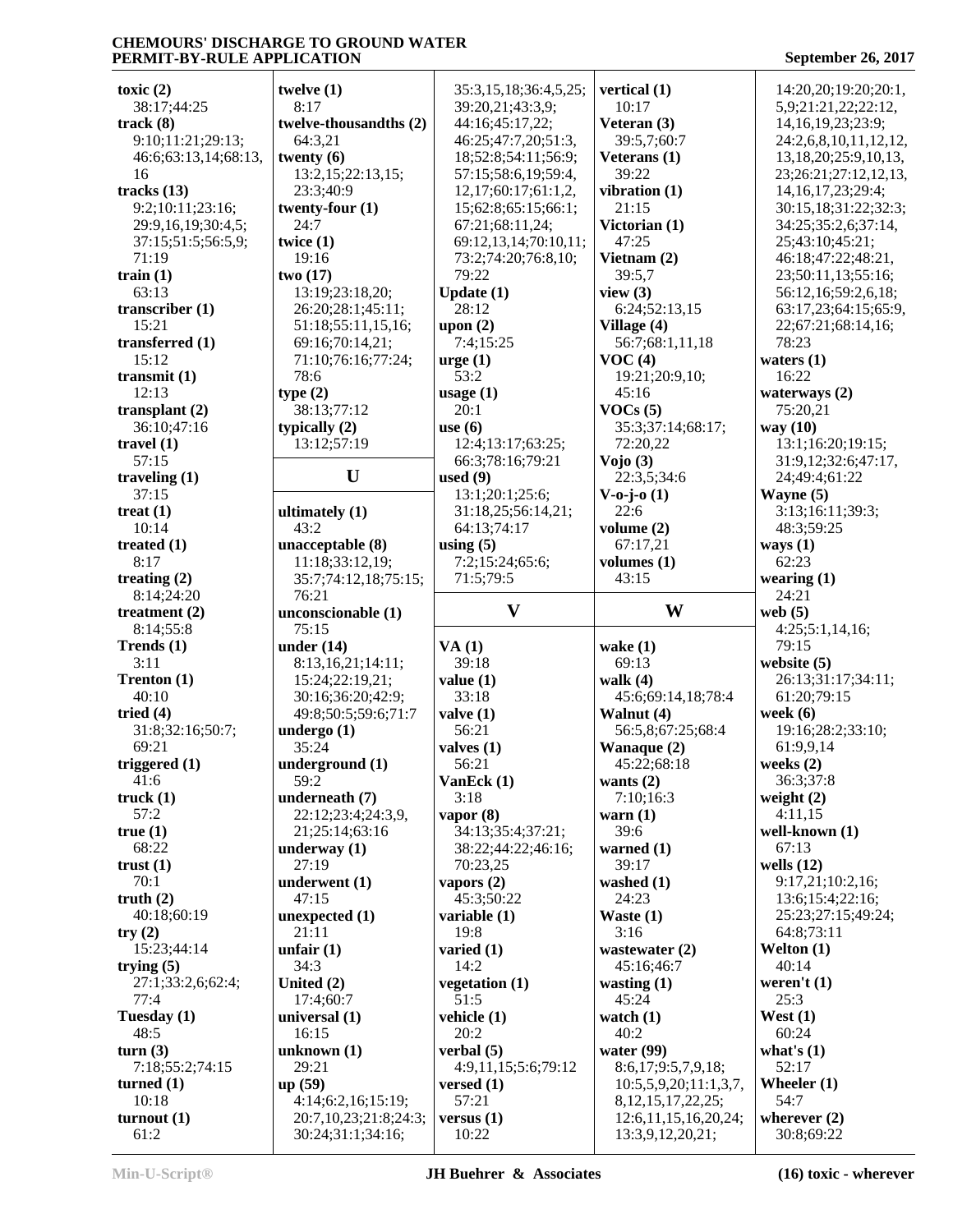# **CHEMOURS' DISCHARGE TO GROUND WATER PERMIT-BY-RULE APPLICATION September 26, 2017 September 26, 2017 September 26, 2017**

| September 26, 2017 |  |  |  |  |  |  |
|--------------------|--|--|--|--|--|--|
|--------------------|--|--|--|--|--|--|

| whichever $(1)$      | 4:10,11,13;5:7;6:8;   | 101(1)             | 77:19                   | 3914.47723-06 (1)   |
|----------------------|-----------------------|--------------------|-------------------------|---------------------|
| 7:17                 | 76:20;78:21;79:4,12   | 74:17              | 200(1)                  | 54:18               |
| White (1)            | wrong $(1)$           | 11(1)              | 22:14                   |                     |
| 49:4                 | 42:21                 | 63:17              | 2000(1)                 | 4                   |
| whitewash (1)        | wrote $(1)$           | 120(1)             | 28:11                   |                     |
| 36:13                | 68:8                  | 26:22              | 2001(2)                 | 40(2)               |
| whole $(6)$          |                       | 123(2)             | 34:13;44:22             | 48:11;59:7          |
| 20:4;24:24;25:22;    | Y                     | 55:10,15           | 2007(2)                 | 41(1)               |
| 51:8;58:21;67:15     |                       | 125(1)             | 22:22;25:19             | 60:23               |
| wide $(1)$           | yards $(2)$           | 65:3               | 2008(2)                 |                     |
| 24:4                 | 56:8;68:25            | 129(2)             | 44:24;68:2              | 5                   |
| wide-spread $(1)$    | year $(6)$            | 56:17;64:25        | 2009(1)                 |                     |
| 28:18                | 11:10;22:15,25;       | 12-inch $(5)$      | 45:4                    | 5(2)                |
| wife $(3)$           | 24:1,2;65:17          | 63:9,24;65:5,7,17  | 2010(2)                 | 63:17;70:13         |
| 22:24;23:16,18       | years $(40)$          | 13(1)              | 23:2;56:25              | 50(3)               |
| WiFi $(2)$           | 13:2,15;16:15;        | 63:16              | 2011(3)                 | 37:5;65:24;66:4     |
| 20:3,7               | 22:13,22,23,24;23:1,  | 13th(1)            | 9:25;10:8;55:9          | 55(1)               |
| willing $(2)$        | 3,3,17,19,22;25:15,   | 3:12               | 2012(2)                 | 44:18               |
| 42:20,21             | 16,18,20;33:3,17;     | 14(3)              | 30:7;55:20              | 57(2)               |
| wish $(4)$           | 34:14;35:17,18;36:9,  | 8:23;55:22;63:15   | 2013(2)                 | 45:12;69:17         |
| 6:7,13;24:11;49:9    | 24;37:5;43:23;45:2,4, | 140(3)             | 47:15;56:14             | 59(1)               |
| wishes $(1)$         | 14;46:2;53:24;59:7;   | 26:22;30:2;55:15   | 2015(2)                 | 49:4                |
| 7:6                  | 69:8,11,24;74:19,20;  | 142(1)             | 28:10;47:16             |                     |
| wishing $(1)$        | 75:14;76:3,3          | 30:4               | 2017(5)                 | 6                   |
| 6:10                 | yellow(2)             | 14-year-old $(1)$  | 5:25;6:1;26:12;         |                     |
| within $(3)$         | 9:24;10:1             | 36:10              | 45:15:79:2              | $6\%$ (1)           |
| 41:9;55:15;65:16     | Yep $(1)$             | 15(1)              | 228(1)                  | 59:16               |
| without $(4)$        | 17:12                 | 10:23              | 37:3                    | 60(1)               |
| 37:20,20;58:7;       | yesterday (1)         | 177(2)             | 2300(1)                 | 79:10               |
| 66:23                | 31:2                  | 63:10,11           | 66:7                    |                     |
| word $(1)$           |                       |                    |                         | 61(4)               |
| 25:19                | $\mathbf{Z}$          | 180(1)<br>8:9      | 241(1)<br>78:2          | 55:11,13;56:18;     |
|                      |                       |                    | $24$ -hour $(1)$        | 69:7                |
| words $(1)$          |                       | 190(1)             |                         | 66(1)               |
| 34:5                 | zero $(1)$            | 56:19              | 37:20                   | 69:8                |
| <b>Work (25)</b>     | 8:19                  | 1982(1)            | $24$ -hour-a-day $(1)$  | $6$ -inch $(5)$     |
| 4:24;18:3,6,20,22;   | zoning $(1)$          | 44:17              | 46:23                   | 63:25;64:4;65:4,6,8 |
| 30:23;31:7;37:23;    | 56:14                 | 1992(1)            | $24$ -hours $(1)$       |                     |
| 46:17,17;48:13;      |                       | 56:6               | 45:2                    | $\overline{7}$      |
| 50:21;55:18;62:17,   | $\boldsymbol{0}$      | 1993(1)            | 25(2)                   |                     |
| 18;67:11;70:4,13,16; |                       | 22:9               | 10:19;63:12             | 7(1)                |
| 71:17,24;73:5,17;    | 012(1)                | 1995(1)            | 26(5)                   | 3:2                 |
| 74:13,16             | 21:10                 | 54:10              | 5:25;6:1;26:12;         | $7:14A-15(1)$       |
| worked $(5)$         |                       | 1996(1)            | 68:4;79:2               | 4:6                 |
| 54:6,8;56:10;59:7;   | $\mathbf{1}$          | 56:6               | 26th(1)                 | 70(1)               |
| 65:16                |                       | 1998 (2)           | 6:3                     | 75:14               |
| workers $(1)$        | 1(1)                  | 8:25;12:3          | 27th(1)                 | 75(1)               |
| 57:2                 | 30:18                 | $1-C(1)$           | 3:11                    | 65:1                |
| working $(3)$        | 1,000(1)              | 67:22              | 280(1)                  | 75,000(1)           |
| 25:1,1;51:18         | 64:14                 | $1-D(1)$           | 67:17                   | 68:6                |
| Works $(7)$          | 1,200(1)              | 67:23              | $2$ -inch $(2)$         | 76(2)               |
| 3:6,20;4:2;5:1,15;   | 55:22                 | 1st(1)             | 21:10;64:2              | 22:6,6              |
| 32:16;78:18          | 1,400(1)              | 22:20              | $2$ -inches $(1)$       |                     |
| worksite $(1)$       | 10:18                 |                    | 64:1                    | 8                   |
| 44:17                | 1,600(1)              | $\overline{2}$     |                         |                     |
| worries $(1)$        | 68:7                  |                    | $\overline{\mathbf{3}}$ | 8(1)                |
| 30:20                | 1.5(1)                | 2,000(2)           |                         | 63:18               |
| worst $(1)$          | 31:2                  | 63:9;64:17         | 3,200(1)                | 8,100(1)            |
| 43:14                | 10(3)                 | 2,300(1)           | 68:4                    | 68:5                |
| write-up $(1)$       | 10:23;21:20;63:25     | 68:3               | 300(2)                  | 8:57(1)             |
| 63:11                | 100(1)                | 2,400(1)           | 22:22;23:16             | 78:13               |
| writing $(1)$        | 64:15                 | 68:3               | 35(6)                   | 84(1)               |
| 54:17                | $100\%$ (3)           | 20(4)              | 35:18;45:14;74:19,      | 47:25               |
| written (9)          | 30:23;73:16;74:6      | 10:19;45:12;63:12; | 20;76:2,3               |                     |